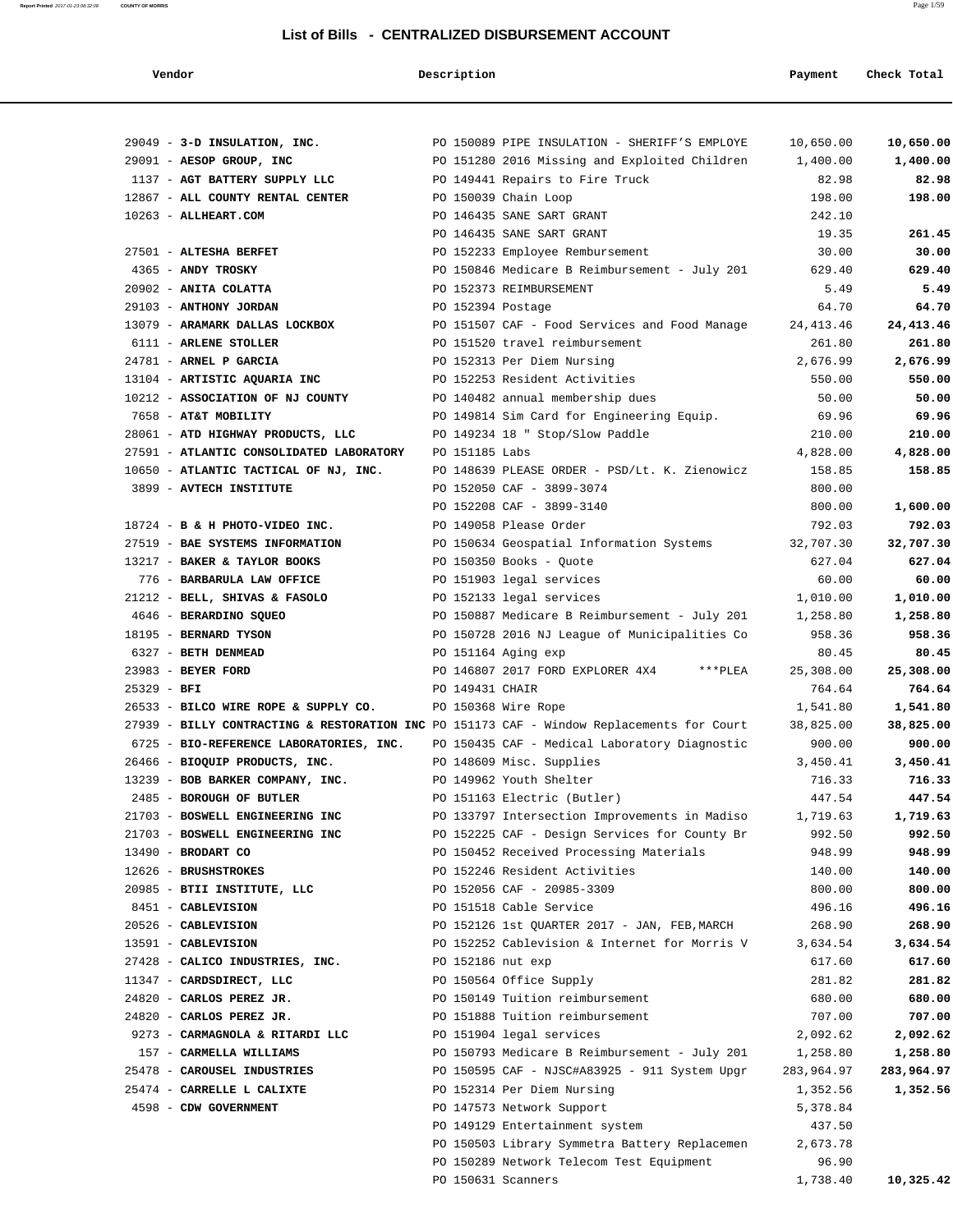# **Vendor Description Payment Check Total**

**Report Printed** 2017-01-23 08:32:08 **COUNTY OF MORRIS** Page 2/59

| 20487 - CENTURYLINK                      |                 | PO 141997 Nutrition telephone expense         | 44.53      | 44.53      |
|------------------------------------------|-----------------|-----------------------------------------------|------------|------------|
| 20487 - CENTURYLINK                      |                 | PO 150445 Nut exp                             | 45.11      | 45.11      |
| 20487 - CENTURYLINK                      |                 | PO 151166 Telephone T1 Chester                | 1,785.33   | 1,785.33   |
| 24625 - CFCS - HOPE HOUSE                |                 | PO 151273 CAF - GIA-1621 - the AIDS Center    | 3,672.00   | 3,672.00   |
| 24625 - CFCS - HOPE HOUSE                |                 | PO 151962 CAF - GIA-1621 - the AIDS Center    | 2,826.00   | 2,826.00   |
| 24625 - CFCS - HOPE HOUSE                |                 | PO 152190 CAF - Grant in Aid 2016 - Chore Pr  | 307.00     | 307.00     |
| 24625 - CFCS - HOPE HOUSE                |                 | PO 152191 CAF - Older Americans Act - Chore P | 7,129.00   | 7,129.00   |
| 24625 - CFCS - HOPE HOUSE                |                 | PO 152192 CAF - Grant in Aid Senior 2016 - Ch | 818.00     | 818.00     |
| 13788 - CHERRY WEBER & ASSOC. PC         |                 | PO 146352 Milling & Resurfacing of Mountain A | 384.00     |            |
|                                          |                 | PO 146352 Milling & Resurfacing of Mountain A | 2,257.50   |            |
|                                          |                 | PO 146353 Milling & Resurfacing of Mountain A | 192.00     |            |
|                                          |                 | PO 146353 Milling & Resurfacing of Mountain A | 1,321.00   |            |
|                                          |                 | PO 151264 old Ref# CF09000630000              | 1,054.70   |            |
|                                          |                 | PO 151971 CAF - Construction Inspection servi | 8,480.00   | 13,689.20  |
| 28687 - CHERYL ANN HAYES                 |                 | PO 152315 Per Diem Nursing                    | 445.11     | 445.11     |
| 28889 - CHRISTOPHER L BEIGHLEY           |                 | PO 151890 Election Work - 70.0 Hrs @ \$10.00  | 700.00     | 700.00     |
| 20528 - CHRISTOPHER P STATILE PA         |                 | PO 151188 CAF - Design Services for Rehab of  | 2,075.00   |            |
|                                          |                 | PO 151266 CAF - Design Services for Superstru | 5,707.50   | 7,782.50   |
| 21857 - CITYSIDE ARCHIVES, LTD           |                 | PO 152342 Storage & Shredding Services for th | 4,862.67   | 4,862.67   |
| 25571 - CLEARY GIACOBBE ALFIERI &        |                 | PO 151155 Labor Manager - 03/24/16 to 04/19/1 | 14,352.00  | 14,352.00  |
| 25571 - CLEARY GIACOBBE ALFIERI &        |                 | PO 151908 legal services                      | 264.00     | 264.00     |
| 25571 - CLEARY GIACOBBE ALFIERI &        |                 | PO 152176 legal services                      | 18,358.40  | 18,358.40  |
| 25571 - CLEARY GIACOBBE ALFIERI &        |                 | PO 152177 legal services                      | 1,036.00   | 1,036.00   |
| 25571 - CLEARY GIACOBBE ALFIERI &        |                 | PO 152181 legal services                      | 8,897.00   | 8,897.00   |
| 24252 - COFFEE LOVERS COFFEE SERVICE     |                 | PO 150091 Supplies                            | 193.40     | 193.40     |
| 9486 - COMPLETE SECURITY SYSTEMS, INC.   |                 | PO 146332 CAF - Building Security Upgrade Pro | 8,694.00   |            |
|                                          |                 | PO 146332 CAF - Building Security Upgrade Pro | 80,000.00  | 88,694.00  |
| 28502 - CONVERTECH, INC.                 |                 | PO 152091 CAF - OJT-17M-06-Adult              | 4,995.00   | 4,995.00   |
| 14643 - CORNERSTONE FAMILY               | PO 151214 aging |                                               | 10,896.31  |            |
|                                          |                 | PO 152189 CAF - Operation of Adult Day Care   | 11,656.52  | 22,552.83  |
| 14027 - COUNTY COLLEGE OF MORRIS         |                 | PO 151238 Expenditures in connection with maj | 106,903.95 | 106,903.95 |
| 14022 - COUNTY COLLEGE OF MORRIS         |                 | PO 152481 1st HALF 1/17 OPERATING BUDGET      | 492,916.67 | 492,916.67 |
| 14022 - COUNTY COLLEGE OF MORRIS         |                 | PO 152483 2nd HALF 1/17 OPERATING BUDGET      | 492,916.67 | 492,916.67 |
| 14031 - COUNTY CONCRETE CORP.            |                 | PO 149952 concrete delivery                   | 413.00     | 413.00     |
| 13 - COUNTY OF MORRIS                    |                 | PO 151212 OT Reimbursement for HazMat         | 1,941.63   | 1,941.63   |
| 13 - COUNTY OF MORRIS                    |                 | PO 151217 Salary Reimbursement for Health Man | 20,459.06  | 20,459.06  |
| 13 - COUNTY OF MORRIS                    |                 | PO 152487 1st Half January 2017 Metered Mail  | 8,820.23   | 8,820.23   |
| 13 - COUNTY OF MORRIS                    |                 | PO 152488 1st Half January 2017 Metered Mail  | 253.64     | 253.64     |
| 13 - COUNTY OF MORRIS                    |                 | PO 152644 TRANSFER FUNDS FOR DEDICATED WEIGHT | 182,458.74 | 182,458.74 |
| 13 - COUNTY OF MORRIS                    |                 | PO 152645 TRANSFER FUNDS FOR DEDICATED MOTOR  | 724,217.67 | 724,217.67 |
| 14041 - COUNTY WELDING SUPPLY CO         |                 | PO 149472 welding materials                   | 61.60      | 61.60      |
| 25373 - CREATING WITH CLAY LLC           |                 | PO 152241 Resident Activities                 | 200.00     | 200.00     |
| 28647 - CURRENT ELEVATOR TECHNOLOGY      |                 | PO 151208 CAF - Elevator Maintenance          | 1,750.00   |            |
|                                          |                 | PO 152015 CAF - Elevator Maintenance          | 1,750.00   | 3,500.00   |
| 7247 - DAILY RECORD                      |                 | PO 142915 ad #AP-5000801289 Morris County Cle | 2,543.98   | 2,543.98   |
| 14123 - DAILY RECORD                     |                 | PO 150990 LN for MC HP 2-1-17Meeting w/affida | 88.48      | 88.48      |
| 14123 - DAILY RECORD                     |                 | PO 151258 ADVERTISEMENT                       | 783.52     | 783.52     |
| 14123 - DAILY RECORD                     |                 | PO 151463 Contract Awards - 12/28/16 Meeting  | 122.80     | 122.80     |
| 14123 - DAILY RECORD                     |                 | PO 152397 ADVERTISEMENT                       | 96.60      | 96.60      |
| 27177 - DAMACINA L. OKE                  |                 | PO 152317 Per Diem Nursing                    | 1,634.44   | 1,634.44   |
| 7588 - DANIEL CANTY                      |                 | PO 151504 EXPENSE REIMB                       | 26.20      | 26.20      |
| 11155 - DANILO LAPID                     |                 | PO 152316 Per Diem Nursing                    | 1,481.48   | 1,481.48   |
| 25386 - DAVID JEAN-LOUIS                 |                 | PO 152318 Per Diem Nursing                    | 1,925.02   | 1,925.02   |
| 27942 - DAVID PHELAN                     |                 | PO 151054 Medicare B Reimbursement - July 201 | 1,258.80   | 1,258.80   |
| 11434 - DAWN CENTER FOR INDEPENDENT      |                 | PO 152194 CAF - Grant in Aid 2016 - Care Mana | 12,364.00  |            |
|                                          |                 | PO 152193 CAF - Grant in Aid Senior 2016 - Ca | 10,968.00  | 23,332.00  |
| 14228 - DELL MARKETING L.P.              |                 | PO 147896 LPS - Workstations                  | 3,311.60   |            |
|                                          |                 | PO 150584 laptops for Youth Program for ETS   | 3,580.36   | 6,891.96   |
| 28637 - DELTA DENTAL OF NEW JERSEY, INC. |                 | PO 149665 Dental coverage for 11/16           | 903.21     |            |
|                                          |                 |                                               |            |            |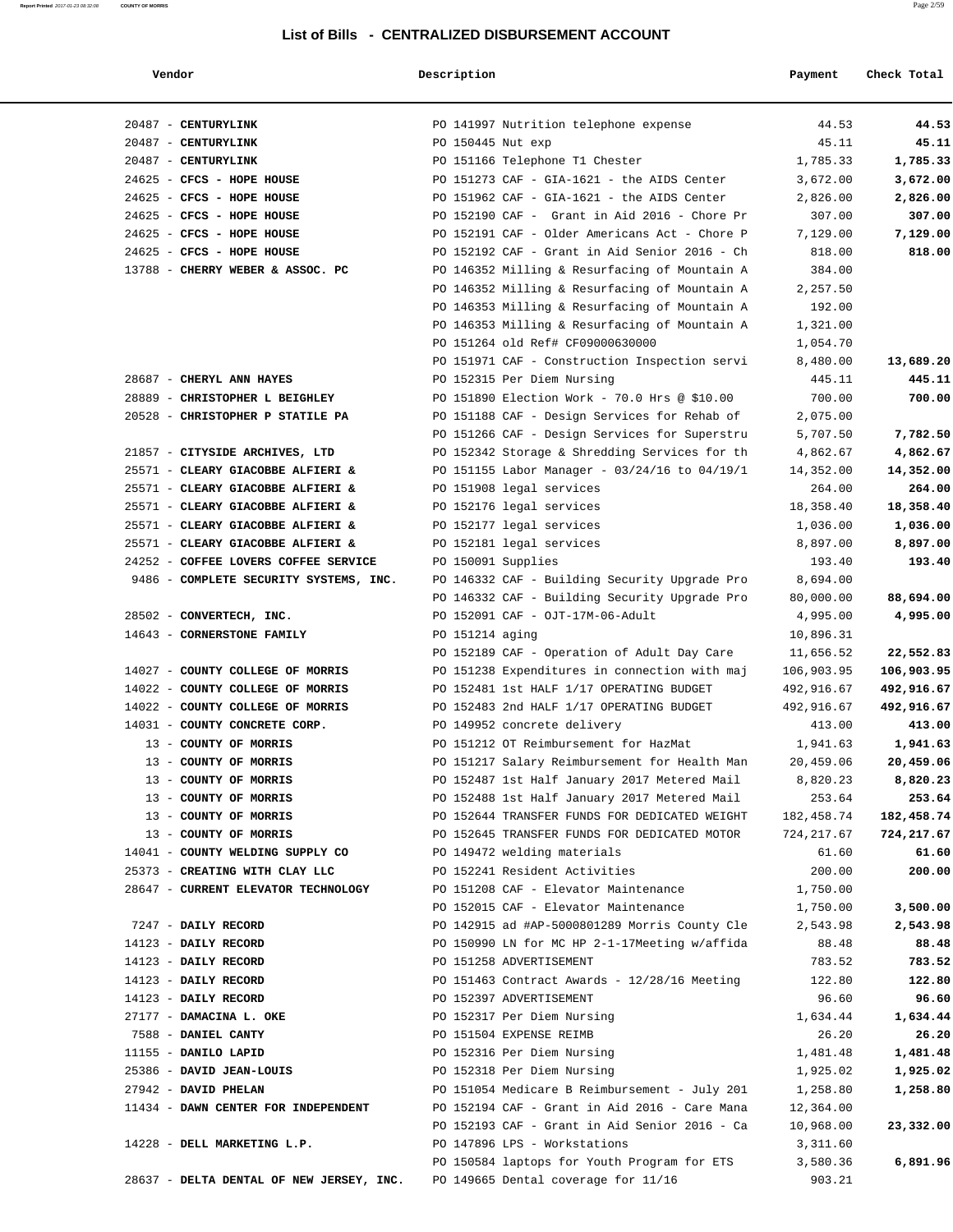**Report Printed** 2017-01-23 08:32:08 **COUNTY OF MORRIS** Page 3/59

| Vendor                                   | Description                                   | Payment   | Check Total |
|------------------------------------------|-----------------------------------------------|-----------|-------------|
|                                          | PO 149704 COBRA Dental coverage for November  | 154.45    |             |
|                                          | PO 150116 Dental coverage for 12/2016         | 741.36    | 1,799.02    |
| 13038 - DEMCO                            | PO 147709 Confirm Order#62860685              | 161.80    |             |
|                                          | PO 149057 Quote Magnetic Book Supports        | 1,310.36  | 1,472.16    |
| $21638$ - DENNIS GRAU                    | PO 152255 Resident Activities                 | 450.00    | 450.00      |
| 24349 - DIRECT ENERGY BUSINESS MARKETING | PO 151001 NATURAL GAS                         | 273.81    | 273.81      |
| 24349 - DIRECT ENERGY BUSINESS MARKETING | PO 151004 NATURAL GAS                         | 1,779.84  | 1,779.84    |
| 24349 - DIRECT ENERGY BUSINESS MARKETING | PO 151006 GAS - HESS - SUPPLY - 1316          | 4,188.19  | 4,188.19    |
| 24349 - DIRECT ENERGY BUSINESS MARKETING | PO 151256 GAS - HESS - SUPPLY - 1316          | 27,676.87 | 27,676.87   |
| 8735 - DIRECT TV INC                     | PO 151172 Other Utilities DIRECTV             | 15.98     |             |
|                                          | PO 151184 DirecTV - MCC                       | 59.99     | 75.97       |
| 11808 - DITSCHMAN/FLEMINGTON FORD        | PO 145419 2017 JEEP PATRIOT 4X4               | 42,781.60 | 42,781.60   |
| 21123 - DOMINION VOTING SYSTEMS INC      | PO 149996 Inv. DVS118246 November 8th General | 5,070.00  | 5,070.00    |
| 8589 - DONNA PASQUARIELLO                | PO 152041 Meeting Expense                     | 32.00     | 32.00       |
| 20687 - DOROTHY TAYLOR                   | PO 151203 nut exp                             | 21.35     | 21.35       |
|                                          |                                               |           |             |
| 21601 - DRUG-FREE ACTION ALLIANCE        | PO 152196 Calendar Year 2016 Countywide Suppl | 1,486.00  | 1,486.00    |
| 28752 - CRYSTAL SPRINGS                  | PO 149347 new water cooler                    | 11.98     |             |
|                                          | PO 150539 SPRING WATER                        | 41.98     |             |
|                                          | PO 152479 Treasurer's & Mailroom's Water & Co | 48.96     | 102.92      |
| 29048 - DUMMIES UNLIMITED, INC.          | PO 149997 Training Dummy                      | 1,264.60  | 1,264.60    |
| 12467 - EDITHA MARQUEZ                   | PO 152319 Per Diem Nursing                    | 1,391.20  | 1,391.20    |
| 7292 - EDUARDO VARGAS                    | PO 150833 Medicare B Reimbursement - July 201 | 629.40    | 629.40      |
| 3814 - EDWARD J. BUZAK, ESQ.             | PO 151902 legal services                      | 1,830.00  | 1,830.00    |
| 21799 - EDWARD SHAPLEY                   | PO 151882 Reimbursement science project       | 12.07     | 12.07       |
| 26117 - EDWARDS LEARNING CENTER          | PO 152205 CAF - WFNJ - Cost Reimbursement Por | 550.00    | 550.00      |
| 26117 - EDWARDS LEARNING CENTER          | PO 152213 CAF - WFNJ - Cost Reimbursement Por | 5,155.00  | 5,155.00    |
| 14491 - EL PRIMER PASO, LTD.             | PO 151965 CAF - Grant in Aid 2016 - El Primer | 7,363.00  | 7,363.00    |
| 8779 - ELIZABETH JAEGER                  | PO 151536 Medicare B Reimbursement - July 201 | 629.40    | 629.40      |
| 14505 - ELIZABETHTOWN GAS COMPANY        | PO 151227 NATURAL GAS - LONG VALLEY           | 434.85    | 434.85      |
| 27141 - ELLEN M. NOLL                    | PO 152320 Per Diem Nursing                    | 1,822.22  | 1,822.22    |
| 28990 - EMERGENCY EQUIPMENT LLC          | PO 149449 Replacement part for Ladder Truck   | 267.99    | 267.99      |
| 2047 - EMPLOYMENT HORIZONS, INC.         | PO 151492 CAF - Office Cleaning               | 45,379.00 |             |
|                                          | PO 152131 NOVEMBER & DECELBER 2016 JANITORIAL | 1,770.00  | 47,149.00   |
| 28886 - ERICA WARD                       | PO 151883 travel reimbursement                | 77.70     | 77.70       |
| 28797 - ERIKA B MORENO                   | PO 152116 parking expense reimbursement       | 80.00     | 80.00       |
| 26492 - ERROL WOLLARY                    | PO 151199 Reimbursement for Work Boots 2016   | 10.00     | 10.00       |
| 29133 - ESTATE OF DAVID ARESTY           | PO 152489 Refund of Easement Purchase Applica | 1,000.00  | 1,000.00    |
| 20265 - EVELYN TOLENTINO                 | PO 152321 Per Diem Nursing                    | 1,447.63  | 1,447.63    |
| 12300 - EXPRESS FRAMES LLC               | PO 134940 FRAMING AND MATTING OF ACA CERTIFIC | 198.07    | 198.07      |
| 14604 - EXTEL COMMUNICATIONS             | PO 150362 JDC Network Wiring                  | 1,100.00  | 1,100.00    |
| 3549 - EZ WHEELS DRIVING SCHOOL          | PO 152060 CAF - 3549-3468                     | 1,013.08  |             |
|                                          | PO 152062 CAF - 3549-3084                     | 900.48    |             |
|                                          |                                               |           |             |
|                                          | PO 152068 CAF - 3549-3093                     | 799.80    |             |
|                                          | PO 152070 CAF - 3549-3402                     | 1,013.08  |             |
|                                          | PO 152071 CAF - 3549-3031                     | 900.48    |             |
|                                          | PO 152080 CAF - 3549-3240                     | 1,066.40  |             |
|                                          | PO 152085 CAF - 3549-3239                     | 956.76    |             |
|                                          | PO 152086 CAF - 3549-3211                     | 1,119.72  | 7,769.80    |
| 3549 - EZ WHEELS DRIVING SCHOOL          | PO 152099 CAF - 3549-3294                     | 900.48    |             |
|                                          | PO 152110 CAF - 3549-3198                     | 1,119.72  |             |
|                                          | PO 152114 CAF - 3549-3287                     | 1,119.72  | 3,139.92    |
| 5820 - FAIRLEIGH DICKINSON UNIVERSITY    | PO 152075 CAF - 5820-3477                     | 1,333.75  | 1,333.75    |
| 25251 - FAITHLYN I ALLEN                 | PO 152234 Employee Reimbursement              | 30.00     | 30.00       |
| 14641 - FAMILY INTERVENTION              | PO 151959 CAF - 2016 State Community Partners | 20,208.00 | 20,208.00   |
| $14668$ - FEDEX                          | PO 150459 Fedex out Specs for Br. 376         | 50.89     |             |
|                                          | PO 152240 Express Shipping                    | 249.53    | 300.42      |
| 9388 - FF1 PROFESSIONAL SAFETY SERVICES  | PO 147887 boots                               | 123.74    | 123.74      |
| 9388 - FF1 PROFESSIONAL SAFETY SERVICES  | PO 149794 Replacement of Tools for Fire Train | 975.00    | 975.00      |
| 9388 - FF1 PROFESSIONAL SAFETY SERVICES  | PO 149795 PPV Fans                            | 4,949.98  | 4,949.98    |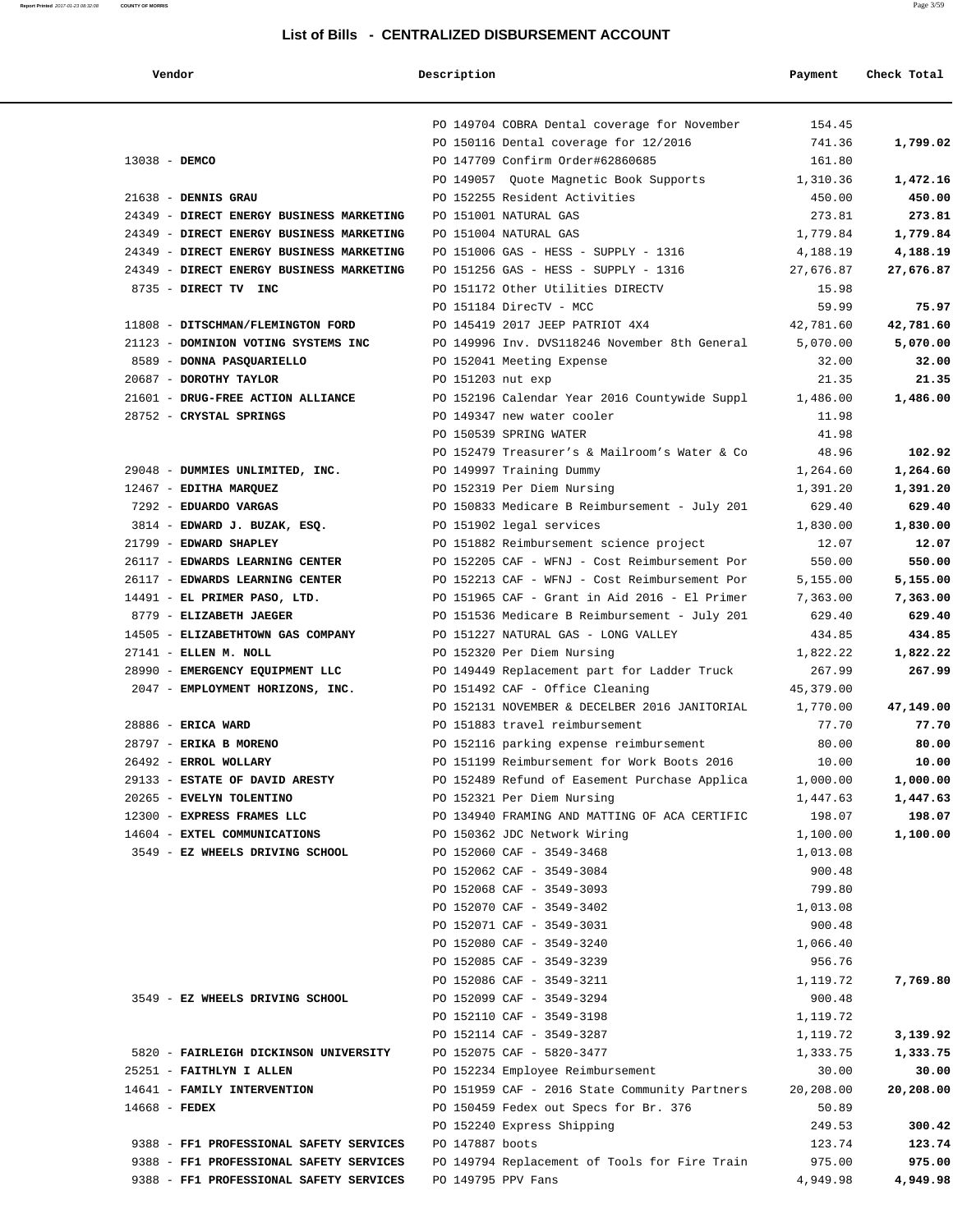| Vendor                                   | Description        |                                               | Payment   | Check Total |
|------------------------------------------|--------------------|-----------------------------------------------|-----------|-------------|
| 9388 - FF1 PROFESSIONAL SAFETY SERVICES  |                    | PO 151261 Uniforms, Accessories               | 61.49     | 61.49       |
| 13313 - FORTIS INSTITUTE                 |                    | PO 152083 CAF - 13313-3515                    | 692.90    | 692.90      |
| 24212 - FRANKIE SATCHER                  |                    | PO 150941 Medicare B Reimbursement - July 201 | 1,258.80  | 1,258.80    |
| $14839 - GALE$                           |                    | PO 150505 Received Books                      | 727.15    | 727.15      |
| 8753 - GARDEN STATE OFFICE SYSTEMS       |                    | PO 149295 EMS Storage                         | 1,970.00  | 1,970.00    |
| 20886 - GARFIELD COMMUNITY FUNERAL       |                    | PO 150992 Morgue Transportation - Morris      | 4,930.00  | 4,930.00    |
| 8269 - GEORGINA GRAY-HORSLEY             |                    | PO 152322 Per Diem Nursing                    | 1,310.08  | 1,310.08    |
| 21818 - GET WELL HOUSE CALL P.C          |                    | PO 151204 aging exp                           | 700.00    | 700.00      |
| 751 - GOVERNMENT TECHNOLOGIES, INC.      | PO 149998 FOLDERS  |                                               | 951.75    |             |
|                                          | PO 149999 FOLDERS  |                                               | 951.75    | 1,903.50    |
| $24884$ - GRAINGER                       |                    | PO 149335 Misc. Supplies                      | 303.36    | 303.36      |
| $24884$ - GRAINGER                       | PO 150253 SUPPLIES |                                               | 131.87    | 131.87      |
| $24884$ - GRAINGER                       |                    | PO 150332 Misc. Supplies                      | 316.88    | 316.88      |
| $14984$ - GRAINGER                       |                    | PO 151863 WINTER-SAFETY GEAR/ OTHER ADMIN/ SM | 4,038.34  | 4,038.34    |
| 3047 - THE GRAND HOTEL                   |                    | PO 149730 NJACTB Education Committee Meeting  | 221.49    | 221.49      |
| 28933 - GRAPHIC MARKETING GROUP          |                    | PO 152065 CAF - OJT-17M-04-DW                 | 4,986.00  | 4,986.00    |
| 15007 - GREENMAN PEDERSEN INC            |                    | PO 151862 CAF - Construction Inspection Servi | 21,617.64 | 21,617.64   |
| 1767 - HANDI-LIFT SERVICE CO., INC.      |                    | PO 151165 CAF - Furnish & Install Handicap Li | 5,643.00  | 5,643.00    |
| 15081 - HANOVER SEWERAGE AUTHORITY       |                    | PO 151995 SEWER - HANOVER                     | 1,752.38  | 1,752.38    |
| 28520 - HEAD START COMMUNITY             |                    | PO 151263 CAF - GIA-1670- Fatherhood Initiati | 1,950.00  | 1,950.00    |
| 1330 - HERTRICH FLEET SERVICES INC       |                    | PO 145146 2016 DODGE GRAND CARAVAN            | 20,210.00 | 20,210.00   |
| 11538 - HEWLETT-PACKARD COMPANY          |                    | PO 148125 LPS Capital Project-Plotter         | 3,884.40  | 3,884.40    |
| 15195 - HILTI INC                        | PO 145581 Tools    |                                               | 2,413.19  | 2,413.19    |
| 28404 - HOME DEPOT U.S.A., INC.          |                    | PO 151239 HOME DEPOT SUPPLIES -               | 1,115.09  | 1,115.09    |
| 26660 - ILIFF-RUGGIERO FUNERAL HOME INC. |                    | PO 150996 Morgue Livery - Sussex              | 3,000.00  | 3,000.00    |
| 10767 - ILLIENE CHARLES, RN              |                    | PO 152323 Per Diem Nursing                    | 3,109.85  | 3,109.85    |
| 4592 - INFORMATION & TECHNOLOGY          |                    | PO 152067 CAF - 4592-3257                     | 1,706.00  | 1,706.00    |
| 12041 - INGLESINO, WEBSTER,              |                    | PO 151907 legal services                      | 11,990.92 | 11,990.92   |
| 1664 - INGRAM LIBRARY SERVICES           |                    | PO 150346 ipage - Books, Media & ALIBRIS      | 3,127.45  |             |
|                                          |                    | PO 150347 i-page - Books                      | 4,147.71  | 7,275.16    |
| 4859 - INSTITUTE FOR FORENSIC PSYCHOLOGY |                    | PO 150555 R#44 1/13/16, Evaluation            | 8,550.00  | 8,550.00    |
| 27227 - INTEGRITY ROOFING, INC.          |                    | PO 151168 CAF - Roof Replacements at Public S | 10,780.00 |             |
|                                          |                    | PO 151170 CAF - Roof Replacements at Public S | 14,793.00 | 25,573.00   |
| 5607 - INTERNATIONAL CODE COUNCIL INC    |                    | PO 150361 International Building Codes        | 180.00    | 180.00      |
| 28273 - JAMES JORGENSEN                  |                    | PO 151974 REIMBURSEMENT                       | 6,012.00  | 6,012.00    |
| 5459 - JAMES LASPINA                     |                    | PO 151998 EXPENSE VOUCHER                     | 50.00     | 50.00       |
| 14340 - JANET DONALDSON                  |                    | PO 151178 Receipts from the Daily Record and  | 48.00     | 48.00       |
| 2760 - JANWAY COMPANY                    |                    | PO 147716 CD&L Replacement Cordura Bags       | 793.49    | 793.49      |
| 26526 - JASON VIVIAN                     |                    | PO 151197 Reimbursement for Work Boots 2016   | 10.00     | 10.00       |
| 28242 - JAZMIN MUNOZ-FELDER              | PO 152036 Training |                                               | 50.00     | 50.00       |
| 27503 - JEFFREY DURAN                    |                    | PO 152235 Employee Reimbursement              | 30.00     | 30.00       |
| 457 - JEROME THIEL                       |                    | PO 150861 Medicare B Reimbursement - July 201 | 2,923.20  | 2,923.20    |
| 960 - JERSEY CENTRAL POWER & LIGHT       |                    | PO 151008 ELECTRIC - RUTH DAVIS DR / CAC      | 331.76    | 331.76      |
| 960 - JERSEY CENTRAL POWER & LIGHT       |                    | PO 151009 ELECTRIC - MASTER ACCOUNT           | 42,289.55 | 42,289.55   |
| 960 - JERSEY CENTRAL POWER & LIGHT       |                    | PO 151010 ELECTRIC - 0537 THE HILL            | 68,809.70 | 68,809.70   |
| 960 - JERSEY CENTRAL POWER & LIGHT       |                    | PO 151011 ELECTRIC - MOSQUITO COIMMISSION     | 689.48    | 689.48      |
| 960 - JERSEY CENTRAL POWER & LIGHT       |                    | PO 151015 ELECTRIC - REMOTE LOCATIONS         | 3,445.66  | 3,445.66    |
| 960 - JERSEY CENTRAL POWER & LIGHT       |                    | PO 151200 Utility - Electric JCPL             | 3,995.74  | 3,995.74    |
| 960 - JERSEY CENTRAL POWER & LIGHT       |                    | PO 151209 ELECTRIC - COMMUNICATIONS CENTER    | 15,289.81 | 15,289.81   |
| 960 - JERSEY CENTRAL POWER & LIGHT       |                    | PO 151215 ELECTRIC - WARRANTS                 | 980.79    | 980.79      |
| 960 - JERSEY CENTRAL POWER & LIGHT       |                    | PO 151219 ELECTRIC - CAC COMPLEX              | 12,330.60 | 12,330.60   |
| 960 - JERSEY CENTRAL POWER & LIGHT       | PO 151449 JCP&L    |                                               | 34.52     | 34.52       |
| 960 - JERSEY CENTRAL POWER & LIGHT       | PO 151452 JCP&L    |                                               | 656.18    | 656.18      |
| 960 - JERSEY CENTRAL POWER & LIGHT       | PO 151453 JCP&L    |                                               | 346.49    | 346.49      |
| 960 - JERSEY CENTRAL POWER & LIGHT       | PO 151454 JCP&L    |                                               | 60.03     | 60.03       |
| 960 - JERSEY CENTRAL POWER & LIGHT       | PO 151455 JCP&L    |                                               | 71.19     | 71.19       |
| 960 - JERSEY CENTRAL POWER & LIGHT       | PO 151457 JCP&L    |                                               | 34.55     | 34.55       |
| 960 - JERSEY CENTRAL POWER & LIGHT       | PO 151458 JCP&L    |                                               | 19.79     | 19.79       |
| 960 - JERSEY CENTRAL POWER & LIGHT       | PO 151459 JCP&L    |                                               | 19.79     | 19.79       |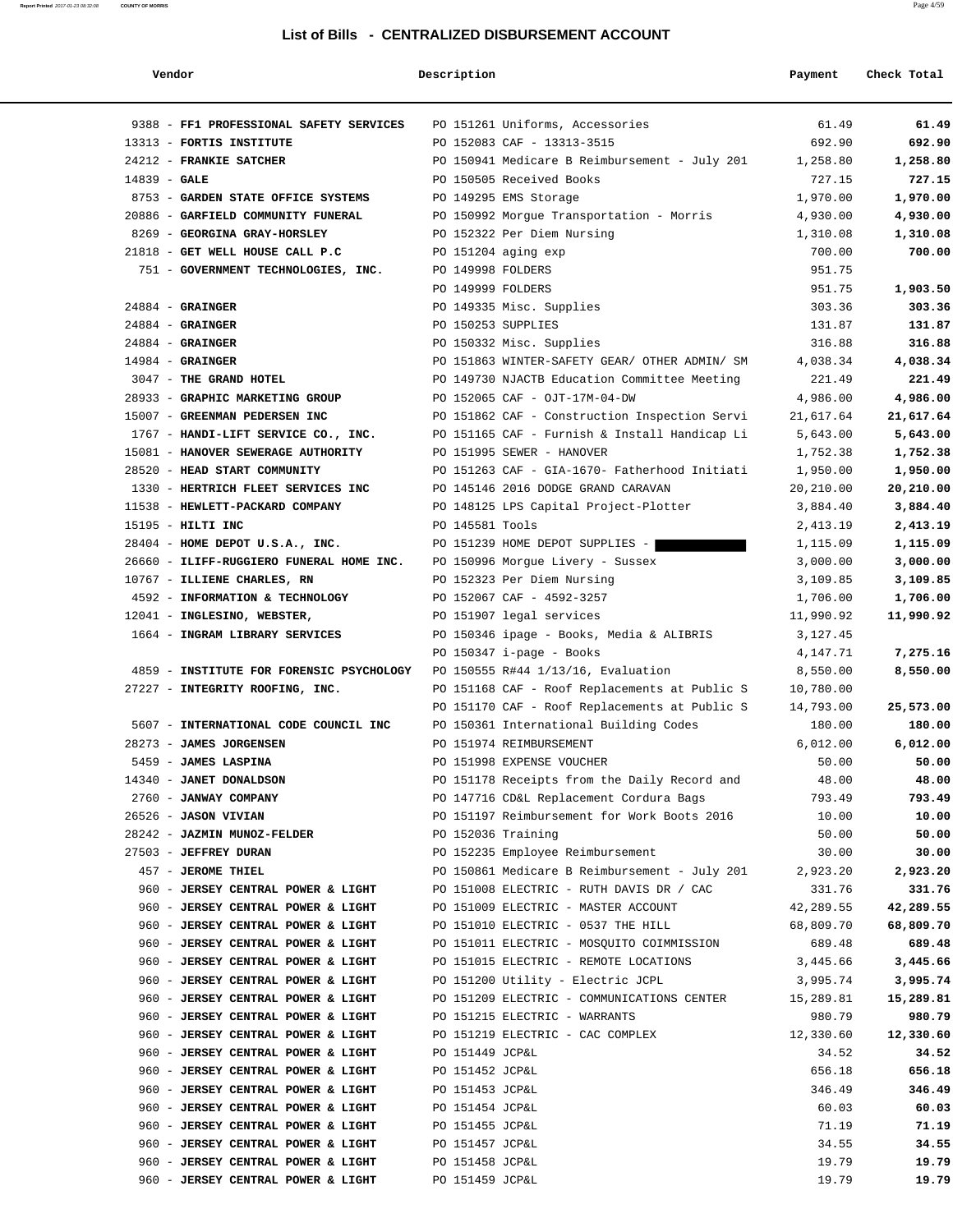#### **Report Printed** 2017-01-23 08:32:08 **COUNTY OF MORRIS** Page 5/59

### **List of Bills - CENTRALIZED DISBURSEMENT ACCOUNT**

| Vendor                                                                    | Description        |                                                                                           | Payment                | Check Total    |
|---------------------------------------------------------------------------|--------------------|-------------------------------------------------------------------------------------------|------------------------|----------------|
| 960 - JERSEY CENTRAL POWER & LIGHT                                        | PO 151460 JCP&L    |                                                                                           | 142.86                 | 142.86         |
| 960 - JERSEY CENTRAL POWER & LIGHT                                        | PO 151461 JCP&L    |                                                                                           | 618.27                 | 618.27         |
| 960 - JERSEY CENTRAL POWER & LIGHT                                        |                    | PO 151868 ELECTRIC - MASTER ACCOUNT                                                       | 38,549.39              | 38,549.39      |
| 960 - JERSEY CENTRAL POWER & LIGHT                                        |                    | PO 151869 ELECTRIC - REMOTE LOCATIONS                                                     | 4,053.13               | 4,053.13       |
| 960 - JERSEY CENTRAL POWER & LIGHT                                        |                    | PO 151871 ELECTRIC - 0537 THE HILL                                                        | 95,566.23              | 95,566.23      |
| 960 - JERSEY CENTRAL POWER & LIGHT                                        |                    | PO 151873 ELECTRIC - RUTH DAVIS DR / CAC                                                  | 353.65                 | 353.65         |
| 960 - JERSEY CENTRAL POWER & LIGHT                                        |                    | PO 151979 ELECTRIC - MOSOUITO COIMMISSION                                                 | 817.02                 | 817.02         |
| 960 - JERSEY CENTRAL POWER & LIGHT                                        | PO 152230 JCP&L    |                                                                                           | 610.01                 | 610.01         |
| 960 - JERSEY CENTRAL POWER & LIGHT                                        |                    | PO 152244 Electricity Usage at Morris View                                                | 81,783.31              | 81,783.31      |
| 960 - JERSEY CENTRAL POWER & LIGHT                                        | PO 152273 JCP&L    |                                                                                           | 69.76                  | 69.76          |
| 960 - JERSEY CENTRAL POWER & LIGHT                                        | PO 152275 JCP&L    |                                                                                           | 36.81                  | 36.81          |
| 16888 - JERSEY PAPER PLUS INC                                             |                    | PO 149715 Coarse Paper & Household Supplies W                                             | 136.14                 |                |
|                                                                           |                    | PO 149717 Youth Shelter supplies                                                          | 547.46                 | 683.60         |
| 26156 - JJS SERVICES, INC.                                                |                    | PO 152031 SNOW & ICE REMOVAL                                                              | 17,616.00              | 17,616.00      |
| 25306 - JOAN A. HIGGINS                                                   |                    | PO 152231 Employee Reimbursement                                                          | 30.00                  | 30.00          |
| 17288 - JOHN E. REID AND ASSOCIATES INC                                   | PO 150229 Training |                                                                                           | 550.00                 | 550.00         |
| $14261$ - JOHN F. DEMPSEY                                                 |                    | PO 151695 Medicare B Reimbursement - July 201                                             | 1,258.80               | 1,258.80       |
| $17604$ - JOHN SETTE                                                      |                    | PO 150982 Medicare B Reimbursement - December                                             | 121.80                 | 121.80         |
| $26487$ - JOHN SPEIRS                                                     |                    | PO 152043 Investigative Expense                                                           | 125.00                 | 125.00         |
| $26528$ - JOHN ZEGERS                                                     |                    | PO 151196 Reimbursement for Work Boots 2016                                               | 10.00                  | 10.00          |
| 21614 - JOHNSON MIRMIRAN &                                                |                    | PO 143666 Br 1400-855 Windemere Ave over Wind                                             | 173.49                 | 173.49         |
| 2695 - JOHNSTONE SUPPLY                                                   | PO 151262 HVAC     |                                                                                           | 4,025.54               |                |
|                                                                           | PO 152027 HVAC     |                                                                                           | 527.90                 | 4,553.44       |
| 8797 - JORGE ROMERO                                                       |                    | PO 151996 2017 WORK BOOTS - NIGHT CREW                                                    | 90.00                  | 90.00          |
| 27919 - JV MUSIC AND ENTERTAINMENTASSO, LLC PO 152247 Resident Activities |                    |                                                                                           | 275.00                 | 275.00         |
| 28870 - KAREN INSINGA                                                     |                    | PO 152117 Parking expenses reimbursement                                                  | 100.00                 | 100.00         |
| 5007 - KARL ZELIFF<br>27488 - KAUFMAN, SEMERARO & LEIBMAN, LLP            |                    | PO 152340 Reimbursement<br>PO 151920 legal services                                       | 34.18<br>48.00         | 34.18<br>48.00 |
| 10944 - KCI USA, INC.                                                     |                    | PO 152243 Medical Equipment Rental                                                        | 2,290.80               | 2,290.80       |
| 24924 - KEEGAN TECHNOLOGY &                                               |                    | PO 151207 CAF - Materials Testing of County-w                                             | 1,880.00               | 1,880.00       |
| 24924 - KEEGAN TECHNOLOGY &                                               |                    | PO 151865 CAF - Materials Testing of County-w                                             | 1,070.00               | 1,070.00       |
| 15565 - KELLER & KIRKPATRICK                                              |                    | PO 151866 CAF - Engineering Services on an As                                             | 3,584.00               | 3,584.00       |
| 26559 - KERRY KUBER                                                       |                    | PO 152250 Resident Activities                                                             | 300.00                 | 300.00         |
| 15587 - KEYSTONE PUBLIC SAFETY INC.                                       |                    | PO 143058 Interface to Rave SMART911, R#2 12/                                             | 1,360.00               | 1,360.00       |
| 795 - KINGS SUPERMARKET INC                                               |                    | PO 152389 FULL DAY TRAINING SESSION                                                       | 188.64                 | 188.64         |
| 10297 - KJI ELECTRONICS INC                                               |                    | PO 149770 Radios for Use in LSC                                                           | 845.00                 | 845.00         |
| 6506 - KLJ TRANSCRIPTION SERVICE, LLC                                     |                    | PO 152137 Transcription                                                                   | 338.17                 | 338.17         |
| 11406 - KONKUS CORPORATION                                                |                    | PO 151861 CAF - Milling & Resurfacing of Gree                                             | 469,059.59             | 469,059.59     |
| 11406 - KONKUS CORPORATION                                                |                    | PO 151951 CAF - Milling & Resurfacing of Scho                                             | 75,969.08              | 75,969.08      |
| 26521 - KRISTIAN MCMORLAND                                                |                    | PO 151171 Reimbursement                                                                   | 4.00                   | 4.00           |
| 15688 - LANIGAN ASSOCIATES INC                                            |                    | PO 150214 Body Armor                                                                      | 2,145.90               | 2,145.90       |
| 20143 - LASCOMP INSTITUTE                                                 |                    | PO 152051 CAF - 20143-3308                                                                | 4,000.00               |                |
|                                                                           |                    | PO 152052 CAF - 20143-3296                                                                | 3,200.00               |                |
|                                                                           |                    | PO 152064 CAF - 20143-3269                                                                | 3,200.00               | 10,400.00      |
| 25383 - LAW OFFICE OF ROBERT J. GREENBAUM                                 |                    | PO 151923 legal services                                                                  | 4,704.00               | 4,704.00       |
| 15709 - LAWMEN SUPPLY CO OF NJ, INC.                                      |                    | PO 141730 PLEASE ORDER - Rifle Accessories S<br>PO 143489 CAF - Police Security Equipment | 6,313.60<br>210,832.22 | 217,145.82     |
| 28129 - LAWRENCE RAGONESE                                                 |                    | PO 151612 Memorial Picture - Sen. Leanna Brow                                             | 29.26                  | 29.26          |
| 15717 - LAWYERS DIARY AND MANUAL LLC                                      |                    | PO 144856 surrogate's court                                                               | 420.00                 | 420.00         |
| 25656 - LEANNE SCUTO                                                      |                    | PO 151503 aging exp                                                                       | 21.00                  | 21.00          |
| 28759 - LILLY HYMOWITZ                                                    |                    | PO 152119 parking fees                                                                    | 75.00                  | 75.00          |
| 25147 - LINCOLN TECHINICAL INSTITUTE                                      |                    | PO 152102 CAF - 25147-3228                                                                | 510.70                 | 510.70         |
| 5989 - LINCOLN TECHNICAL INSTITUTE                                        |                    | PO 152069 CAF - 5989-2498                                                                 | 972.97                 | 972.97         |
| 24866 - LIVING DIRECT, INC.                                               |                    | PO 146440 SANE SART GRANT Purchase                                                        | 165.00                 | 165.00         |
| 15816 - LONGFELLOWS SANDWICH DELI                                         |                    | PO 150427 regrant meeting luncheon                                                        | 109.90                 | 109.90         |
| 15816 - LONGFELLOWS SANDWICH DELI                                         | PO 151206 nut exp  |                                                                                           | 284.99                 | 284.99         |
| 15816 - LONGFELLOWS SANDWICH DELI                                         |                    | PO 151251 2016 FH Holiday Luncheon                                                        | 807.47                 | 807.47         |
| 15816 - LONGFELLOWS SANDWICH DELI                                         |                    | PO 152350 Lunch Meeting with Integrity Health                                             | 65.94                  | 65.94          |
| 8307 - LOREEN RAFISURA                                                    |                    | PO 152324 Per Diem Nursing                                                                | 906.13                 | 906.13         |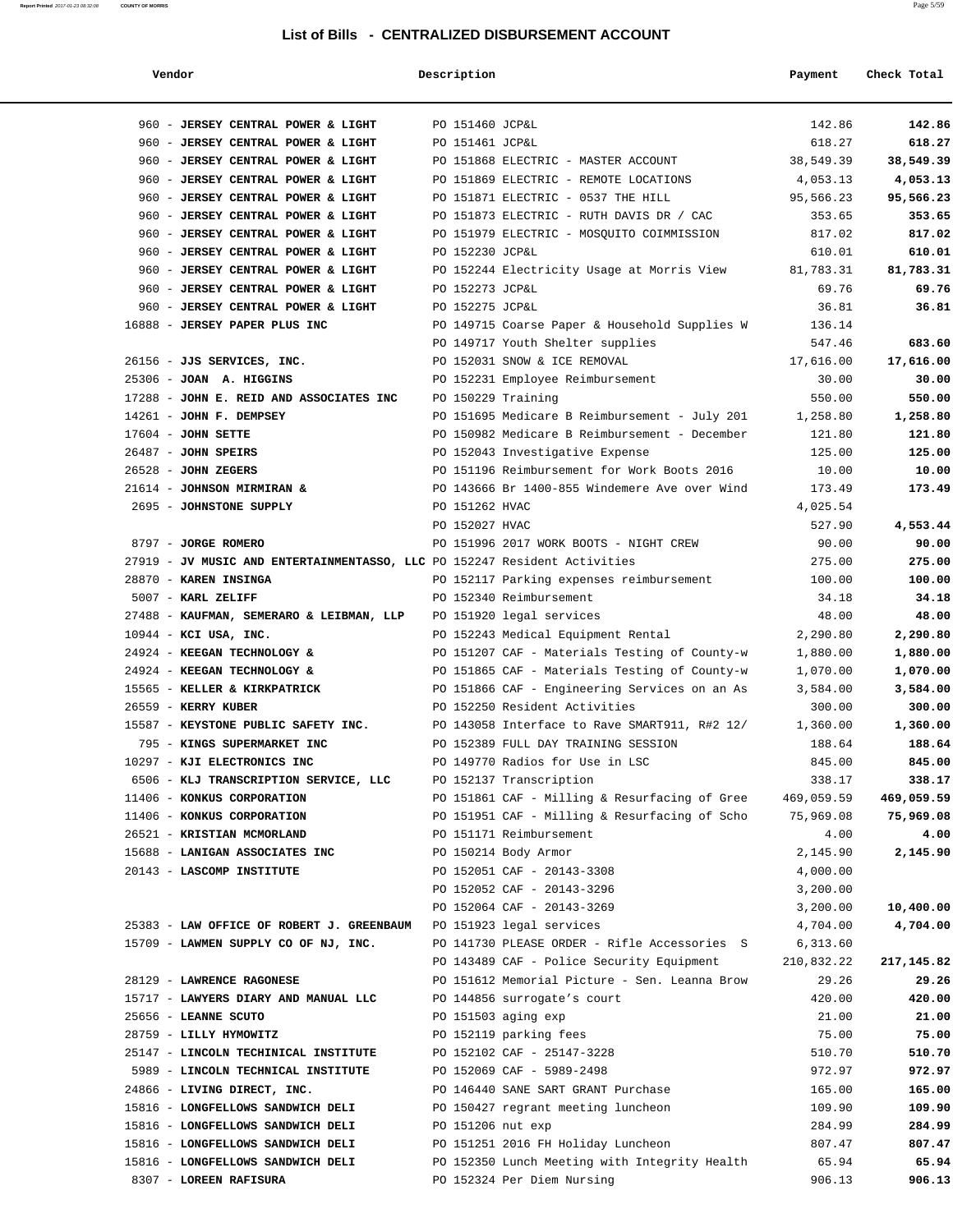| Vendor                                                   | Description        |                                                                          | Payment              | Check Total               |
|----------------------------------------------------------|--------------------|--------------------------------------------------------------------------|----------------------|---------------------------|
| 21100 - LOUISE R. MACCHIA                                |                    | PO 152325 Per Diem Nursing                                               | 2,837.53             | 2,837.53                  |
| 53 - LOVEYS PIZZA & GRILL                                |                    | PO 151441 August 2016 pizza for Youth Shelter                            | 687.69               |                           |
|                                                          |                    | PO 151220 MEAL RECEIPTS                                                  | 690.00               |                           |
|                                                          |                    | PO 152256 Employee Recognition                                           | 331.00               | 1,708.69                  |
| 15850 - LUM, DRASCO & POSITAN LLC                        |                    | PO 151030 Legal Services                                                 | 1,164.00             | 1,164.00                  |
| 15865 - M & J FRANK INC                                  | PO 151201 nut exp  |                                                                          | 305.75               |                           |
|                                                          | PO 151202 nut exp  |                                                                          | 143.95               | 449.70                    |
| 28911 - M-TEC CONSTRUCTION SERVICE LLC                   |                    | PO 146681 Milling & Resurfacing of Boonton Av                            | 220.00               |                           |
|                                                          |                    | PO 146681 Milling & Resurfacing of Boonton Av                            | 706.00               |                           |
|                                                          |                    | PO 146682 Milling & Resurfacing of Boonton Av                            | 431.00               |                           |
|                                                          |                    | PO 146682 Milling & Resurfacing of Boonton Av                            | 330.00               |                           |
|                                                          |                    | PO 146683 Milling & Resurfacing of Shunpike R                            | 2,226.00             |                           |
|                                                          |                    | PO 146683 Milling & Resurfacing of Shunpike R                            | 4,757.50             |                           |
|                                                          |                    | PO 146684 Milling & Resurfacing of Green Vill                            | 1,621.00             |                           |
|                                                          |                    | PO 146684 Milling & Resurfacing of Green Vill                            | 605.00               | 10,896.50                 |
| $16385 - M.0.M.A.C$                                      |                    | PO 152200 CAF - 2017 Municipal Alliance Funds                            | 708.03               | 708.03                    |
| 7568 - MADUKWE IMO IBOKO, RN                             |                    | PO 152328 Per Diem Nursing                                               | 2,668.63             | 2,668.63                  |
| 4528 - MALICK AND SCHERER PC                             |                    | PO 136565 Engineering Design Services Drainag                            | 10,908.00            | 10,908.00                 |
| 25472 - MALL CHEVROLET INC.                              |                    | PO 148976 CAF - 2016 Chevrolet Express 2500 E                            | 23,565.00            | 23,565.00                 |
| 25080 - MARIA CARMELITA OBLINA                           |                    | PO 152329 Per Diem Nursing                                               | 481.98               | 481.98                    |
| 4388 - MARIA ROSARIO                                     |                    | PO 151169 AGING EXP                                                      | 61.22                | 61.22                     |
| 29114 - MARIE E MAURICE                                  |                    | PO 152237 Employee Reimbursement                                         | 30.00                | 30.00                     |
| 26678 - MARION ENNIS                                     |                    | PO 152326 Per Diem Nursing                                               | 2,570.70             | 2,570.70                  |
| 3690 - MARJORIE SANDERS                                  |                    | PO 150945 Medicare B Reimbursement - July 201                            | 1,258.80             | 1,258.80                  |
| $11023$ - MARTHA YAGHI                                   |                    | PO 152327 Per Diem Nursing                                               | 1,052.28             | 1,052.28                  |
| 9935 - MASTER DRIVING SCHOOL INC.                        |                    | PO 152210 CAF - 9935-3510                                                | 670.40               | 670.40                    |
| 28885 - MATTHEW KANE                                     |                    | PO 152136 travel reimbursement                                           | 174.22               | 174.22                    |
| 1836 - MC MUA TRANSFER STATION                           |                    | PO 152135 DUMPSTER SERVICE: NOV & DEC 2016                               | 700.00               | 700.00                    |
| 16065 - MC VOCATIONAL SCHOOL DISTRICT                    |                    | PO 152484 1/17 DISTRICT TAXES TO BE RAISED                               |                      | 1,500,000.00 1,500,000.00 |
| 12460 - MEDIA SUPPLY, INC.                               |                    | PO 150220 Court Expense                                                  | 2,360.00             | 2,360.00                  |
| 27688 - MELISSA MARTIN                                   |                    | PO 151180 Reimbursement for work boots 2016                              | 100.00               | 100.00                    |
| 27974 - MICHAEL BOST                                     | PO 152037 Training |                                                                          | 20.00                | 20.00                     |
| 2834 - MICHAEL DIFAZIO                                   |                    | PO 150733 37th Annual Legal Seminar, Chicago,                            | 1,460.47             | 1,460.47                  |
| 26524 - MICHAEL ROSELLINI                                |                    | PO 151182 Reimbursement for Work Boots 2016                              | 10.00                | 10.00                     |
| 24951 - MICHELLE CAPILI                                  |                    | PO 152330 Per Diem Nursing                                               | 2,459.39             | 2,459.39                  |
| 8285 - MICROSOFT CORPORATION<br>11453 - MIDWEST TAPE LLC |                    | PO 148190 L&PS-ME Tablets - Capital Project                              | 2,021.16             | 2,021.16                  |
| 25466 - MILLENNIUM COMMUNICATIONS                        |                    | PO 150525 Received DVD's<br>PO 150975 Fiber Optic Cable Backbone Project | 251.03<br>169,754.50 | 251.03<br>169,754.50      |
| 16223 - MINUTEMAN PRESS OF MORRISTOWN                    |                    | PO 150442 Veterans Exp                                                   | 499.25               | 499.25                    |
| 6408 - MIRION TECHNOLOGIES (GDS) INC                     |                    | PO 150373 FILM - SHERIFF'S OFFICE                                        | 939.73               | 939.73                    |
| 25428 - MIRLENE ESTRIPLET                                |                    | PO 152331 Per Diem Nursing                                               | 3,312.98             | 3,312.98                  |
| 27502 - MONICA BROWN                                     |                    | PO 152232 Employee Reimbursement                                         | 30.00                | 30.00                     |
| 24348 - MOONLIGHT DESIGNS                                |                    | PO 152248 Resident Activities                                            | 165.00               | 165.00                    |
| 16273 - MOORE MEDICAL LLC                                |                    | PO 149959 Medical Supplies for the Youth Shel                            | 868.34               | 868.34                    |
| 16279 - MORNINGSTAR                                      |                    | PO 150277 Annual Renewal of online database                              | 5,333.00             | 5,333.00                  |
| $13106$ - MORRIS ARTS                                    |                    | PO 151243 Art Services                                                   | 5,062.50             | 5,062.50                  |
| 16288 - MORRIS COUNTY FARMS INC                          |                    | PO 152245 Christmas Tree for Morris View Lobb                            | 151.00               | 151.00                    |
| 12819 - MORRIS COUNTY MUA                                |                    | PO 152221 MUA Reimbursement - Rehab of 2nd M                             | 358,400.54           | 358,400.54                |
| 16318 - MORRISTOWN DINER                                 |                    | PO 151948 MEAL RECEIPTS                                                  | 140.00               | 140.00                    |
| 16321 - MORRISTOWN LUMBER &                              | PO 150451 screws   |                                                                          | 5.36                 | 5.36                      |
| 16323 - MORRISTOWN MEDICAL CENTER                        |                    | PO 151270 TB Clinic Services                                             | 10,000.00            | 10,000.00                 |
| 16327 - MORRISTOWN MEDICAL CENTER                        |                    | PO 151613 Morgue Use                                                     | 2,100.00             | 2,100.00                  |
| 28951 - MORRISTOWN NAPA, LLC                             |                    | PO 150000 Misc. Supplies for 2013 Chevy Silve                            | 185.61               | 185.61                    |
| 16338 - MORRISTOWN NEIGHBORHOOD HOUSE                    |                    | PO 152199 CAF - GIA-1654 - Project Safe: East                            | 3,575.00             |                           |
|                                                          |                    | PO 152201 CAF - GIA-1620 - Recreation-Social                             | 4,550.00             | 8,125.00                  |
| 16340 - MORRISTOWN PARKING AUTHORITY                     |                    | PO 151993 PARKING MAINTENANCE FEE                                        | 5,396.00             |                           |
|                                                          |                    | PO 151994 PARKING MAINTENANCE FEE                                        | 5,396.00             | 10,792.00                 |
| 10752 - MOTT MACDONALD LLC                               |                    | PO 151267 CAF- Design Services for Drainage                              | 8,993.14             | 8,993.14                  |
| 16382 - MOUNT OLIVE CHILD CARE AND                       |                    | PO 151967 CAF - GIA-1602 - Child Abuse Preven                            | 24,375.00            | 24,375.00                 |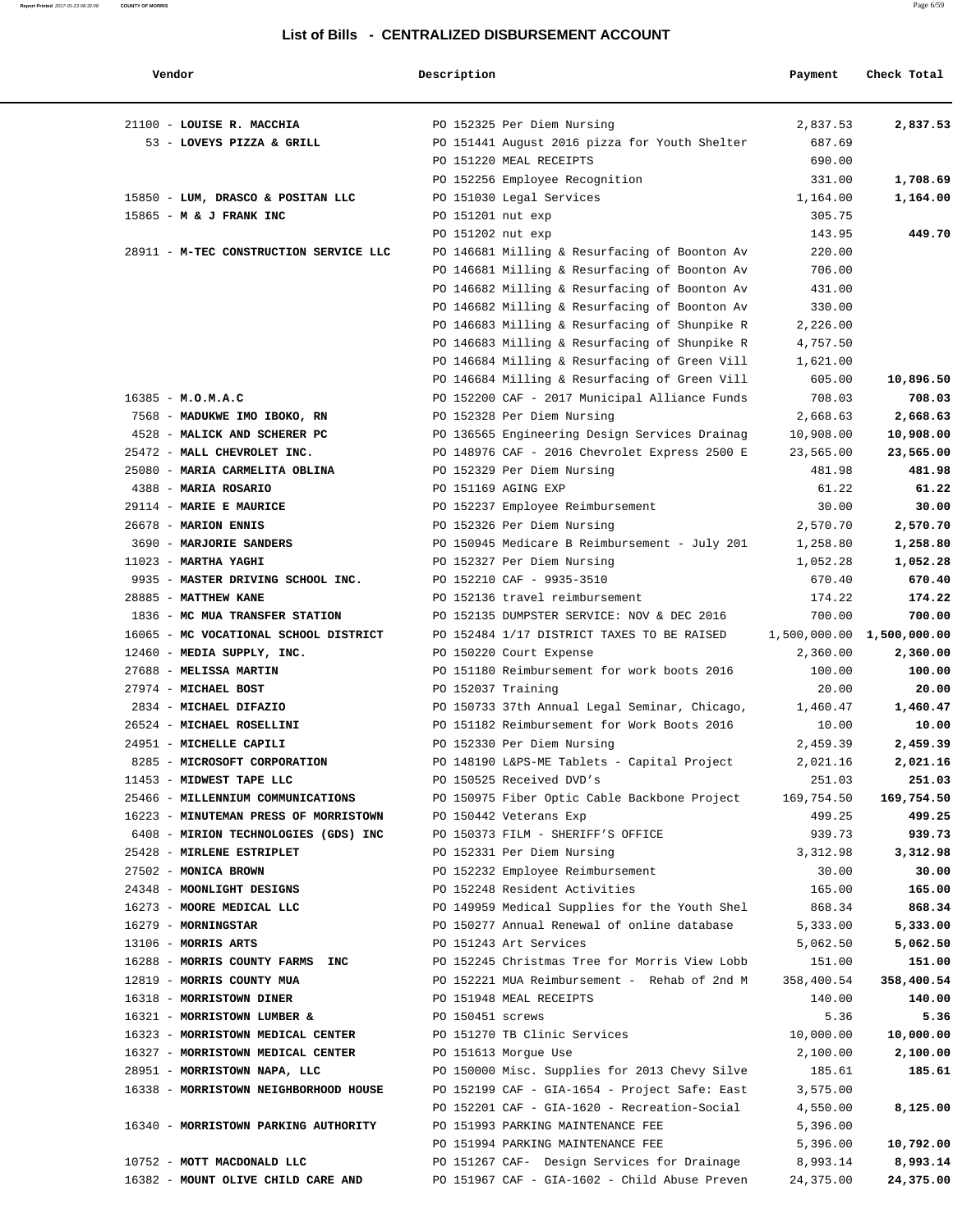| Vendor                                  | Description                                                                        | Payment   | Check Total |
|-----------------------------------------|------------------------------------------------------------------------------------|-----------|-------------|
| 19501 - MSC INDUSTRIAL SUPPLY CO.       | PO 149977 SHOP SUPPLIES                                                            | 49.50     |             |
|                                         | PO 149978 SHOP SUPPLIES                                                            | 237.20    |             |
|                                         | PO 149979 SHOP SUPPLIES                                                            | 24.48     |             |
|                                         | PO 149980 SHOP SUPPLIES                                                            | 79.44     | 390.62      |
| 20763 - MUNICIPAL SOFTWARE INC          | PO 150589 4Q16 Fund Accounting & Web Requisit 8,137.50                             |           | 8,137.50    |
| 19523 - N.J. NATURAL GAS COMPANY        | PO 151229 NATURAL GAS - MONTVILLE                                                  | 1,086.10  |             |
|                                         | PO 151233 NATURAL GAS - WHARTON ROADS                                              | 473.12    |             |
|                                         | PO 151234 NATURAL GAS - WHARTON BRIDGE GEN                                         | 29.03     |             |
|                                         | PO 151252 NATURAL GAS - DOVER PROBATION                                            | 48.75     |             |
|                                         | PO 151253 NATURAL GAS - WHARTON BRIDGES                                            | 1,671.14  |             |
|                                         | PO 151254 NATURAL GAS - WHARTON OFF                                                | 191.35    |             |
|                                         | PO 151879 NATURAL GAS - WHARTON BRIDGES                                            | 3,109.39  |             |
|                                         | PO 151493 NATURAL GAS - DOVER PROBATION                                            | 238.66    | 6,847.54    |
| 19523 - N.J. NATURAL GAS COMPANY        | PO 151494 NATURAL GAS - WHARTON BRIDGE GEN                                         | 42.14     |             |
|                                         | PO 151887 NATURAL GAS - WHARTON ROADS                                              | 1,245.72  |             |
|                                         | PO 151980 NATURAL GAS - WHARTON OFF                                                | 373.03    | 1,660.89    |
| 1304 - NATIONAL BUSINESS                | PO 144363 Furniture for Office of comm and Di                                      | 918.00    | 918.00      |
| 21122 - NATIONAL FUEL OIL INC.          | PO 152459 FUEL CHARGES 12/16                                                       | 6,991.41  |             |
|                                         | PO 152459 FUEL CHARGES 12/16                                                       | 42,679.95 | 49,671.36   |
| 16552 - NEWBRIDGE SERVICES INC          | PO 152061 CAF - Employment & Training service                                      | 15,909.00 |             |
|                                         | PO 152072 CAF - Employment & Training service                                      | 14,680.00 |             |
|                                         | PO 152073 CAF - NEWSER-16M-WIA                                                     | 3,040.00  |             |
|                                         | PO 152090 CAF - NEWSER-15M-WIA                                                     | 3,636.00  |             |
|                                         | PO 152197 CAF - GIA-1656  – Crisis Response i                                      | 1,100.00  |             |
|                                         | PO 152195 ALPN-HSAC - Missing and Exploited C                                      | 672.90    | 39,037.90   |
| 9068 - NICHELLE ORANGE                  | PO 152344 Reimbursement - Holiday supplies                                         | 85.50     | 85.50       |
| 24712 - NICHOLAS L. ROCCAFORTE          | PO 152254 Resident Activities                                                      | 150.00    | 150.00      |
| 17819 - NJ ADVANCE MEDIA, LLC           | PO 151466 ADVERTISEMENT                                                            | 1,268.00  | 1,268.00    |
|                                         | 16580 - NJ ASSOC. OF COUNY FINANCE OFFICERS PO 152357 NJACFO, Membership Dues 2017 | 350.00    | 350.00      |
| 12601 - NJ ASSOC OF VICTIM WITNESS      | PO 150202 Membership 2017                                                          | 175.00    | 175.00      |
| $10699 - NJ COST$                       | PO 149993 Membership for NJ cost 2017 renewal                                      | 50.00     | 50.00       |
| 27598 - NJ COUNTY PLANNERS ASSOCIATION  | PO 151157 Registgration for Christine Marion                                       | 30.00     | 30.00       |
| 16648 - NJ POLICE TRAFFIC OFFICER ASSC  | PO 148896 Annual DUE's "2016" - SHERIFF'S OFF                                      | 50.00     | 50.00       |
| 16661 - NJ STATE ASSOCIATION OF         | PO 151885 Monthly County Adjuster's Lunch Mtg                                      | 40.00     |             |
|                                         | PO 151896 Membership Dues for 2017 - Laurie B                                      | 75.00     | 115.00      |
| 16672 - DIVISION OF STATE POLICE        | PO 151834 Radiological Detection Maintenance                                       | 5,240.00  | 5,240.00    |
| 26803 - NORTH JERSEY HEALTH             | PO 148182 membership dues                                                          | 1,000.00  | 1,000.00    |
| 16752 - NORWESCAP INC                   | PO 152198 CAF - GIA-1653 - Family Self-Suffic                                      | 3,914.00  | 3,914.00    |
| $19739 - NV5$                           | PO 151860 CAF - Design & Survey Service for T                                      | 5,370.00  |             |
|                                         | PO 151931 CAF - Intersection Analysis & Const                                      | 2,237.86  | 7,607.86    |
| 26726 - OFFICE CONCEPTS GROUP, INC.     | PO 149098 Misc. Office Supplies                                                    | 277.98    | 277.98      |
| 26726 - OFFICE CONCEPTS GROUP, INC.     | PO 151244 Various Office Supplies                                                  | 128.94    | 128.94      |
| 26726 - OFFICE CONCEPTS GROUP, INC.     | PO 151279 2016 Human Service Supplies                                              | 10.80     | 10.80       |
| 26726 - OFFICE CONCEPTS GROUP, INC.     | PO 151434 2016 Countywide Unencumbered/Supple                                      | 305.53    | 305.53      |
| 26726 - OFFICE CONCEPTS GROUP, INC.     | PO 151512 supplies order                                                           | 56.30     | 56.30       |
| 26726 - OFFICE CONCEPTS GROUP, INC.     | PO 152242 Office Supplies                                                          | 2,702.07  | 2,702.07    |
| 29047 - OFFICE MASTER, INC.             | PO 149808 AFFIRM SERIES SIMPLE HIGH BACK - FU                                      | 547.20    | 547.20      |
| 6051 - ORLAN HENAO                      | PO 151973 2017 WORK BOOTS - NIGHT CREW                                             | 90.00     | 90.00       |
| 28726 - PADOVANI ROOFING & CONSTRUCTION | PO 150703 CAF - Security Upgrades for Prosec                                       | 76.00     |             |
|                                         | PO 150703 CAF - Security Upgrades for Prosec                                       | 45,924.00 | 46,000.00   |
| 10287 - PANCIELLO CONSTRUCTION LLC      | PO 150976 CAF - Labor Rates Masonry & Concret                                      | 3,740.00  |             |
|                                         | PO 152014 CAF - Labor Rates Masonry & Concret                                      | 2,720.00  | 6,460.00    |
| 16887 - PAPER MART INC                  | PO 152480 Paper, Treasurer's & Adjuster's Off                                      | 357.60    |             |
|                                         | PO 152592 2016 - 2017 Envelope Order                                               | 5,158.87  | 5,516.47    |
| 16887 - PAPER MART INC                  | PO 152593 2016 - 2017 Envelope Order                                               | 1,984.80  | 1,984.80    |
| 9101 - PATRICIA MARSH                   | PO 151158 NJACTB Education Committee Meeting,                                      | 175.90    | 175.90      |
| 25411 - PATRICIA W. GIBBONS             | PO 151211 nut exp                                                                  | 545.93    | 545.93      |
| 25411 - PATRICIA W. GIBBONS             | PO 152187 nut exp                                                                  | 620.56    | 620.56      |
| 9849 - PETER LIMONE JR                  | PO 150998 Nut exp                                                                  | 100.00    | 100.00      |
|                                         |                                                                                    |           |             |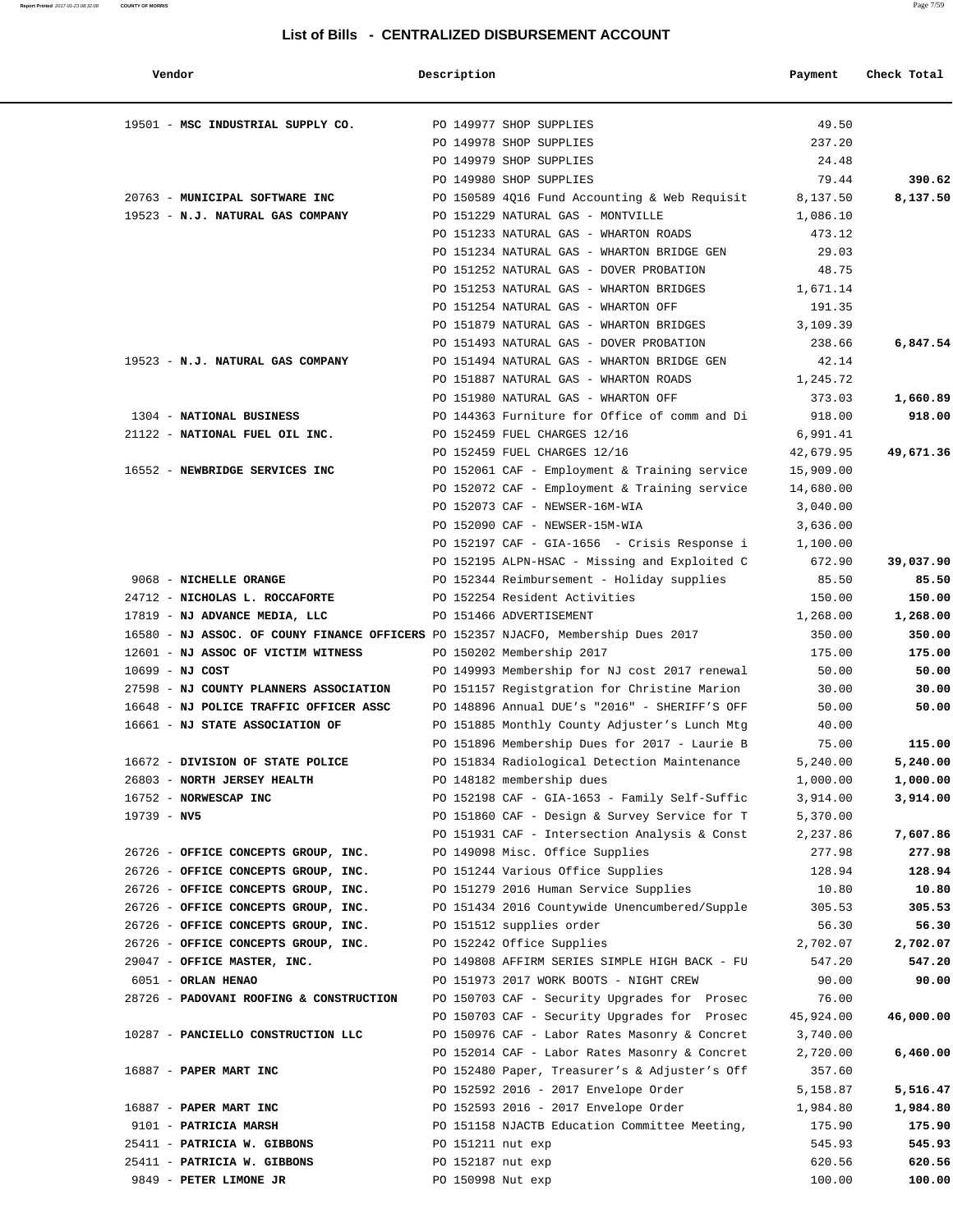| Vendor                                   | Description                                   | Payment    | Check Total |
|------------------------------------------|-----------------------------------------------|------------|-------------|
| 27485 - PETER TERRAFRANCA                | PO 150867 Medicare B Reimbursement - July 201 | 629.40     | 629.40      |
| 4934 - PHYLLIS COPPOLA                   | PO 151881 Election Work - 67.5hrs @ \$10.00 1 | 675.00     | 675.00      |
| 17047 - PINO CONSULTING GROUP INC.       | PO 152385 CAF - Financial Consulting Services | 24,750.00  | 24,750.00   |
| 25535 - PRECIOUS GEMS MUSIC, LLC         | PO 152251 Resident Activities                 | 125.00     | 125.00      |
| 25429 - PROFESSIONAL CONSULTING, INC.    | PO 151177 CAF - Design and Constr Admin for R | 493.50     | 493.50      |
| 4811 - PROJECT LIFESAVER, INC.           | PO 150247 PLS ORDER                           | 1,079.20   | 1,079.20    |
| 17189 - PSE&G CO                         | PO 151255 GAS - PSE & G - MOSQUITO            | 1,467.13   |             |
|                                          | PO 151153 GAS - PSE & G - MOSQUITO            | 963.43     |             |
|                                          | PO 151154 GAS - PSE & G - MOMBAG              | 21,890.47  |             |
|                                          | PO 152236 Gas Usage at Morris View            | 17,064.58  | 41,385.61   |
| 7872 - QUENCH USA, INC.                  | PO 151465 Water                               | 48.00      | 48.00       |
| $17692$ - R.P. SMITH & SON, INC.         | PO 150009 concrete & materials                | 96.50      |             |
|                                          | PO 150010 Concrete & Materials                | 471.00     | 567.50      |
| 20536 - RABBI YOSEF NEWFIELD             | PO 152249 Clergy Services                     | 175.00     | 175.00      |
| 20927 - RAILROAD CONSTRUCTION CO, INC.   | PO 152222 Route 10 Crossing Reconstruction    | 32,046.00  | 32,046.00   |
| 13545 - RANDALL W. BUSH                  | PO 151914 W. Randall Bush Travel Expenses 201 | 192.43     | 192.43      |
| 25564 - RFS COMMERCIAL, INC.             | PO 151444 RUG REPLACEMENT                     | 37,745.00  | 37,745.00   |
| 8139 - RICHARD LONGO                     | PO 151334 Medicare B Reimbursement - July 201 | 629.40     | 629.40      |
| 19765 - RICOH AMERICAS CORPORATION       | PO 149706 Ricoh Contract 14613 Inv. 14613-08  | 224.85     |             |
|                                          | PO 151927 MAINTENANCE ON COPIER BILLED QUARTE | 893.26     | 1,118.11    |
| 28741 - RICOH USA, INC.                  | PO 151909 Ouarterly payment 12/14/2016-2/13/2 | 940.16     |             |
|                                          | PO 151281 Department of Human Services Copier | 754.09     |             |
|                                          | PO 151240 Copier Lease                        | 1,712.72   |             |
|                                          | PO 151925 Back Office Copier Lease - 2 months | 666.63     | 4,073.60    |
| 10337 - RIKER, DANZIG, SCHERER, HYLAND & | PO 151922 legal services                      | 5,750.80   | 5,750.80    |
| 7952 - RIOS' ENGRAVING                   |                                               |            |             |
|                                          | PO 151002 Gavel and Freeholders Name Tags     | 97.00      | 97.00       |
| 8041 - ROBERT COOK                       | PO 151997 EXPENSE VOUCHER                     | 1,080.00   | 1,080.00    |
| 24291 - ROBINSON AERIAL SURVEYS, INC.    | PO 151191 CAF - Design & Construction Admin f | 3,618.00   | 3,618.00    |
| 27972 - ROGER JINKS                      | PO 152372 REIMBURSEMENT                       | 47.92      | 47.92       |
| 20990 - RON-JON CONSTRUCTION CORP.       | PO 151968 CAF - Replacement of Morris County  | 134,990.97 | 134,990.97  |
| 7805 - ROSE DUMAPIT                      | PO 152332 Per Diem Nursing                    | 1,410.07   | 1,410.07    |
| 9938 - RUTGERS CENTER FOR CONTINUING     | PO 152049 CAF - 9938-3492                     | 2,395.00   |             |
|                                          | PO 152055 CAF - 9938-3186                     | 3,004.00   |             |
|                                          | PO 152057 CAF - 9938-3316                     | 1,930.50   |             |
|                                          | PO 152058 CAF - 9938-3399                     | 2,275.00   |             |
|                                          | PO 152059 CAF - 9938-3419                     | 2,780.00   |             |
|                                          | PO 152098 CAF - 9938-3197                     | 2,800.00   |             |
|                                          | PO 152101 CAF - 9938-3097                     | 3,164.00   |             |
|                                          | PO 152103 CAF - 9938-3377                     | 2,668.00   | 21,016.50   |
| 9938 - RUTGERS CENTER FOR CONTINUING     | PO 152209 CAF - 9938-3229                     | 1,116.18   | 1,116.18    |
| 9325 - RUTGERS SCHOOL OF BUSINESS        | PO 152063 CAF - 9325-3428                     | 3,060.00   | 3,060.00    |
| 8521 - RUTGERS UNIVERSITY                | PO 149379 Noise Recert.                       | 670.00     |             |
|                                          | PO 149481 Visible Emissions Recert            | 330.00     | 1,000.00    |
| 27044 - RUTGERS, THE STATE UNIVERSITY    | PO 152079 CAF - 27044-3378                    | 2,796.00   |             |
|                                          | PO 152081 CAF - 27044-3601                    | 3,200.00   |             |
|                                          | PO 152082 CAF - 27044-3552                    | 3,200.00   |             |
|                                          | PO 152084 CAF - 27044-3605                    | 3,200.00   | 12,396.00   |
| 28437 - RYAN HILL                        | PO 152042 Training Expense                    | 382.27     | 382.27      |
| 28926 - SABRINA BAARDA                   | PO 150991 Vet exp                             | 91.51      | 91.51       |
| $25252 - SAFE-T$                         | PO 149776 LED Flashlights and Safety Shoes pe | 1,654.46   | 1,654.46    |
| $25252 - SAFE-T$                         | PO 150328 Twister Nozzle                      | 544.00     | 544.00      |
| 19814 - SAFETY- KLEEN SYSTEMS, INC.      | PO 148463 PARTS WASHER                        | 8,729.00   | 8,729.00    |
| 28931 - SAMANTHA MARIA PIERSON           | PO 152118 parking reimbursement               | 100.00     | 100.00      |

 19827 - **SCHENCK PRICE, SMITH & KING** PO 151919 legal services 428.40 **428.40** 705 - **SCOTT DIGIRALOMO** PO 151190 OEM Expenses 629.98 **629.98** 28872 - **SEAN GAYNOR** PO 152038 Training 160.00 **160.00** 6104 - **SENIOR CITIZENS OF LONG HILL** PO 151179 Nut Exp no caf # 2,000.00 **2,000.00** 11835 - **SENIOR SERVICES CENTER OF** PO 150443 CAF - SCADRTAP - SC001 1,350.00 **1,350.00** 27853 - **SHELLEY REINER** PO 152333 Per Diem Nursing 1,050.96 **1,050.96**

**Report Printed** 2017-01-23 08:32:08 **COUNTY OF MORRIS** Page 8/59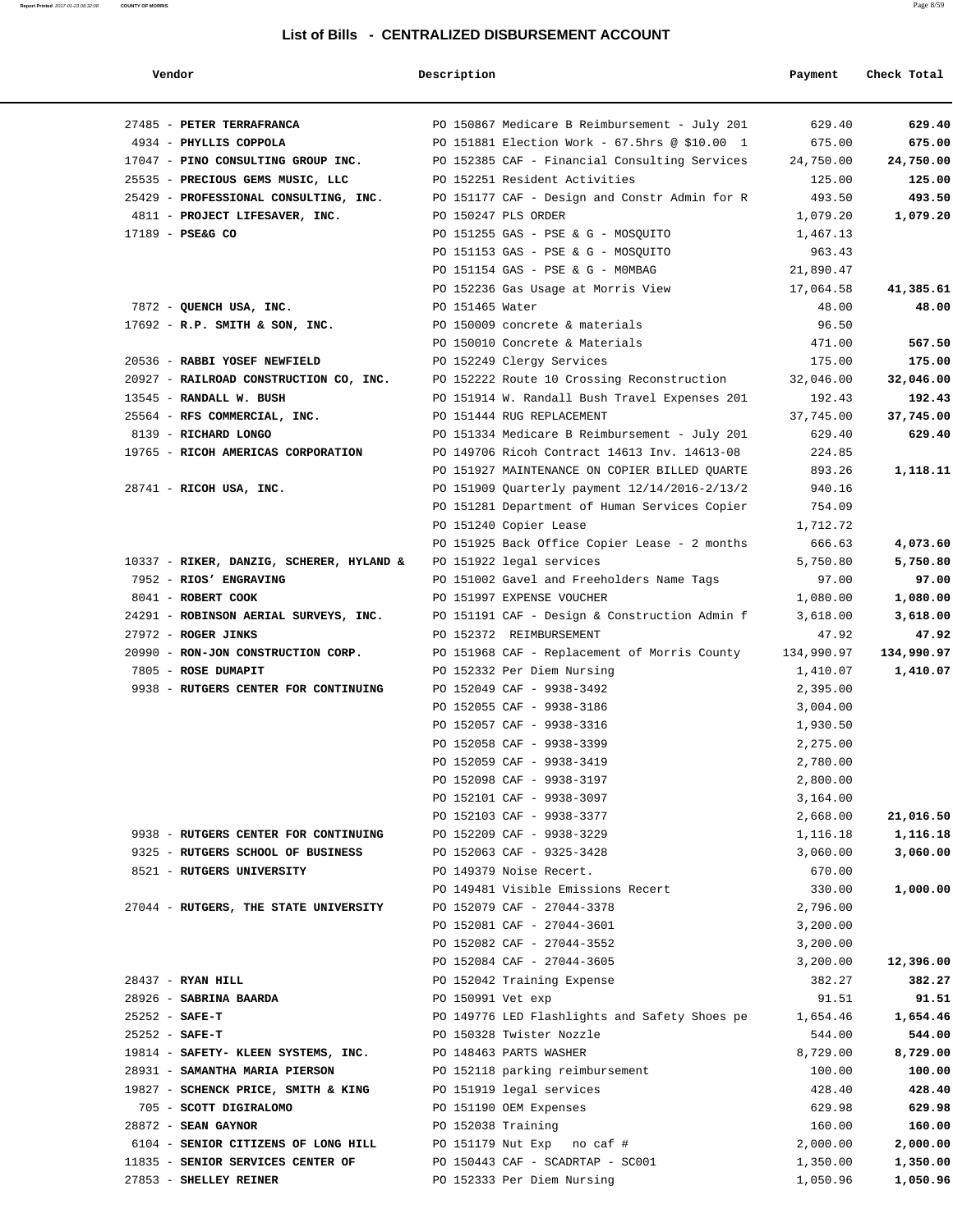#### **Report Printed** 2017-01-23 08:32:08 **COUNTY OF MORRIS** Page 9/59

### **List of Bills - CENTRALIZED DISBURSEMENT ACCOUNT**

| Vendor                                                                                    | Description        |                                               | Payment              | Check Total |
|-------------------------------------------------------------------------------------------|--------------------|-----------------------------------------------|----------------------|-------------|
| 17726 - SHI INTERNATIONAL CORP                                                            |                    | PO 144774 Annual Maintenance Renewal - Deep F | 1,075.90             | 1,075.90    |
| 17726 - SHI INTERNATIONAL CORP                                                            |                    | PO 150378 Software Licensing                  | 2,545.13             | 2,545.13    |
| 17726 - SHI INTERNATIONAL CORP                                                            |                    | PO 150430 PPW/Engineering - Capital Project - | 7,692.84             | 7,692.84    |
| 17726 - SHI INTERNATIONAL CORP                                                            |                    | PO 150433 PPW/Mosquito Commission - Capital P | 560.00               | 560.00      |
| 29041 - SIGN A RAMA LEDGEWOOD                                                             |                    | PO 151242 Tabletop Display Board              | 325.00               | 325.00      |
| $15425$ - SIRCHIE                                                                         |                    | PO 149817 PRISONER TRANSPORT VAN CONVERSION   | 18,435.00            |             |
|                                                                                           |                    | PO 149817 PRISONER TRANSPORT VAN CONVERSION   | 20,586.00            | 39,021.00   |
| 17690 - SMITH & SOLOMON                                                                   |                    | PO 152104 CAF - 17690-3420                    | 3,200.00             | 3,200.00    |
| 6981 - SODEXO INC & AFFILIATES                                                            | PO 151189 nut exp  |                                               | 224,977.73           | 224,977.73  |
| 6981 - SODEXO INC & AFFILIATES                                                            |                    | PO 151911 Food for JC                         | 8,083.11             | 8,083.11    |
| 6981 - SODEXO INC & AFFILIATES                                                            |                    | PO 152129 CAF - Dietary Services              | 8,628.72             | 8,628.72    |
| 17755 - SOUTHEAST MORRIS COUNTY                                                           |                    | PO 150997 WATER - 911                         | 5,359.99             | 5,359.99    |
| 17755 - SOUTHEAST MORRIS COUNTY                                                           |                    | PO 151000 WATER - HIGHVIEW                    | 554.07               | 554.07      |
| 17755 - SOUTHEAST MORRIS COUNTY                                                           |                    | PO 151007 WATER - MONTHLY                     | 11,820.15            | 11,820.15   |
| 17755 - SOUTHEAST MORRIS COUNTY                                                           |                    | PO 151174 WATER - HILL                        | 3,782.49             | 3,782.49    |
| 17755 - SOUTHEAST MORRIS COUNTY                                                           |                    | PO 151187 WATER - FIRE LINES & HYDRANTS       | 6,396.74             | 6,396.74    |
| 17755 - SOUTHEAST MORRIS COUNTY                                                           |                    | PO 152239 Water Usage at Morris View          | 7,723.47             | 7,723.47    |
| 25836 - STATE OF NJ CIVIL SERVICE COMMISSIO PO 149446 Consulting project - N. Orange      |                    |                                               | 1,049.00             | 1,049.00    |
| 25836 - STATE OF NJ CIVIL SERVICE COMMISSIO PO 149719 NJSTEP MORRIS 9/20 TO 11/15/2016 FO |                    |                                               | 1,049.00             | 1,049.00    |
| 5021 - AEROFUND FINANCIAL INC.                                                            |                    | PO 152120 CAF - ETS Transportaion Services fo | 3,207.56             |             |
|                                                                                           |                    |                                               |                      |             |
|                                                                                           |                    | PO 152121 CAF - ETS Transportaion Services fo | 4,506.10<br>5,096.06 |             |
|                                                                                           |                    | PO 152124 CAF - ETS Transportaion Services fo |                      |             |
|                                                                                           |                    | PO 152125 CAF - ETS Transportaion Services fo | 4,819.14             |             |
|                                                                                           |                    | PO 152140 CAF - ETS Transportaion Services fo | 3,641.00             |             |
|                                                                                           |                    | PO 152207 CAF - ETS Transportaion Services fo | 4,626.50             |             |
|                                                                                           |                    | PO 152212 CAF - ETS Transportaion Services fo | 722.40               | 26,618.76   |
| 16675 - STATE TOXICOLOGY LABORATORY                                                       |                    | PO 149395 Background Tests                    | 135.00               | 135.00      |
| 26956 - STEPHANIE GORMAN                                                                  |                    | PO 151517 Reimbursement                       | 21.39                | 21.39       |
| 28243 - STEPHANIE MERCED                                                                  |                    | PO 152039 Investigative Expense               | 20.00                |             |
|                                                                                           | PO 152040 Training |                                               | 402.27               | 422.27      |
| 8621 - SUBURBAN PROPANE -2347                                                             |                    | PO 149487 PROPANE FOR GENERATOR W&M BLDG      | 406.66               |             |
|                                                                                           |                    | PO 150337 Propane Delivery                    | 859.88               | 1,266.54    |
| 27741 - SUPPLYWORKS                                                                       |                    | PO 149461 Morris View B&G Maintenance Supplie | 828.98               | 828.98      |
| 17937 - SUSSEX COUNTY COMMUNITY COLLEGE                                                   |                    | PO 152113 CAF - 17937-3325                    | 475.20               | 475.20      |
| 6265 - T & M ASSOCIATES                                                                   |                    | PO 151226 CAF - LSRP Services for GPPH Former | 3,732.43             |             |
|                                                                                           |                    | PO 151235 CAF - LSRP Services for GPPH Former | 5,617.82             | 9,350.25    |
| 26030 - TABB INC.                                                                         |                    | PO 150457 Background check                    | 111.00               | 111.00      |
| $27027$ - TAD R SIMS                                                                      |                    | PO 150910 Medicare B Reimbursement - July 201 | 629.40               | 629.40      |
| 28827 - TARA WILLIAMS                                                                     |                    | PO 152341 Election Work - 70.0 hrs @ \$10.00  | 700.00               | 700.00      |
| 27875 - TASER INTERNATIONAL                                                               |                    | PO 150246 Training Course                     | 870.00               | 870.00      |
| 26677 - TEODORA O. DELEON                                                                 |                    | PO 152334 Per Diem Nursing                    | 742.96               | 742.96      |
| 26513 - TERESA DUCKWORTH                                                                  |                    | PO 151167 Reimbursement for Northeastern Mosq | 397.00               | 397.00      |
| 21214 - TEW FUNERAL SERVICES INC.                                                         |                    | PO 150994 Morgue Transportation - Warren      | 1,500.00             | 1,500.00    |
| 21090 - THE ENGINE EXCHANGE                                                               |                    | PO 150307 AUTO PARTS                          | 2,285.00             | 2,285.00    |
| 20797 - THE MUSIAL GROUP PA                                                               |                    | PO 150989 PROFESSIONAL SERVICES - LADY OF JUS | 7,852.50             | 7,852.50    |
| 27687 - THOMAS REMBIS                                                                     |                    | PO 151175 Reimbursement for Work Boots 2016   | 100.00               | 100.00      |
| 10812 - THOMSON REUTER-WEST                                                               |                    | PO 149343 Books - Legal/D. Blank              | 145.50               | 145.50      |
| 10812 - THOMSON REUTER-WEST                                                               |                    | PO 150375 MONTHLY Statement - Clear Law/SHERI | 990.00               | 990.00      |
| 10812 - THOMSON REUTER-WEST                                                               |                    | PO 150607 County Counsel Subscriptions 2016   | 727.44               | 727.44      |
| 3973 - TOM POLLIO                                                                         |                    | PO 152300 Reimbursement                       | 99.99                | 99.99       |
| 1122 - TOWNSHIP OF MORRIS                                                                 |                    | PO 151278 CAF - 2016 Supplemental Municipal A | 4,000.00             | 4,000.00    |
| 18398 - TOWNSHIP OF WASHINGTON                                                            |                    | PO 151952 CAF - 2016 Supplemental Municipal A | 2,000.00             |             |
|                                                                                           |                    | PO 151949 CAF - 2017 Municipal Alliance Funds | 2,938.36             | 4,938.36    |
| 12333 - TRIMBOLI & PRUSINOWSKI, LLC                                                       |                    | PO 151906 legal services                      | 2,904.00             |             |
|                                                                                           |                    | PO 151921 legal services                      | 36.00                |             |
|                                                                                           |                    | PO 152179 legal services                      | 108.00               | 3,048.00    |
| 25209 - TURN OUT UNIFORMS, INC.                                                           |                    | PO 147903 EMS Program                         | 6,451.00             | 6,451.00    |
| 4144 - U-LINE SHIPPING SUPPLY                                                             |                    | PO 147740 8'Rectangle Picnic Table for MC You | 773.60               |             |
|                                                                                           |                    | PO 147952 Invoice 81347309 Customer 9995869 G | 280.68               |             |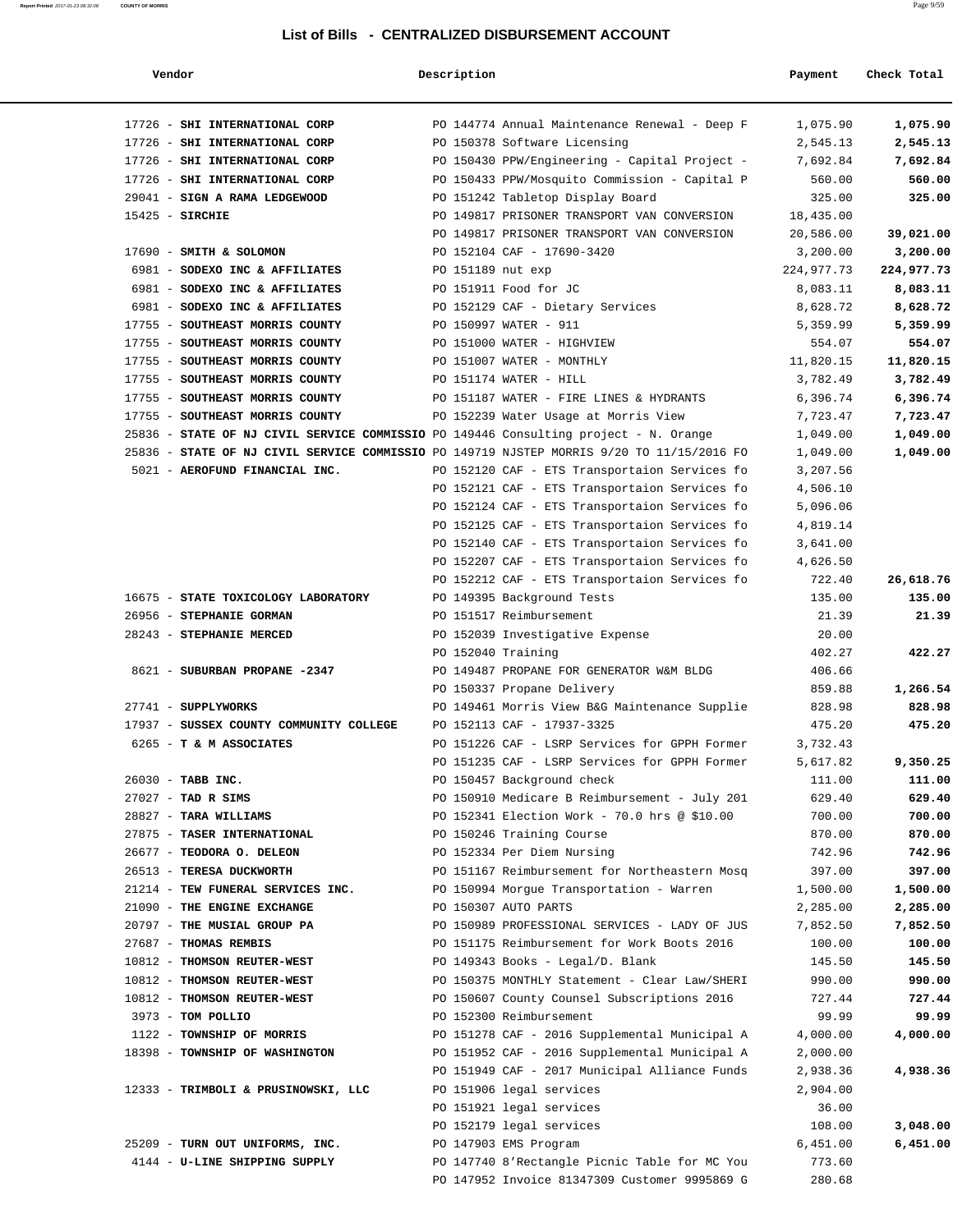#### **Report Printed** 2017-01-23 08:32:08 **COUNTY OF MORRIS** Page 10/59

### **List of Bills - CENTRALIZED DISBURSEMENT ACCOUNT**

| Vendor                                 | Description        |                                               | Payment   | Check Total |
|----------------------------------------|--------------------|-----------------------------------------------|-----------|-------------|
|                                        |                    | PO 149632 Containers for Administration       | 111.56    | 1,165.84    |
| 18263 - UNIWORLD BUSINESS PUB.         |                    | PO 150279 Annual renewal of online databases  | 878.00    | 878.00      |
| $20042$ - V.E. RALPH & SON INC.        |                    | PO 147898 EMS Equipment                       | 10,024.99 |             |
|                                        |                    | PO 150469 PLEASE ORDER - Medical Supplies/Leg | 174.09    | 10,199.08   |
| 18285 - VAN CLEEF ENGINEERING ASSOC    |                    | PO 142537 Prepare repair/rehab bid documents  | 3,166.60  |             |
|                                        |                    | PO 150582 Inspection of Ridgedale Ave bridge  | 5,850.00  | 9,016.60    |
| $1286$ - VERIZON                       |                    | PO 134748 Land Line                           | 277.08    | 277.08      |
| $1286$ - VERIZON                       |                    | PO 136089 Land Line                           | 31.92     | 31.92       |
| $1286$ - VERIZON                       |                    | PO 140105 Land Line                           | 285.41    | 285.41      |
| $1286$ - VERIZON                       |                    | PO 150988 PENTHOUSE- A & R BLDG               | 68.00     | 68.00       |
| $10158 - VERTZON$                      | PO 150995 Nut Exp  |                                               | 869.91    | 869.91      |
| $1286$ - VERIZON                       |                    | PO 151194 Emergency Notification System       | 419.20    | 419.20      |
| $1286$ - VERIZON                       |                    | PO $151228$ telephone - 4 Tl's                | 12,470.10 | 12,470.10   |
| $1286$ - VERIZON                       |                    | PO 151237 Telephone pobox4833                 | 96.98     | 96.98       |
| $1286$ - VERIZON                       |                    | PO 151248 Telephone pobox4833                 | 362.83    | 362.83      |
| 21097 - VERIZON BUSINESS               |                    | PO 149241 Telephone Services (NUMS)           | 300.00    | 300.00      |
| 1348 - VERIZON WIRELESS                |                    | PO 151195 Wireless Service                    | 80.04     | 80.04       |
| 28231 - VIGILANT SOLUTIONS             |                    | PO 150360 National Vehicle Location Service   | 90,000.00 | 90,000.00   |
| 25832 - VOIANCE LANGUAGE SERVICES, LLC |                    | PO 151183 Interpreter fees                    | 457.92    | 457.92      |
| 6146 - W.B. MASON COMPANY INC          | PO 149301 PAPER    |                                               | 187.52    |             |
|                                        |                    | PO 150334 Office Supplies                     | 106.94    |             |
|                                        |                    | PO 151192 Office Supplies - WB Mason          | 1,202.42  |             |
|                                        | PO 151198 nut exp  |                                               | 702.94    |             |
|                                        |                    | PO 151218 MAPS Exp                            | 5.11      |             |
|                                        | PO 151221 MAPS EXP |                                               | 11.37     |             |
|                                        | PO 151222 NUT EXP  |                                               | 104.80    |             |
|                                        |                    | PO 151225 AGING EXP                           | 344.96    | 2,666.06    |
| 6146 - W.B. MASON COMPANY INC          |                    | PO 151152 Office Supplies                     | 53.46     |             |
|                                        |                    | PO 151858 Office Supplies, 12/20/16 Treasurer | 749.35    |             |
|                                        |                    | PO 151877 Office Supplies                     | 618.09    |             |
|                                        |                    | PO 151897 Invoice #139613655                  | 257.77    | 1,678.67    |
| 26518 - WALTER JONES                   |                    | PO 151156 Work Boots 2016                     | 99.95     | 99.95       |
| 18388 - WARREN COUNTY COMMUNITY COLL.  |                    | PO 152093 CAF - 18388-3366                    | 1,370.00  |             |
|                                        |                    | PO 152094 CAF - 18388-3368                    | 1,071.00  |             |
|                                        |                    | PO 152095 CAF - 18388-3486                    | 890.00    |             |
|                                        |                    | PO 152096 CAF - 18388-3367                    | 1,071.00  |             |
|                                        |                    | PO 152097 CAF - 18388-3375                    | 1,370.00  |             |
|                                        |                    | PO 152100 CAF - 18388-3398                    | 465.89    |             |
|                                        |                    | PO 152108 CAF - 18388-3427                    | 999.00    |             |
|                                        |                    | PO 152109 CAF - 18388-3313                    | 912.12    | 8,149.01    |
| 18389 - WARREN COUNTY TECHNICAL SCHOOL |                    | PO 152076 CAF - 18389-2718                    | 638.26    |             |
|                                        |                    | PO 152077 CAF - 18389-2777                    | 638.26    |             |
|                                        |                    | PO 152088 CAF - 18389-2734                    | 638.26    |             |
|                                        |                    | PO 152089 CAF - 18389-2421                    | 638.26    |             |
|                                        |                    | PO 152105 CAF - 18389-2751                    | 638.26    |             |
|                                        |                    | PO 152107 CAF - 18389-2724                    | 638.26    | 3,829.56    |
| 26353 - WHITE IRON LLC                 |                    | PO 151978 REPAIR RAILING                      | 2,300.00  | 2,300.00    |
| 13246 - WILLIAM F. BARNISH             |                    | PO 151991 CAF - Use of Property located at 91 | 8,607.50  |             |
|                                        |                    | PO 151992 CAF - Use of Property located at 91 | 8,607.50  | 17,215.00   |
| 5851 - WILLIAM KERSEY                  |                    | PO 151159 37th Annual Legal Seminar/NJACTB Ed | 1,633.19  | 1,633.19    |
| 8335 - WILLIAM PATERSON UNIVERSITY     |                    | PO 152074 CAF - 8335-3490                     | 1,407.78  |             |
|                                        |                    | PO 152087 CAF - 8335-3247                     | 1,635.80  |             |
|                                        |                    | PO 152092 CAF - 8335-3332                     | 1,199.25  |             |
|                                        |                    | PO 152106 CAF - 8335-2846                     | 1,671.70  |             |
|                                        |                    | PO 152111 CAF - 8335-3476                     | 879.45    |             |
|                                        |                    | PO 152115 CAF - 8335-3423                     | 2,360.00  | 9,153.98    |
| 20119 - WINNER FORD FLEET              |                    | PO 142883 *** PLEASE ORDER*** 2017 FORD EXPLO | 61,314.00 | 61,314.00   |
| 3793 - WOODRUFF ENERGY                 |                    | PO 152238 Gas Usage at Morris View            | 18,782.03 | 18,782.03   |
| 29052 - WORKFORCE180, LLC              |                    | PO 150357 staff training workshop             | 299.00    | 299.00      |
|                                        |                    |                                               |           |             |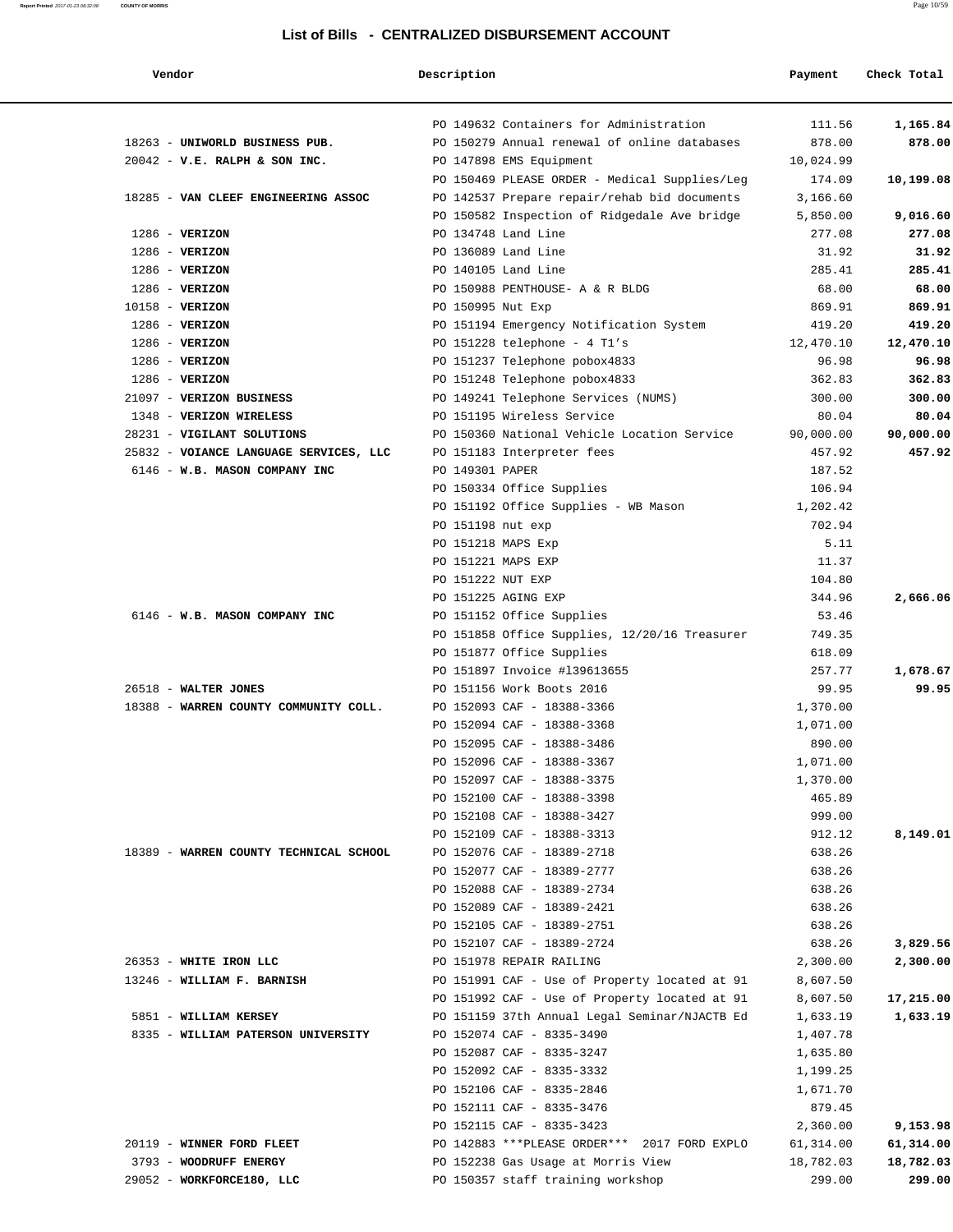| Vendor                                                                                                                                                                                  | Description                                              | Check Total<br>Payment |
|-----------------------------------------------------------------------------------------------------------------------------------------------------------------------------------------|----------------------------------------------------------|------------------------|
| TOTAL                                                                                                                                                                                   |                                                          | 7,674,917.24           |
| Total to be paid from Fund 01 Current Fund<br>Total to be paid from Fund 02 Grant Fund<br>Total to be paid from Fund 04 County Capital<br>Total to be paid from Fund 13 Dedicated Trust | 4,044,647.30<br>389,493.34<br>2,304,050.09<br>936,726.51 |                        |
|                                                                                                                                                                                         |                                                          |                        |

 **7,674,917.24**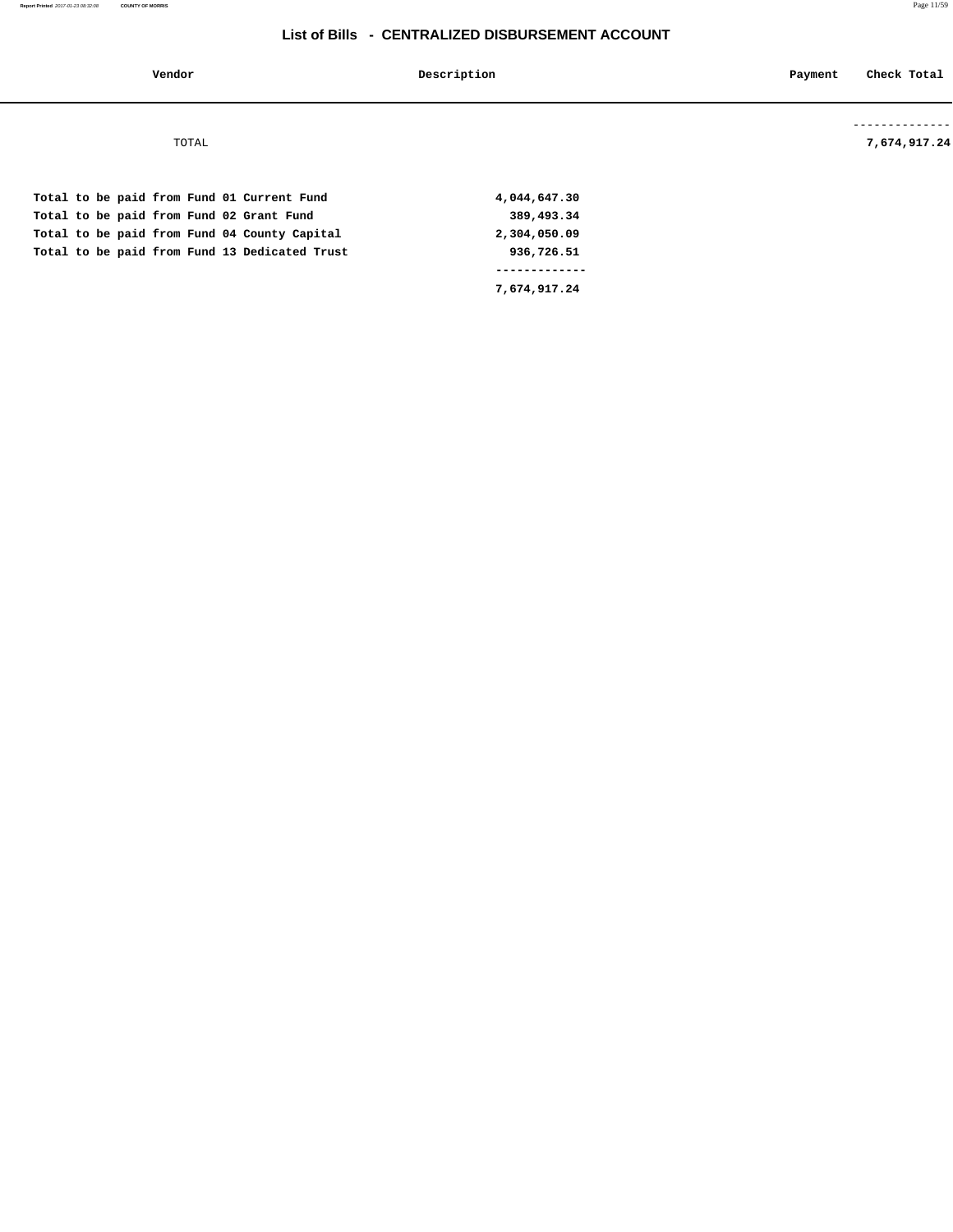**Report Printed** 2017-01-23 08:32:25 **COUNTY OF MORRIS** Page 12/59

# **List of Bills (Department/Account Detail) - CENTRALIZED DISBURSEMENT ACCOUNT**

| Account | P0 # | Vendor | Description | Payment | Account Total |
|---------|------|--------|-------------|---------|---------------|
|         |      |        |             |         |               |

# **Current Fund**

# **County Administrator**

|                      | 152487 COUNTY OF MORRIS             | 1st HALF JANUARY 2017 METERED MAIL       | 19.43     |              |
|----------------------|-------------------------------------|------------------------------------------|-----------|--------------|
| 01-201-20-100100-068 | Postage & Metered Mail              | TOTAL FOR ACCOUNT                        |           | 19.43        |
|                      | 152350 LONGFELLOWS SANDWICH DELI    | 1/13/17 meeting with Integrity Health    | 65.94     |              |
| 01-201-20-100100-079 | Special Projects                    | TOTAL FOR ACCOUNT                        |           | 65.94        |
|                      | 151244 OFFICE CONCEPTS GROUP, INC.  | Breakfast Blend kcup, Donut Shop coffee, | 128.94    |              |
|                      | 152593 PAPER MART INC               | Admin and Tourism                        | 346.65    |              |
|                      | 152592 PAPER MART INC               | Admin and Tourism                        | 108.75    |              |
| 01-203-20-100100-058 | (2016) Office Supplies & Stationery | TOTAL FOR ACCOUNT                        |           | 584.34       |
|                      | 151155 CLEARY GIACOBBE ALFIERI &    | Labor Mgr: Legal Svcs Rendered thru 4/23 | 5,652.00  |              |
|                      | 151155 CLEARY GIACOBBE ALFIERI &    | Labor Mgr: Legal Svcs Rendered thru 9/23 | 8,700.00  |              |
|                      | 150457 TABB INC.                    | Background check John Spirou             | 111.00    |              |
|                      | 151612 LAWRENCE RAGONESE            | Trophy King of Parsippany - Engraving    | 10.00     |              |
|                      | 151612 LAWRENCE RAGONESE            | 70 South Gallery Digipints and Framing   | 19.26     |              |
| 01-203-20-100100-084 | (2016) Other Outside Services       | TOTAL FOR ACCOUNT                        |           | 14,492.26    |
|                      | 144363 NATIONAL BUSINESS            | Task Chair item #G56399-1 (Faux Leather) | 298.00    |              |
|                      | 144363 NATIONAL BUSINESS            | 3 Drawer Legal Filing Cabinet. Color-Put | 489.00    |              |
|                      | 144363 NATIONAL BUSINESS            | Delivery Charges                         | 131.00    |              |
| 01-203-20-100100-162 | (2016) Furniture & Fixtures         | TOTAL FOR ACCOUNT                        |           | 918.00       |
|                      | 145419 DITSCHMAN/FLEMINGTON FORD    | 2017 JEEP PATRIOT 4X4 AS PER MCCPC CONTR | 42,781.60 |              |
|                      | 142883 WINNER FORD FLEET            | 2017 FORD EXPLORER 4X4                   | 30,657.00 |              |
|                      | 142883 WINNER FORD FLEET            | AS PER MORRIS COUNTY BID#16-59           | 30,657.00 |              |
| 01-203-20-100100-167 | (2016) Transportation Vehicles      | TOTAL FOR ACCOUNT                        |           | 104,095.60   |
|                      | 151242 SIGN A RAMA LEDGEWOOD        | Morris Stigma-Free Tri-Fold Display Boar | 325.00    |              |
| 01-203-20-100100-258 | (2016) Equipment                    | TOTAL FOR ACCOUNT                        |           | 325.00       |
|                      |                                     |                                          |           | ============ |
|                      | TOTAL for County Administrator      |                                          |           | 120,500.57   |

### **Personnel**

| 152487 COUNTY OF MORRIS<br>Postage & Metered Mail<br>01-201-20-105100-068 | 1st HALF JANUARY 2017 METERED MAIL<br>TOTAL FOR ACCOUNT | 33.04<br>33.04 |
|---------------------------------------------------------------------------|---------------------------------------------------------|----------------|
| 151152 W.B. MASON COMPANY INC                                             | Office Supplies, Customer #C1033751, Ref                | 69.20          |
| 151152 W.B. MASON COMPANY INC                                             | Office Supplies, CREDIT, Customer #C1033                | $-15.74$       |
| 152592 PAPER MART INC                                                     | Personnel                                               | 267.00         |
| (2016) Office Supplies & Stationery<br>01-203-20-105100-058               | TOTAL FOR ACCOUNT                                       | 320.46         |
|                                                                           |                                                         |                |
|                                                                           |                                                         |                |
| TOTAL for Personnel                                                       |                                                         | 353.50         |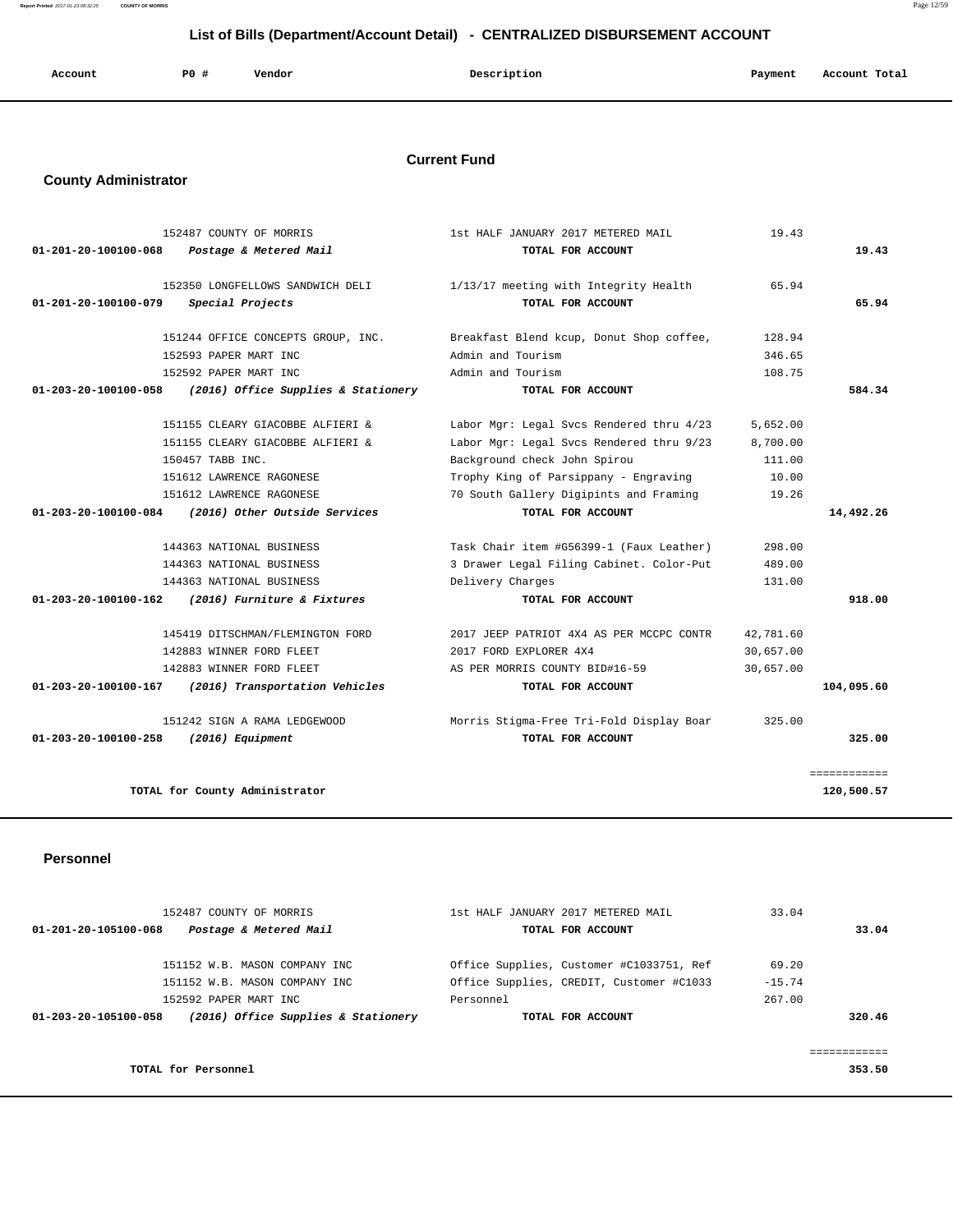**Report Printed** 2017-01-23 08:32:25 **COUNTY OF MORRIS** Page 13/59

# **List of Bills (Department/Account Detail) - CENTRALIZED DISBURSEMENT ACCOUNT**

| Account              | PO#                     | Vendor                                              | Description                              | Payment  | Account Total |
|----------------------|-------------------------|-----------------------------------------------------|------------------------------------------|----------|---------------|
|                      |                         |                                                     |                                          |          |               |
|                      | 152487 COUNTY OF MORRIS |                                                     | 1st HALF JANUARY 2017 METERED MAIL       | 72.03    |               |
|                      | 152487 COUNTY OF MORRIS |                                                     | 1st HALF JANUARY 2017 METERED MAIL       | 48.08    |               |
| 01-201-20-110100-068 |                         | Postage & Metered Mail                              | TOTAL FOR ACCOUNT                        |          | 120.11        |
|                      |                         |                                                     |                                          |          |               |
|                      |                         | 151512 OFFICE CONCEPTS GROUP, INC. Refill calendars |                                          | 9.54     |               |
|                      |                         | 151512 OFFICE CONCEPTS GROUP, INC.                  | 3 hole punch paper                       | 30.15    |               |
|                      |                         | 151512 OFFICE CONCEPTS GROUP, INC.                  | #10 envelopes                            | 16.61    |               |
| 01-203-20-110100-058 |                         | (2016) Office Supplies & Stationery                 | TOTAL FOR ACCOUNT                        |          | 56.30         |
|                      | 151243 MORRIS ARTS      |                                                     | Art Services for Morris View 4th quarter | 1,375.00 |               |
|                      | 151243 MORRIS ARTS      |                                                     | Atrium Art Gallery 4th quarter 2016      | 1,437.50 |               |
|                      | 151243 MORRIS ARTS      |                                                     | Annual Contribution 4th quarter 2016     | 2,250.00 |               |
|                      |                         | 151251 LONGFELLOWS SANDWICH DELI                    | 12/14/16 Holiday Luncheon for 75 people  | 807.47   |               |
|                      | 151002 RIOS' ENGRAVING  |                                                     | Freeholder Gavel and Name Tags           | 97.00    |               |
| 01-203-20-110100-079 |                         | (2016) Special Projects                             | TOTAL FOR ACCOUNT                        |          | 5,966.97      |
|                      |                         |                                                     |                                          |          | ============  |
|                      |                         | TOTAL for Board of Chosen Freeholders               |                                          |          | 6,143.38      |

### **Clerk of the Board**

| 152397 DAILY RECORD                                         | ASB-03668474 SEALED BIDS #B17-18, #B17-<br>96.60 |        |          |
|-------------------------------------------------------------|--------------------------------------------------|--------|----------|
| $01 - 201 - 20 - 110105 - 022$ Advertising                  | TOTAL FOR ACCOUNT                                |        | 96.60    |
|                                                             |                                                  |        |          |
| 151466 NJ ADVANCE MEDIA, LLC                                | XMORR6333317 SL-BID 16-101/LEGAL NOTICE          | 592.20 |          |
| 151466 NJ ADVANCE MEDIA, LLC                                | XMORR6333317 SL-ADDENDUM RFP FILE RFP 16         | 52.70  |          |
| 151466 NJ ADVANCE MEDIA, LLC                                | XMORR6333317 SL-NOTICE TO BIDDERS 12/08-         | 623.10 |          |
| 151463 DAILY RECORD                                         | ASB-70021774 - Robert A. Verry (p/d 1/3          | 59.64  |          |
| 151463 DAILY RECORD                                         | Northeast & Bucks Co. $(p/d \ 1/3)$              | 63.16  |          |
| 151258 DAILY RECORD                                         | ASB-03668474 SEALED BID #17-13, CC 17-19         | 52.80  |          |
| 151258 DAILY RECORD                                         | ASB-03668474 SEALED BIDS #16-101 12/06/          | 219.80 |          |
| 151258 DAILY RECORD                                         | ASB-03668474 SEPARATE SEALED PROPOSALS           | 259.40 |          |
| 151258 DAILY RECORD                                         | ASB-03668474 SEALED BIDS #M17-14, #M17-1         | 116.84 |          |
| 151258 DAILY RECORD                                         | ASB-03668474 RFP FILE RFP 16-31 12/27/1          | 52.16  |          |
| 151258 DAILY RECORD                                         | ASB-03668474 SEALED BID #17-23 12/29/16          | 82.52  |          |
| 01-203-20-110105-022 (2016) Advertising                     | TOTAL FOR ACCOUNT                                |        | 2,174.32 |
|                                                             |                                                  |        |          |
| 151178 JANET DONALDSON                                      | Receipts from the Daily Record and Star 48.00    |        |          |
| $01-203-20-110105-095$ (2016) Other Administrative Supplies | TOTAL FOR ACCOUNT                                |        | 48.00    |
|                                                             |                                                  |        |          |
|                                                             |                                                  |        |          |
| TOTAL for Clerk of the Board                                |                                                  |        | 2,318.92 |

# **County Clerk**

| 152487 COUNTY OF MORRIS                        | 1st HALF JANUARY 2017 METERED MAIL | 2,055.95 |
|------------------------------------------------|------------------------------------|----------|
| Postage & Metered Mail<br>01-201-20-120100-068 | TOTAL FOR ACCOUNT                  | 2,055.95 |
|                                                |                                    |          |
|                                                |                                    |          |
| TOTAL for County Clerk                         |                                    | 2,055.95 |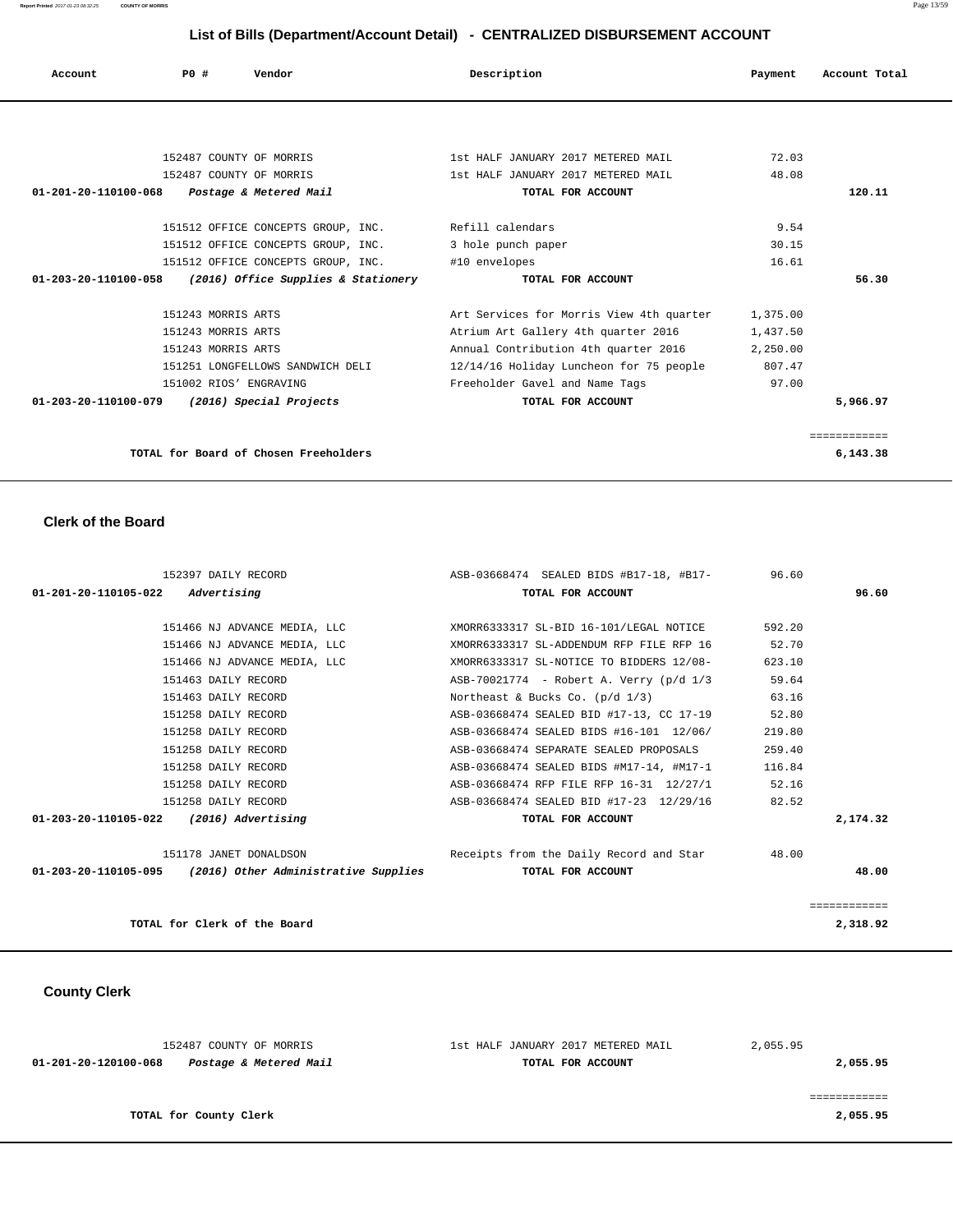**Report Printed** 2017-01-23 08:32:25 **COUNTY OF MORRIS** Page 14/59

 **List of Bills (Department/Account Detail) - CENTRALIZED DISBURSEMENT ACCOUNT**

| List of Bills (Department/Account Detail) - CENTRALIZED DISBURSEMENT ACCOUNT |                      |                                                              |                                                                                      |                   |               |
|------------------------------------------------------------------------------|----------------------|--------------------------------------------------------------|--------------------------------------------------------------------------------------|-------------------|---------------|
| Account                                                                      | P0 #                 | Vendor                                                       | Description                                                                          | Payment           | Account Total |
|                                                                              |                      |                                                              |                                                                                      |                   |               |
|                                                                              |                      |                                                              |                                                                                      |                   |               |
|                                                                              |                      | 152487 COUNTY OF MORRIS                                      | 1st HALF JANUARY 2017 METERED MAIL                                                   | 1,899.37          |               |
| 01-201-20-121100-068                                                         |                      | Postage & Metered Mail                                       | TOTAL FOR ACCOUNT                                                                    |                   | 1,899.37      |
|                                                                              |                      | 151897 W.B. MASON COMPANY INC                                | Item #AAGSK2400 Calendar, Desk Pad, MO,                                              | 51.48             |               |
|                                                                              |                      | 151897 W.B. MASON COMPANY INC                                | Item #AAGE71750 Refill, DY Desk, 3-1/2x6, J                                          | 2.53              |               |
|                                                                              |                      | 151897 W.B. MASON COMPANY INC                                | Item #AAGPM17028 Calendar, Wall, MO, 11x8-1                                          | 9.54              |               |
|                                                                              |                      | 151897 W.B. MASON COMPANY INC                                | Item #Top3002P Pad, Tel, Important MSG                                               | 2.85              |               |
|                                                                              |                      | 151897 W.B. MASON COMPANY INC                                | Item #COS035605 Stamp, ACCU2 SH Scanned                                              | 81.36             |               |
|                                                                              |                      | 151897 W.B. MASON COMPANY INC                                | Item #USSE4820 Stamp, Dater ECON SI                                                  | 75.84             |               |
|                                                                              |                      | 151897 W.B. MASON COMPANY INC                                | Item #UNV72240 Clip, Jumbo, Non-Skid, 1M/PK                                          | 6.66              |               |
|                                                                              |                      | 151897 W.B. MASON COMPANY INC                                | Item #ILC67700000 Clock, Contract-Bold, BK                                           | 23.96             |               |
|                                                                              |                      | 151897 W.B. MASON COMPANY INC                                | Item #DURMN1500B4Z Battery, Alkin, AA, 4PK,                                          | 3.55              |               |
| 01-203-20-121100-058                                                         |                      | (2016) Office Supplies & Stationery                          | TOTAL FOR ACCOUNT                                                                    |                   | 257.77        |
|                                                                              |                      |                                                              |                                                                                      |                   |               |
|                                                                              |                      | 149996 DOMINION VOTING SYSTEMS INC                           | EMS/ICC Scanning System Programming Hour                                             | 2,820.00          |               |
|                                                                              |                      | 149996 DOMINION VOTING SYSTEMS INC<br>151881 PHYLLIS COPPOLA | Onsite ICC/EMS Ballot Scanning Support f                                             | 2,250.00<br>60.00 |               |
|                                                                              |                      | 151881 PHYLLIS COPPOLA                                       | Monday-December 5, 2016 8:30am-3:00pm (1                                             | 60.00             |               |
|                                                                              |                      | 151881 PHYLLIS COPPOLA                                       | Tuesday-December 6, 2016 8:30am-3:00pm (                                             | 60.00             |               |
|                                                                              |                      | 151881 PHYLLIS COPPOLA                                       | Wednesday-December 7, 2016 8:30am-3:00pm<br>Monday-December 12, 2016 8:30am-3:00pm ( | 60.00             |               |
|                                                                              |                      | 151881 PHYLLIS COPPOLA                                       | Tuesday-December 13, 2016 8:30am-3:00pm                                              | 60.00             |               |
|                                                                              |                      | 151881 PHYLLIS COPPOLA                                       | Wednesday-December 14, 2016 8:30am-3:00p                                             | 60.00             |               |
|                                                                              |                      | 151881 PHYLLIS COPPOLA                                       | Friday-December 16, 2016 8:30am-3:00pm (                                             | 60.00             |               |
|                                                                              |                      | 151881 PHYLLIS COPPOLA                                       | Tuesday-December 20, 2016 8:30am-3:00pm                                              | 60.00             |               |
|                                                                              |                      | 151881 PHYLLIS COPPOLA                                       | Tuesday-December 27, 2016 8:00am-3:00pm                                              | 65.00             |               |
|                                                                              |                      | 151881 PHYLLIS COPPOLA                                       | Wednesday, December 28, 2016 8:00am-3:00pm                                           | 65.00             |               |
|                                                                              |                      | 151881 PHYLLIS COPPOLA                                       | Thursday, December 29, 2016 8:00am-3:00pm                                            | 65.00             |               |
|                                                                              |                      | 151890 CHRISTOPHER L BEIGHLEY                                | Monday - December 5, 2016 7:30am-3:00pm                                              | 70.00             |               |
|                                                                              |                      | 151890 CHRISTOPHER L BEIGHLEY                                | Tuesday - December 6, 2016 7:30am-3:00pm                                             | 70.00             |               |
|                                                                              |                      | 151890 CHRISTOPHER L BEIGHLEY                                | Wednesday - December 7, 2016 $7:30$ am-3:00                                          | 70.00             |               |
|                                                                              |                      | 151890 CHRISTOPHER L BEIGHLEY                                | Thursday - December 8, 2016 $7:30$ am-3:00p                                          | 70.00             |               |
|                                                                              |                      | 151890 CHRISTOPHER L BEIGHLEY                                | Friday - December 9, 2016 7:30am-3:00pm                                              | 70.00             |               |
|                                                                              |                      | 151890 CHRISTOPHER L BEIGHLEY                                | Monday - December 12, 2016 7:30am-3:00pm                                             | 70.00             |               |
|                                                                              |                      | 151890 CHRISTOPHER L BEIGHLEY                                | Tuesday - December 13, 2016 7:30am-3:00p                                             | 70.00             |               |
|                                                                              |                      | 151890 CHRISTOPHER L BEIGHLEY                                | Wednesday - December 14, 2016 $7:30$ am-3:0                                          | 70.00             |               |
|                                                                              |                      | 151890 CHRISTOPHER L BEIGHLEY                                | Thursday-December 15, 2016 7:30am-3:00pm                                             | 70.00             |               |
|                                                                              |                      | 151890 CHRISTOPHER L BEIGHLEY                                | Friday-December 16, 2016 7:30am-3:00pm (                                             | 70.00             |               |
|                                                                              | 152341 TARA WILLIAMS |                                                              | Monday-December 5, 2016 8:30AM-4:30PM (1                                             | 70.00             |               |
|                                                                              | 152341 TARA WILLIAMS |                                                              | Tuesday-December 6, 2016 8:30AM-4:30PM (                                             | 70.00             |               |
|                                                                              | 152341 TARA WILLIAMS |                                                              | Wednesday-December 7, 2016 8:30AM-4:30PM                                             | 70.00             |               |
|                                                                              | 152341 TARA WILLIAMS |                                                              | Thursday-December 8, 2016 8:30AM-4:30PM                                              | 70.00             |               |
|                                                                              | 152341 TARA WILLIAMS |                                                              | Friday-December 9, 2016 8:30AM-4:30PM (1                                             | 70.00             |               |
|                                                                              | 152341 TARA WILLIAMS |                                                              | Monday-December 12,2016 8:30AM-4:30PM (1                                             | 70.00             |               |
|                                                                              | 152341 TARA WILLIAMS |                                                              | Tuesday-December 13, 2016 8:30AM-4:30PM                                              | 70.00             |               |
|                                                                              | 152341 TARA WILLIAMS |                                                              | Wednesday-December 14, 2016 8:30AM-4:30P                                             | 70.00             |               |
|                                                                              | 152341 TARA WILLIAMS |                                                              | Thursday-December 15, 2016 8:30AM-4:30PM                                             | 70.00             |               |
|                                                                              | 152341 TARA WILLIAMS |                                                              | Friday-December 16, 2016 8:30AM-4:30PM (                                             | 70.00             |               |
| 01-203-20-121100-096                                                         |                      | (2016) Election Officer                                      | TOTAL FOR ACCOUNT                                                                    |                   | 7,145.00      |

**TOTAL for County Board of Elections 9,302.14**

============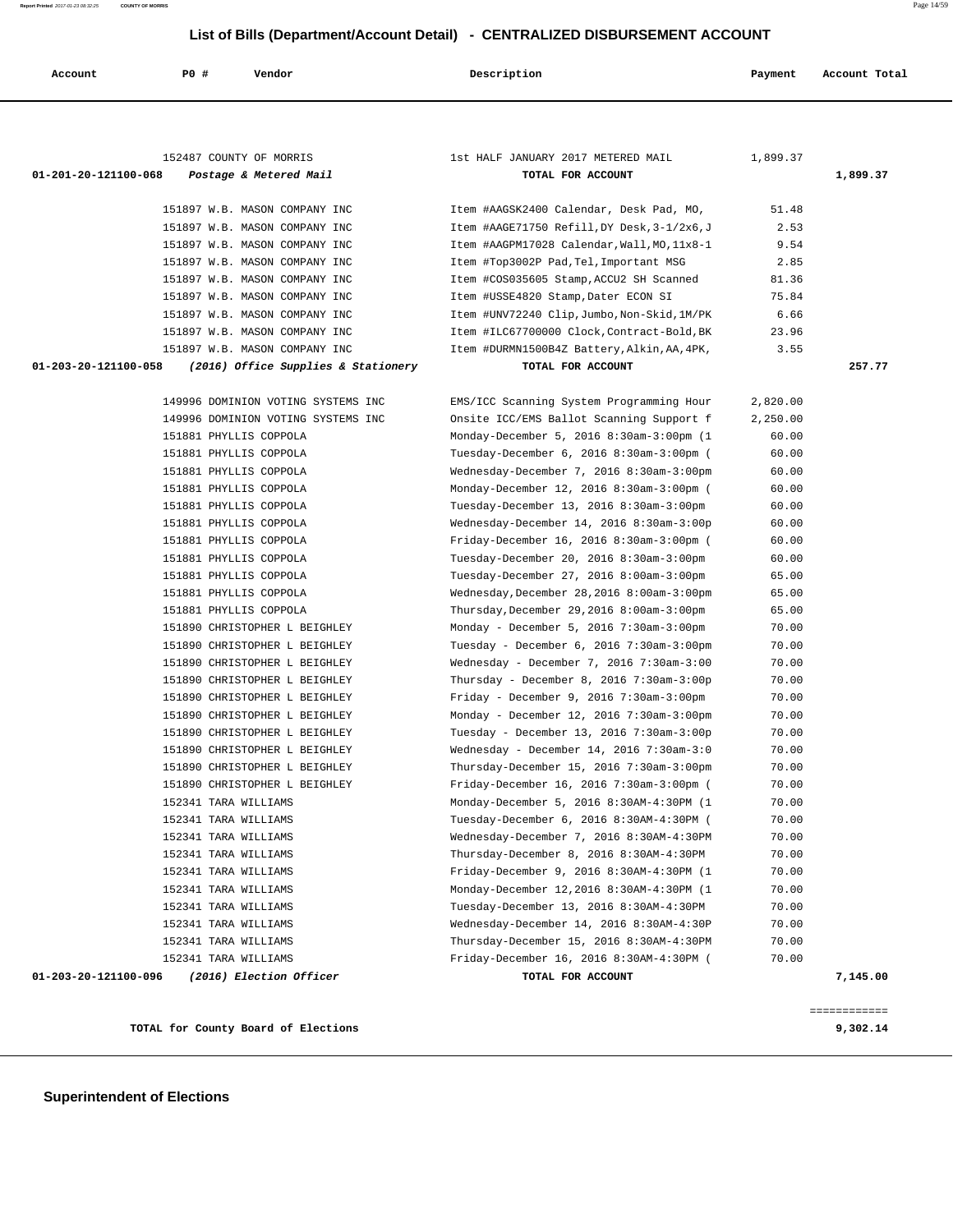| Account                            | PO#                   | Vendor                                | Description                             | Payment  | Account Total |
|------------------------------------|-----------------------|---------------------------------------|-----------------------------------------|----------|---------------|
| <b>Superintendent of Elections</b> |                       |                                       |                                         |          |               |
| 01-201-20-121105-068               |                       | Postage & Metered Mail                | TOTAL FOR ACCOUNT                       |          | 16.52         |
|                                    |                       | 149706 RICOH AMERICAS CORPORATION     | Contract 14613 Inv. September, October, | 224.85   |               |
|                                    | 152592 PAPER MART INC |                                       | Board of Elections                      | 2,811.50 |               |
| 01-203-20-121105-057               |                       | (2016) National Voter Registration    | TOTAL FOR ACCOUNT                       |          | 3,036.35      |
|                                    |                       | 147952 U-LINE SHIPPING SUPPLY         | Item S-14363GR 19.8 x 13.8 x 15.8" Gray | 240.00   |               |
|                                    |                       | 147952 U-LINE SHIPPING SUPPLY         | Shipping                                | 40.68    |               |
| 01-203-20-121105-104               |                       | (2016) Electronic Voting Machine      | TOTAL FOR ACCOUNT                       |          | 280.68        |
|                                    |                       |                                       |                                         |          | ===========   |
|                                    |                       | TOTAL for Superintendent of Elections |                                         |          | 3,333.55      |

### **County Elections (Cty Clerk)**

| 152487 COUNTY OF MORRIS                        | 1st HALF JANUARY 2017 METERED MAIL         | 56.31    |
|------------------------------------------------|--------------------------------------------|----------|
| Postage & Metered Mail<br>01-201-20-121110-068 | TOTAL FOR ACCOUNT                          | 56.31    |
| 142915 DAILY RECORD                            | display ad for the mail-in bal<br>51311074 | 2,543.98 |
| (2016) Advertising<br>01-203-20-121110-022     | TOTAL FOR ACCOUNT                          | 2,543.98 |
|                                                |                                            |          |
| TOTAL for County Elections (Cty Clerk)         |                                            | 2,600.29 |
|                                                |                                            |          |

### **County Treasurer**

|                      |                                                            | 152357 NJ ASSOC. OF COUNY FINANCE OFFICERS Membership Dues 2017, Joseph Kovalcik, J | 350.00    |              |
|----------------------|------------------------------------------------------------|-------------------------------------------------------------------------------------|-----------|--------------|
|                      | 01-201-20-130100-023 Associations and Memberships          | TOTAL FOR ACCOUNT                                                                   |           | 350.00       |
|                      | 152480 PAPER MART INC                                      | Supreme Multi White 92 Bright 8.5x11                                                | 357.60    |              |
| 01-201-20-130100-058 | Office Supplies & Stationery                               | TOTAL FOR ACCOUNT                                                                   |           | 357.60       |
|                      | 152487 COUNTY OF MORRIS                                    | 1st HALF JANUARY 2017 METERED MAIL                                                  | 143.43    |              |
| 01-201-20-130100-068 | Postage & Metered Mail                                     | TOTAL FOR ACCOUNT                                                                   |           | 143.43       |
|                      | 151858 W.B. MASON COMPANY INC                              | Office Supplies 12/20/16 Per Attached In                                            | 592.93    |              |
|                      | 152592 PAPER MART INC                                      | Treasurer                                                                           | 308.62    |              |
|                      | $01-203-20-130100-058$ (2016) Office Supplies & Stationery | TOTAL FOR ACCOUNT                                                                   |           | 901.55       |
|                      | 150589 MUNICIPAL SOFTWARE INC                              | 4016 Fund Accounting & Web Requisition S                                            | 8,137.50  |              |
| 01-203-20-130100-078 | (2016) Software Maintenance                                | TOTAL FOR ACCOUNT                                                                   |           | 8,137.50     |
|                      | 152385 PINO CONSULTING GROUP INC.                          | Financial Consulting Services for CSCAP                                             | 24,750.00 |              |
|                      | 152479 CRYSTAL SPRINGS                                     | Treasurer's Office Cooler Rental                                                    | 0.99      |              |
|                      | 152479 CRYSTAL SPRINGS                                     | Crystal Springs 5G Bottle Drinking Water                                            | 37.50     |              |
|                      | 152479 CRYSTAL SPRINGS                                     | Treasurer's Office Cooler Rental                                                    | 0.99      |              |
|                      | 01-203-20-130100-084 (2016) Other Outside Services         | TOTAL FOR ACCOUNT                                                                   |           | 24,789.48    |
|                      |                                                            |                                                                                     |           | ============ |
|                      | TOTAL for County Treasurer                                 |                                                                                     |           | 34,679.56    |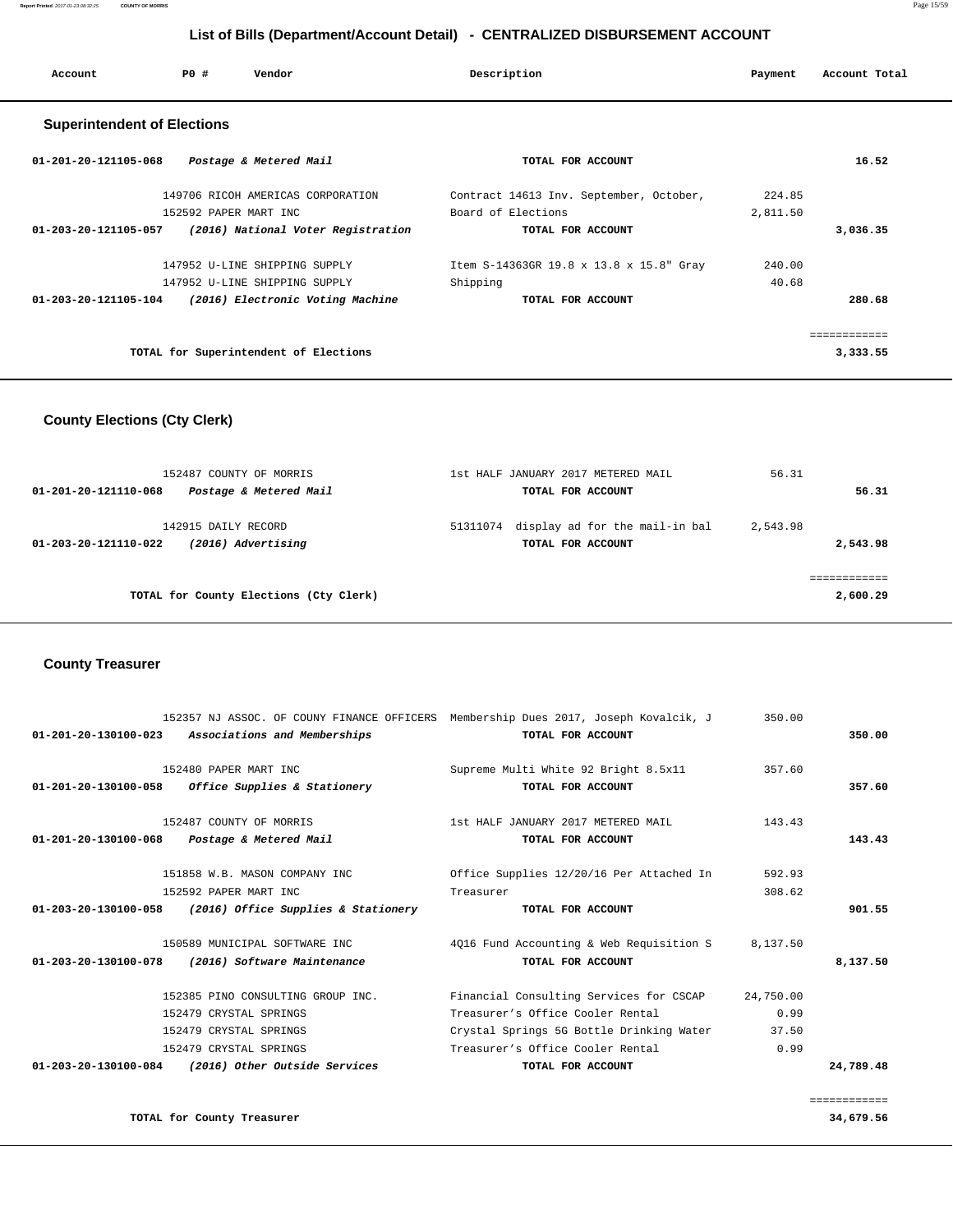| Account | <b>PO #</b> | Vendor | Description | Payment | Account Total |
|---------|-------------|--------|-------------|---------|---------------|
|         |             |        |             |         |               |

### **Purchasing Division**

| 152487 COUNTY OF MORRIS<br>01-201-20-130105-068<br>Postage & Metered Mail                    | 1st HALF JANUARY 2017 METERED MAIL<br>TOTAL FOR ACCOUNT                             | 436.62           | 436.62                   |
|----------------------------------------------------------------------------------------------|-------------------------------------------------------------------------------------|------------------|--------------------------|
| 151927 RICOH AMERICAS CORPORATION<br>01-201-20-130105-164<br><i>Office Machines - Rental</i> | TOTAL FOR ACCOUNT                                                                   | 595.50           | 595.50                   |
| 151974 JAMES JORGENSEN<br>01-203-20-130105-039 (2016) Education, Schools & Training          | 9/06/16 FALL 2016 SEMESTER AT THOMAS EDI<br>TOTAL FOR ACCOUNT                       | 6,012.00         | 6.012.00                 |
| 152592 PAPER MART INC<br>$01-203-20-130105-095$ (2016) Other Administrative Supplies         | Purchasing<br>TOTAL FOR ACCOUNT                                                     | 56.87            | 56.87                    |
| 149808 OFFICE MASTER, INC.<br>149808 OFFICE MASTER, INC.                                     | MODEL#AF408 - GRADE 2 - PATTERN - CASINO<br>MODEL#AF408 - GRADE 2 - PATTERN - MOONS | 273.60<br>273.60 |                          |
| 01-203-20-130105-162<br>(2016) Furniture & Fixtures                                          | TOTAL FOR ACCOUNT                                                                   |                  | 547.20                   |
| 151927 RICOH AMERICAS CORPORATION<br>$01-203-20-130105-164$ (2016) Office Machines - Rental  | RICOH MP C4503SP DIGITAL COPIER, S/N E17<br>TOTAL FOR ACCOUNT                       | 297.76           | 297.76                   |
| TOTAL for Purchasing Division                                                                |                                                                                     |                  | ============<br>7,945.95 |

### **Office Services**

| 152479 CRYSTAL SPRINGS                                      | Mailroom Cooler Rental                   | 0.99 |
|-------------------------------------------------------------|------------------------------------------|------|
| 152479 CRYSTAL SPRINGS                                      | Crystal Springs 5G Bottle Drinking Water | 7.50 |
| 152479 CRYSTAL SPRINGS                                      | Mailroom Cooler Rental                   | 0.99 |
| (2016) Office Supplies & Stationery<br>01-203-20-130110-058 | TOTAL FOR ACCOUNT                        | 9.48 |
|                                                             |                                          |      |
|                                                             |                                          |      |
| TOTAL for Office Services                                   |                                          | 9.48 |
|                                                             |                                          |      |

# **Information Technology Div**

| 152487 COUNTY OF MORRIS                                  |                                     | 1st HALF JANUARY 2017 METERED MAIL        | 0.47     |          |
|----------------------------------------------------------|-------------------------------------|-------------------------------------------|----------|----------|
| Postage & Metered Mail<br>$01 - 201 - 20 - 140100 - 068$ |                                     | TOTAL FOR ACCOUNT                         |          | 0.47     |
|                                                          |                                     |                                           |          |          |
| 152342 CITYSIDE ARCHIVES, LTD                            |                                     | Office Services dated 1/04/2017           | 3,556.77 |          |
| Records Managment Services<br>01-201-20-140100-073       |                                     | TOTAL FOR ACCOUNT                         |          | 3,556.77 |
|                                                          |                                     |                                           |          |          |
| 150334 W.B. MASON COMPANY INC                            |                                     | Westcott'fi All Purpose Value8" Bent Scis | 9.32     |          |
| 150334 W.B. MASON COMPANY INC                            |                                     | Swingline'fi Standard Full Strip Desk Sta | 32.15    |          |
| 150334 W.B. MASON COMPANY INC                            |                                     | Swingline'fi S.F. 1 Standard Economy Chis | 2.45     |          |
| 150334 W.B. MASON COMPANY INC                            |                                     | Duracell'fi Procell Alkaline Batteries, A | 11.52    |          |
| 150334 W.B. MASON COMPANY INC                            |                                     | Duracell'fi Procell Alkaline Batteries, A | 12.48    |          |
| 150334 W.B. MASON COMPANY INC                            |                                     | Smead'fi Kraft File Folders, 1/3 Cut, Rei | 15.38    |          |
| 150334 W.B. MASON COMPANY INC                            |                                     | DYMO'fi LabelWriter Address Labels, 1 1/8 | 16.89    |          |
| 150334 W.B. MASON COMPANY INC                            |                                     | DYMO'fi LabelWriter Address Labels, 1 1/8 | 6.75     |          |
| 01-203-20-140100-058                                     | (2016) Office Supplies & Stationery | TOTAL FOR ACCOUNT                         |          | 106.94   |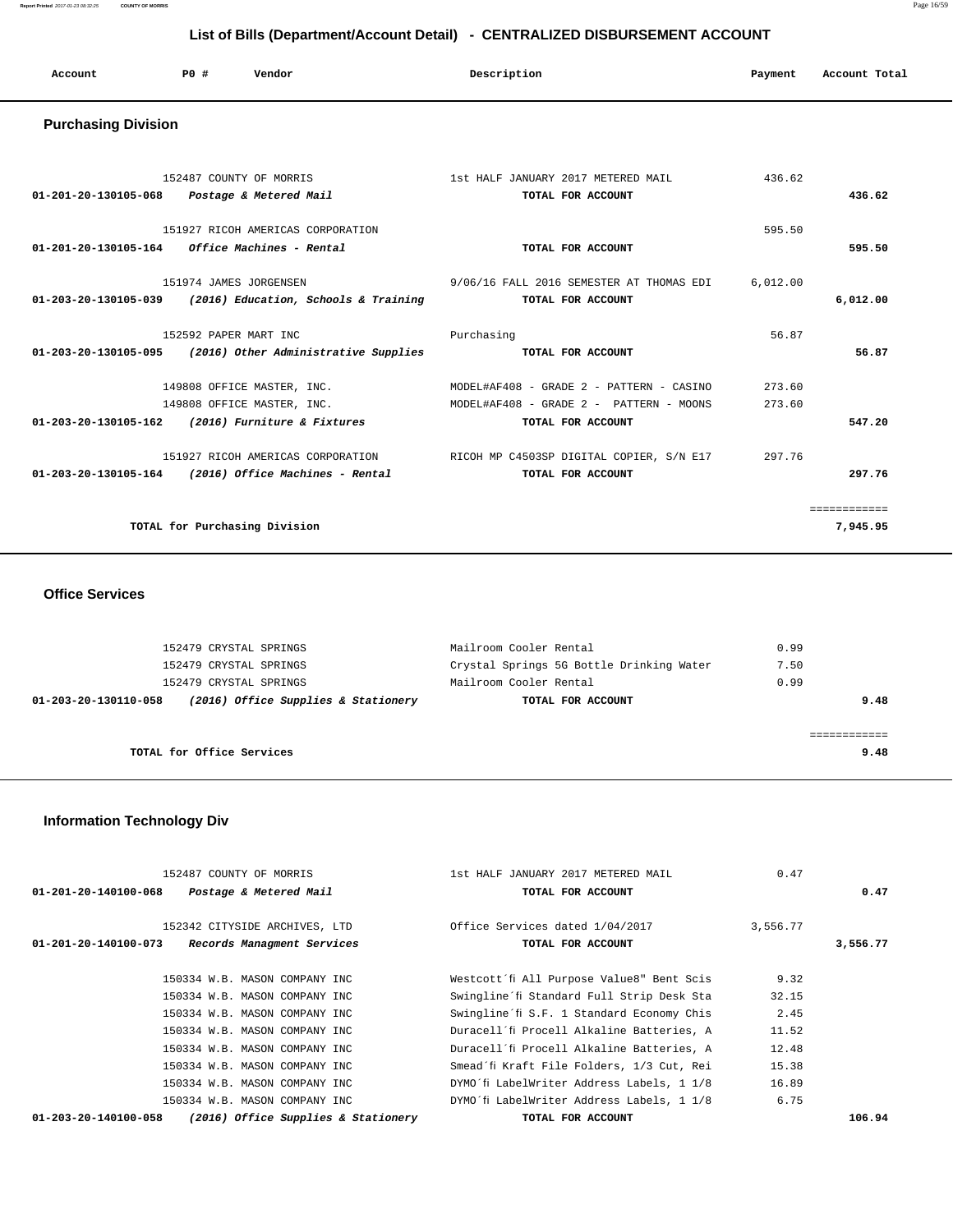| Account                           | PO# | Vendor                               | Description                             | Payment  | Account Total |
|-----------------------------------|-----|--------------------------------------|-----------------------------------------|----------|---------------|
| <b>Information Technology Div</b> |     |                                      |                                         |          |               |
| 01-203-20-140100-078              |     | (2016) Software Maintenance          | TOTAL FOR ACCOUNT                       |          | 1,075.90      |
|                                   |     | 150503 CDW GOVERNMENT                | APC Symmetra RM 2-6 kVA Battery Module  | 2,673.78 |               |
|                                   |     | 150289 CDW GOVERNMENT                | Microsoft Wireless Display Adapter - v2 | 96.90    |               |
| 01-203-20-140100-098              |     | (2016) Other Operating&Repair Supply | TOTAL FOR ACCOUNT                       |          | 2,770.68      |
|                                   |     |                                      |                                         |          | ============  |
|                                   |     | TOTAL for Information Technology Div |                                         |          | 7,510.76      |

# **County Board of Taxation**

| 152487 COUNTY OF MORRIS<br>Postage & Metered Mail<br>01-201-20-150100-068 | 1st HALF JANUARY 2017 METERED MAIL<br>TOTAL FOR ACCOUNT | 138.09<br>138.09 |
|---------------------------------------------------------------------------|---------------------------------------------------------|------------------|
| 152593 PAPER MART INC<br>152592 PAPER MART INC                            | Board of Taxation<br>Board of Taxation                  | 63.50<br>233.50  |
| (2016) Office Supplies & Stationery<br>01-203-20-150100-058               | TOTAL FOR ACCOUNT                                       | 297.00           |
| TOTAL for County Board of Taxation                                        |                                                         | 435.09           |

# **County Counsel**

| 152487 COUNTY OF MORRIS                                      | 1st HALF JANUARY 2017 METERED MAIL | 87.43    |        |
|--------------------------------------------------------------|------------------------------------|----------|--------|
| Postage & Metered Mail<br>01-201-20-155100-068               | TOTAL FOR ACCOUNT                  |          | 87.43  |
| 150607 THOMSON REUTER-WEST                                   | West Information Charg             | 727.44   |        |
| $(2016)$ Law Books<br>01-203-20-155100-050                   | TOTAL FOR ACCOUNT                  |          | 727.44 |
| 152181 CLEARY GIACOBBE ALFIERI &                             | December General                   | 2,340.00 |        |
| 152181 CLEARY GIACOBBE ALFIERI &                             | December Comp Behavioral Health    | 5,069.00 |        |
| 152181 CLEARY GIACOBBE ALFIERI &                             | December Labor                     | 1,488.00 |        |
| 151923 LAW OFFICE OF ROBERT J. GREENBAUM                     | MCCF December                      | 2,940.00 |        |
| 151923 LAW OFFICE OF ROBERT J. GREENBAUM                     | King December                      | 228.00   |        |
| 151923 LAW OFFICE OF ROBERT J. GREENBAUM                     | Carberry December                  | 96.00    |        |
| 151923 LAW OFFICE OF ROBERT J. GREENBAUM                     | Johnson December                   | 264.00   |        |
| 151923 LAW OFFICE OF ROBERT J. GREENBAUM                     | Holmes December                    | 96.00    |        |
| 151923 LAW OFFICE OF ROBERT J. GREENBAUM                     | Troncone December                  | 96.00    |        |
| 151923 LAW OFFICE OF ROBERT J. GREENBAUM                     | Restreppo December                 | 96.00    |        |
| 151923 LAW OFFICE OF ROBERT J. GREENBAUM                     | Valencia December                  | 168.00   |        |
| 151923 LAW OFFICE OF ROBERT J. GREENBAUM                     | Joyce Reed December                | 96.00    |        |
| 151923 LAW OFFICE OF ROBERT J. GREENBAUM                     | Guerrier December                  | 72.00    |        |
| 151923 LAW OFFICE OF ROBERT J. GREENBAUM                     | Luna December                      | 48.00    |        |
| 151923 LAW OFFICE OF ROBERT J. GREENBAUM                     | Suero December                     | 504.00   |        |
| 152133 BELL, SHIVAS & FASOLO                                 | Election Matters December 2016     | 1,010.00 |        |
| 151919 SCHENCK PRICE, SMITH & KING                           | Bowens November Invoice            | 428.40   |        |
| 151922 RIKER, DANZIG, SCHERER, HYLAND & MC ROW November 2016 |                                    | 5,750.80 |        |
| 151920 KAUFMAN, SEMERARO & LEIBMAN, LLP                      | MC v. DeSimone                     | 48.00    |        |
| 151921 TRIMBOLI & PRUSINOWSKI, LLC                           | Sheriff's Office - December        | 36.00    |        |
| 151908 CLEARY GIACOBBE ALFIERI &                             | Labor August                       | 264.00   |        |
|                                                              |                                    |          |        |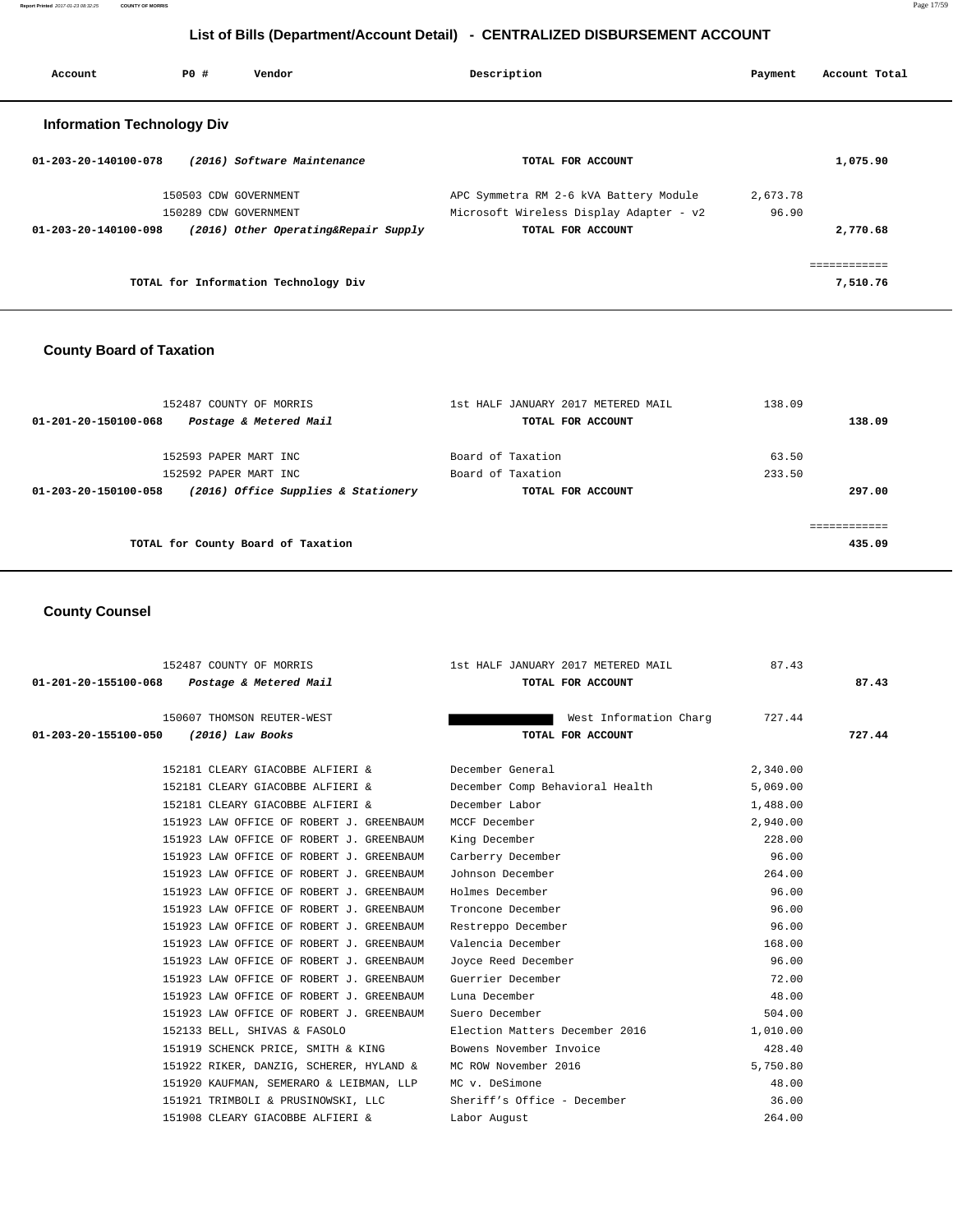| Account | <b>PO#</b> | Vendor | Description | Payment | Account Total |
|---------|------------|--------|-------------|---------|---------------|
|         |            |        |             |         |               |

# **County Counsel**

| 58,482.14<br>192.43<br>============ |
|-------------------------------------|
|                                     |
|                                     |
|                                     |
|                                     |
|                                     |
|                                     |
|                                     |
|                                     |
|                                     |
|                                     |
|                                     |
|                                     |
|                                     |
|                                     |
|                                     |
|                                     |
|                                     |
|                                     |
|                                     |
|                                     |

# **County Surrogate**

| 144856 LAWYERS DIARY AND MANUAL LLC                          | NJ Lawyers Diary 2017              | 420.00   |
|--------------------------------------------------------------|------------------------------------|----------|
| 01-201-20-160100-050<br>Law Books                            | TOTAL FOR ACCOUNT                  | 420.00   |
|                                                              |                                    |          |
| 152487 COUNTY OF MORRIS                                      | 1st HALF JANUARY 2017 METERED MAIL | 250.93   |
| 01-201-20-160100-068<br>Postage & Metered Mail               | TOTAL FOR ACCOUNT                  | 250.93   |
|                                                              |                                    |          |
| 150539 CRYSTAL SPRINGS                                       | 699004915951262, 10/22/2016        | 41.98    |
| 149999 GOVERNMENT TECHNOLOGIES, INC.                         | RED ROPE CASE FILE FOLDERS         | 951.75   |
| 149998 GOVERNMENT TECHNOLOGIES, INC.                         | RED ROPE CASE FILE FOLDERS         | 951.75   |
| 152593 PAPER MART INC                                        | Surrogate                          | 435.50   |
| 152592 PAPER MART INC                                        | Surrogate                          | 49.50    |
| (2016) Other Administrative Supplies<br>01-203-20-160100-095 | TOTAL FOR ACCOUNT                  | 2,430.48 |
|                                                              |                                    |          |
|                                                              |                                    |          |
| TOTAL for County Surrogate                                   |                                    | 3,101.41 |

# **Engineering**

| (2016) Office Supplies & Stationery<br>01-203-20-165100-058 | TOTAL FOR ACCOUNT                        |        | 11.98  |
|-------------------------------------------------------------|------------------------------------------|--------|--------|
| 149347 CRYSTAL SPRINGS                                      | PWD 300LXP Series Hot and ColdCooler wit | 11.98  |        |
| Postage & Metered Mail<br>01-201-20-165100-068              | TOTAL FOR ACCOUNT                        |        | 131.02 |
| 152487 COUNTY OF MORRIS                                     | 1st HALF JANUARY 2017 METERED MAIL       | 6.47   |        |
| 152487 COUNTY OF MORRIS                                     | 1st HALF JANUARY 2017 METERED MAIL       | 121.79 |        |
| 152487 COUNTY OF MORRIS                                     | 1st HALF JANUARY 2017 METERED MAIL       | 2.76   |        |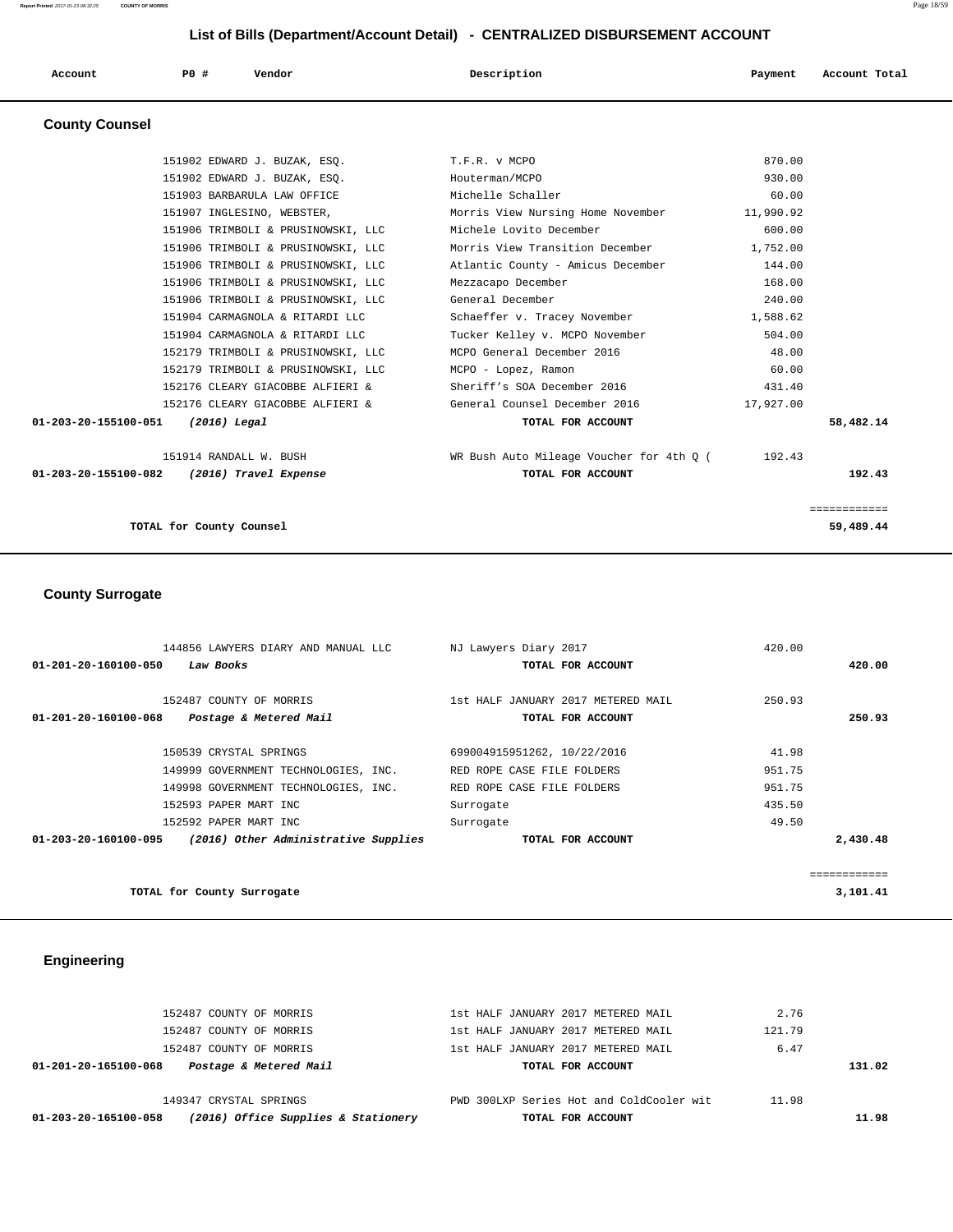**Report Printed** 2017-01-23 08:32:25 **COUNTY OF MORRIS** Page 19/59

# **List of Bills (Department/Account Detail) - CENTRALIZED DISBURSEMENT ACCOUNT**

| Account              | PO#                   | Vendor                          | Description                                                   | Payment | Account Total          |
|----------------------|-----------------------|---------------------------------|---------------------------------------------------------------|---------|------------------------|
| Engineering          |                       |                                 |                                                               |         |                        |
| 01-203-20-165100-068 |                       | (2016) Postage & Metered Mail   | TOTAL FOR ACCOUNT                                             |         | 50.89                  |
| 01-203-20-165100-164 | 149814 AT&T MOBILITY  | (2016) Office Machines - Rental | Sim Card for Equipment used in the Engin<br>TOTAL FOR ACCOUNT | 69.96   | 69.96                  |
|                      | TOTAL for Engineering |                                 |                                                               |         | eessessesses<br>263.85 |

### **Heritage Commission**

| 152487 COUNTY OF MORRIS<br>01-201-20-175100-068<br>Postage & Metered Mail                      | 1st HALF JANUARY 2017 METERED MAIL<br>TOTAL FOR ACCOUNT | 15.22<br>15.22   |
|------------------------------------------------------------------------------------------------|---------------------------------------------------------|------------------|
| 140482 ASSOCIATION OF NJ COUNTY<br>(2016) Associations and Memberships<br>01-203-20-175100-023 | annual membership dues<br>TOTAL FOR ACCOUNT             | 50.00<br>50.00   |
| 150427 LONGFELLOWS SANDWICH DELI<br>01-203-20-175100-079<br>(2016) Special Projects            | regrant meeting luncheon<br>TOTAL FOR ACCOUNT           | 109.90<br>109.90 |
| TOTAL for Heritage Commission                                                                  |                                                         | 175.12           |

# **Planning Board**

| 01-201-20-180100-068 | 152487 COUNTY OF MORRIS<br>Postage & Metered Mail                                | 1st HALF JANUARY 2017 METERED MAIL<br>TOTAL FOR ACCOUNT                                                   | 101.28         | 101.28                 |
|----------------------|----------------------------------------------------------------------------------|-----------------------------------------------------------------------------------------------------------|----------------|------------------------|
| 01-201-20-180100-164 | 151925 RICOH USA, INC.<br><i>Office Machines - Rental</i>                        | January & February 2017 Lease Payment fo<br>TOTAL FOR ACCOUNT                                             | 666.63         | 666.63                 |
| 01-203-20-180100-039 | 151157 NJ COUNTY PLANNERS ASSOCIATION<br>(2016) Education Schools & Training     | Registration for Christine Marion and Ke<br>TOTAL FOR ACCOUNT                                             | 30.00          | 30.00                  |
| 01-203-20-180100-070 | 150990 DAILY RECORD<br>150990 DAILY RECORD<br>(2016) Publication & Subscriptions | ASB-187835 (New acct. \$35249) Historic P<br>MC FRAC & MC Brd Transportation 1-10-17<br>TOTAL FOR ACCOUNT | 40.28<br>48.20 | 88.48                  |
|                      | TOTAL for Planning Board                                                         |                                                                                                           |                | ============<br>886.39 |

# **County Weights & Measures**

| 152487 COUNTY OF MORRIS                        | 1st HALF JANUARY 2017 METERED MAIL     | 1.40  |      |  |
|------------------------------------------------|----------------------------------------|-------|------|--|
| Postage & Metered Mail<br>01-201-22-201100-068 | TOTAL FOR ACCOUNT                      |       | 1.40 |  |
| 152126 CABLEVISION                             | 07876-542182-02-5 JANUARY 2017 - CABLE | 88.12 |      |  |
| 152126 CABLEVISION                             | FEBRUARY 2017 - CABLE                  | 88.12 |      |  |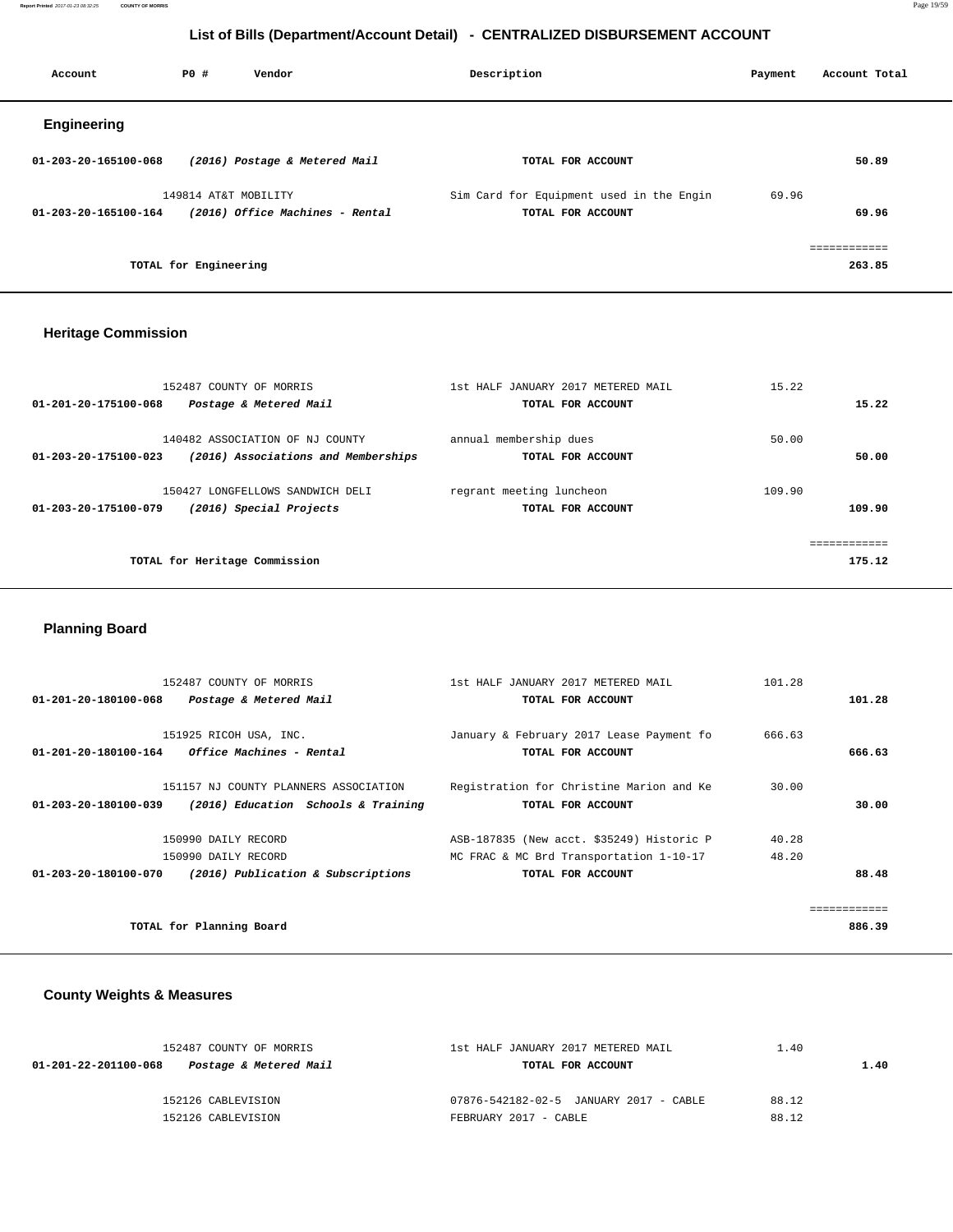**TOTAL for Employee Group Insurance 14,374.20**

============

| 01-203-23-220100-090 | (2016) Employee Group Insurance Expendit | TOTAL FOR ACCOUNT                        |          | 14,374.20 |
|----------------------|------------------------------------------|------------------------------------------|----------|-----------|
|                      | 151695 JOHN F. DEMPSEY                   | Medicare B Reimbursement - July 2016 thr | 1,258.80 |           |
|                      | 150941 FRANKIE SATCHER                   | Medicare B Reimbursement - July 2016 thr | 1,258.80 |           |
|                      | 150887 BERARDINO SOUEO                   | Medicare B Reimbursement - July 2016 thr | 1,258.80 |           |
|                      | 150910 TAD R SIMS                        | Medicare B Reimbursement - July 2016 thr | 629.40   |           |
|                      | 150793 CARMELLA WILLIAMS                 | Medicare B Reimbursement - July 2016 thr | 1,258.80 |           |
|                      | 150945 MARJORIE SANDERS                  | Medicare B Reimbursement - July 2016 thr | 1,258.80 |           |
|                      | 150867 PETER TERRAFRANCA                 | Medicare B Reimbursement - July 2016 thr | 629.40   |           |
|                      | 151536 ELIZABETH JAEGER                  | Medicare B Reimbursement - July 2016 thr | 629.40   |           |
|                      | 150846 ANDY TROSKY                       | Medicare B Reimbursement - July 2016 thr | 629.40   |           |
|                      | 150982 JOHN SETTE                        | Medicare B Reimbursement - December 2016 | 121.80   |           |
|                      | 151054 DAVID PHELAN                      | Medicare B Reimbursement - July 2016 thr | 1,258.80 |           |
|                      | 151334 RICHARD LONGO                     | Medicare B Reimbursement - July 2016 thr | 629.40   |           |
|                      | 150861 JEROME THIEL                      | Medicare B Reimbursement - July 2016 thr | 2,923.20 |           |

150833 EDUARDO VARGAS Medicare B Reimbursement - July 2016 thr 629.40

### **Employee Group Insurance**

 **County Weights & Measures**

| 151868 JERSEY CENTRAL POWER & LIGHT                                | 100 007 051 277 WEIGHTS & MEASURES | 1,000.67 |              |
|--------------------------------------------------------------------|------------------------------------|----------|--------------|
| 01-203-22-201100-137<br>(2016) Electricity                         | TOTAL FOR ACCOUNT                  |          | 1,818.74     |
|                                                                    |                                    |          |              |
| 151154 PSE&G CO                                                    | REF # MOMBAG/ 65-513-961-00 W & M  | 600.79   |              |
| 151256 DIRECT ENERGY BUSINESS MARKETING                            | WEIGHTS & MEASURES                 | 784.05   |              |
| 01-203-22-201100-141<br>(2016) Natural Gas                         | TOTAL FOR ACCOUNT                  |          | 1,384.84     |
| 149487 SUBURBAN PROPANE -2347                                      | ACCT# 2347-454702 - REF# 235414    | 406.66   |              |
| $01 - 203 - 22 - 201100 - 258$<br>(2016) Equipment                 | TOTAL FOR ACCOUNT                  |          | 406.66       |
| 150253 GRAINGER                                                    | HAND CLEANING TOWELS               | 68.39    |              |
| 150253 GRAINGER                                                    | WORK GLOVES                        | 4.92     |              |
| 150253 GRAINGER                                                    | 3" PAINT BRUSHES                   | 35.70    |              |
| 150253 GRAINGER                                                    | RUBBER OVERBOOTS                   | 22.86    |              |
| (2016) Machinery Repairs & Parts<br>$01 - 203 - 22 - 201100 - 262$ | TOTAL FOR ACCOUNT                  |          | 131.87       |
|                                                                    |                                    |          | ============ |
| TOTAL for County Weights & Measures                                |                                    |          | 7,295.94     |

|                                         | 152126 CABLEVISION                                                           | BILL ADJUST                                                                     | 4.54   |          |
|-----------------------------------------|------------------------------------------------------------------------------|---------------------------------------------------------------------------------|--------|----------|
|                                         | $01-201-22-201100-084$ Other Outside Services                                | TOTAL FOR ACCOUNT                                                               |        | 268.90   |
|                                         | 152459 NATIONAL FUEL OIL INC. TUEL CHARGES 12/16                             |                                                                                 | 624.89 |          |
| 01-201-22-201100-140 Gas Purchases      |                                                                              | TOTAL FOR ACCOUNT                                                               |        | 624.89   |
|                                         |                                                                              | 152389 KINGS SUPERMARKET INC THE TIME ON TRAINING SESSION - LUN 188.64          |        |          |
|                                         | $01-203-22-201100-039$ (2016) Education Schools & Training TOTAL FOR ACCOUNT |                                                                                 |        | 188.64   |
|                                         |                                                                              | 152131 EMPLOYMENT HORIZONS, INC. MOVEMBER 2016 JANITORIAL SERVICE               | 885.00 |          |
|                                         | 152131 EMPLOYMENT HORIZONS, INC. DECMBER 2016 JANITORIAL SERVICE             |                                                                                 | 885.00 |          |
|                                         | 152135 MC MUA TRANSFER STATION DUMPSTER SERVICE - NOVEMBER 2016              |                                                                                 | 350.00 |          |
|                                         | 152135 MC MUA TRANSFER STATION DEMPSTER SERVICE - DECEMBER 2016              |                                                                                 | 350.00 |          |
|                                         | 01-203-22-201100-084 (2016) Other Outside Services                           | TOTAL FOR ACCOUNT                                                               |        | 2,470.00 |
|                                         |                                                                              | 151009 JERSEY CENTRAL POWER & LIGHT 100 007 051 277 WEIGHTS & MEASURES          | 818.07 |          |
|                                         |                                                                              | 151868 JERSEY CENTRAL POWER & LIGHT 100 007 051 277 WEIGHTS & MEASURES 1,000.67 |        |          |
| 01-203-22-201100-137 (2016) Electricity |                                                                              | TOTAL FOR ACCOUNT                                                               |        | 1,818.74 |
|                                         | 151154 PSE&G CO                                                              | REF # MOMBAG/ 65-513-961-00 W & M                                               | 600.79 |          |
|                                         | 151256 DIRECT ENERGY BUSINESS MARKETING WEIGHTS & MEASURES                   |                                                                                 | 784.05 |          |
| 01-203-22-201100-141 (2016) Natural Gas |                                                                              | TOTAL FOR ACCOUNT                                                               |        | 1,384.84 |
|                                         |                                                                              | 149487 SUBURBAN PROPANE -2347 ACCT# 2347-454702 - REF# 235414                   | 406.66 |          |
| 01-203-22-201100-258 (2016) Equipment   |                                                                              | TOTAL FOR ACCOUNT                                                               |        | 406.66   |
|                                         | 150253 GRAINGER                                                              | HAND CLEANING TOWELS                                                            | 68.39  |          |
|                                         | 150253 GRAINGER                                                              | WORK GLOVES                                                                     | 4.92   |          |
|                                         | 150253 GRAINGER                                                              | <b>3" PAINT BRUSHES</b>                                                         | 35.70  |          |
|                                         | 150253 GRAINGER                                                              | RUBBER OVERBOOTS                                                                | 22.86  |          |
|                                         |                                                                              |                                                                                 |        |          |

# **List of Bills (Department/Account Detail) - CENTRALIZED DISBURSEMENT ACCOUNT**

 **Account P0 # Vendor Description Payment Account Total**

| Report Printed 2017-01-23 08:32:25 | <b>COUNTY OF MORRIS</b> |  |  |  | Page 20/59 |
|------------------------------------|-------------------------|--|--|--|------------|
|                                    |                         |  |  |  |            |
|                                    |                         |  |  |  |            |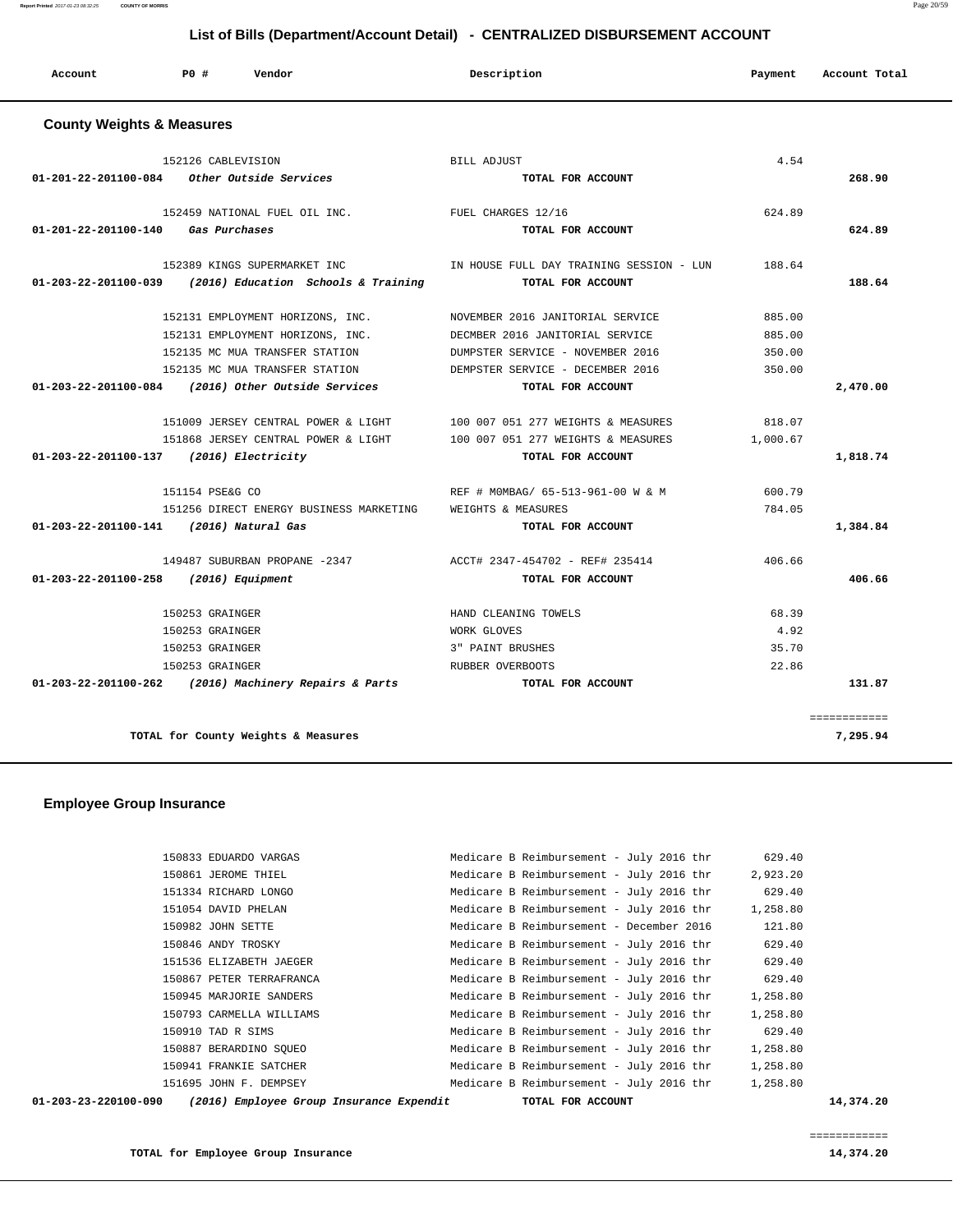**Report Printed** 2017-01-23 08:32:25 **COUNTY OF MORRIS** Page 21/59

# **List of Bills (Department/Account Detail) - CENTRALIZED DISBURSEMENT ACCOUNT**

| Account | P0 # | Vendor | Description | Payment | Account Total |
|---------|------|--------|-------------|---------|---------------|
|         |      |        |             |         |               |

# **Office of Emergency Management**

|                                       | 151465 QUENCH USA, INC.                                    | AC#D060587, 1/1/17, Q66877/Breakroom                                                 | 48.00    |              |
|---------------------------------------|------------------------------------------------------------|--------------------------------------------------------------------------------------|----------|--------------|
| 01-201-25-252100-059                  | Other General Expenses                                     | TOTAL FOR ACCOUNT                                                                    |          | 48.00        |
|                                       | 152487 COUNTY OF MORRIS                                    | 1st HALF JANUARY 2017 METERED MAIL                                                   | 5.12     |              |
| 01-201-25-252100-068                  | Postage & Metered Mail                                     | TOTAL FOR ACCOUNT                                                                    |          | 5.12         |
|                                       |                                                            |                                                                                      |          |              |
|                                       | 151195 VERIZON WIRELESS                                    | Wireless Service - MCP                                                               | 80.04    |              |
| 01-203-25-252100-031                  | (2016) Cellular Phones/Pagers                              | TOTAL FOR ACCOUNT                                                                    |          | 80.04        |
|                                       | 149301 W.B. MASON COMPANY INC                              | Quote, 8 cartons Paper, Wbm21200                                                     | 187.52   |              |
|                                       | 150091 COFFEE LOVERS COFFEE SERVICE                        | KGM-NB Case Grn Mtn Nktblnd                                                          | 48.35    |              |
|                                       | 150091 COFFEE LOVERS COFFEE SERVICE                        | KGM-NB Case Grn Mtn Nktblnd                                                          | 145.05   |              |
|                                       | $01-203-25-252100-058$ (2016) Office Supplies & Stationery | TOTAL FOR ACCOUNT                                                                    |          | 380.92       |
|                                       | 147903 TURN OUT UNIFORMS, INC.                             | EMS gear/services per attached Quote #16                                             | 1,101.00 |              |
|                                       | 147903 TURN OUT UNIFORMS, INC.                             |                                                                                      | 192.00   |              |
|                                       | 151190 SCOTT DIGIRALOMO                                    | per attached expense voucher                                                         | 629.98   |              |
|                                       | 151184 DIRECT TV INC                                       | Account 056856956 - Business, Local Chan                                             | 59.99    |              |
|                                       | 150361 INTERNATIONAL CODE COUNCIL INC                      | Item #3410S15                                                                        | 161.00   |              |
|                                       | 150361 INTERNATIONAL CODE COUNCIL INC                      | Item #7404S15                                                                        | 45.00    |              |
|                                       | 150361 INTERNATIONAL CODE COUNCIL INC                      | Discount                                                                             | $-26.00$ |              |
|                                       | 147898 V.E. RALPH & SON INC.                               | EMS Support equipment per attached Quote                                             | 4,187.29 |              |
|                                       | 147898 V.E. RALPH & SON INC.                               |                                                                                      | 2,821.60 |              |
|                                       | 147898 V.E. RALPH & SON INC.                               |                                                                                      | 665.44   |              |
|                                       | 147898 V.E. RALPH & SON INC.                               |                                                                                      | 1,989.66 |              |
|                                       | 147898 V.E. RALPH & SON INC.                               |                                                                                      | 361.00   |              |
|                                       | 01-203-25-252100-059 (2016) Other General Expenses         | TOTAL FOR ACCOUNT                                                                    |          | 12,187.96    |
|                                       | 151240 RICOH USA, INC.                                     | Contract#17150, Dec 2016, Jan & Feb 2017                                             | 1,212.49 |              |
|                                       | 151240 RICOH USA, INC.                                     | Contract#17090, Dec 2016, Jan & Feb 2017                                             | 500.23   |              |
|                                       | $01-203-25-252100-164$ (2016) Office Machines - Rental     | TOTAL FOR ACCOUNT                                                                    |          | 1,712.72     |
|                                       |                                                            | 149295 GARDEN STATE OFFICE SYSTEMS Lockable Cabinets 36" x 76.25" x 18" wit 1,970.00 |          |              |
| 01-203-25-252100-258 (2016) Equipment |                                                            | TOTAL FOR ACCOUNT                                                                    |          | 1,970.00     |
|                                       |                                                            |                                                                                      |          | ============ |
|                                       | TOTAL for Office of Emergency Management                   |                                                                                      |          | 16,384.76    |
|                                       |                                                            |                                                                                      |          |              |

### **Communications Center**

| 152487 COUNTY OF MORRIS                                     | 1st HALF JANUARY 2017 METERED MAIL       | 10.06    |          |
|-------------------------------------------------------------|------------------------------------------|----------|----------|
| Postage & Metered Mail<br>01-201-25-252105-068              | TOTAL FOR ACCOUNT                        |          | 10.06    |
| 151192 W.B. MASON COMPANY INC                               | C1033751, 12/1/16, Office supplies, orde | 714.31   |          |
| 151192 W.B. MASON COMPANY INC                               | C1033751, 12/2/16, Office supplies, orde | 44.93    |          |
| 151192 W.B. MASON COMPANY INC                               | C1033751, 12/13/16, Office supplies, ord | 160.00   |          |
| 151192 W.B. MASON COMPANY INC                               | C1033751, 12/13/16, Office supplies, ord | 283.18   |          |
| (2016) Office Supplies & Stationery<br>01-203-25-252105-058 | TOTAL FOR ACCOUNT                        |          | 1,202.42 |
|                                                             |                                          |          |          |
| 147903 TURN OUT UNIFORMS, INC.                              | EMS gear/services per attached Ouote #16 | 5,158.00 |          |
| 150378 SHI INTERNATIONAL CORP                               | Per attached Ouote# 12632797 Dated 12/6/ | 2,545.13 |          |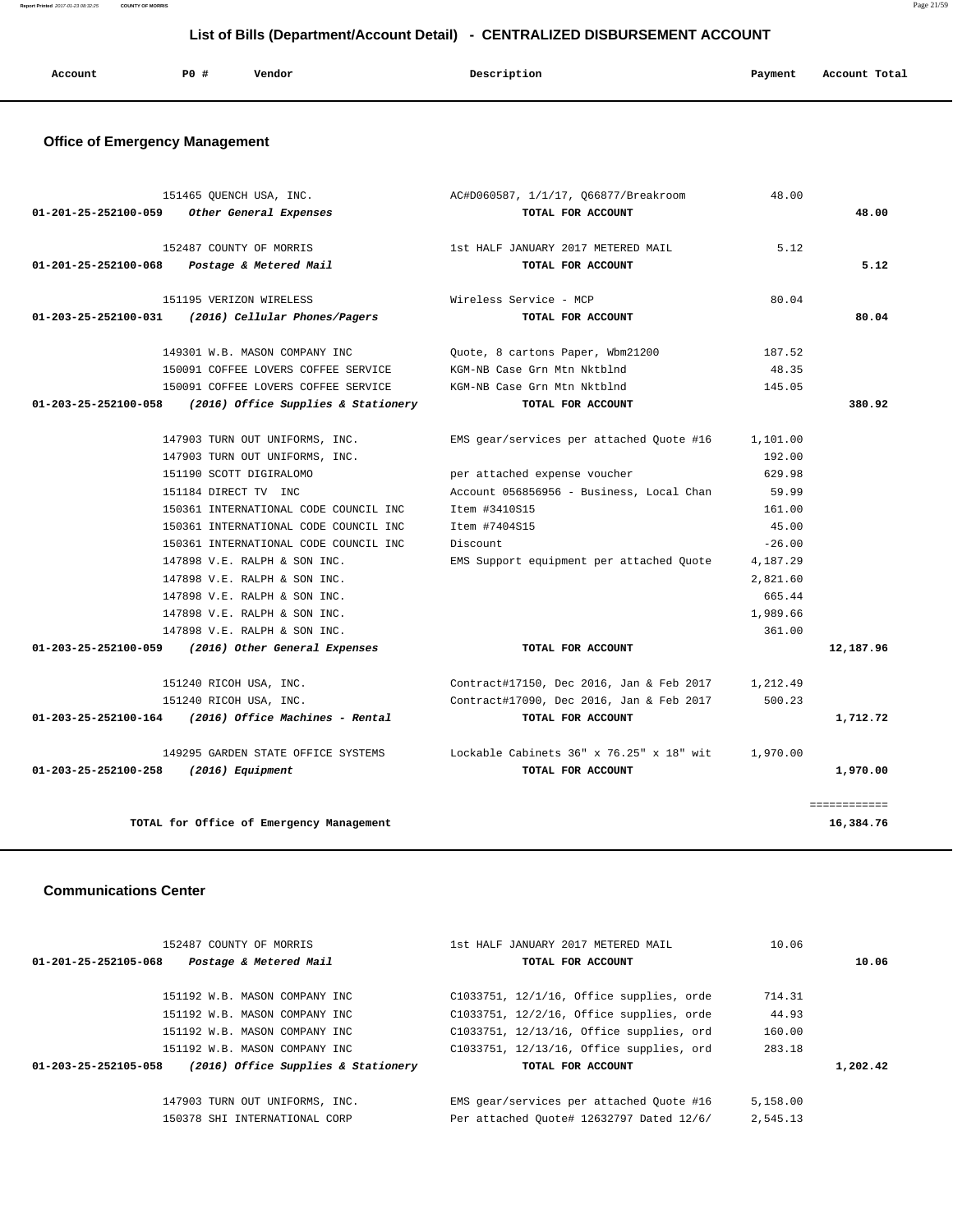**Report Printed** 2017-01-23 08:32:25 **COUNTY OF MORRIS** Page 22/59

| List of Bills (Department/Account Detail) - CENTRALIZED DISBURSEMENT ACCOUNT |     |                                                                                                                                                                                                                                                                                                                                                                        |                                                                                                                                                                                                                                                                                                                                                                                                                            |                                                                                         |               |
|------------------------------------------------------------------------------|-----|------------------------------------------------------------------------------------------------------------------------------------------------------------------------------------------------------------------------------------------------------------------------------------------------------------------------------------------------------------------------|----------------------------------------------------------------------------------------------------------------------------------------------------------------------------------------------------------------------------------------------------------------------------------------------------------------------------------------------------------------------------------------------------------------------------|-----------------------------------------------------------------------------------------|---------------|
| Account                                                                      | PO# | Vendor                                                                                                                                                                                                                                                                                                                                                                 | Description                                                                                                                                                                                                                                                                                                                                                                                                                | Payment                                                                                 | Account Total |
| <b>Communications Center</b>                                                 |     |                                                                                                                                                                                                                                                                                                                                                                        |                                                                                                                                                                                                                                                                                                                                                                                                                            |                                                                                         |               |
|                                                                              |     | 147573 CDW GOVERNMENT<br>147573 CDW GOVERNMENT<br>143058 KEYSTONE PUBLIC SAFETY INC.                                                                                                                                                                                                                                                                                   | Customer #723735<br>Quote 6/2/16, Create Web Service to acce                                                                                                                                                                                                                                                                                                                                                               | 359.84<br>243.46<br>1,360.00                                                            |               |
| 01-203-25-252105-078                                                         |     | (2016) Software Maintenance                                                                                                                                                                                                                                                                                                                                            | TOTAL FOR ACCOUNT                                                                                                                                                                                                                                                                                                                                                                                                          |                                                                                         | 14,441.97     |
| 01-203-25-252105-117                                                         |     | (2016) Interpretor Fees                                                                                                                                                                                                                                                                                                                                                | 151183 VOIANCE LANGUAGE SERVICES, LLC Cust# 16638, 11/30/16, Interpreter fees<br>TOTAL FOR ACCOUNT                                                                                                                                                                                                                                                                                                                         | 457.92                                                                                  | 457.92        |
| 01-203-25-252105-137                                                         |     | 151200 JERSEY CENTRAL POWER & LIGHT<br>151200 JERSEY CENTRAL POWER & LIGHT<br>151200 JERSEY CENTRAL POWER & LIGHT<br>151200 JERSEY CENTRAL POWER & LIGHT<br>151200 JERSEY CENTRAL POWER & LIGHT<br>151200 JERSEY CENTRAL POWER & LIGHT<br>151200 JERSEY CENTRAL POWER & LIGHT<br>151200 JERSEY CENTRAL POWER & LIGHT<br>151163 BOROUGH OF BUTLER<br>(2016) Electricity | 100 078 771 605, 12/14/16, George St Dov<br>100 078 772 421, 12/14/16, Hickory Tvrn<br>100 100 194 933, 12/15/16, High Ridge Rd<br>100 097 920 035, 12/15/16, W Springtown<br>100 097 970 519, 12/20/16, W Hanover Dr<br>100 078 770 714, 12/27/16, Conkling Rd F<br>100 082 995 745, 12/27/16, Conkling Rd A<br>100 078 774 427, 12/28/16, Ross Dr Boont<br>3680-0, 12/2/16, Denise Drive cell tower<br>TOTAL FOR ACCOUNT | 522.33<br>280.65<br>531.58<br>404.82<br>1,069.45<br>585.33<br>11.99<br>589.59<br>447.54 | 4,443.28      |
|                                                                              |     |                                                                                                                                                                                                                                                                                                                                                                        |                                                                                                                                                                                                                                                                                                                                                                                                                            |                                                                                         |               |
| 01-203-25-252105-148                                                         |     | 151172 DIRECT TV INC<br>(2016) Other Utilities                                                                                                                                                                                                                                                                                                                         | 065593658, 12/22/16, Charges for period<br>TOTAL FOR ACCOUNT                                                                                                                                                                                                                                                                                                                                                               | 15.98                                                                                   | 15.98         |

 150555 INSTITUTE FOR FORENSIC PSYCHOLOGY Quote# 264, 11/21/16, Psychological Eval 4,500.00 150555 INSTITUTE FOR FORENSIC PSYCHOLOGY Quote# 264, 11/21/16, Psychological Eval 4,050.00  **01-203-25-252105-189 (2016) Medical TOTAL FOR ACCOUNT 8,550.00**

 151261 FF1 PROFESSIONAL SAFETY SERVICES 12/16/16, Job Shirt, M.Martin 61.49  **01-203-25-252105-202 (2016) Uniform And Accessories TOTAL FOR ACCOUNT 61.49**

**TOTAL for Communications Center 29,183.12**

### **County Medical Examiner Office**

|                                | 152487 COUNTY OF MORRIS                 | 1st HALF JANUARY 2017 METERED MAIL   | 31.40    |          |
|--------------------------------|-----------------------------------------|--------------------------------------|----------|----------|
| $01 - 201 - 25 - 254100 - 068$ | Postage & Metered Mail                  | TOTAL FOR ACCOUNT                    |          | 31.40    |
|                                | 151613 MORRISTOWN MEDICAL CENTER        | Morgue Use, 4th qtr 2016, 70 cases   | 2,100.00 |          |
| 01-203-25-254100-055           | (2016) Morgue Fees                      | TOTAL FOR ACCOUNT                    |          | 2,100.00 |
|                                | 150996 ILIFF-RUGGIERO FUNERAL HOME INC. | Sussex Livery, 12.16                 | 3,000.00 |          |
|                                | 150992 GARFIELD COMMUNITY FUNERAL       | Morris Livery 12.16                  | 4,930.00 |          |
|                                | 150994 TEW FUNERAL SERVICES INC.        | Warren County Livery, 12.16          | 1,500.00 |          |
|                                | 152592 PAPER MART INC                   | Medical Examiner                     | 217.50   |          |
| 01-203-25-254100-059           | (2016) Other General Expenses           | TOTAL FOR ACCOUNT                    |          | 9,647.50 |
|                                | 151185 ATLANTIC CONSOLIDATED LABORATORY | AC#A1633701308, Case 19160256, 12.16 | 1,074.00 |          |
|                                | 151185 ATLANTIC CONSOLIDATED LABORATORY | AC#A1634600636, Case 21160236, 12.16 | 2,023.00 |          |
|                                | 151185 ATLANTIC CONSOLIDATED LABORATORY | AC#A1634101971, Case 14160942, 12.16 | 910.00   |          |
|                                | 151185 ATLANTIC CONSOLIDATED LABORATORY | AC#A1635701829, Case 14160993, 12.16 | 821.00   |          |
| 01-203-25-254100-203           | (2016) X-Ray & Medical Supplies         | TOTAL FOR ACCOUNT                    |          | 4,828.00 |
|                                |                                         |                                      |          |          |

============

============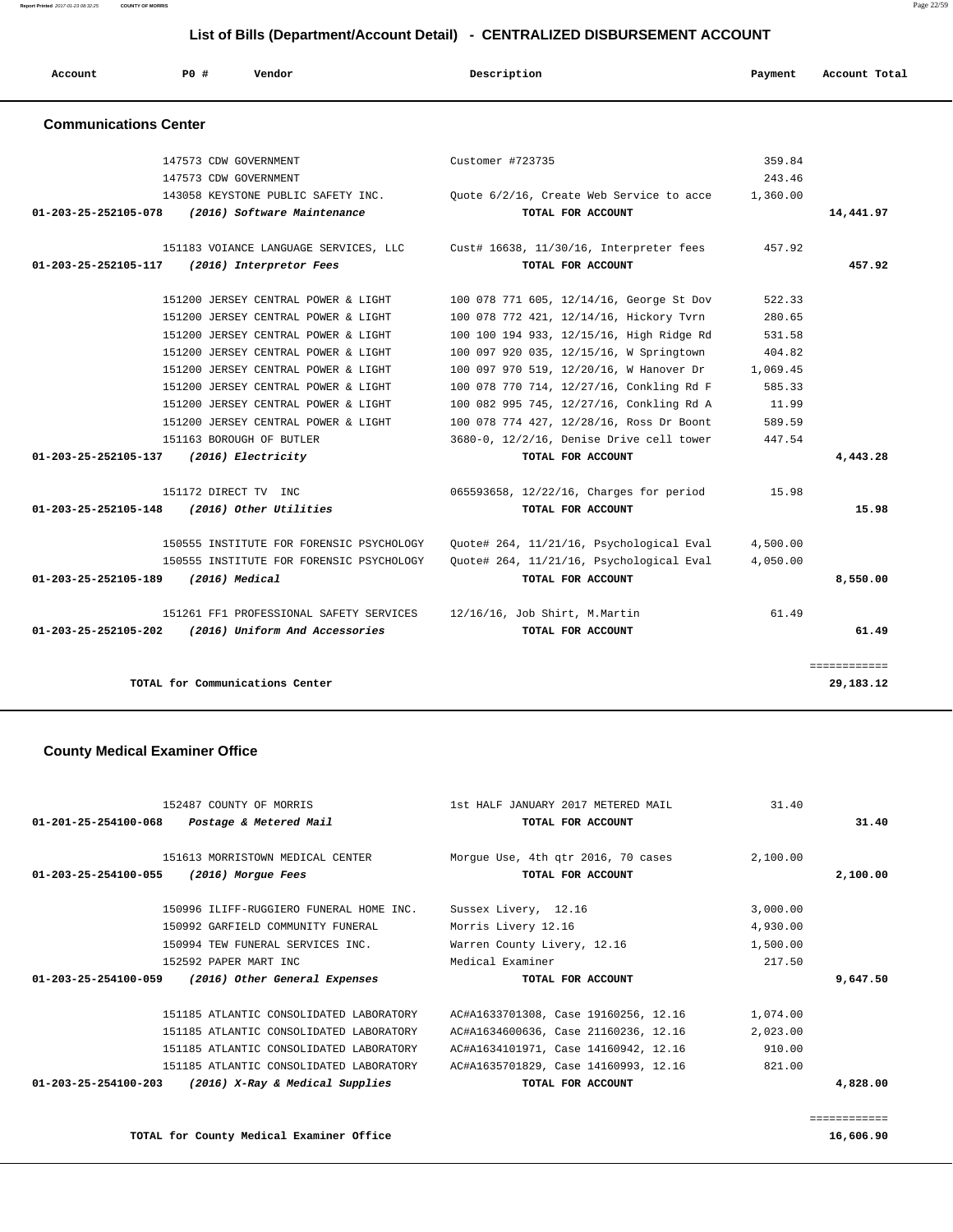| Account | PO# | Vendor | Description | Payment | Account Total |
|---------|-----|--------|-------------|---------|---------------|
|         |     |        |             |         |               |

# **County Sheriff's Department**

|                      | 152487 COUNTY OF MORRIS                                     | 1st HALF JANUARY 2017 METERED MAIL                            | 445.57 |              |
|----------------------|-------------------------------------------------------------|---------------------------------------------------------------|--------|--------------|
|                      | 152487 COUNTY OF MORRIS                                     | 1st HALF JANUARY 2017 METERED MAIL                            | 9.30   |              |
|                      | 01-201-25-270100-068 Postage & Metered Mail                 | TOTAL FOR ACCOUNT                                             |        | 454.87       |
|                      | 148896 NJ POLICE TRAFFIC OFFICER ASSC                       | Membership Dues, Rec invoice Sept 2016                        | 50.00  |              |
|                      | $01-203-25-270100-023$ (2016) Associations and Memberships  | TOTAL FOR ACCOUNT                                             |        | 50.00        |
|                      | 150246 TASER INTERNATIONAL                                  | Walter Rawa - NJ New Taser Instructor Co                      | 435.00 |              |
|                      | 150246 TASER INTERNATIONAL                                  | Aaron Tomasini - NJ New Taser Instructor                      | 435.00 |              |
|                      | 01-203-25-270100-039 (2016) Education Schools & Training    | TOTAL FOR ACCOUNT                                             |        | 870.00       |
|                      | 149343 THOMSON REUTER-WEST                                  | (2) Books "2017" - "NJ Rules of Court" a                      | 145.50 |              |
| 01-203-25-270100-050 | (2016) Law Books                                            | TOTAL FOR ACCOUNT                                             |        | 145.50       |
|                      | 150247 PROJECT LIFESAVER, INC.                              | Band - 1/2 inch Nylon for Transmitter                         | 87.50  |              |
|                      | 150247 PROJECT LIFESAVER, INC.                              | Battery - Wafer Style (for Oval & Round                       | 52.25  |              |
|                      | 150247 PROJECT LIFESAVER, INC.                              | Band - 1/2 inch white vinyl, for oval or                      | 525.00 |              |
|                      | 150247 PROJECT LIFESAVER, INC.                              | Battery - wafer style ("L" Series 30 day                      | 24.00  |              |
|                      | 150247 PROJECT LIFESAVER, INC.                              | Transmitter One Year Kit Special (30 day                      | 300.00 |              |
|                      | 150247 PROJECT LIFESAVER, INC.                              | Battery - Wafer Style for M60 "Longrange                      | 46.80  |              |
|                      | 150247 PROJECT LIFESAVER, INC.                              | HAZMAT FEE                                                    | 27.50  |              |
|                      | 150247 PROJECT LIFESAVER, INC.                              | Shipping                                                      | 16.15  |              |
|                      | 01-203-25-270100-059 (2016) Other General Expenses          | TOTAL FOR ACCOUNT                                             |        | 1,079.20     |
|                      | 150375 THOMSON REUTER-WEST                                  | $10/1/16$ - $10/31/16$ , Inv dtd $11/1/16$ , Acc              | 990.00 |              |
|                      | 01-203-25-270100-078 (2016) Software Maintenance            | TOTAL FOR ACCOUNT                                             |        | 990.00       |
|                      | 152593 PAPER MART INC                                       | Sheriff                                                       | 60.50  |              |
|                      | 152592 PAPER MART INC                                       | Sheriff                                                       | 227.50 |              |
|                      | $01-203-25-270100-095$ (2016) Other Administrative Supplies | TOTAL FOR ACCOUNT                                             |        | 288.00       |
|                      | 150373 MIRION TECHNOLOGIES (GDS) INC                        | TLD Badges & Not Returned in 90 days TLD                      | 939.73 |              |
|                      | 01-203-25-270100-203 (2016) X-Ray & Medical Supplies        | TOTAL FOR ACCOUNT                                             |        | 939.73       |
|                      | 148639 ATLANTIC TACTICAL OF NJ, INC.                        | Sage IM-FL30/30" Inspection Mirror w/Hol                      | 158.85 |              |
|                      | 150469 V.E. RALPH & SON INC.                                | ITEM #10-605523 Triangular Bandages, 40"                      | 34.80  |              |
|                      | 150469 V.E. RALPH & SON INC.                                | ITEM #12-001104 Adult Nasal Cannula                           | 5.64   |              |
|                      | 150469 V.E. RALPH & SON INC.                                | ITEM #12-24101 Pediatric Nasal Cannula                        | 9.48   |              |
|                      | 150469 V.E. RALPH & SON INC.                                | ITEM #10-613903 Sterile Water, 500 ML                         | 30.48  |              |
|                      | 150469 V.E. RALPH & SON INC.                                | ITEM #10-1250 Dynalube Lubricant SWteril                      | 7.41   |              |
|                      | 150469 V.E. RALPH & SON INC.                                | ITEM #10-6739 Strawberry Glucose Gel 3/P                      | 18.12  |              |
|                      | 150469 V.E. RALPH & SON INC.                                | ITEM #18-000211 Pen-Lites, PACK OF 6                          | 6.04   |              |
|                      | 150469 V.E. RALPH & SON INC.                                | ITEM #12-001153 Disp Oral Airway KIT                          | 10.23  |              |
|                      | 150469 V.E. RALPH & SON INC.                                | ITEM #12-4589 NASO Airway KIT w/9 SIZE A                      | 24.89  |              |
|                      | 150469 V.E. RALPH & SON INC.                                | ITEM #12-25058 Pediatric Non Rebreather                       | 18.60  |              |
| 01-203-25-270100-258 | 150469 V.E. RALPH & SON INC.<br>(2016) Equipment            | ITEM #10-605523 Triangular Bandages, 40"<br>TOTAL FOR ACCOUNT | 8.40   | 332.94       |
|                      |                                                             |                                                               |        |              |
|                      |                                                             |                                                               |        | ============ |
|                      | TOTAL for County Sheriff's Department                       |                                                               |        | 5,150.24     |

**Report Printed** 2017-01-23 08:32:25 **COUNTY OF MORRIS** Page 23/59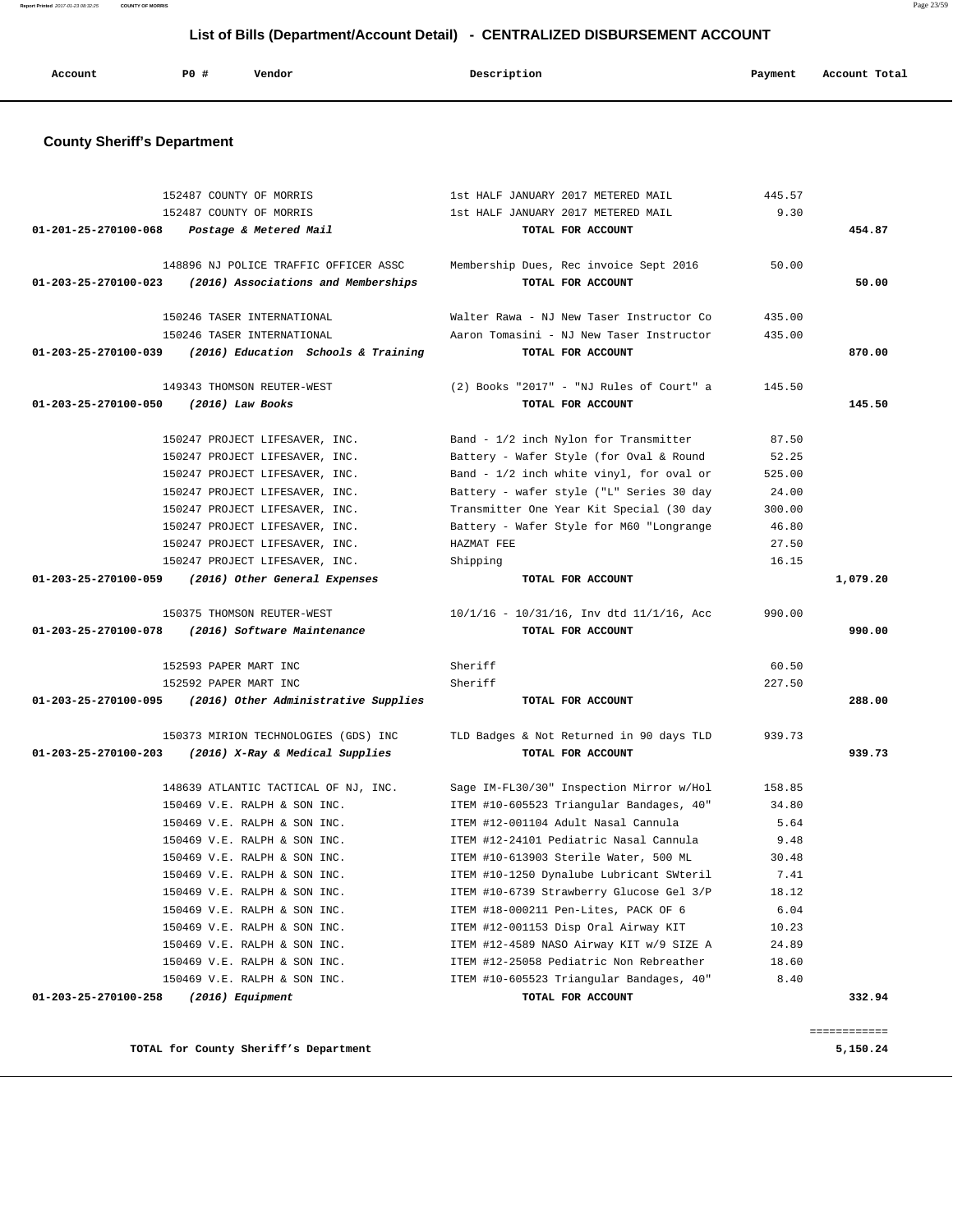**Report Printed** 2017-01-23 08:32:25 **COUNTY OF MORRIS** Page 24/59

# **List of Bills (Department/Account Detail) - CENTRALIZED DISBURSEMENT ACCOUNT**

| Account              | <b>PO #</b><br>Vendor                                                                  | Description                                                   | Payment  | Account Total |
|----------------------|----------------------------------------------------------------------------------------|---------------------------------------------------------------|----------|---------------|
|                      |                                                                                        |                                                               |          |               |
|                      | 150202 NJ ASSOC OF VICTIM WITNESS<br>01-201-25-275100-023 Associations and Memberships | 26-2154820 Morris County Prosecutor's Ag<br>TOTAL FOR ACCOUNT | 175.00   | 175.00        |
|                      | 152487 COUNTY OF MORRIS                                                                | 1st HALF JANUARY 2017 METERED MAIL                            | 808.48   |               |
|                      | 01-201-25-275100-068 Postage & Metered Mail                                            | TOTAL FOR ACCOUNT                                             |          | 808.48        |
|                      | 146435 ALLHEART.COM                                                                    | shipping                                                      | 19.35    |               |
| 01-201-25-275100-202 | Uniform And Accessories                                                                | TOTAL FOR ACCOUNT                                             |          | 19.35         |
|                      | 152036 JAZMIN MUNOZ-FELDER                                                             | Sex Crimes Conference 12/1/16-12/21/16                        | 50.00    |               |
|                      | 152040 STEPHANIE MERCED                                                                | Sex Crimes Conference 11/29/16-12/2/16 *                      | 402.27   |               |
|                      | 152042 RYAN HILL                                                                       | Sex Crimes Information Sharing Conferenc                      | 382.27   |               |
|                      | 152037 MICHAEL BOST                                                                    | Sex Crimes Information Sharing Conferenc                      | 20.00    |               |
|                      | 150229 JOHN E. REID AND ASSOCIATES INC                                                 | Investigative Interviewing and Advanced                       | 550.00   |               |
|                      | 152038 SEAN GAYNOR                                                                     | CLE- Collaboration in the Modern Law Off                      | 160.00   |               |
| 01-203-25-275100-039 | (2016) Education Schools & Training                                                    | TOTAL FOR ACCOUNT                                             |          | 1,564.54      |
|                      | 150564 CARDSDIRECT, LLC                                                                | Order Number #C2019551                                        | 281.82   |               |
|                      | 152593 PAPER MART INC                                                                  | Prosecutor                                                    | 822.50   |               |
|                      | 152592 PAPER MART INC                                                                  | Prosecutor                                                    | 49.50    |               |
|                      | 01-203-25-275100-058 (2016) Office Supplies & Stationery                               | TOTAL FOR ACCOUNT                                             |          | 1,153.82      |
|                      | 152394 ANTHONY JORDAN                                                                  | Certified Mail Fee - Case #15001259.                          | 64.70    |               |
| 01-203-25-275100-068 | (2016) Postage & Metered Mail                                                          | TOTAL FOR ACCOUNT                                             |          | 64.70         |
|                      | 152041 DONNA PASQUARIELLO                                                              | NJ Victim Witness Coordinators Holiday L                      | 32.00    |               |
| 01-203-25-275100-088 | (2016) Meeting Exp Advisory Board Etc                                                  | TOTAL FOR ACCOUNT                                             |          | 32.00         |
|                      | 150214 LANIGAN ASSOCIATES INC                                                          | Armor Express Seraph Gen 2 IIIIA Vests                        | 1,806.00 |               |
|                      | 150214 LANIGAN ASSOCIATES INC                                                          | OCS Outer Carriers for Gallagher and Bra                      | 339.90   |               |
|                      | 136089 VERIZON                                                                         | Account #973285537182057Y Land Line                           |          |               |
|                      |                                                                                        |                                                               | 31.92    |               |
|                      | 140105 VERIZON                                                                         | Account #973285439166950Y (5/14-6/13/16)                      | 285.41   |               |
|                      | 134748 VERIZON                                                                         | Account #973285439166950Y (1/8-2/7/15)                        | 277.08   |               |
|                      | 152039 STEPHANIE MERCED                                                                | Fuel for County Vehicle- 2016-01704 Inve                      | 20.00    |               |
|                      | 152043 JOHN SPEIRS                                                                     | Paid Cash- CDL Permit Renewal for Detect                      | 125.00   |               |
|                      | 01-203-25-275100-118 (2016) Investigation Expense                                      | TOTAL FOR ACCOUNT                                             |          | 2,885.31      |
|                      | 150220 MEDIA SUPPLY, INC.                                                              | CD Silk Screen Printing                                       | 1,060.00 |               |
|                      | 150220 MEDIA SUPPLY, INC.                                                              | DVD Silk Screen Printing                                      | 1,180.00 |               |
|                      | 150220 MEDIA SUPPLY, INC.                                                              | Paper Sleeve ** Quote #2346                                   | 120.00   |               |
|                      | 01-203-25-275100-126 (2016) Court Expenses-Extradition                                 | TOTAL FOR ACCOUNT                                             |          | 2,360.00      |
|                      | 150631 CDW GOVERNMENT                                                                  | Canon Image FORMULA DR-M160II USB 2.0 Do                      | 1,738.40 |               |
|                      | 01-203-25-275100-161 (2016) Communications Equipment                                   | TOTAL FOR ACCOUNT                                             |          | 1,738.40      |
|                      | 150703 PADOVANI ROOFING & CONSTRUCTION                                                 |                                                               | 76.00    |               |
|                      | 01-203-25-275100-162 (2016) Furniture & Fixtures                                       | TOTAL FOR ACCOUNT                                             |          | 76.00         |
|                      | 149395 STATE TOXICOLOGY LABORATORY                                                     | Background Drug Tests 8/26/16, 9/16/16                        | 135.00   |               |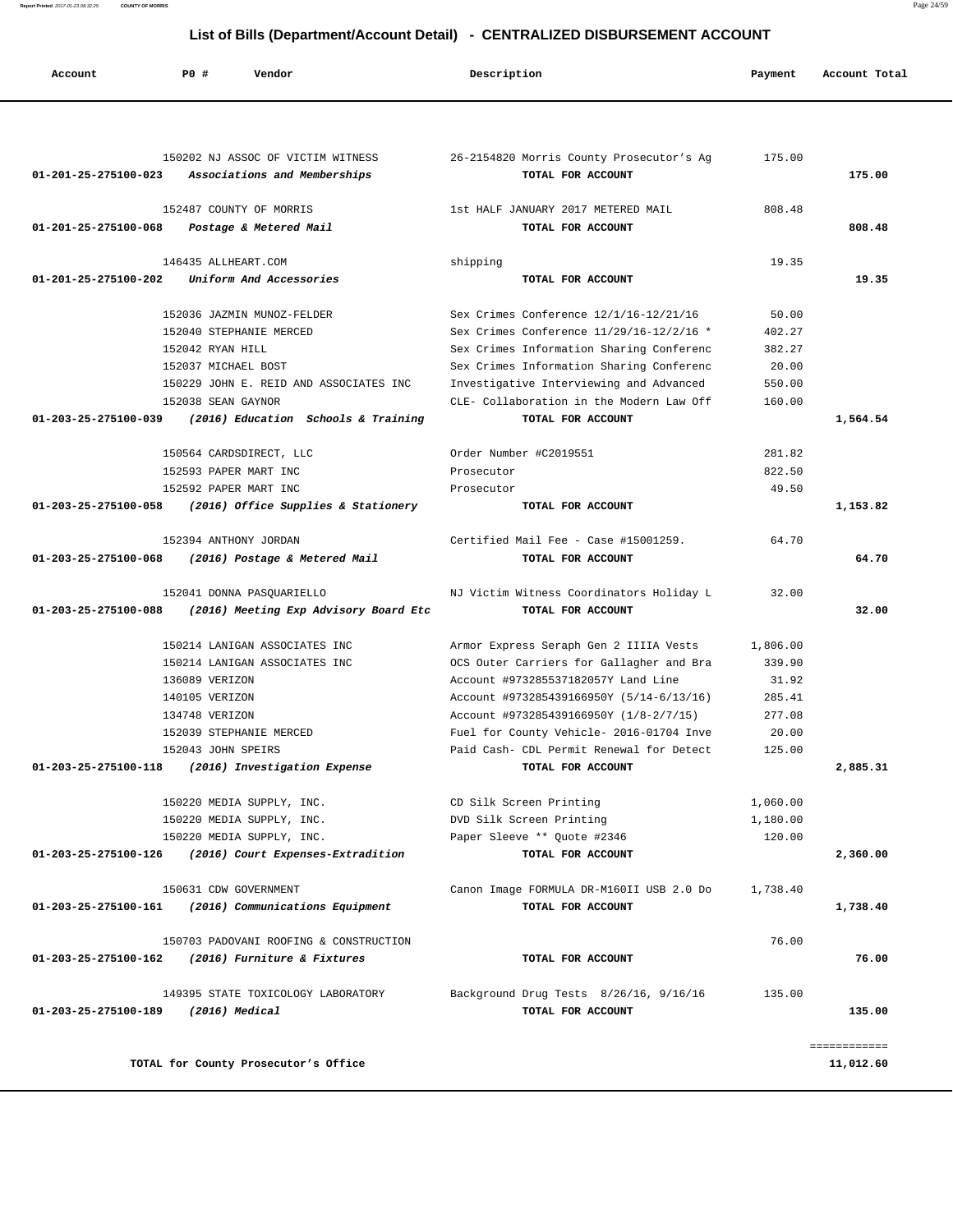**Report Printed** 2017-01-23 08:32:25 **COUNTY OF MORRIS** Page 25/59

# **List of Bills (Department/Account Detail) - CENTRALIZED DISBURSEMENT ACCOUNT**

| Account                                          | PO#                     | Vendor                                             | Description                                                                      | Payment   | Account Total |
|--------------------------------------------------|-------------------------|----------------------------------------------------|----------------------------------------------------------------------------------|-----------|---------------|
|                                                  |                         |                                                    |                                                                                  |           |               |
|                                                  | 152487 COUNTY OF MORRIS |                                                    | 1st HALF JANUARY 2017 METERED MAIL                                               | 168.43    |               |
| 01-201-25-280100-068 Postage & Metered Mail      |                         |                                                    | TOTAL FOR ACCOUNT                                                                |           | 168.43        |
|                                                  |                         |                                                    | 134940 EXPRESS FRAMES LLC TAN THE RAMING AND MATTING OF ACA CERTIFICATE D        | 198.07    |               |
|                                                  |                         | 01-203-25-280100-059 (2016) Other General Expenses | TOTAL FOR ACCOUNT                                                                |           | 198.07        |
|                                                  | 149431 BFT              |                                                    | 1 CHAIR DATED 11.3.16 NJSC A81620                                                | 764.64    |               |
| 01-203-25-280100-162 (2016) Furniture & Fixtures |                         |                                                    | TOTAL FOR ACCOUNT                                                                |           | 764.64        |
|                                                  |                         | 151507 ARAMARK DALLAS LOCKBOX                      | 200334000 - STAFF AND INMATE MEALS DATED                                         | 12,026.09 |               |
|                                                  |                         | 151507 ARAMARK DALLAS LOCKBOX                      | 200334000 - STAFF MEALS DATED 12/21/16                                           | 107.93    |               |
|                                                  |                         | 151507 ARAMARK DALLAS LOCKBOX                      | 200334000 - STAFF AND INMATE MEALS DATED 11,929.44                               |           |               |
|                                                  |                         | 151507 ARAMARK DALLAS LOCKBOX                      | 200334000 - STAFF AND INMATE MEALS ADJUS                                         | 350.00    |               |
| 01-203-25-280100-185 (2016) Food                 |                         |                                                    | TOTAL FOR ACCOUNT                                                                |           | 24, 413. 46   |
|                                                  |                         |                                                    | 150435 BIO-REFERENCE LABORATORIES, INC. INMATE LAB WORK FOR OCTOBER 2016 DATED 1 | 822.70    |               |
|                                                  |                         |                                                    | 150435 BIO-REFERENCE LABORATORIES, INC. INMATE LAB WORK FOR OCTOBER 2016 DATED 1 | 77.30     |               |
| 01-203-25-280100-189 (2016) Medical              |                         |                                                    | TOTAL FOR ACCOUNT                                                                |           | 900.00        |
|                                                  |                         |                                                    |                                                                                  |           | ============  |
|                                                  | TOTAL for County Jail   |                                                    |                                                                                  |           | 26,444.60     |

# **County Youth Detention Facilit**

|                                          | 152340 KARL ZELIFF                                                         | 2 sets of 6 - 10" flying Saucer Foam Fri | 34.18    |          |
|------------------------------------------|----------------------------------------------------------------------------|------------------------------------------|----------|----------|
|                                          | $01-201-25-281100-039$ Education Schools & Training                        | TOTAL FOR ACCOUNT                        |          | 34.18    |
|                                          | 152487 COUNTY OF MORRIS                                                    | 1st HALF JANUARY 2017 METERED MAIL       | 41.62    |          |
|                                          | 01-201-25-281100-068 Postage & Metered Mail                                | TOTAL FOR ACCOUNT                        |          | 41.62    |
|                                          | 152300 TOM POLLIO                                                          | 2X Bosch Allegiant LTC 8555/00 Keyboard  | 99.99    |          |
| $01 - 201 - 25 - 281100 - 258$ Equipment |                                                                            | TOTAL FOR ACCOUNT                        |          | 99.99    |
|                                          | 149129 CDW GOVERNMENT                                                      | Microsoft Xbox One - Tom Clancy's the Di | 332.16   |          |
|                                          | 149129 CDW GOVERNMENT                                                      | Microsoft Xbox One Wireless Controller   | 55.35    |          |
|                                          | 149129 CDW GOVERNMENT                                                      | Forza Horizon 2 - Microsoft Xbox One     | 49.99    |          |
|                                          | 151882 EDWARD SHAPLEY                                                      | USPC Cards                               | 12.07    |          |
|                                          | 149446 STATE OF NJ CIVIL SERVICE COMMISSIO NJSTEP Morris 9/20/16 - 11/5/16 |                                          | 1,049.00 |          |
|                                          | 01-203-25-281100-039 (2016) Education Schools & Training TOTAL FOR ACCOUNT |                                          |          | 1,498.57 |
|                                          |                                                                            |                                          |          |          |
|                                          | 151877 W.B. MASON COMPANY INC                                              | CD Case                                  | 10.03    |          |
|                                          | 151877 W.B. MASON COMPANY INC                                              | Gel Pen - dozen                          | 9.85     |          |
|                                          | 151877 W.B. MASON COMPANY INC                                              | Box of copier paper                      | 514.55   |          |
|                                          | 151877 W.B. MASON COMPANY INC                                              | 16" stand fan                            | 46.95    |          |
|                                          | 151877 W.B. MASON COMPANY INC                                              | 4x1 Address label                        | 18.14    |          |
|                                          | 151877 W.B. MASON COMPANY INC                                              | Storage boxes                            | 18.57    |          |
|                                          | $01-203-25-281100-058$ (2016) Office Supplies & Stationery                 | TOTAL FOR ACCOUNT                        |          | 618.09   |
|                                          | 152344 NICHELLE ORANGE                                                     | Holiday supplies                         | 29.96    |          |
|                                          | 152344 NICHELLE ORANGE                                                     | Holiday supplies                         | 48.05    |          |
|                                          | 152344 NICHELLE ORANGE                                                     | Holiday supplies                         | 7.49     |          |
|                                          | 01-203-25-281100-059 (2016) Other General Expenses                         | TOTAL FOR ACCOUNT                        |          | 85.50    |
|                                          | 152129 SODEXO INC & AFFILIATES                                             | Contractual charge                       | 2,894.75 |          |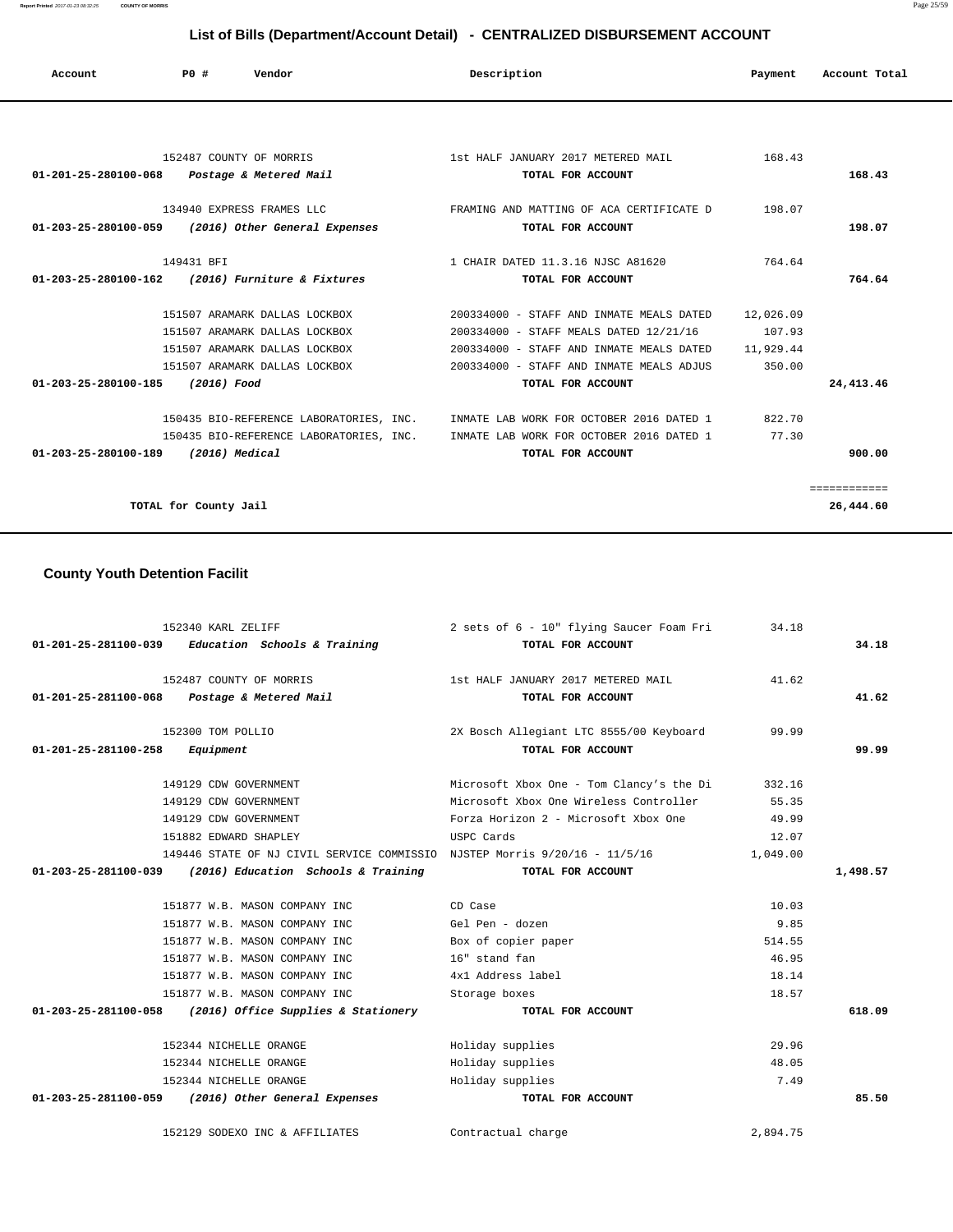**Report Printed** 2017-01-23 08:32:25 **COUNTY OF MORRIS** Page 26/59

# **List of Bills (Department/Account Detail) - CENTRALIZED DISBURSEMENT ACCOUNT**

| Account                               | PO#         | Vendor                                   | Description                        | Account Total<br>Payment  |
|---------------------------------------|-------------|------------------------------------------|------------------------------------|---------------------------|
| <b>County Youth Detention Facilit</b> |             |                                          |                                    |                           |
| 01-203-25-281100-185                  | (2016) Food | 152129 SODEXO INC & AFFILIATES           | AFI and Other<br>TOTAL FOR ACCOUNT | 2,491.23<br>8,628.72      |
|                                       |             | TOTAL for County Youth Detention Facilit |                                    | ============<br>11,006.67 |

# **Road Repairs**

| 152487 COUNTY OF MORRIS<br>Postage & Metered Mail<br>01-201-26-290100-068            | 1st HALF JANUARY 2017 METERED MAIL<br>TOTAL FOR ACCOUNT | 5.75<br>5.75         |
|--------------------------------------------------------------------------------------|---------------------------------------------------------|----------------------|
| 152459 NATIONAL FUEL OIL INC.<br><i><b>Gas Purchases</b></i><br>01-201-26-290100-140 | FUEL CHARGES 12/16<br>TOTAL FOR ACCOUNT                 | 3,319.24<br>3,319.24 |
| TOTAL for Road Repairs                                                               |                                                         | 3,324.99             |

# **Bridges and Culverts**

|                                          | 149952 COUNTY CONCRETE CORP.                               | NJDOT Class B - 2.00 CYWinter Concrete C                             | 413.00 |          |
|------------------------------------------|------------------------------------------------------------|----------------------------------------------------------------------|--------|----------|
| 01-203-26-292100-227 (2016) Concrete     |                                                            | TOTAL FOR ACCOUNT                                                    |        | 413.00   |
|                                          | 145581 HILTI INC                                           | Powder Actuated Tool DX 76-MXmaterial # 1,934.11                     |        |          |
|                                          | 145581 HILTI INC                                           | Kit X-ENP 19 MXR + $6.8/18$ MCTR                                     | 479.08 |          |
|                                          | $01-203-26-292100-246$ (2016) Tools - Others               | TOTAL FOR ACCOUNT                                                    |        | 2,413.19 |
|                                          |                                                            | 149472 COUNTY WELDING SUPPLY CO Battery, Non Rechargeable CR 2450(4) | 18.40  |          |
|                                          | 149472 COUNTY WELDING SUPPLY CO 6X 36" GRN FR JKT          |                                                                      | 43.20  |          |
|                                          | $01-203-26-292100-248$ (2016) Welding-Oxygen-Acetylene Etc | TOTAL FOR ACCOUNT                                                    |        | 61.60    |
|                                          | 150010 R.P. SMITH & SON, INC. 94 lb. Portland Type I       |                                                                      | 404.00 |          |
|                                          | 150010 R.P. SMITH & SON, INC. Fine Rubber Float - # 38     |                                                                      | 15.00  |          |
|                                          | 150010 R.P. SMITH & SON, INC.                              | Marshalltown Wood Float #44                                          | 17.00  |          |
|                                          | 150010 R.P. SMITH & SON, INC. Marshallown Rub Brick        |                                                                      | 7.00   |          |
|                                          | 150010 R.P. SMITH & SON, INC. Color - Dye                  |                                                                      | 28.00  |          |
|                                          | $01-203-26-292100-260$ (2016) Construction Materials       | TOTAL FOR ACCOUNT                                                    |        | 471.00   |
|                                          |                                                            | 149234 ATD HIGHWAY PRODUCTS, LLC 18" Stop/Slow Paddle with ext. Pole | 210.00 |          |
| 01-203-26-292100-266 (2016) Safety Items |                                                            | TOTAL FOR ACCOUNT                                                    |        | 210.00   |
|                                          | 150009 R.P. SMITH & SON, INC. Marshalltown Tuck Pointer    |                                                                      | 22.00  |          |
|                                          | 150009 R.P. SMITH & SON, INC.                              | Color - Dye                                                          | 13.00  |          |
|                                          | 150009 R.P. SMITH & SON, INC.                              | Color - Dye                                                          | 13.00  |          |
|                                          | 150009 R.P. SMITH & SON, INC. Masonry Brush                |                                                                      | 42.00  |          |
|                                          | 150009 R.P. SMITH & SON, INC. 2.5 Galvanized Wire Lathe    |                                                                      | 6.50   |          |
|                                          | $01-204-55-292100-515$ (2015) Bridges and Culverts         | TOTAL FOR ACCOUNT                                                    |        | 96.50    |
|                                          |                                                            |                                                                      |        |          |

============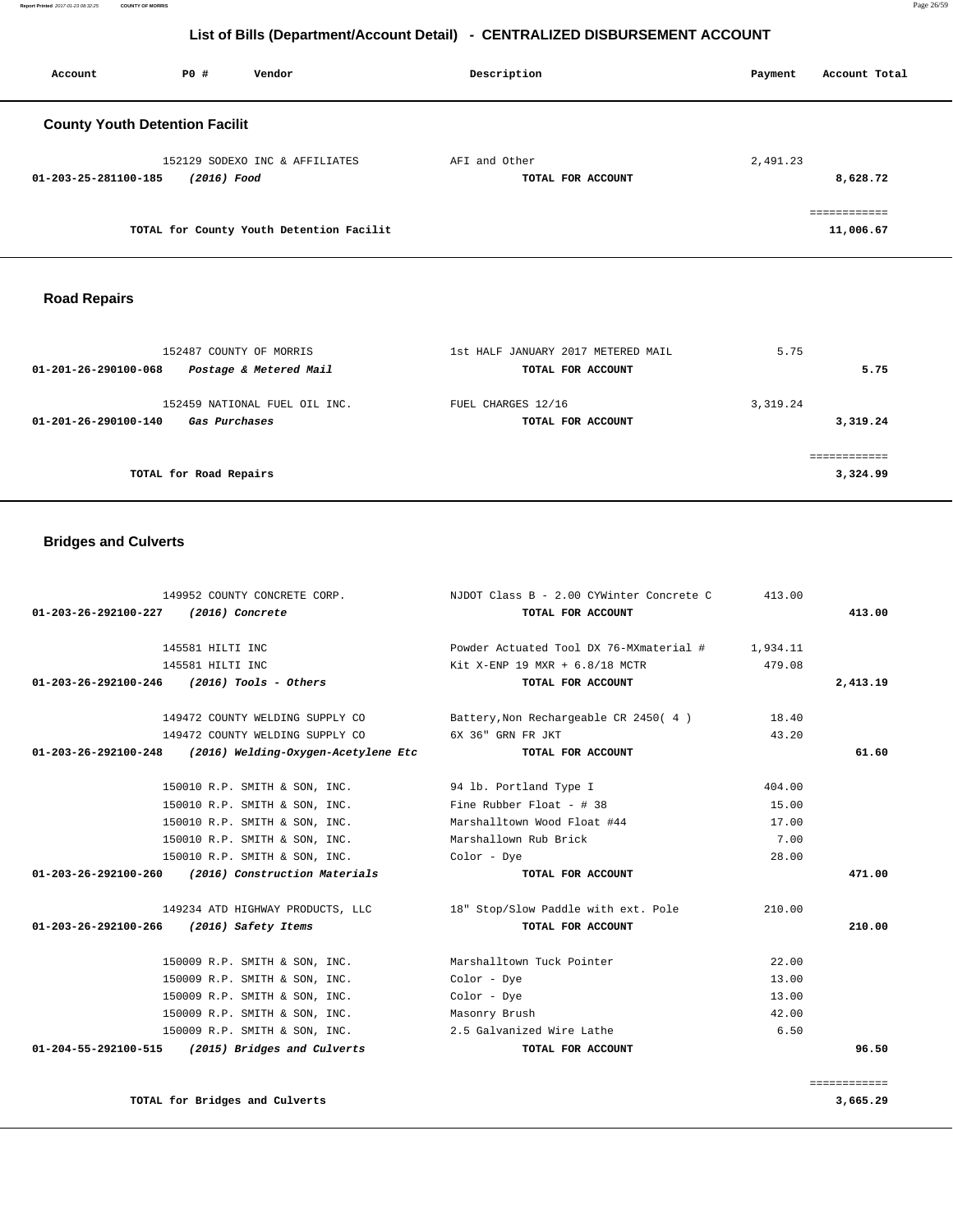**Report Printed** 2017-01-23 08:32:25 **COUNTY OF MORRIS** Page 27/59

# **List of Bills (Department/Account Detail) - CENTRALIZED DISBURSEMENT ACCOUNT**

| Account                        | PO#<br>Vendor                                                    | Description                              | Payment   | Account Total |
|--------------------------------|------------------------------------------------------------------|------------------------------------------|-----------|---------------|
|                                |                                                                  |                                          |           |               |
|                                | 151992 WILLIAM F. BARNISH                                        | RENT FOR DOVER PROBATION / FEBRUARY 2017 | 8,607.50  |               |
|                                | 151991 WILLIAM F. BARNISH                                        | RENT FOR DOVER PROBATION / JANUARY 2017  | 8,607.50  |               |
| 01-201-26-310100-029           | Building Rental                                                  | TOTAL FOR ACCOUNT                        |           | 17,215.00     |
|                                | 152015 CURRENT ELEVATOR TECHNOLOGY                               | RE: ELEVATOR MAINT - MORRIS VIEW/ JANUAR | 1,750.00  |               |
| 01-201-26-310100-044           | Equipment Service Agreements                                     | TOTAL FOR ACCOUNT                        |           | 1,750.00      |
|                                | 151994 MORRISTOWN PARKING AUTHORITY                              | PARKING MAINTENANCE FEE/ FEBRUARY 2017   | 5,396.00  |               |
|                                | 151993 MORRISTOWN PARKING AUTHORITY                              | PARKING MAINTENANCE FEE/ JANUARY 2017    | 5,396.00  |               |
| 01-201-26-310100-062           | Parking Lot Rental                                               | TOTAL FOR ACCOUNT                        |           | 10,792.00     |
|                                | 151948 MORRISTOWN DINER                                          | RE: MEAL RECEIPTS/ 01-07-17              | 140.00    |               |
| $01 - 201 - 26 - 310100 - 084$ | Other Outside Services                                           | TOTAL FOR ACCOUNT                        |           | 140.00        |
|                                |                                                                  |                                          |           |               |
|                                | 151973 ORLAN HENAO                                               | RE: 2017 WORK BOOTS - NIGHT CREW/ 01-03- | 90.00     |               |
|                                | 151996 JORGE ROMERO                                              | RE: 2017 WORK BOOTS - NIGHT CREW/ 01-02- | 90.00     |               |
| 01-201-26-310100-207           | Uniform & Clothing Allowance                                     | TOTAL FOR ACCOUNT                        |           | 180.00        |
|                                | 151208 CURRENT ELEVATOR TECHNOLOGY                               | RE: ELEVATOR MAINT - MORRIS VIEW/ DECEMB | 1,750.00  |               |
| 01-203-26-310100-044           | (2016) Equipment Service Agreements                              | TOTAL FOR ACCOUNT                        |           | 1,750.00      |
|                                | 151220 LOVEYS PIZZA & GRILL                                      | RE: MEAL RECEIPTS/ 10-29-16 THRU 12-30-1 | 660.00    |               |
|                                | 151220 LOVEYS PIZZA & GRILL                                      | RE: MEAL RECEIPTS/ 12-17-16              | 20.00     |               |
|                                | 151220 LOVEYS PIZZA & GRILL                                      | RE: MEAL RECEIPTS/ 12-29-16              | 10.00     |               |
|                                | 151492 EMPLOYMENT HORIZONS, INC.                                 | CLEANING SERVICES - DECEMBER 2016/ DATED | 45,379.00 |               |
| 01-203-26-310100-084           | (2016) Other Outside Services                                    | TOTAL FOR ACCOUNT                        |           | 46,069.00     |
|                                | 151863 GRAINGER                                                  | RE: OTHER ADMIN/ 11-30-16                | 248.32    |               |
|                                | 151504 DANIEL CANTY                                              | RE:TOLLS EQUIPMENT PICK-UP - MARLTON, NJ | 13.10     |               |
|                                | 151504 DANIEL CANTY                                              | RE:TOLLS EQUIPMENT PICK-UP - MARLTON, NJ | 13.10     |               |
| 01-203-26-310100-095           | (2016) Other Administrative Supplies                             | TOTAL FOR ACCOUNT                        |           | 274.52        |
|                                | 151239 HOME DEPOT U.S.A., INC.                                   | WO78349/ RE: MV/ 12-30-16                | 89.97     |               |
| 01-203-26-310100-204           | (2016) Plant Operations                                          | TOTAL FOR ACCOUNT                        |           | 89.97         |
|                                | 151863 GRAINGER                                                  | RE: WINTER GEAR/ 11-30-16                | 198.20    |               |
|                                | 151863 GRAINGER                                                  | WO78745/ RE: SAFETY GEAR/ 11-30-16       | 316.33    |               |
|                                | 01-203-26-310100-207 (2016) Uniform & Clothing Allowance         | TOTAL FOR ACCOUNT                        |           | 514.53        |
|                                | 150089 3-D INSULATION, INC.                                      | INSULATE PIPES AS PER QUOTE DATED 11/23/ | 6,410.00  |               |
|                                | 150089 3-D INSULATION, INC.                                      |                                          | 4,240.00  |               |
|                                | $01-203-26-310100-235$ (2016) Pipes - Others                     | TOTAL FOR ACCOUNT                        |           | 10,650.00     |
|                                | 151863 GRAINGER                                                  | WO78763/ RE: SMALL TOOLS/ 12-05-16       | 311.97    |               |
|                                | 01-203-26-310100-239 (2016) Small Tools                          | TOTAL FOR ACCOUNT                        |           | 311.97        |
|                                | 152031 JJS SERVICES, INC.                                        | RE: ICE CONTROL/ 12-07-16 THRU 12-09-16  | 5,101.00  |               |
|                                | 152031 JJS SERVICES, INC.                                        | RE: CENTRAL AVE - ICE CONTROL/ 12-05-16  | 5,757.50  |               |
|                                | 152031 JJS SERVICES, INC.                                        | RE: COUNTY LIBRARY - ICE CONTROL/ 12-05- | 6,757.50  |               |
|                                | 151863 GRAINGER                                                  | WO78498/ RE: SNOW REMOVAL EQUIP/ 12-05-1 | 353.88    |               |
|                                | $01 - 203 - 26 - 310100 - 242$ (2016) Snow Removal & Ice Control | TOTAL FOR ACCOUNT                        |           | 17,969.88     |
|                                | 151239 HOME DEPOT U.S.A., INC.                                   | WO78781/ RE: WARRANTS/ 12-02-16          | 67.44     |               |
|                                | 151239 HOME DEPOT U.S.A., INC.                                   | WO78781/ RE: WARRANTS/ 12-06-16          | 350.49    |               |
|                                | 151239 HOME DEPOT U.S.A., INC.                                   | WO78692/ RE: MOSQUITO/ 12-12-16          | 323.73    |               |
|                                | 151863 GRAINGER                                                  | WO78786/ RE: PERSONNEL/ 12-06-16         | 652.74    |               |
|                                | 151863 GRAINGER                                                  | WO78786/ RE: PERSONNEL/ 12-06-16         | 458.70    |               |
|                                | 01-203-26-310100-249 (2016) Bldg Maintenance Supplies            | TOTAL FOR ACCOUNT                        |           | 1,853.10      |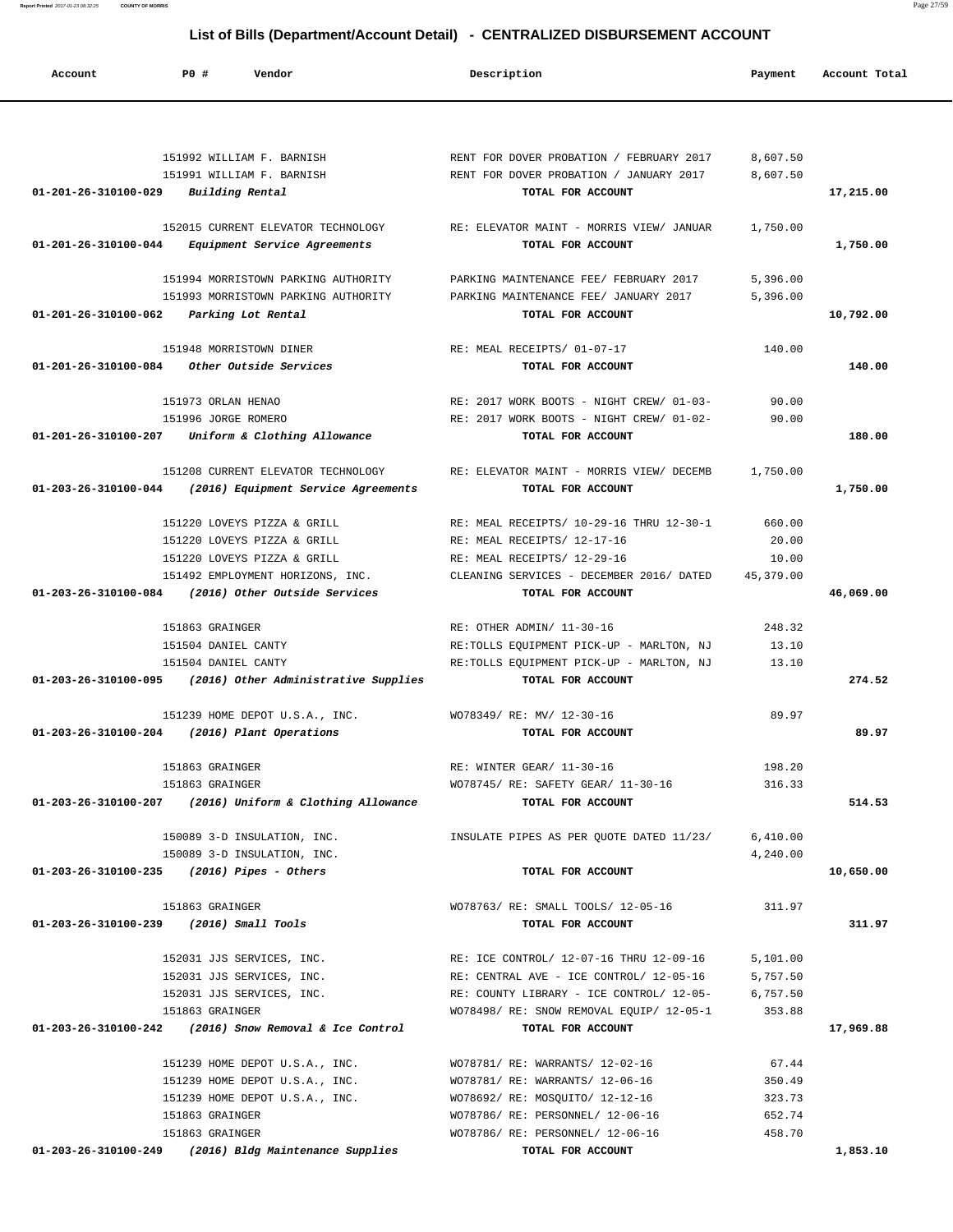| Account                                | P0 # |                               | Vendor                         |                                                          | Description                             | Payment  | Account Total |
|----------------------------------------|------|-------------------------------|--------------------------------|----------------------------------------------------------|-----------------------------------------|----------|---------------|
|                                        |      | 151262 JOHNSTONE SUPPLY       |                                |                                                          | WO78736/ RE: SHADE TREE/ 11-29-16       | 581.47   |               |
|                                        |      | 151262 JOHNSTONE SUPPLY       |                                |                                                          | WO78687/ RE: B&G - HILL/ 11-30-16       | 546.16   |               |
|                                        |      | 151262 JOHNSTONE SUPPLY       |                                |                                                          | WO78748/ RE: HOMELESS/ 12-01-16         | 17.16    |               |
|                                        |      | 151262 JOHNSTONE SUPPLY       |                                |                                                          | WO78687/ RE: B&G - HILL/ 12-09-16       | 554.64   |               |
|                                        |      | 151262 JOHNSTONE SUPPLY       |                                |                                                          | WO78811/ RE: YOUTH SHELTER/ 12-13-16    | 179.36   |               |
|                                        |      | 151262 JOHNSTONE SUPPLY       |                                |                                                          | WO78687. RE: B&G - HILL/ 12-13-16       | 50.93    |               |
|                                        |      | 151262 JOHNSTONE SUPPLY       |                                |                                                          | WO78802/ RE: B&G/ 12-13-16              | 1,873.80 |               |
|                                        |      | 151262 JOHNSTONE SUPPLY       |                                |                                                          | WO77534/ RE: LAW & PUB SAFETY/ 12-15-16 | 41.70    |               |
|                                        |      | 151262 JOHNSTONE SUPPLY       |                                |                                                          | WO78871/ RE: B&G/ 12-22-16              | 180.32   |               |
|                                        |      | 152027 JOHNSTONE SUPPLY       |                                |                                                          | WO78813/ RE: CTY GARAGE/ 12-14-16       | 48.52    |               |
|                                        |      | 152027 JOHNSTONE SUPPLY       |                                |                                                          | WO78813/ RE: CTY GARAGE/ 12-14-16       | 128.24   |               |
|                                        |      | 152027 JOHNSTONE SUPPLY       |                                |                                                          | WO78807/ RE: WHARTON GRG/ 12-21-16      | 351.14   |               |
|                                        |      | 151863 GRAINGER               |                                |                                                          | WO78687/ RE: B&G/ 12-07-16              | 1,498.20 |               |
| 01-203-26-310100-264 (2016) Heat & A/C |      |                               |                                |                                                          | TOTAL FOR ACCOUNT                       |          | 6,051.64      |
|                                        |      |                               |                                | 151239 HOME DEPOT U.S.A., INC. WO78856/RE: JBWS/12-21-16 |                                         | 273.23   |               |
|                                        |      |                               | 151239 HOME DEPOT U.S.A., INC. |                                                          | WO78848/ RE: YOUTH SHELTER/ 12-20-16    | 10.23    |               |
| 01-203-26-310100-265 (2016) Electrical |      |                               |                                |                                                          | TOTAL FOR ACCOUNT                       |          | 283.46        |
|                                        |      |                               |                                |                                                          |                                         |          | ============  |
|                                        |      | TOTAL for Buildings & Grounds |                                |                                                          |                                         |          | 115,895.07    |

### **Motor Services Center**

| 151998 JAMES LASPINA                                         | NJMVC - Inspector License   | 50.00        |
|--------------------------------------------------------------|-----------------------------|--------------|
| Other Operating&Repair Supply<br>01-201-26-315100-098        | TOTAL FOR ACCOUNT           | 50.00        |
|                                                              |                             |              |
| 149978 MSC INDUSTRIAL SUPPLY CO.                             | Disposable Gloves           | 59.40        |
| 149978 MSC INDUSTRIAL SUPPLY CO.                             | Disposable Gloves           | 177.80       |
| 149977 MSC INDUSTRIAL SUPPLY CO.                             | Black Mouse                 | 23.80        |
| 149977 MSC INDUSTRIAL SUPPLY CO.                             | Softskin                    | 25.70        |
| 149980 MSC INDUSTRIAL SUPPLY CO.                             | Medium duty casters         | 79.44        |
| 149979 MSC INDUSTRIAL SUPPLY CO.                             | Univo joint                 | 24.48        |
| 151997 ROBERT COOK                                           | 8 VEHICLE TITLES 12/13/16   | 480.00       |
| 151997 ROBERT COOK                                           | 6 VEHICLE TITLES 12/19/16   | 360.00       |
| 151997 ROBERT COOK                                           | 2 VECHICLE TITLE 12/20/16   | 120.00       |
| 151997 ROBERT COOK                                           | 2 VEHICLE TITLES 12/22/16   | 120.00       |
| 01-203-26-315100-098<br>(2016) Other Operating&Repair Supply | TOTAL FOR ACCOUNT           | 1,470.62     |
| 150307 THE ENGINE EXCHANGE                                   | INSTALL ENGINE (UNIT 11-23) | 2,285.00     |
| 01-203-26-315100-291<br>(2016) Vehicle Repairs               | TOTAL FOR ACCOUNT           | 2,285.00     |
|                                                              |                             | ============ |
| TOTAL for Motor Services Center                              |                             | 3,805.62     |

# **Mosquito Extermination**

| 151171 KRISTIAN MCMORLAND |                                     | Reimbursement for parking               | 4.00   |        |
|---------------------------|-------------------------------------|-----------------------------------------|--------|--------|
| 01-203-26-320100-021      | (2016) Administrative Services      | TOTAL FOR ACCOUNT                       |        | 4.00   |
|                           | 151167 TERESA DUCKWORTH             | Reimbursement for Northeastern Mosquito | 397.00 |        |
| 01-203-26-320100-039      | (2016) Education Schools & Training | TOTAL FOR ACCOUNT                       |        | 397.00 |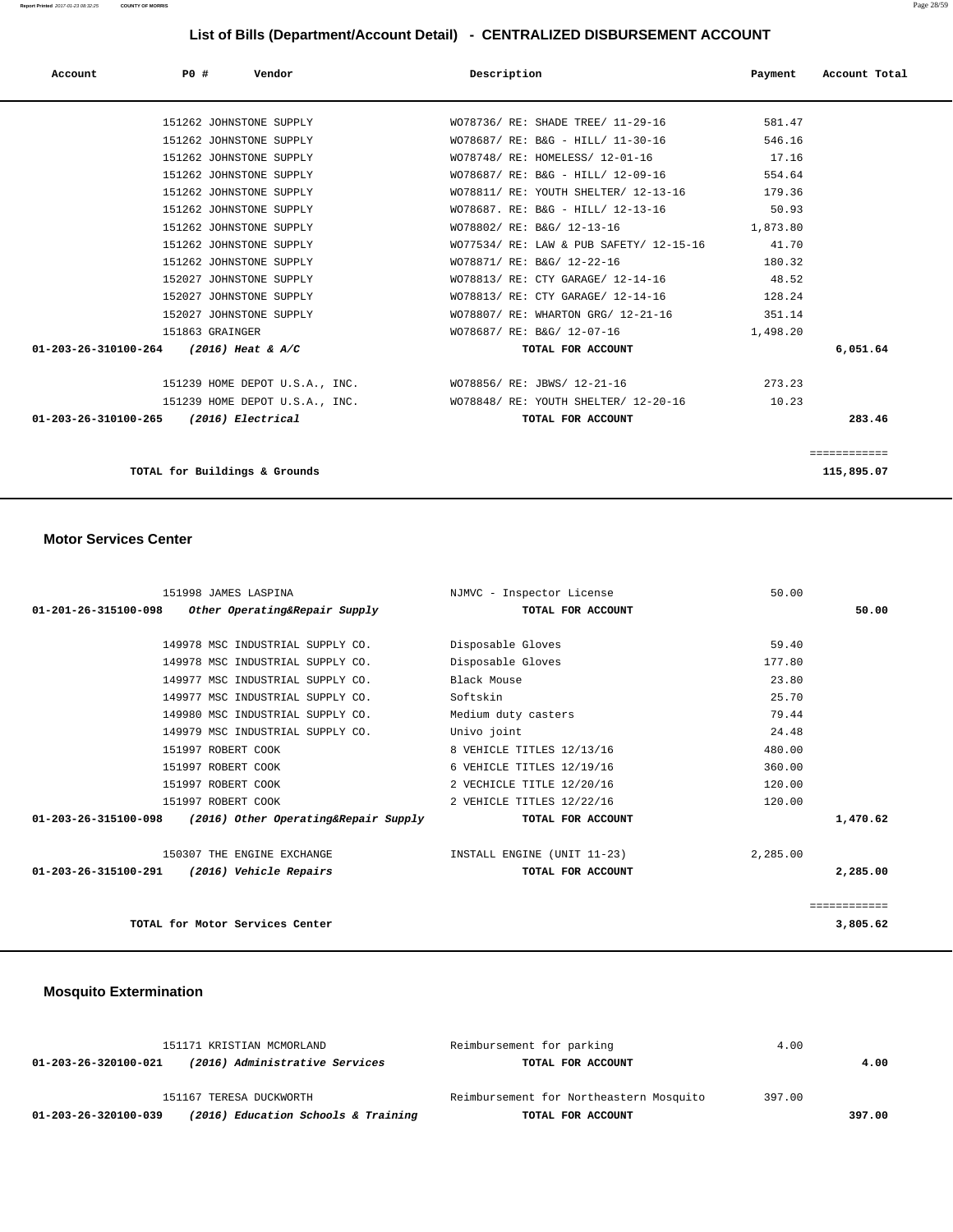**TOTAL for Mosquito Extermination 6,737.01**

| <b>Mosquito Extermination</b>                                  |                                          |          |          |
|----------------------------------------------------------------|------------------------------------------|----------|----------|
| 150039 ALL COUNTY RENTAL CENTER                                | Discount #STISALE                        | $-22.00$ |          |
| 150368 BILCO WIRE ROPE & SUPPLY CO.                            | $1/2$ 6 X 25 IWRC Import                 | 675.00   |          |
| 150368 BILCO WIRE ROPE & SUPPLY CO.                            | 5/8 6 X 25 IWRC Import                   | 750.00   |          |
| 150368 BILCO WIRE ROPE & SUPPLY CO.                            | 5/8 Gal Forged Clips Import              | 116.80   |          |
| (2016) Other Operating & Repair Supply<br>01-203-26-320100-098 | TOTAL FOR ACCOUNT                        |          | 1,739.80 |
| 148609 BIOQUIP PRODUCTS, INC.                                  | Bibulous Paper Booklet #6338A            | 15.00    |          |
| 148609 BIOQUIP PRODUCTS, INC.                                  | New Jersey Light Trap with 7 Day Timer   | 1,760.00 |          |
| 148609 BIOQUIP PRODUCTS, INC.                                  | Lens Paper Booklet #6339A                | 7.50     |          |
| 148609 BIOQUIP PRODUCTS, INC.                                  | Dropping Pipette #4775                   | 13.20    |          |
| 148609 BIOQUIP PRODUCTS, INC.                                  | Ethyl Alcohol, Quart Can #1183B          | 8.25     |          |
| 148609 BIOQUIP PRODUCTS, INC.                                  | Tick Drag, 23 X 45", Sailcloth Sheet #2  | 24.65    |          |
| 148609 BIOQUIP PRODUCTS, INC.                                  | Forceps, Fine Point, Straight Tip, Stain | 34.20    |          |
| 148609 BIOQUIP PRODUCTS, INC.                                  | Sentinel 2, Mosquito Trap #2883          | 428.50   |          |
| 148609 BIOQUIP PRODUCTS, INC.                                  | C-Cell Aspirator #2809C                  | 719.70   |          |
| 148609 BIOQUIP PRODUCTS, INC.                                  | Replacement Pick-up Tubes, Set of 2, for | 44.50    |          |
| 148609 BIOQUIP PRODUCTS, INC.                                  | Collecting Vial for 2809C, 2809D Aspirat | 82.80    |          |
| 148609 BIOQUIP PRODUCTS, INC.                                  | Replacement Fan for 2809 Aspirators #28  | 31.40    |          |
| 148609 BIOQUIP PRODUCTS, INC.                                  | Plush Tick (Ixodes Scapularis), Nov '16  | 35.80    |          |
| 148609 BIOQUIP PRODUCTS, INC.                                  | Plush Mosquito (Culex Pipiens) Nov '16 S | 35.80    |          |
| 148609 BIOQUIP PRODUCTS, INC.                                  | Isopropyl Alcohol, Quart Can #1187B      | 13.80    |          |
| 148609 BIOQUIP PRODUCTS, INC.                                  | Shipping                                 | 195.31   |          |
| 01-203-26-320100-225<br>(2016) Chemicals & Sprays              | TOTAL FOR ACCOUNT                        |          | 3,450.41 |
| 151196 JOHN ZEGERS                                             | Reimbursement for remainder of 2016 Boot | 10.00    |          |
| 151156 WALTER JONES                                            | Reimbursement for Work Boots 2016 - Coun | 99.95    |          |
| 151180 MELISSA MARTIN                                          | Reimbursement for Work Boots 2016 - Coun | 100.00   |          |
| 151182 MICHAEL ROSELLINI                                       | Reimbursement for Remainder of 2016 Work | 10.00    |          |
| 151197 JASON VIVIAN                                            | Reimbursement for Remainder of 2016 Work | 10.00    |          |
| 01-203-26-320100-251<br>(2016) Ground Maintenance Supplies     | TOTAL FOR ACCOUNT                        |          | 229.95   |
| 150332 GRAINGER                                                | Electronic Ballast, T8 Lamps, 120/277V   | 43.76    |          |
| 150332 GRAINGER                                                | Canvas Gloves, Poly/Cotton, L, White, PR | 23.52    |          |
| 150332 GRAINGER                                                | Chemical Resistant Glove, PVC, Sz. L, Pr | 72.48    |          |
| 150332 GRAINGER                                                | Wood Manure Fork, 13 3/4" #2MVR6         | 88.08    |          |
| 150332 GRAINGER                                                | Punctureprf Insole, Mn 11-12, Wmn 13-15, | 89.04    |          |
| 149335 GRAINGER                                                | Cut Resistant Gloves, XL, Blue/Grey, PR  | 57.00    |          |
| 149335 GRAINGER                                                | Ratchet Load Binder, Fixed, 54001b. #22  | 114.24   |          |
| 149335 GRAINGER                                                | Wood Manure Fork, 13 3/4" #2MVR6         | 132.12   |          |
| 151175 THOMAS REMBIS                                           | Reimbursement for Work Boots 2016 - Coun | 100.00   |          |
| 151199 ERROL WOLLARY                                           | Reimbursement for remainder of 2016 Work | 10.00    |          |
| 01-203-26-320100-258<br>(2016) Equipment                       | TOTAL FOR ACCOUNT                        |          | 730.24   |
| 150000 MORRISTOWN NAPA, LLC                                    | Oil Filter Pro Select #21040             | 4.56     |          |
| 150000 MORRISTOWN NAPA, LLC                                    | Oil Filter Pro Select #21085             | 6.84     |          |
| 150000 MORRISTOWN NAPA, LLC                                    | Oil Filter Pro Select #21516             | 6.84     |          |
| 150000 MORRISTOWN NAPA, LLC                                    | Heavy Duty Test Light #TA27000           | 8.12     |          |
| 150000 MORRISTOWN NAPA, LLC                                    | Wheel Seal - Rear Wheel #16146           | 6.20     |          |
| 150000 MORRISTOWN NAPA, LLC                                    | Brake Drum - Rear #440-6718              | 111.86   |          |
| 150000 MORRISTOWN NAPA, LLC                                    | Brake Shoes - Rear, Ultra Prem #UP-1096  | 41.19    |          |
| 150000 MORRISTOWN NAPA, LLC                                    | Core Deposit #UP-10960                   | 6.30     |          |
| 150000 MORRISTOWN NAPA, LLC                                    | Core Deposit #UP-10960                   | $-6.30$  |          |
|                                                                |                                          |          |          |

# **List of Bills (Department/Account Detail) - CENTRALIZED DISBURSEMENT ACCOUNT**

 **Account P0 # Vendor Description Payment Account Total**

**Report Printed** 2017-01-23 08:32:25 **COUNTY OF MORRIS** Page 29/59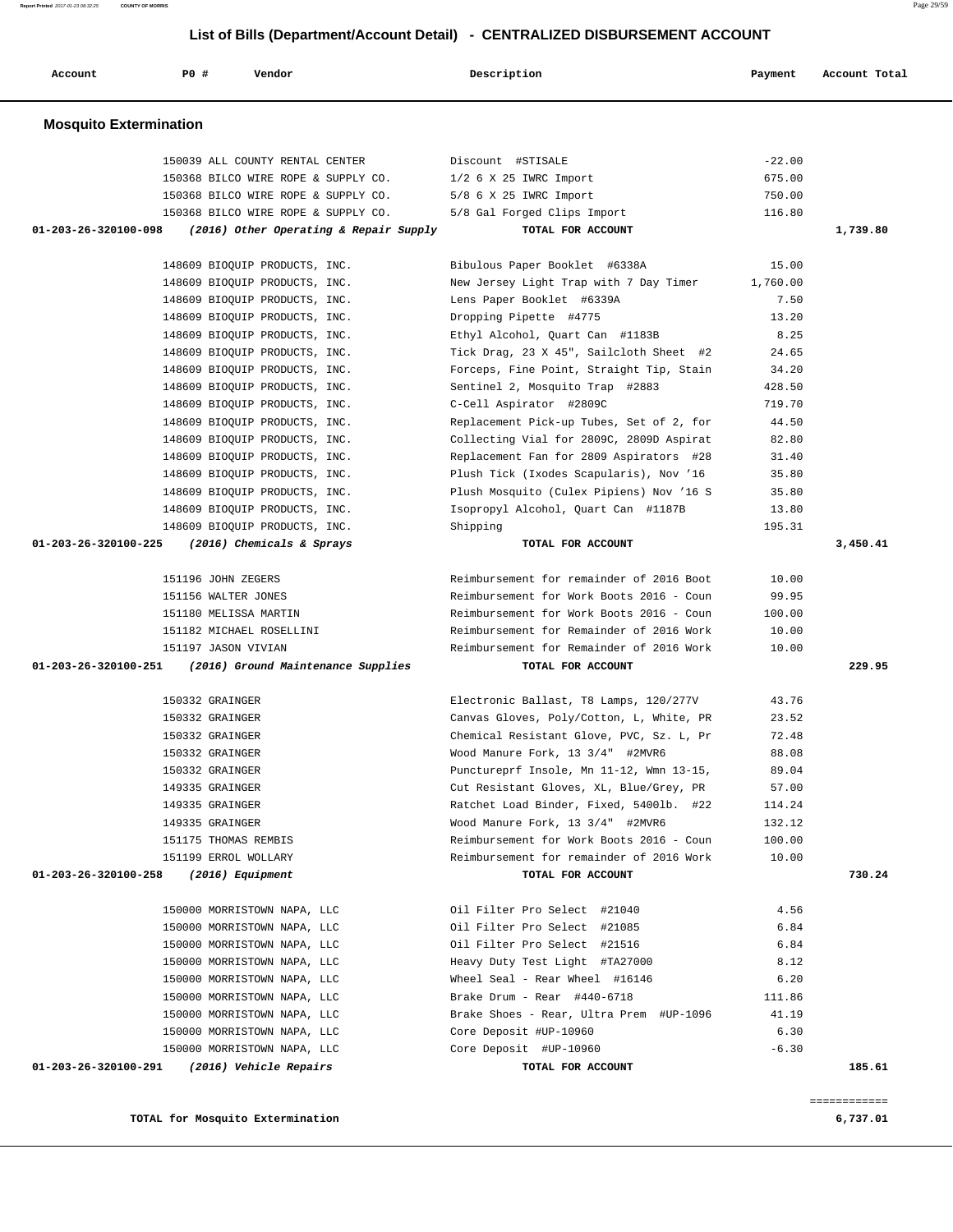| Account<br>. | P <sub>0</sub> | Vendor | Description | Payment | Account Total |
|--------------|----------------|--------|-------------|---------|---------------|
|              |                |        |             |         |               |

### **Health Management**

|                                | 151883 ERICA WARD                       | reimbursement for mileage                | 77.70     |              |
|--------------------------------|-----------------------------------------|------------------------------------------|-----------|--------------|
|                                | 152487 COUNTY OF MORRIS                 | 1st HALF JANUARY 2017 METERED MAIL       | 6.93      |              |
| 01-201-27-330100-210           | Environmental Compliance                | TOTAL FOR ACCOUNT                        |           | 84.63        |
|                                | 151888 CARLOS PEREZ JR.                 | Reimbursement for tuition-Rutgers; Fall  | 707.00    |              |
|                                | 150149 CARLOS PEREZ JR.                 | Reimbursement for tuition-Rutgers        | 680.00    |              |
| 01-203-27-330100-039           | (2016) Education Schools & Training     | TOTAL FOR ACCOUNT                        |           | 1,387.00     |
|                                | 151517 STEPHANIE GORMAN                 | Reimbursement for floor mats for Ford Ex | 21.39     |              |
| 01-203-27-330100-058           | (2016) Office Supplies & Stationery     | TOTAL FOR ACCOUNT                        |           | 21.39        |
|                                | 151270 MORRISTOWN MEDICAL CENTER        | for the month of November 2016           | 10,000.00 |              |
| 01-203-27-330100-079           | (2016) Special Projects                 | TOTAL FOR ACCOUNT                        |           | 10,000.00    |
|                                | 148182 NORTH JERSEY HEALTH              | Membership Dues 2017                     | 1,000.00  |              |
| $01 - 203 - 27 - 330100 - 084$ | (2016) Other Outside Services           | TOTAL FOR ACCOUNT                        |           | 1,000.00     |
|                                | 150451 MORRISTOWN LUMBER &              | nuts, bolts & screws                     | 5.36      |              |
|                                | 147887 FF1 PROFESSIONAL SAFETY SERVICES | Ouote 149513 Item 12026 019 10.5R        | 123.74    |              |
|                                | 149481 RUTGERS UNIVERSITY               | Scott Aue Odor Field Enforcement Refresh | 90.00     |              |
|                                | 149481 RUTGERS UNIVERSITY               | Scott Aue-Visible Emissions Recert-4/21/ | 40.00     |              |
|                                | 149481 RUTGERS UNIVERSITY               | James Deacon-Visible Emissions Recert-4/ | 40.00     |              |
|                                | 149481 RUTGERS UNIVERSITY               | Craig Goss-Visible Emissions Recert-4/21 | 40.00     |              |
|                                | 149481 RUTGERS UNIVERSITY               | Scott Aue-Visible Emissions Recert-9/14/ | 40.00     |              |
|                                | 149481 RUTGERS UNIVERSITY               | James Deacon-Visible Emissions Recert-10 | 40.00     |              |
|                                | 149481 RUTGERS UNIVERSITY               | Craig Goss-Visible Emissions Recert-10/5 | 40.00     |              |
|                                | 152136 MATTHEW KANE                     | reimbursement for mileage and parking    | 174.22    |              |
| $01 - 203 - 27 - 330100 - 210$ | (2016) Environmental Compliance         | TOTAL FOR ACCOUNT                        |           | 633.32       |
|                                | 149379 RUTGERS UNIVERSITY               | Scott Aue Noise Recert, course 6/3/2015  | 95.00     |              |
|                                | 149379 RUTGERS UNIVERSITY               | James Deacon Noise Recert. course 6/3/20 | 95.00     |              |
|                                | 149379 RUTGERS UNIVERSITY               | T Mynes-Octave Band Analysis 5/14/2015   | 95.00     |              |
|                                | 149379 RUTGERS UNIVERSITY               | Craig Goss-Noise Recert 9/24/2015        | 95.00     |              |
|                                | 149379 RUTGERS UNIVERSITY               | Stephanie Gorman-Noise Recert 6/3/2015   | 95.00     |              |
|                                | 149379 RUTGERS UNIVERSITY               | Evan Kelly-Nose Certification Course 12/ | 195.00    |              |
| 01-204-55-330100-515           | (2015) Health Management - OE           | TOTAL FOR ACCOUNT                        |           | 670.00       |
|                                |                                         |                                          |           |              |
|                                |                                         |                                          |           | ============ |

**TOTAL for Health Management 13,796.34**

# **Human Services**

| 152487 COUNTY OF MORRIS                                                                           | 1st HALF JANUARY 2017 METERED MAIL                            | 27.91  |        |
|---------------------------------------------------------------------------------------------------|---------------------------------------------------------------|--------|--------|
| 01-201-27-331100-068<br>Postage & Metered Mail                                                    | TOTAL FOR ACCOUNT                                             |        | 27.91  |
| 151279 OFFICE CONCEPTS GROUP, INC.<br>(2016) Office Supplies & Stationery<br>01-203-27-331100-058 | Desk Calendars for Jenn C and Liz K<br>TOTAL FOR ACCOUNT      | 10.80  | 10.80  |
| 151281 RICOH USA, INC.<br>(2016) Office Machines - Rental<br>01-203-27-331100-164                 | Community and Behavioral Health Copier C<br>TOTAL FOR ACCOUNT | 754.09 | 754.09 |
| TOTAL for Human Services                                                                          |                                                               |        | 792.80 |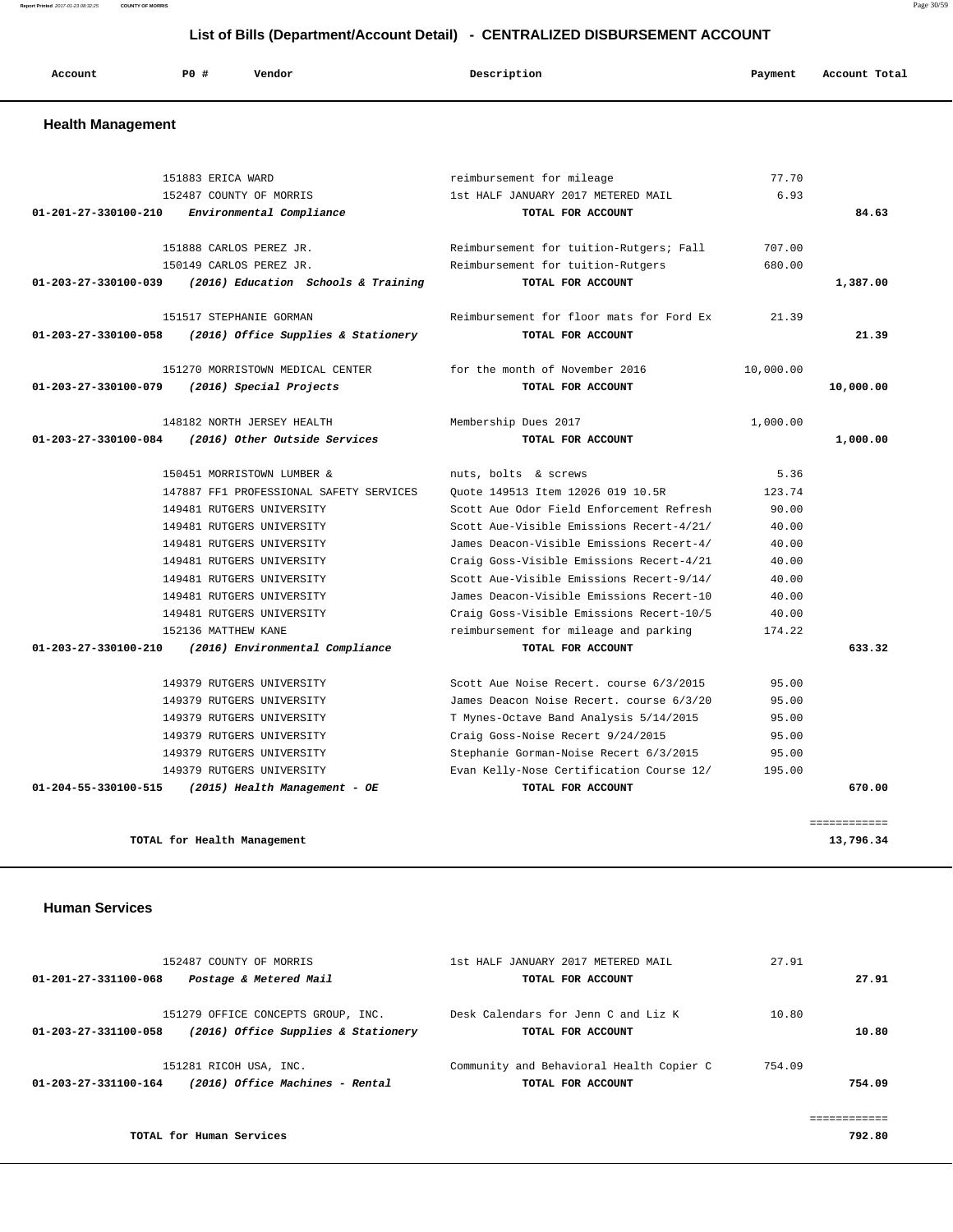| Report Printed 2017-01-23 08:32:25<br><b>COUNTY OF MORRIS</b> |                       |                                     |                                                                                     |          | Page 31/59    |
|---------------------------------------------------------------|-----------------------|-------------------------------------|-------------------------------------------------------------------------------------|----------|---------------|
|                                                               |                       |                                     | List of Bills (Department/Account Detail) - CENTRALIZED DISBURSEMENT ACCOUNT        |          |               |
|                                                               |                       |                                     |                                                                                     |          |               |
| Account                                                       | PO#                   | Vendor                              | Description                                                                         | Payment  | Account Total |
|                                                               |                       |                                     |                                                                                     |          |               |
| <b>Youth Shelter</b>                                          |                       |                                     |                                                                                     |          |               |
|                                                               |                       |                                     |                                                                                     |          |               |
|                                                               |                       | 152487 COUNTY OF MORRIS             | 1st HALF JANUARY 2017 METERED MAIL                                                  | 2.33     |               |
| 01-201-27-331110-068                                          |                       | Postage and Metered Mail            | TOTAL FOR ACCOUNT                                                                   |          | 2.33          |
|                                                               |                       |                                     | 149719 STATE OF NJ CIVIL SERVICE COMMISSIO NJSTEP MORRIS 9/20 TO 11/15/2016 FOR Kev | 1,049.00 |               |
| 01-203-27-331110-039                                          |                       | (2016) Education Schools & Training | TOTAL FOR ACCOUNT                                                                   |          | 1,049.00      |
|                                                               | 152592 PAPER MART INC |                                     | Youth Shelter                                                                       | 198.00   |               |
| 01-203-27-331110-058                                          |                       | (2016) Office Supplies & Stationery | TOTAL FOR ACCOUNT                                                                   |          | 198.00        |
|                                                               |                       | 147740 U-LINE SHIPPING SUPPLY       | 8'Rectangle Picnic Table for MC Youth Sh                                            | 650.00   |               |
|                                                               |                       | 147740 U-LINE SHIPPING SUPPLY       | Freight                                                                             | 123.60   |               |
| 01-203-27-331110-162                                          |                       | (2016) Furniture & Fixtures         | TOTAL FOR ACCOUNT                                                                   |          | 773.60        |
|                                                               |                       | 151909 RICOH USA, INC.              | Quarterly payment 12/14/2016-2/13/2017 c                                            | 940.16   |               |
| 01-203-27-331110-164                                          |                       | (2016) Office Machines - Rental     | TOTAL FOR ACCOUNT                                                                   |          | 940.16        |
|                                                               |                       | 151911 SODEXO INC & AFFILIATES      | Services from November 2016 - December 2                                            | 3,719.50 |               |
|                                                               |                       | 151911 SODEXO INC & AFFILIATES      | Congregate Meals                                                                    | 2,096.26 |               |
|                                                               |                       | 151911 SODEXO INC & AFFILIATES      | AFI and other                                                                       | 2,267.35 |               |
|                                                               |                       | 151441 LOVEYS PIZZA & GRILL         | August 2016 pizza for Youth Shelter                                                 | 182.83   |               |
|                                                               |                       | 151441 LOVEYS PIZZA & GRILL         | September 2016 Pizza for Youth Shelter                                              | 153.26   |               |
|                                                               |                       | 151441 LOVEYS PIZZA & GRILL         | October 2016 Pizza for Youth Shelter                                                | 100.41   |               |
|                                                               |                       | 151441 LOVEYS PIZZA & GRILL         | November 2016 Pizza for Youth Shelter                                               | 251.19   |               |
| 01-203-27-331110-185                                          | (2016) Food           |                                     | TOTAL FOR ACCOUNT                                                                   |          | 8,770.80      |
|                                                               |                       | 149959 MOORE MEDICAL LLC            | Item 92796 cotton balls                                                             | 26.97    |               |
|                                                               |                       | 149959 MOORE MEDICAL LLC            | Item 55579 medicine cups                                                            | 34.74    |               |
|                                                               |                       | 149959 MOORE MEDICAL LLC            | Item 8089 Coverlet                                                                  | 33.36    |               |
|                                                               |                       | 149959 MOORE MEDICAL LLC            | Item 88094 Gloves                                                                   | 137.80   |               |
|                                                               |                       | 149959 MOORE MEDICAL LLC            | Item 88095 Gloves                                                                   | 206.70   |               |
|                                                               |                       | 149959 MOORE MEDICAL LLC            | Item 74358 Wall Thermometer                                                         | 332.00   |               |

 151909 RICOH USA, INC. Quarterly payment 12/14/2016-2/13/2017 c 940.16 151911 SODEXO INC & AFFILIATES Services from November 2016 - December 2 3,719.50 151911 SODEXO INC & AFFILIATES Congregate Meals 2,096.26 151911 SODEXO INC & AFFILIATES **AFI** and other 2,267.35 151441 LOVEYS PIZZA & GRILL August 2016 pizza for Youth Shelter 182.83 151441 LOVEYS PIZZA & GRILL September 2016 Pizza for Youth Shelter 153.26 151441 LOVEYS PIZZA & GRILL October 2016 Pizza for Youth Shelter 100.41 151441 LOVEYS PIZZA & GRILL November 2016 Pizza for Youth Shelter 251.19 149959 MOORE MEDICAL LLC Item 92796 cotton balls 26.97 149959 MOORE MEDICAL LLC Item 55579 medicine cups 34.74 149959 MOORE MEDICAL LLC Item 8089 Coverlet 33.36 149959 MOORE MEDICAL LLC Item 88094 Gloves 137.80 149959 MOORE MEDICAL LLC Item 88095 Gloves 206.70 149959 MOORE MEDICAL LLC Item 74358 Wall Thermometer 332.00 149959 MOORE MEDICAL LLC Item 75541 Wall Holder 44.19 149959 MOORE MEDICAL LLC 17737 thermometer probe covers 51.87 149959 MOORE MEDICAL LLC Fuel surcharge 0.71  **01-203-27-331110-189 (2016) Medical TOTAL FOR ACCOUNT 868.34** 149962 BOB BARKER COMPANY, INC. Shampoo 132.81 149962 BOB BARKER COMPANY, INC. Conditioner 52.60 149962 BOB BARKER COMPANY, INC. Shampoo 60.75 149962 BOB BARKER COMPANY, INC. Lucky Soap 70.76 149962 BOB BARKER COMPANY, INC. Spray Disinfectant 48.67 149962 BOB BARKER COMPANY, INC. Suave Lotion 30.50 149962 BOB BARKER COMPANY, INC. Tampons 85.58 149962 BOB BARKER COMPANY, INC. Toothpaste 87.18 149962 BOB BARKER COMPANY, INC. Freight 147.48  **01-203-27-331110-202 (2016) Uniform And Accessories TOTAL FOR ACCOUNT 716.33** 149717 JERSEY PAPER PLUS INC C FOLD TOWELS 42.39 149717 JERSEY PAPER PLUS INC TOILET PAPER 81.00 149717 JERSEY PAPER PLUS INC PAPER BOWLS 224.38 149717 JERSEY PAPER PLUS INC ZIPLOCK BAGS 82.12

 149717 JERSEY PAPER PLUS INC 9 IN. PAPER PLATES 68.07 149717 JERSEY PAPER PLUS INC KITCHEN PAPER TOWELS 49.50 149715 JERSEY PAPER PLUS INC Coarse Paper & Household Supplies White 136.14  **01-203-27-331110-252 (2016) Janitorial Supplies TOTAL FOR ACCOUNT 683.60**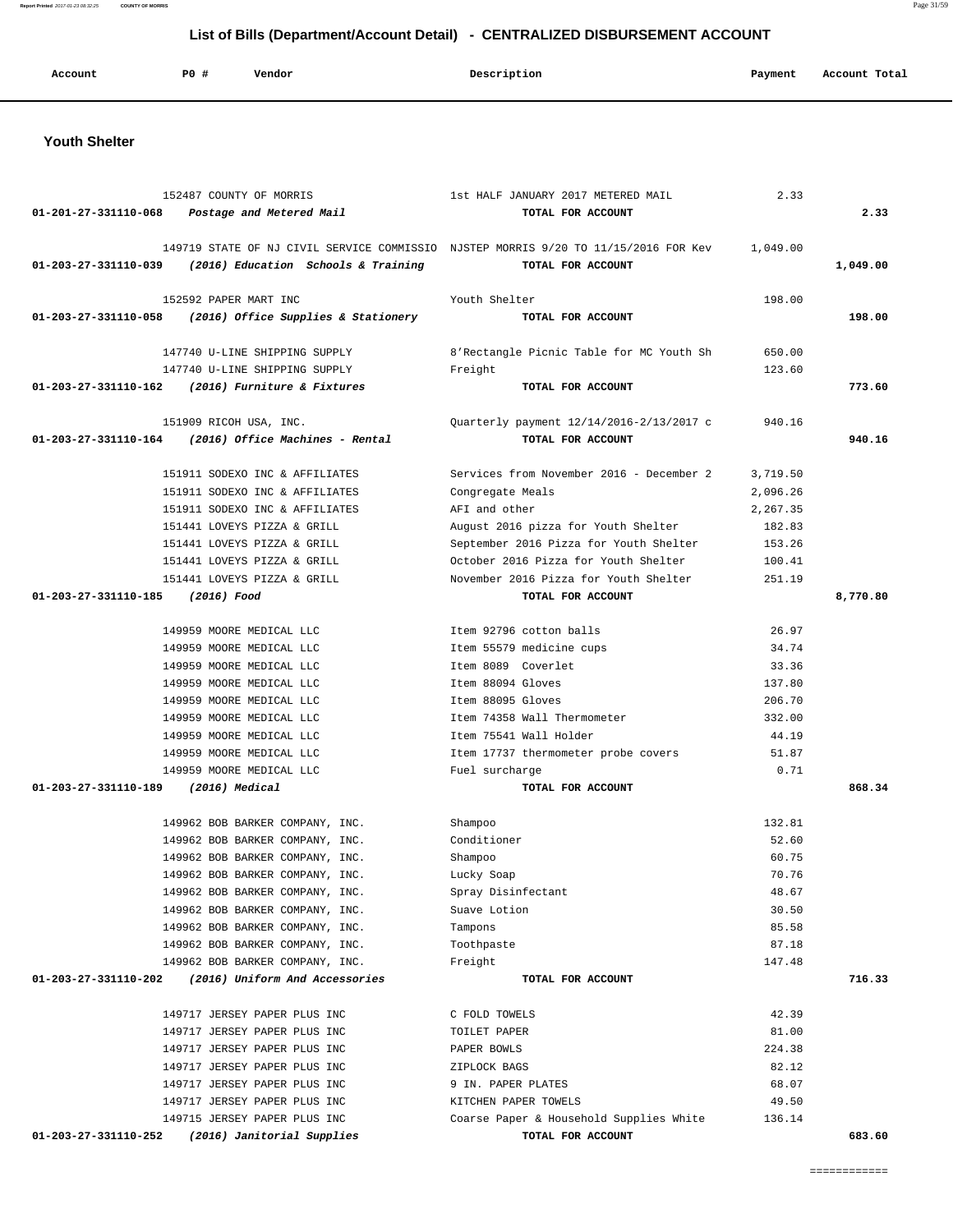#### **Report Printed** 2017-01-23 08:32:25 **COUNTY OF MORRIS** Page 32/59

# **List of Bills (Department/Account Detail) - CENTRALIZED DISBURSEMENT ACCOUNT**

| Account              | P0 # | Vendor | Description | Payment | Account Total |
|----------------------|------|--------|-------------|---------|---------------|
| <b>Youth Shelter</b> |      |        |             |         |               |

**TOTAL for Youth Shelter** 14,002.16

 **Office on Aging** 

| 01-201-27-333100-068 Postage & Metered Mail | 152487 COUNTY OF MORRIS                                                                                        | 1st HALF JANUARY 2017 METERED MAIL<br>TOTAL FOR ACCOUNT       | 117.56         | 117.56                   |
|---------------------------------------------|----------------------------------------------------------------------------------------------------------------|---------------------------------------------------------------|----------------|--------------------------|
| 01-203-27-333100-048 (2016) Insurance       | 151164 BETH DENMEAD                                                                                            | Reimb for car ins Nov. 2016<br>TOTAL FOR ACCOUNT              | 12.00          | 12.00                    |
|                                             | 151225 W.B. MASON COMPANY INC 5043495608 12/7/16<br>$01-203-27-333100-058$ (2016) Office Supplies & Stationery | TOTAL FOR ACCOUNT                                             | 344.96         | 344.96                   |
|                                             | 151169 MARIA ROSARIO<br>01-203-27-333100-059 (2016) Other General Expenses                                     | Leg Rev Mtg brfst<br>TOTAL FOR ACCOUNT                        | 20.00          | 20.00                    |
|                                             | 151503 LEANNE SCUTO<br>151164 BETH DENMEAD                                                                     | mileage reimb 8/2/16-10/18/16<br>Mileage for Nov. 2016        | 21.00<br>61.95 |                          |
|                                             | 151164 BETH DENMEAD<br>151169 MARIA ROSARIO                                                                    | Parking<br>MILEAGE FOR 10/16-12/16                            | 6.50<br>7.00   |                          |
| 01-203-27-333100-082 (2016) Travel Expense  |                                                                                                                | TOTAL FOR ACCOUNT                                             |                | 96.45                    |
|                                             | 151204 GET WELL HOUSE CALL P.C<br>01-203-27-333100-084 (2016) Other Outside Services                           | Comp eval. for APS client $(J.A)11/3/16$<br>TOTAL FOR ACCOUNT | 700.00         | 700.00                   |
|                                             | TOTAL for Office on Aging                                                                                      |                                                               |                | ============<br>1,290.97 |

### **Grant in Aid**

|                      | 151967 MOUNT OLIVE CHILD CARE AND                                 | Q2, Q3-CAP-1602 Parent Education Program 24, 375.00               |           |           |
|----------------------|-------------------------------------------------------------------|-------------------------------------------------------------------|-----------|-----------|
|                      | 01-203-27-342000-456 (2016) Grant in Aid GIA:MT OLIVE CC & LC     | TOTAL FOR ACCOUNT                                                 |           | 24,375.00 |
|                      | 152201 MORRISTOWN NEIGHBORHOOD HOUSE                              | Q4-GIA-1620 Recreation Social Adjustment                          | 4,550.00  |           |
|                      | 152199 MORRISTOWN NEIGHBORHOOD HOUSE                              | Q4-GIA-1654 Project Safe                                          | 3,575.00  |           |
|                      | 01-203-27-342000-457 (2016) Grant in Aid GIA:MORRISTOWN NGBHD     | TOTAL FOR ACCOUNT                                                 |           | 8,125.00  |
|                      |                                                                   | 151965 EL PRIMER PASO, LTD. November 2016 El Primer Paso GIA 1613 | 7,363.00  |           |
| 01-203-27-342000-459 | (2016) Grant in Aid GIA: HISPANIC AFFAIR                          | TOTAL FOR ACCOUNT                                                 |           | 7,363.00  |
|                      | 152194 DAWN CENTER FOR INDEPENDENT CM #1658 Per. 10/1/16-12/31/16 |                                                                   | 12,364.00 |           |
|                      | 01-203-27-342000-473 (2016) Grant in Aid GIA:DAWN INC             | TOTAL FOR ACCOUNT                                                 |           | 12,364.00 |
|                      | 152198 NORWESCAP INC                                              | Q4-GIA-1653 Family Self-Sufficiency Prog 3,914.00                 |           |           |
|                      | 01-203-27-342000-477 (2016) Grant in Aid GIA:NORWESCAP            | TOTAL FOR ACCOUNT                                                 |           | 3,914,00  |
|                      | 151273 CFCS - HOPE HOUSE                                          | Oct-2016-GIA-1621 The Aids Center                                 | 3,672.00  |           |
|                      | 152190 CFCS - HOPE HOUSE                                          | GIA #1639 Nov 2016                                                | 307.00    |           |
|                      | 151962 CFCS - HOPE HOUSE                                          | November-GIA-1621 The AIDS Center for No                          | 2,826.00  |           |
| 01-203-27-342000-480 | (2016) Grant in Aid GIA: HOPEHOUSEOPERTNF                         | TOTAL FOR ACCOUNT                                                 |           | 6,805.00  |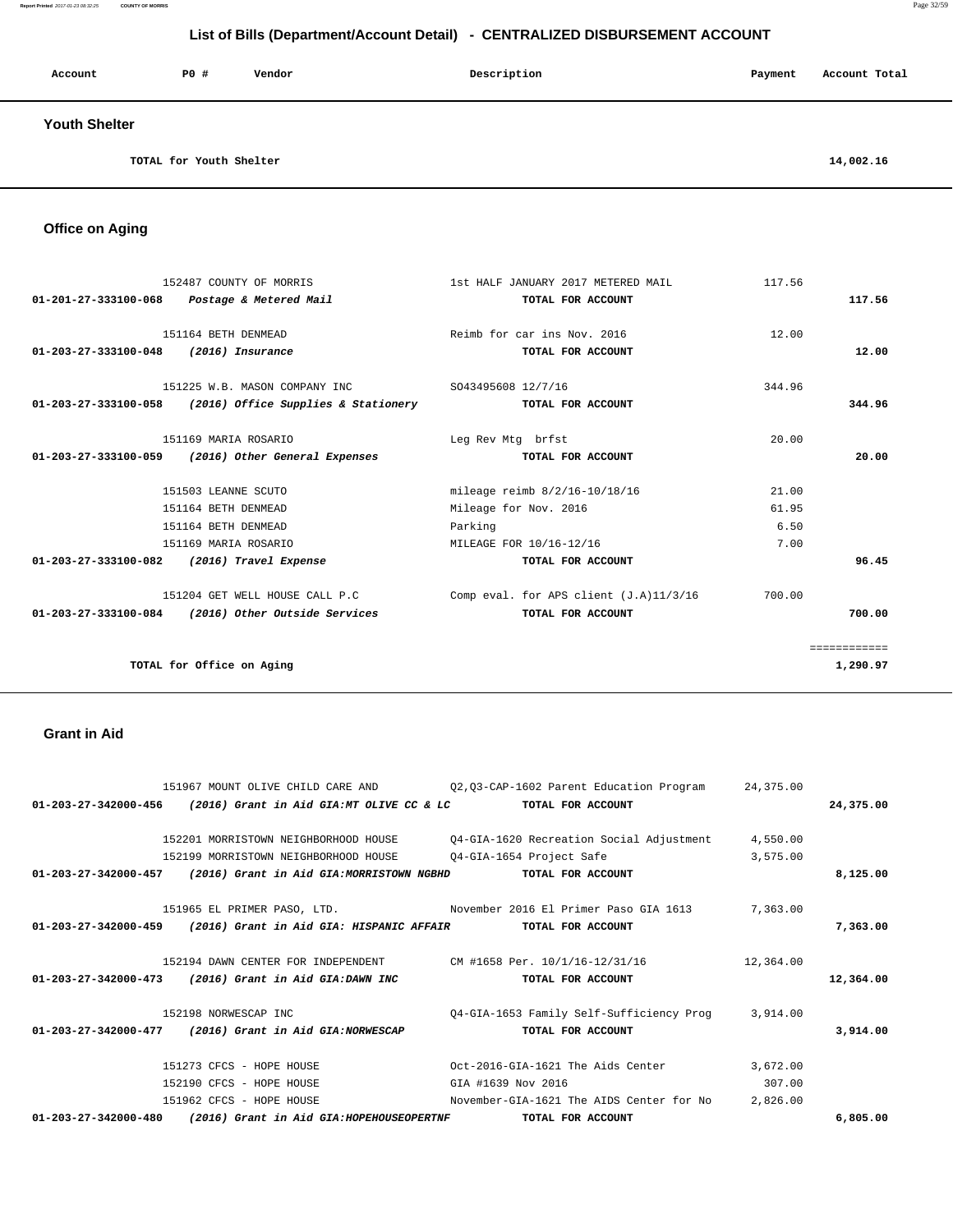**Report Printed** 2017-01-23 08:32:25 **COUNTY OF MORRIS** Page 33/59

# **List of Bills (Department/Account Detail) - CENTRALIZED DISBURSEMENT ACCOUNT**

| Account                        | PO#                    | Vendor                                   | Description                        | Account Total<br>Payment |
|--------------------------------|------------------------|------------------------------------------|------------------------------------|--------------------------|
| <b>Grant in Aid</b>            |                        |                                          |                                    |                          |
| $01 - 203 - 27 - 342000 - 483$ |                        | (2016) Grant in Aid Aid Ment Hlth Cnt-Ne | TOTAL FOR ACCOUNT                  | 1,100.00                 |
|                                |                        | 151263 HEAD START COMMUNITY              | 04-GIA-1670- Fatherhood Initiative | 1,950.00                 |
| 01-203-27-342000-496           |                        | (2016) Grant in Aid: Head Start          | TOTAL FOR ACCOUNT                  | 1,950.00                 |
|                                |                        |                                          |                                    | ============             |
|                                | TOTAL for Grant in Aid |                                          |                                    | 65,996.00                |

### **Seniors, Disabled & Veterans**

| 151214 CORNERSTONE FAMILY                                        | Operation of Adult Day Care            | 10,896.31   |
|------------------------------------------------------------------|----------------------------------------|-------------|
| 152189 CORNERSTONE FAMILY                                        | MVADC Dec 2016                         | 11,656.52   |
| (2016) Contracted Services - Adult Day C<br>01-203-27-343100-036 | TOTAL FOR ACCOUNT                      | 22,552.83   |
| 151169 MARIA ROSARIO                                             | Plan/prog rev brfst                    | 34.22       |
|                                                                  |                                        |             |
| 150991 SABRINA BAARDA                                            | auto ins reimb 12/16                   | 12.00       |
| 150991 SABRINA BAARDA                                            | refreshments for VA                    | 50.31       |
| 150442 MINUTEMAN PRESS OF MORRISTOWN                             | 8ft table cover full cover Jobid 40556 | 499.25      |
| 01-203-27-343100-059<br>(2016) Other General Expenses            | TOTAL FOR ACCOUNT                      | 595.78      |
| 150991 SABRINA BAARDA                                            | mileage for 12/16                      | 25.20       |
| 150991 SABRINA BAARDA                                            | Pkg 12/13/16                           | 4.00        |
| 01-203-27-343100-082<br>(2016) Travel Expense                    | TOTAL FOR ACCOUNT                      | 29.20       |
|                                                                  |                                        | =========== |
| TOTAL for Seniors, Disabled & Veterans                           |                                        | 23,177.81   |

### **County Board of Social Service**

| 152342 CITYSIDE ARCHIVES, LTD                                        | Office of Temp Assistance                | 845.02    |
|----------------------------------------------------------------------|------------------------------------------|-----------|
| Rental - Other<br>01-201-27-345100-257                               | TOTAL FOR ACCOUNT                        | 845.02    |
|                                                                      |                                          |           |
| 149665 DELTA DENTAL OF NEW JERSEY, INC.                              | Dental coverage for November 2016 - Bill | 903.21    |
| 149704 DELTA DENTAL OF NEW JERSEY, INC.                              | COBRA Dental coverage for November 2016  | 154.45    |
| 150116 DELTA DENTAL OF NEW JERSEY, INC.                              | COBRA - Dental coverage for December 201 | 154.45    |
| 150116 DELTA DENTAL OF NEW JERSEY, INC.                              | Dental coverage for December 2016 - Grou | 586.91    |
| $01 - 203 - 27 - 345100 - 329$<br>(2016) Hospital Insurance Premiums | TOTAL FOR ACCOUNT                        | 1,799.02  |
| 146332 COMPLETE SECURITY SYSTEMS, INC.                               | for OTA Building                         | 8,694.00  |
| (2016) Repairs & Alterations<br>01-203-27-345100-336                 | TOTAL FOR ACCOUNT                        | 8,694.00  |
|                                                                      |                                          |           |
|                                                                      |                                          |           |
| TOTAL for County Board of Social Service                             |                                          | 11,338.04 |

#### **MV:Administration**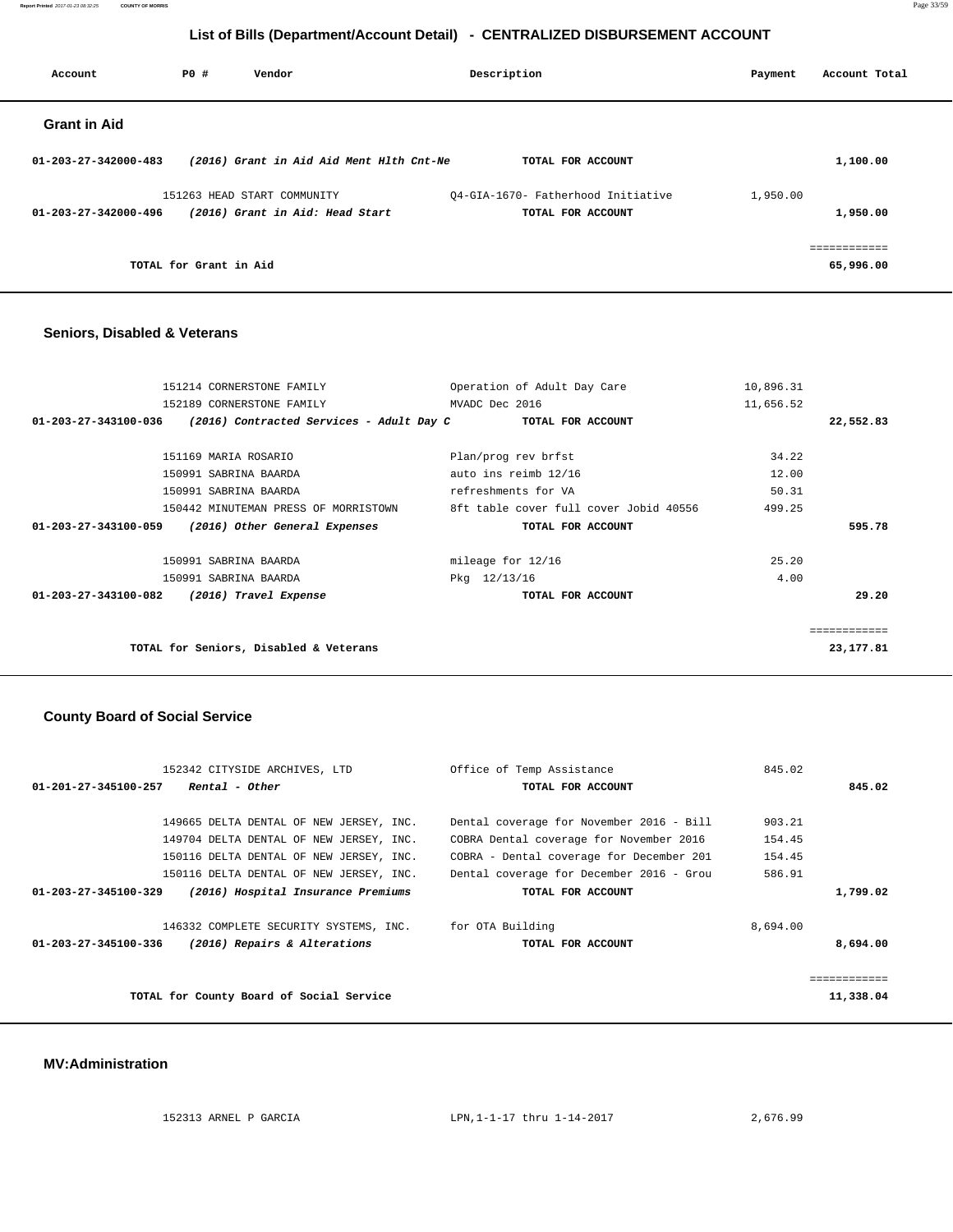|                      | 152315 CHERYL ANN HAYES                                                     | RN,1-1-17 thru 1-14-2017                                     | 445.11               |                  |
|----------------------|-----------------------------------------------------------------------------|--------------------------------------------------------------|----------------------|------------------|
|                      | 152316 DANILO LAPID<br>152317 DAMACINA L. OKE                               | RN,1-1-17 thru 1-14-2017<br>LPN, 1-1-17 thru 1-14-2017       | 1,481.48             |                  |
|                      | 152318 DAVID JEAN-LOUIS                                                     | LPN, 1-1-17 thru 1-14-2017                                   | 1,634.44<br>1,925.02 |                  |
|                      | 152319 EDITHA MARQUEZ                                                       | RN, 1-1-17 thru 1-14-2017                                    | 1,391.20             |                  |
|                      | 152320 ELLEN M. NOLL                                                        | LPN, 1-1-17 thru 1-14-2017                                   | 1,822.22             |                  |
|                      | 152321 EVELYN TOLENTINO                                                     | RN,1-1-17 thru 1-14-2017                                     | 1,447.63             |                  |
|                      | 152322 GEORGINA GRAY-HORSLEY                                                | LPN, 1-1-17 thru 1-14-2017                                   | 1,310.08             |                  |
|                      | 152323 ILLIENE CHARLES, RN                                                  | RN, 1-1-17 thru 1-14-2017                                    | 3,109.85             |                  |
|                      | 152324 LOREEN RAFISURA                                                      | RN, 1-1-17 thru 1-14-2017                                    | 906.13               |                  |
|                      | 152325 LOUISE R. MACCHIA                                                    | RN, 1-1-17 thru 1-14-2017                                    | 2,837.53             |                  |
|                      | 152326 MARION ENNIS                                                         | LPN, 1-1-17 thru 1-14-2017                                   | 2,570.70             |                  |
|                      | 152327 MARTHA YAGHI                                                         | RN, 1-1-17 thru 1-14-2017                                    | 1,052.28             |                  |
|                      | 152328 MADUKWE IMO IBOKO, RN                                                | RN,1-1-17 thru 1-14-2017                                     | 2,668.63             |                  |
|                      | 152329 MARIA CARMELITA OBLINA                                               | LPN, 1-1-17 thru 1-14-2017                                   | 481.98               |                  |
|                      | 152330 MICHELLE CAPILI                                                      | RN, 1-1-17 thru 1-14-2017                                    | 2,459.39             |                  |
|                      | 152331 MIRLENE ESTRIPLET                                                    | RN,1-1-17 thru 1-14-2017                                     | 3,312.98             |                  |
|                      | 152332 ROSE DUMAPIT                                                         | RN, 1-1-17 thru 1-14-2017                                    | 1,410.07             |                  |
|                      | 152333 SHELLEY REINER                                                       | LPN, 1-1-17 thru 1-14-2017                                   | 1,050.96             |                  |
|                      | 152334 TEODORA O. DELEON                                                    | RN, 1-1-17 thru 1-14-2017                                    | 742.96               |                  |
| 01-201-27-350100-013 | Temporary Help - Per Diem Nurses                                            | TOTAL FOR ACCOUNT                                            |                      | 38,090.19        |
|                      | 152240 FEDEX                                                                | 3684-0206-0,1/09/2017                                        | 249.53               |                  |
|                      |                                                                             |                                                              |                      |                  |
|                      |                                                                             |                                                              |                      |                  |
|                      | 152487 COUNTY OF MORRIS<br>01-201-27-350100-068 Postage & Metered Mail      | 1st HALF JANUARY 2017 METERED MAIL<br>TOTAL FOR ACCOUNT      | 93.05                |                  |
|                      |                                                                             |                                                              |                      |                  |
|                      | 152256 LOVEYS PIZZA & GRILL                                                 | Holiday Luncheon for Administrative Pers                     | 215.00               |                  |
|                      | 152256 LOVEYS PIZZA & GRILL                                                 | Holiday Luncheon for Recreation Staff, 12                    | 116.00               |                  |
|                      | 01-203-27-350100-041 (2016) Employee Recognition Program                    | TOTAL FOR ACCOUNT                                            |                      | 342.58<br>331.00 |
|                      |                                                                             |                                                              |                      |                  |
|                      | 149632 U-LINE SHIPPING SUPPLY                                               | 6576155,10-24-2016                                           | 166.03               |                  |
|                      | 149632 U-LINE SHIPPING SUPPLY                                               | 6576155,10-28-2016 [additional case orde                     | 40.69                |                  |
|                      | 149632 U-LINE SHIPPING SUPPLY                                               | 6576155,10-28-2016 [charge for freight o                     | 14.84                |                  |
|                      | 149632 U-LINE SHIPPING SUPPLY<br>01-203-27-350100-046 (2016) General Stores | 6576155,10-28-2016 [credit for returned<br>TOTAL FOR ACCOUNT | $-110.00$            | 111.56           |
|                      |                                                                             |                                                              |                      |                  |
|                      | 152242 OFFICE CONCEPTS GROUP, INC.                                          | 17983,11-4-16                                                | 216.79               |                  |
|                      | 152242 OFFICE CONCEPTS GROUP, INC.                                          | 17983, 12-15-16                                              | 206.25               |                  |
|                      | 152242 OFFICE CONCEPTS GROUP, INC.                                          | 17983, 12-02-16                                              | 55.38                |                  |
|                      | 152242 OFFICE CONCEPTS GROUP, INC.                                          | 17983,12-05-16                                               | 23.46                |                  |
|                      | 152242 OFFICE CONCEPTS GROUP, INC.                                          | 17983,12-02-16                                               | 241.85               |                  |
|                      | 152242 OFFICE CONCEPTS GROUP, INC.                                          | 17983,12-06-16                                               | 82.21                |                  |
|                      | 152242 OFFICE CONCEPTS GROUP, INC.                                          | 17983,12-07-16                                               | 133.22               |                  |
|                      | 152242 OFFICE CONCEPTS GROUP, INC.                                          | 17983, 12-10-16                                              | 133.90               |                  |
|                      | 152242 OFFICE CONCEPTS GROUP, INC.                                          | 17983, 12-07-16                                              | 163.38               |                  |
|                      | 152242 OFFICE CONCEPTS GROUP, INC.                                          | 17983,12-15-16                                               | 1,187.50             |                  |
|                      | 152242 OFFICE CONCEPTS GROUP, INC.                                          | 17983,12-15-16                                               | 21.60                |                  |
|                      | 152242 OFFICE CONCEPTS GROUP, INC.                                          | 17983,12-16-16                                               | 22.40                |                  |
|                      | 152242 OFFICE CONCEPTS GROUP, INC.<br>152592 PAPER MART INC                 | 17983, 12-20-16<br>Morris View                               | 214.13<br>254.88     |                  |

 **Account P0 # Vendor Description Payment Account Total**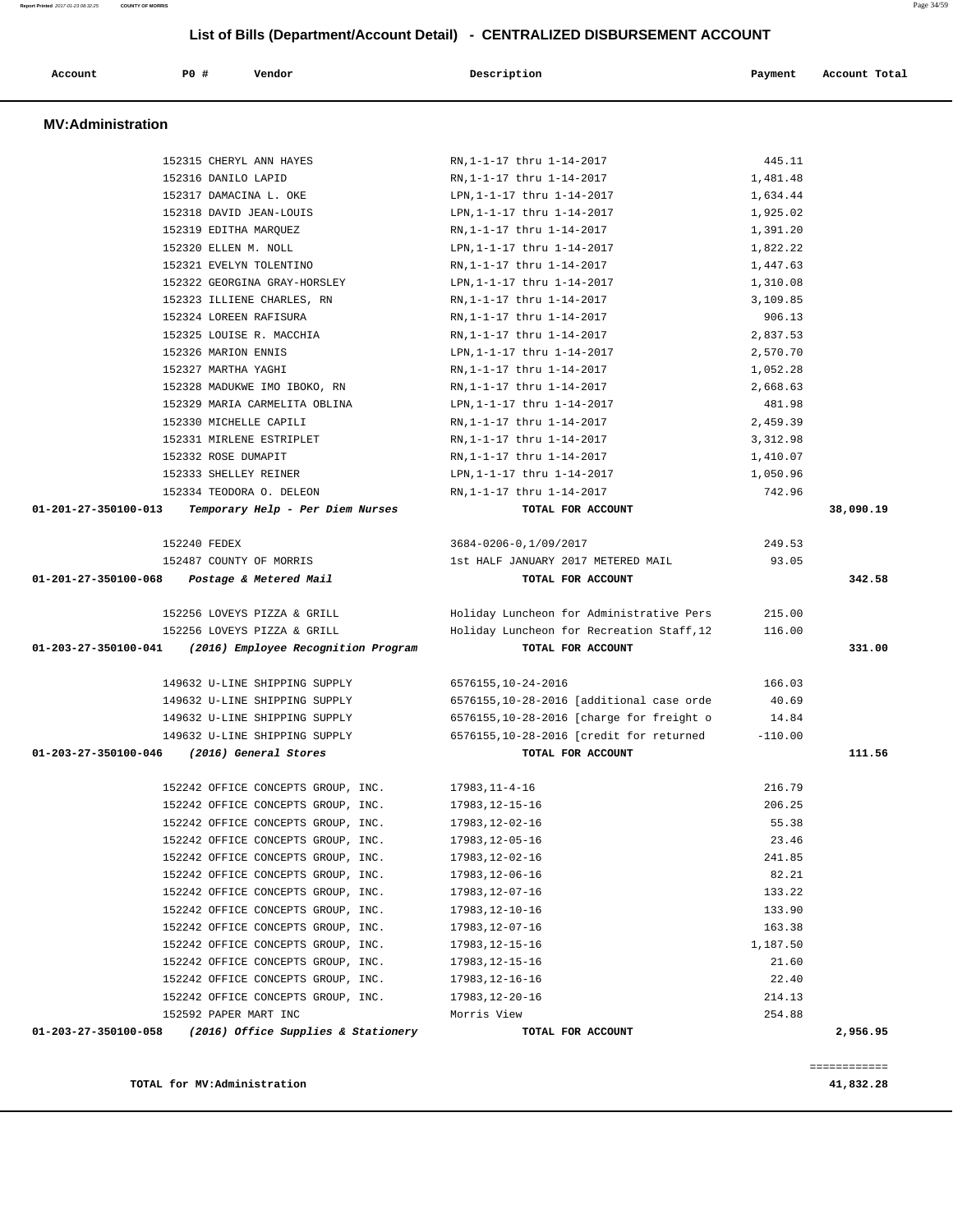**Report Printed** 2017-01-23 08:32:25 **COUNTY OF MORRIS** Page 35/59

# **List of Bills (Department/Account Detail) - CENTRALIZED DISBURSEMENT ACCOUNT**

| Account              | P0 #               | Vendor                           | Description       | Account Total<br>Payment |
|----------------------|--------------------|----------------------------------|-------------------|--------------------------|
|                      |                    |                                  |                   |                          |
|                      | 149461 SUPPLYWORKS |                                  | 276829,10-14-2016 | 828.98                   |
| 01-203-27-350110-262 |                    | (2016) Machinery Repairs & Parts | TOTAL FOR ACCOUNT | 828.98                   |
|                      |                    |                                  |                   | ============             |
|                      |                    | TOTAL for MV: Building Services  |                   | 828.98                   |

### **MV:Nursing**

| 152231 JOAN A. HIGGINS                   | CNA Reimbursement, 12-13-2016   | 30.00        |
|------------------------------------------|---------------------------------|--------------|
| 152232 MONICA BROWN                      | CNA Reimbursement, 11-30-2016   | 30.00        |
| 152233 ALTESHA BERFET                    | CNA Reimbursement, 1-21-2016    | 30.00        |
| 152234 FAITHLYN I ALLEN                  | CNA Reimbursement, 11-18-2016   | 30.00        |
| 152235 JEFFREY DURAN                     | CNA Reimbursement, 1-15-2016    | 30.00        |
| 152237 MARIE E MAURICE                   | CNA Re-Certification, 12-5-2016 | 30.00        |
| 01-203-27-350130-191<br>$(2016)$ Nursing | TOTAL FOR ACCOUNT               | 180.00       |
| 152243 KCI USA, INC.                     | 736131,11-11 thru 11-30-2016    | 2,290.80     |
| 01-203-27-350130-258<br>(2016) Equipment | TOTAL FOR ACCOUNT               | 2,290.80     |
|                                          |                                 | ============ |
| TOTAL for MV: Nursing                    |                                 | 2,470.80     |
|                                          |                                 |              |

#### **MV:Recreation/Volunteer Svc**

|                                         | 152252 CABLEVISION              | 07876-553982-01,January-2017                                                        | 3,634.54 |          |
|-----------------------------------------|---------------------------------|-------------------------------------------------------------------------------------|----------|----------|
| 01-201-27-350135-036                    | Contracted Services             | TOTAL FOR ACCOUNT                                                                   |          | 3,634.54 |
|                                         | 152255 DENNIS GRAU              | Music Therapy on 2D & Atrium, 1-10-2017                                             | 300.00   |          |
|                                         | 152254 NICHOLAS L. ROCCAFORTE   | Music Program on 2D, 1-9-2017                                                       | 75.00    |          |
|                                         | 152246 BRUSHSTROKES             | Art Appreciation Class on 1-13-2017                                                 | 140.00   |          |
| 01-201-27-350135-194 Patient Activities |                                 | TOTAL FOR ACCOUNT                                                                   |          | 515.00   |
|                                         | 152249 RABBI YOSEF NEWFIELD     | Hannukah Program, 12-26-2016                                                        | 175.00   |          |
| 01-203-27-350135-032                    | (2016) Clergy Services          | TOTAL FOR ACCOUNT                                                                   |          | 175.00   |
|                                         | 152241 CREATING WITH CLAY LLC   | Pottery Program on 2D, 12-6-16                                                      | 100.00   |          |
|                                         | 152241 CREATING WITH CLAY LLC   | Pottery Program in Atrium, 12-6-2016                                                | 100.00   |          |
|                                         | 152245 MORRIS COUNTY FARMS INC  | Item No. 448112,12' Fir Tree, 12-29-2016                                            | 151.00   |          |
|                                         | 152255 DENNIS GRAU              | Music Therapy on 2D, 12-31-2016                                                     | 150.00   |          |
|                                         | 152254 NICHOLAS L. ROCCAFORTE   | Music Program on 2D, 12-5-2016                                                      | 75.00    |          |
|                                         | 152253 ARTISTIC AQUARIA INC     | Fish Tank Maintenance, December~2016                                                | 550.00   |          |
|                                         | 152251 PRECIOUS GEMS MUSIC, LLC | Music Program on 2D, 12-22-2016                                                     | 125.00   |          |
|                                         | 152250 KERRY KUBER              | Exercise with Kerry, 12-7, 12-14 & 12-21-                                           | 300.00   |          |
|                                         | 152248 MOONLIGHT DESIGNS        | Art Therapy Class, 12-28-2016                                                       | 165.00   |          |
|                                         |                                 | 152247 JV MUSIC AND ENTERTAINMENTASSO, LLC New Year's Eve Party w/Elvis, 12-30-2016 | 275.00   |          |
| 01-203-27-350135-194                    | (2016) Patient Activities       | TOTAL FOR ACCOUNT                                                                   |          | 1,991.00 |

**TOTAL for MV:Recreation/Volunteer Svc 6,315.54**

============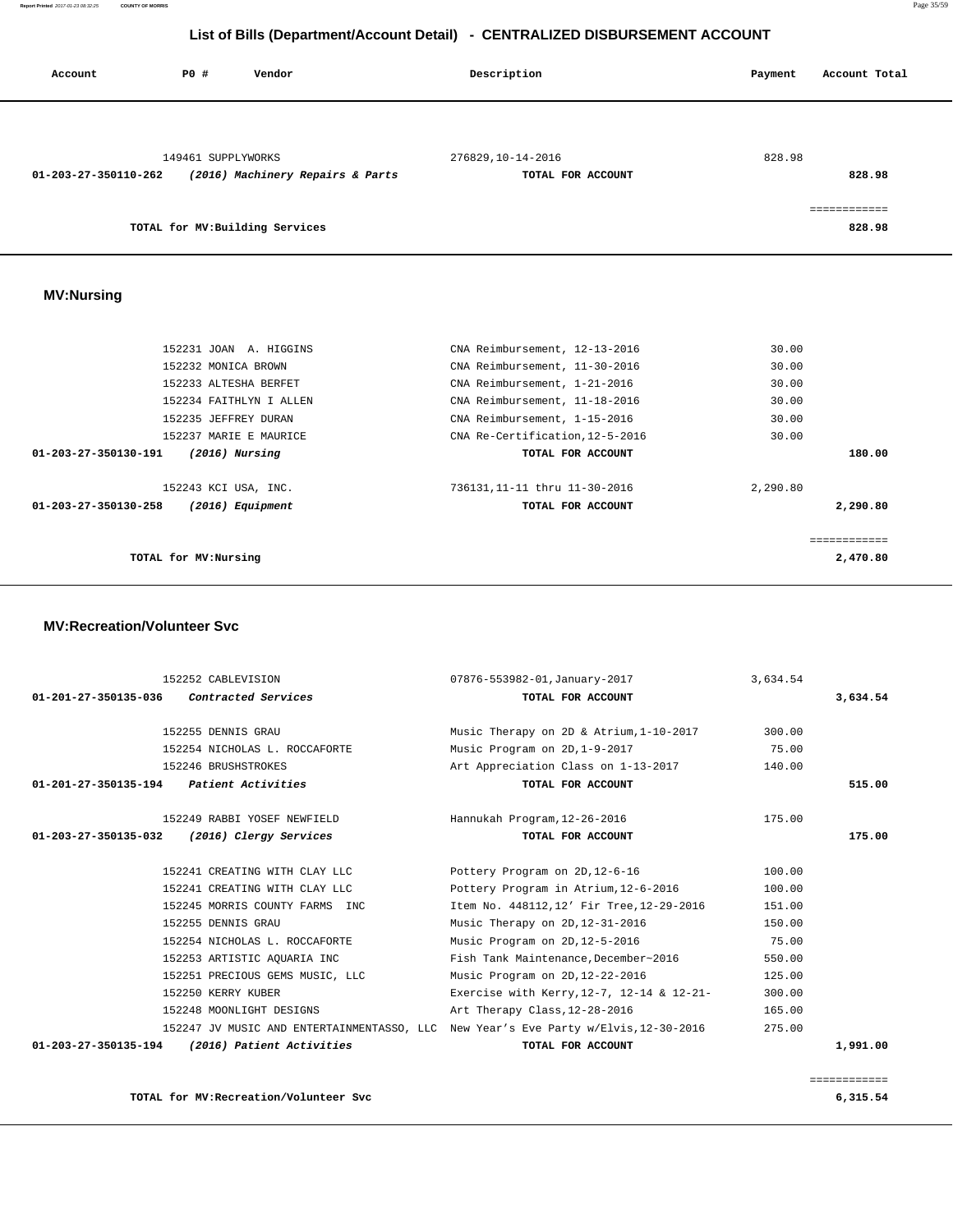| Account                                     | PO#<br>Vendor             |                                     | Description                              |        | Account Total |
|---------------------------------------------|---------------------------|-------------------------------------|------------------------------------------|--------|---------------|
|                                             |                           |                                     |                                          |        |               |
| 01-201-27-357100-023                        |                           | 151896 NJ STATE ASSOCIATION OF      | Membership Dues for 2017 - Laurie Becker | 75.00  | 75.00         |
|                                             |                           | Associations and Memberships        | TOTAL FOR ACCOUNT                        |        |               |
|                                             |                           | 152487 COUNTY OF MORRIS             | 1st HALF JANUARY 2017 METERED MAIL       | 665.71 |               |
| 01-201-27-357100-068 Postage & Metered Mail |                           |                                     | TOTAL FOR ACCOUNT                        |        | 665.71        |
|                                             |                           | 151858 W.B. MASON COMPANY INC       | Office Supplies 12/20/16 Per Attached In | 156.42 |               |
|                                             | 152593 PAPER MART INC     |                                     | County Adjuster                          | 74.65  |               |
| 01-203-27-357100-058                        |                           | (2016) Office Supplies & Stationery | TOTAL FOR ACCOUNT                        |        | 231.07        |
|                                             |                           | 151885 NJ STATE ASSOCIATION OF      | Monthly County Adjuster's Lunch Mtg. 12/ | 40.00  |               |
| 01-203-27-357100-082                        |                           | (2016) Travel Expense               | TOTAL FOR ACCOUNT                        |        | 40.00         |
|                                             |                           |                                     |                                          |        |               |
|                                             | TOTAL for County Adjuster |                                     |                                          |        | 1,011.78      |
|                                             |                           |                                     |                                          |        |               |

# **County Library**

| 152487 COUNTY OF MORRIS                                     | 1st HALF JANUARY 2017 METERED MAIL                                            | 667.56   |           |
|-------------------------------------------------------------|-------------------------------------------------------------------------------|----------|-----------|
| 01-201-29-390100-068  Postage & Metered Mail                | TOTAL FOR ACCOUNT                                                             |          | 667.56    |
|                                                             |                                                                               |          |           |
| 150347 INGRAM LIBRARY SERVICES                              | 20C0083 dated 11/29/16                                                        | 597.67   |           |
| 150347 INGRAM LIBRARY SERVICES                              | 20C0083 dated 11/29/16                                                        | 92.46    |           |
| 150347 INGRAM LIBRARY SERVICES                              | 20C0083 dated 11/29/16                                                        | 851.85   |           |
| 150347 INGRAM LIBRARY SERVICES 20C0083 dated 11/30/16       |                                                                               | 482.03   |           |
| 150347 INGRAM LIBRARY SERVICES 20C0083 dated 11/30/16       |                                                                               | 2,123.70 |           |
| 150277 MORNINGSTAR                                          | 34165806 dated 11/07/16 5,333.00                                              |          |           |
|                                                             | 150350 BAKER & TAYLOR BOOKS 321652 C000745 3 B00000 dated 11/26/16            | 627.04   |           |
| 150505 GALE                                                 | 116418 dated 10/21/16                                                         | 25.59    |           |
| 150505 GALE                                                 | 116418 dated 10/26/16                                                         | 56.78    |           |
| 150505 GALE                                                 | 116418 dated 11/03/16                                                         | 109.56   |           |
| 150505 GALE                                                 | 116418 dated 11/11/16                                                         | 143.10   |           |
| 150505 GALE                                                 | 116418 dated 11/11/16                                                         | 92.77    |           |
| 150505 GALE                                                 | 116418 dated 11/15/16                                                         | 52.78    |           |
| 150505 GALE                                                 | 116418 dated 11/16/16                                                         | 52.78    |           |
| 150505 GALE                                                 | 116418 dated 11/17/16                                                         | 26.39    |           |
| 150505 GALE                                                 | 116418 dated 11/18/16                                                         | 167.40   |           |
| 150346 INGRAM LIBRARY SERVICES                              | 20C0083 dated 11/25/16                                                        | 66.22    |           |
| 150346 INGRAM LIBRARY SERVICES 20C0083 dated 11/25/16       |                                                                               | 37.32    |           |
|                                                             | 150346 INGRAM LIBRARY SERVICES 20C0083 dated 11/28/16 Split Object Code 14.37 |          |           |
| 150346 INGRAM LIBRARY SERVICES                              | 20C0083 dated 11/28/16                                                        | 639.41   |           |
| 150346 INGRAM LIBRARY SERVICES                              | 20C0083 dated 11/28/16                                                        | 157.49   |           |
| 150346 INGRAM LIBRARY SERVICES                              | 20C0083 dated 11/28/16                                                        | 12.90    |           |
| 150346 INGRAM LIBRARY SERVICES                              | 20C0083 dated 11/28/16                                                        | 21.90    |           |
| 150346 INGRAM LIBRARY SERVICES                              | 20C0083 dated 11/28/16                                                        | 11.90    |           |
| 150346 INGRAM LIBRARY SERVICES                              | 20C0083 dated 11/29/16                                                        | 59.59    |           |
| 150346 INGRAM LIBRARY SERVICES 20C0083 dated 11/29/16       |                                                                               | 2,080.55 |           |
|                                                             | 150279 UNIWORLD BUSINESS PUB. American and Foreign Companies with Glob        | 878.00   |           |
| 01-203-29-390100-028 (2016) Books & Periodicals             | TOTAL FOR ACCOUNT                                                             |          | 14,814.55 |
|                                                             |                                                                               |          |           |
| 147716 JANWAY COMPANY                                       | 11085 Quote dated 10/05/16; include over                                      | 793.49   |           |
| 150452 BRODART CO                                           | 290667 dated 11/21/16                                                         | 948.99   |           |
| 01-203-29-390100-058<br>(2016) Office Supplies & Stationery | TOTAL FOR ACCOUNT                                                             |          | 1,742.48  |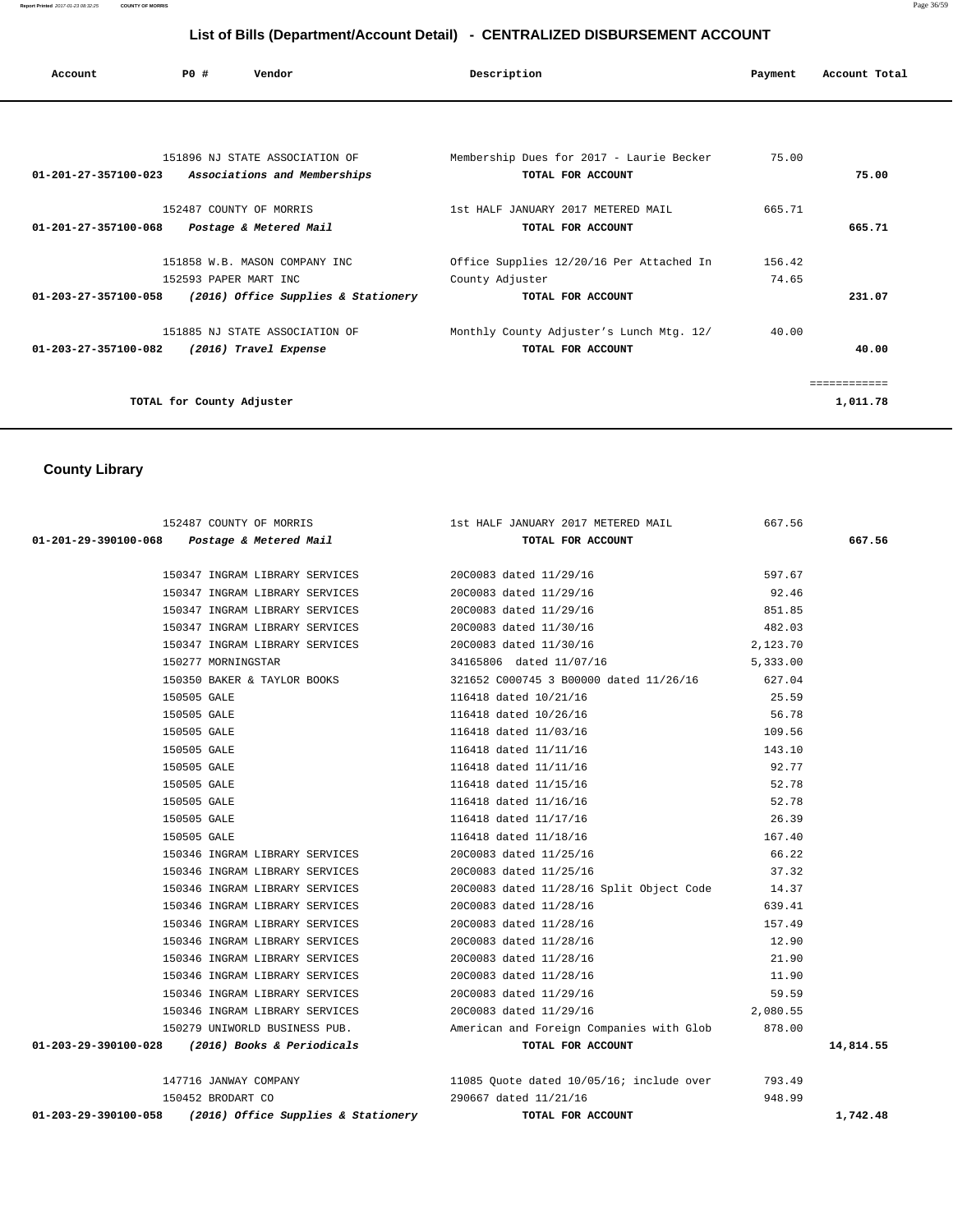| Account                        | P0#                      | Vendor                                                         | Description                                                                                             | Payment                      | Account Total                         |
|--------------------------------|--------------------------|----------------------------------------------------------------|---------------------------------------------------------------------------------------------------------|------------------------------|---------------------------------------|
| <b>County Library</b>          |                          |                                                                |                                                                                                         |                              |                                       |
| $01 - 203 - 29 - 390100 - 083$ |                          | 150525 MIDWEST TAPE LLC<br>(2016) Video & Film Materials       | 2000001148 dated 11/29/16<br>TOTAL FOR ACCOUNT                                                          | 251.03                       | 276.83                                |
|                                | 149057 DEMCO             | 149058 B & H PHOTO-VIDEO INC.<br>149058 B & H PHOTO-VIDEO INC. | C04100 11/01/18<br>Gator Checkpoint Friendly Proj/Laptop Ba<br>EPSON VS240 Projector SVGA 3000 Lumens/R | 1,310.36<br>107.79<br>599.98 |                                       |
| 01-203-29-390100-095           | 147709 DEMCO             | 149058 B & H PHOTO-VIDEO INC.                                  | Squaretrade 2-yr New P/E Adh Wrnty \$250-<br>290190055 Quote Oct 13, 2016                               | 84.26<br>161.80              |                                       |
|                                | TOTAL for County Library | (2016) Other Administrative Supplies                           | TOTAL FOR ACCOUNT                                                                                       |                              | 2,264.19<br>============<br>19,765.61 |

### **County Superintendent of Schoo**

| 152487 COUNTY OF MORRIS                                    | 1st HALF JANUARY 2017 METERED MAIL       | 46.78  |        |
|------------------------------------------------------------|------------------------------------------|--------|--------|
| 01-201-29-392100-068 Postage & Metered Mail                | TOTAL FOR ACCOUNT                        |        | 46.78  |
|                                                            |                                          |        |        |
| 149098 OFFICE CONCEPTS GROUP, INC. Misc. Office Supplies   |                                          | 82.71  |        |
| 149098 OFFICE CONCEPTS GROUP, INC.                         | Misc. Office Supplies                    | 195.27 |        |
| 152593 PAPER MART INC                                      | Supt. of Schools                         | 60.50  |        |
| 152592 PAPER MART INC                                      | Supt. of Schools                         | 49.50  |        |
| $01-203-29-392100-058$ (2016) Office Supplies & Stationery | TOTAL FOR ACCOUNT                        |        | 387.98 |
|                                                            |                                          |        |        |
| 152373 ANITA COLATTA                                       | REIMBURSEMENT F/48/8 OZ WATER F/MEETINGS | 5.49   |        |
| 01-203-29-392100-059<br>(2016) Other General Expenses      | TOTAL FOR ACCOUNT                        |        | 5.49   |
|                                                            |                                          |        |        |
| 152372 ROGER JINKS                                         | MILEAGE FOR MONTH OF NOVEMBER 2016       | 47.92  |        |
| 01-203-29-392100-082<br>(2016) Travel Expense              | TOTAL FOR ACCOUNT                        |        | 47.92  |
|                                                            |                                          |        |        |
|                                                            |                                          |        |        |
| TOTAL for County Superintendent of Schoo                   |                                          |        | 488.17 |
|                                                            |                                          |        |        |

# **Contribution to County College**

| 152481 COUNTY COLLEGE OF MORRIS          | 1st HALF 1/17 OPERATING BUDGET | 492,916.67 |
|------------------------------------------|--------------------------------|------------|
| 152483 COUNTY COLLEGE OF MORRIS          | 2nd HALF 1/17 OPERATING BUDGET | 492,916.67 |
| Expenditures<br>01-201-29-395100-090     | TOTAL FOR ACCOUNT              | 985,833.34 |
|                                          |                                |            |
|                                          |                                |            |
| TOTAL for Contribution to County College |                                | 985,833.34 |
|                                          |                                |            |

# **Rutgers Extension Service**

| 152487 COUNTY OF MORRIS                        | 1st HALF JANUARY 2017 METERED MAIL | 3.72 |
|------------------------------------------------|------------------------------------|------|
| Postage & Metered Mail<br>01-201-29-396100-068 | TOTAL FOR ACCOUNT                  | 3.72 |
|                                                |                                    |      |
|                                                |                                    |      |
| TOTAL for Rutgers Extension Service            |                                    | 3.72 |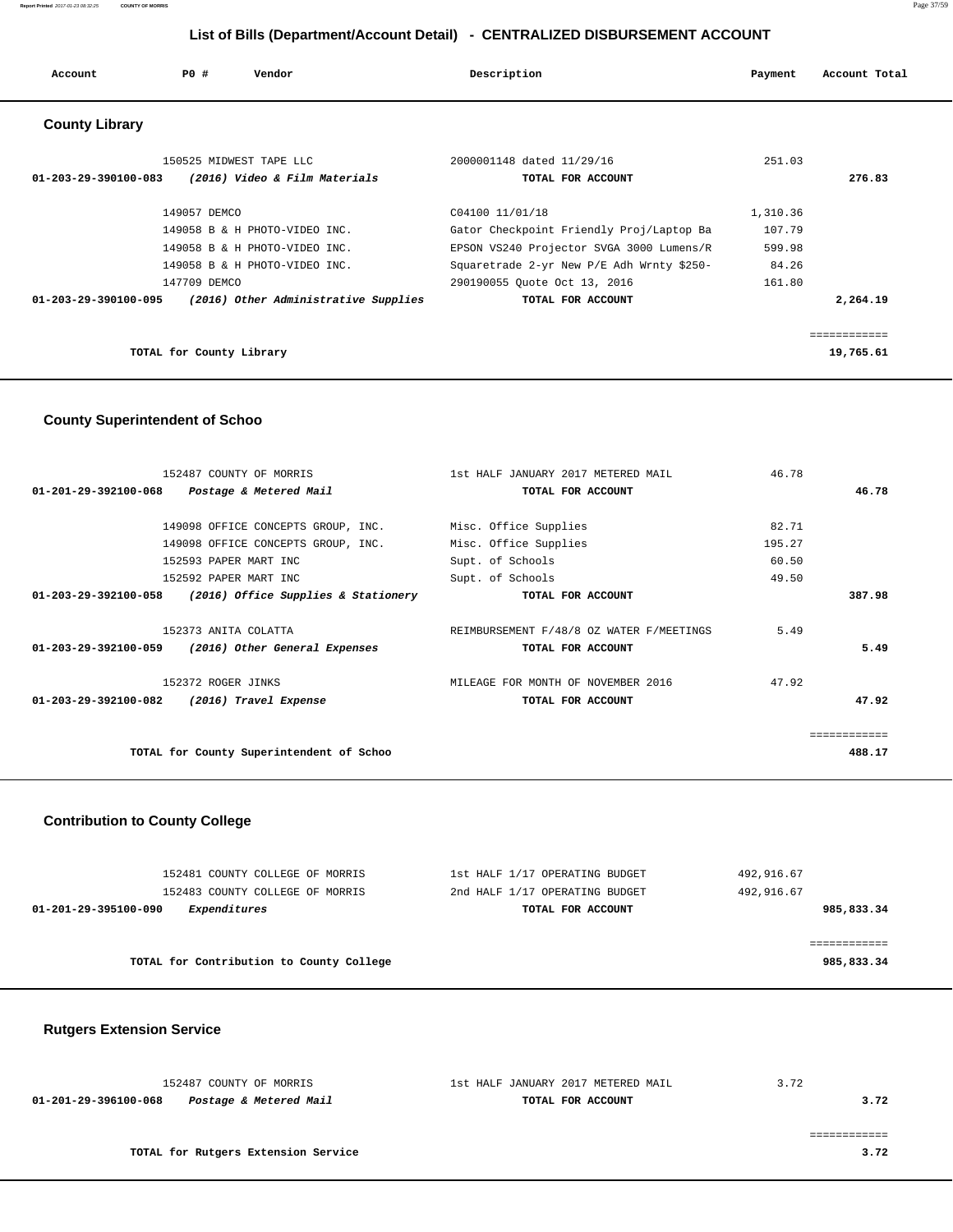**Report Printed** 2017-01-23 08:32:25 **COUNTY OF MORRIS** Page 38/59

# **List of Bills (Department/Account Detail) - CENTRALIZED DISBURSEMENT ACCOUNT**

| Account                  | PO# | Vendor                                | Description                      | Payment      | Account Total |
|--------------------------|-----|---------------------------------------|----------------------------------|--------------|---------------|
| Cont M.C. School of Tech |     |                                       |                                  |              |               |
|                          |     | 152484 MC VOCATIONAL SCHOOL DISTRICT  | 1/17 DISTRICT TAXES TO BE RAISED | 1,500,000.00 |               |
| 01-201-29-400100-090     |     | Cont M.C. School of Tech Expenditures | TOTAL FOR ACCOUNT                |              | 1,500,000.00  |

============

**TOTAL for Cont M.C. School of Tech 1,500,000.00**

### **Fire and Police Academy**

| 152487 COUNTY OF MORRIS                                   | 1st HALF JANUARY 2017 METERED MAIL                   | 156.33   |              |
|-----------------------------------------------------------|------------------------------------------------------|----------|--------------|
| 01-201-29-407100-068<br>Postage & Metered Mail            | TOTAL FOR ACCOUNT                                    |          | 156.33       |
|                                                           |                                                      |          |              |
| 149997 DUMMIES UNLIMITED, INC.                            | Shipping & Handling                                  | 259.60   |              |
| 152593 PAPER MART INC                                     | Public Safety Training Academy                       | 121.00   |              |
| 152592 PAPER MART INC                                     | Public Safety Training Academy                       | 326.25   |              |
| 01-203-29-407100-059<br>(2016) Other General Expenses     | TOTAL FOR ACCOUNT                                    |          | 706.85       |
| 149776 SAFE-T                                             | Airpower Safety Shoes - 11EW                         | 217.56   |              |
| 149776 SAFE-T                                             | Black Eagle Safety Shoes-9.5 Med                     | 169.46   |              |
| (2016) Uniform And Accessories<br>01-203-29-407100-202    | TOTAL FOR ACCOUNT                                    |          | 387.02       |
| 149794 FF1 PROFESSIONAL SAFETY SERVICES                   | Force Axes                                           | 444.60   |              |
| 149794 FF1 PROFESSIONAL SAFETY SERVICES                   |                                                      | 351.00   |              |
| 149794 FF1 PROFESSIONAL SAFETY SERVICES                   | Forcible Entry Halligan Bar<br>New York Hook         | 179.40   |              |
| 149795 FF1 PROFESSIONAL SAFETY SERVICES                   |                                                      |          |              |
| 149795 FF1 PROFESSIONAL SAFETY SERVICES                   | Variable-Speed Electric Blower<br>Honda Power Blower | 2,699.99 |              |
|                                                           |                                                      | 2,249.99 |              |
| 149776 SAFE-T                                             | LED Flashlights                                      | 1,267.44 |              |
| $01 - 203 - 29 - 407100 - 223$<br>(2016) Building Repairs | TOTAL FOR ACCOUNT                                    |          | 7,192.42     |
| 149997 DUMMIES UNLIMITED, INC.                            | Training Dummy                                       | 1,005.00 |              |
| 149770 KJI ELECTRONICS INC                                | Baofeng UV5RHTs                                      | 555.00   |              |
| 149770 KJI ELECTRONICS INC                                | Baofeng Speaker Mics                                 | 240.00   |              |
| 149770 KJI ELECTRONICS INC                                | Shipping/Handling                                    | 50.00    |              |
| 150328 SAFE-T                                             | Twister Nozzle 1.5" NH                               | 544.00   |              |
| $01 - 203 - 29 - 407100 - 258$<br>(2016) Equipment        | TOTAL FOR ACCOUNT                                    |          | 2,394.00     |
| 149449 EMERGENCY EQUIPMENT LLC                            | Outrigger Pin                                        | 244.80   |              |
| 149449 EMERGENCY EQUIPMENT LLC                            | Shipping (Estimate)                                  | 23.19    |              |
| 149441 AGT BATTERY SUPPLY LLC                             | SLA Battery                                          | 23.07    |              |
| 149441 AGT BATTERY SUPPLY LLC                             | Vulcan Toggle Switch                                 | 59.91    |              |
| 01-203-29-407100-291<br>(2016) Vehicle Repairs            | TOTAL FOR ACCOUNT                                    |          | 350.97       |
|                                                           |                                                      |          |              |
|                                                           |                                                      |          | ============ |
| TOTAL for Fire and Police Academy                         |                                                      |          | 11,187.59    |

 **Utilities** 

| 01-201-31-430100-137<br><i>Electricity</i> | TOTAL FOR ACCOUNT                        | 106.57 |
|--------------------------------------------|------------------------------------------|--------|
| 152275 JERSEY CENTRAL POWER & LIGHT        | 10-00-64-2465-3-9 Rt 53 & Diamond Spring | 36.81  |
| 152273 JERSEY CENTRAL POWER & LIGHT        | 10-00-59-9968-9-0 Rt 15 & Dewey Ave Jan. | 69.76  |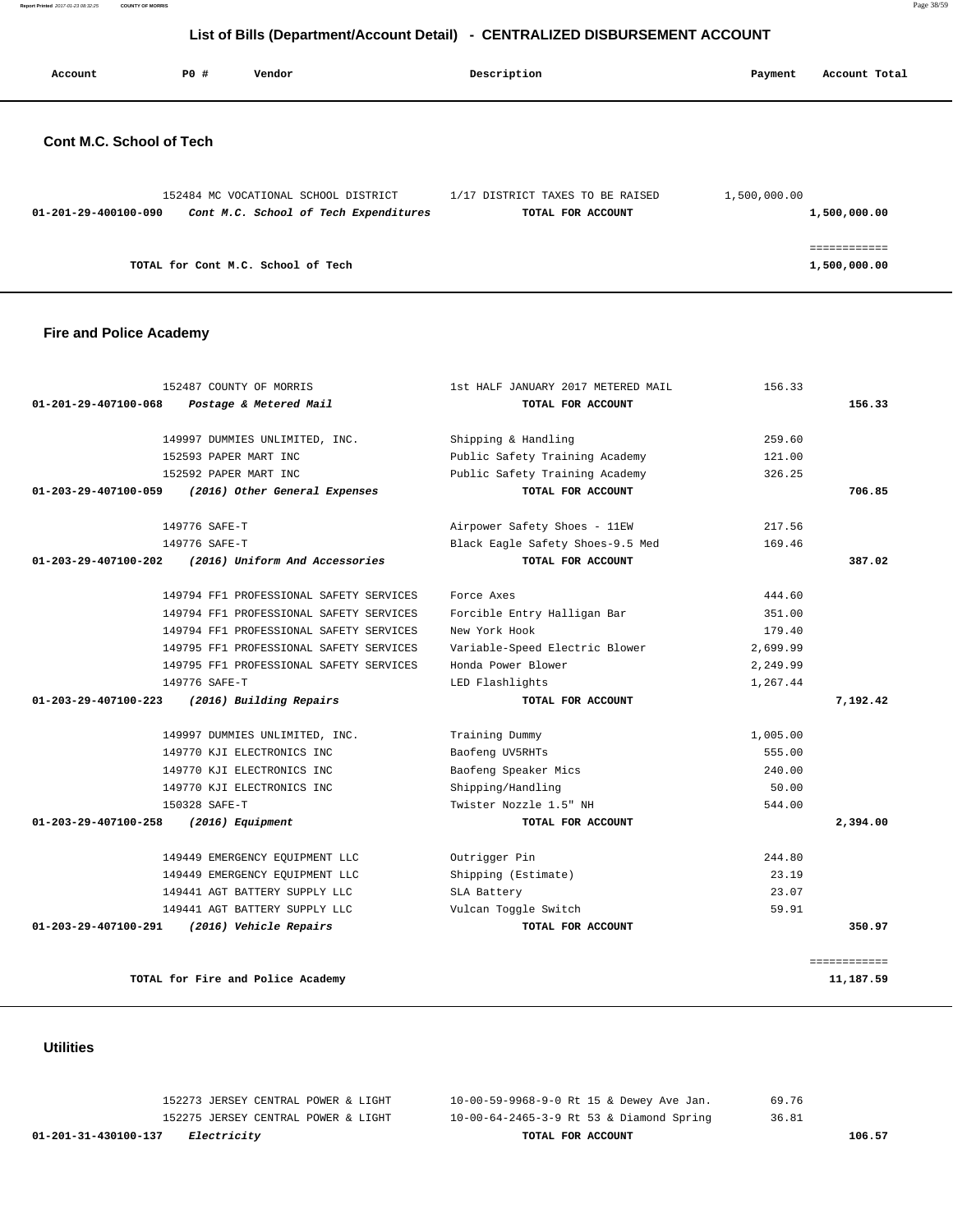**Report Printed** 2017-01-23 08:32:25 **COUNTY OF MORRIS** Page 39/59

 **List of Bills (Department/Account Detail) - CENTRALIZED DISBURSEMENT ACCOUNT**

| Account                                                | P0 #            | Vendor                                                                     | Description                                                                          | Payment             | Account Total |
|--------------------------------------------------------|-----------------|----------------------------------------------------------------------------|--------------------------------------------------------------------------------------|---------------------|---------------|
| <b>Utilities</b>                                       |                 |                                                                            |                                                                                      |                     |               |
| 01-201-31-430100-140 Gas Purchases                     |                 |                                                                            | TOTAL FOR ACCOUNT                                                                    |                     | 36,322.62     |
|                                                        |                 | 152342 CITYSIDE ARCHIVES, LTD                                              | Morris View                                                                          | 460.88              |               |
| $01 - 201 - 31 - 430100 - 143$ Rubbish & Trash Removal |                 |                                                                            | TOTAL FOR ACCOUNT                                                                    |                     | 460.88        |
|                                                        |                 |                                                                            |                                                                                      |                     |               |
|                                                        |                 | 151995 HANOVER SEWERAGE AUTHORITY                                          | 999817168 / BLOCK 1701 - LOT# 8                                                      | 595.34              |               |
|                                                        |                 | 151995 HANOVER SEWERAGE AUTHORITY                                          | 999817102/ BLOCK 1701 - LOT# 8 (T01)                                                 | 166.08              |               |
|                                                        |                 | 151995 HANOVER SEWERAGE AUTHORITY<br>151995 HANOVER SEWERAGE AUTHORITY     | 999817091/ BLOCK 1701 - LOT# 8 (T02)<br>999732446/ BLOCK 1901 - LOT# 8               | 67.14<br>923.82     |               |
| 01-201-31-430100-144                                   | Sewer           |                                                                            | TOTAL FOR ACCOUNT                                                                    |                     | 1,752.38      |
|                                                        |                 |                                                                            |                                                                                      |                     |               |
|                                                        |                 | 151008 JERSEY CENTRAL POWER & LIGHT                                        | 200-000-971-008 - RUTH DAVIS DRIVE                                                   | 331.76              |               |
|                                                        |                 | 151009 JERSEY CENTRAL POWER & LIGHT                                        | 20-00-00-0528-1-7 MASTER ACCOUNT DATED 1                                             | 41, 471.48          |               |
|                                                        |                 | 151010 JERSEY CENTRAL POWER & LIGHT                                        | 20 00 00 0537 8 1 - MASTER ACCT - HILL                                               | 68,809.70           |               |
|                                                        |                 | 151011 JERSEY CENTRAL POWER & LIGHT                                        | 100 004 885 628 MOSQUITO COMMISSION                                                  | 689.48              |               |
|                                                        |                 | 151015 JERSEY CENTRAL POWER & LIGHT                                        | 200 000 053 849 - REMOTE LOCATIONS                                                   | 4,811.37            |               |
|                                                        |                 | 151015 JERSEY CENTRAL POWER & LIGHT                                        | 100 001 573 862 - REVERSED INVOICE CREDI                                             | $-1, 365.71$        |               |
|                                                        |                 | 151209 JERSEY CENTRAL POWER & LIGHT<br>151215 JERSEY CENTRAL POWER & LIGHT | 100 102 601 695 - COMM CENTER<br>100 102 459 416 - WARRANTS                          | 15,289.81<br>980.79 |               |
|                                                        |                 | 151219 JERSEY CENTRAL POWER & LIGHT                                        | 100 079 438 253 - CAC COMPLEX                                                        | 12,330.60           |               |
|                                                        |                 | 152230 JERSEY CENTRAL POWER & LIGHT                                        | 20-00-00-0539-3-0 120 E. Hanover Ave Nov                                             | 610.01              |               |
|                                                        |                 | 151979 JERSEY CENTRAL POWER & LIGHT                                        | 100 004 885 628 MOSQUITO COMMISSION                                                  | 817.02              |               |
|                                                        |                 | 151868 JERSEY CENTRAL POWER & LIGHT                                        | 20-00-00-0528-1-7 MASTER ACCOUNT DATED 1                                             | 37,548.72           |               |
|                                                        |                 | 151869 JERSEY CENTRAL POWER & LIGHT                                        | 200 000 053 849 - REMOTE LOCATIONS                                                   | 4,053.13            |               |
|                                                        |                 | 151871 JERSEY CENTRAL POWER & LIGHT                                        | 20 00 00 0537 8 1 - MASTER ACCT - HILL                                               | 95,566.23           |               |
|                                                        |                 | 151873 JERSEY CENTRAL POWER & LIGHT                                        | 200-000-971-008 - RUTH DAVIS DRIVE                                                   | 353.65              |               |
|                                                        |                 | 151449 JERSEY CENTRAL POWER & LIGHT                                        | 10-00-44-7627-6-1 Rt 46 Canfield Ave Mi                                              | 34.52               |               |
|                                                        |                 | 151452 JERSEY CENTRAL POWER & LIGHT                                        | 10-00-01-6063-0-8 Street Lighting Dover                                              | 656.18              |               |
|                                                        |                 | 151453 JERSEY CENTRAL POWER & LIGHT                                        | 10-00-05-8414-2-2 Street Lighting Morris                                             | 346.49              |               |
|                                                        |                 | 151454 JERSEY CENTRAL POWER & LIGHT<br>151455 JERSEY CENTRAL POWER & LIGHT | 10-00-28-8978-6-4 Rt 80 Mt. Arlington De<br>10-00-59-9968-9-0 Rt 15 & Dewey Ave-Whar | 60.03<br>71.19      |               |
|                                                        |                 | 151460 JERSEY CENTRAL POWER & LIGHT                                        | 10-00-89-1397-3-5 Rt 206 Chester Dec. 28                                             | 142.86              |               |
|                                                        |                 | 151461 JERSEY CENTRAL POWER & LIGHT                                        | 20-00-00-0539-3-0 120 E Hanover Ave. Ced                                             | 618.27              |               |
|                                                        |                 | 151457 JERSEY CENTRAL POWER & LIGHT                                        | 10-00-64-2465-3-9 Rt 53 & Diamond Spring                                             | 34.55               |               |
|                                                        |                 | 151458 JERSEY CENTRAL POWER & LIGHT                                        | 10-00-84-5117-1-4 Berkshire Valley Road                                              | 19.79               |               |
|                                                        |                 | 151459 JERSEY CENTRAL POWER & LIGHT                                        | 10-00-84-5137-1-0 Berkshire Valley Road- 19.79                                       |                     |               |
|                                                        |                 |                                                                            | 152244 JERSEY CENTRAL POWER & LIGHT 100 004 803 738, November~2016 39, 778.43        |                     |               |
|                                                        |                 |                                                                            | 152244 JERSEY CENTRAL POWER & LIGHT 100 004 803 738, December~2016                   | 42,004.88           |               |
| 01-203-31-430100-137 (2016) Electricity                |                 |                                                                            | TOTAL FOR ACCOUNT                                                                    |                     | 366,085.02    |
|                                                        |                 | 151006 DIRECT ENERGY BUSINESS MARKETING                                    | 1316 - SUMMARY GROUP #/ MORRIS COUNTY (6                                             | 4,188.19            |               |
|                                                        |                 | 151004 DIRECT ENERGY BUSINESS MARKETING                                    | 706982 PUBLIC SAFTEY COM 1,702.63                                                    |                     |               |
|                                                        |                 | 151004 DIRECT ENERGY BUSINESS MARKETING                                    | 706983 HOMELESS SHELTER 77.21                                                        |                     |               |
|                                                        |                 | 151001 DIRECT ENERGY BUSINESS MARKETING                                    | 706981 CAC COMPLEX                                                                   | 273.81              |               |
|                                                        |                 | 151227 ELIZABETHTOWN GAS COMPANY                                           | 3333344641 - LONG VALLEY                                                             | 434.85              |               |
|                                                        |                 | 151229 N.J. NATURAL GAS COMPANY                                            | 22-0009-4999-6Y MONTVILLE                                                            | 1,086.10            |               |
|                                                        |                 | 151233 N.J. NATURAL GAS COMPANY                                            | 06-1126-4370-18 - WHARTON ROADS                                                      | 473.12              |               |
|                                                        |                 | 151234 N.J. NATURAL GAS COMPANY<br>151252 N.J. NATURAL GAS COMPANY         | 22-0009-8231-77 WHARTON BRIDGE GEN                                                   | 29.03               |               |
|                                                        |                 | 151253 N.J. NATURAL GAS COMPANY                                            | 12-1157-4515-09 DOVER PROBATION<br>06-1126-4355-14 WHARTON BRIDGES 1,671.14          | 48.75               |               |
|                                                        |                 | 151254 N.J. NATURAL GAS COMPANY                                            | 06-1126-4174-12 WHARTON OFFICES                                                      | 191.35              |               |
|                                                        | 151255 PSE&G CO |                                                                            | REF # MOMBAG/ 66-254-142-04 - 18 HIGHVIE 1,467.13                                    |                     |               |
|                                                        | 151153 PSE&G CO |                                                                            | REF # MOMBAG/ 66-254-142-04 - 18 HIGHVIE                                             | 963.43              |               |
|                                                        | 151154 PSE&G CO |                                                                            | REF # MOMBAG/ COUNTY OF MORRIS - MUNICIP 21,289.68                                   |                     |               |
|                                                        |                 |                                                                            | 151256 DIRECT ENERGY BUSINESS MARKETING 1316 - SUMMARY GROUP #/ MORRIS COUNTY (6     | 26,892.82           |               |
|                                                        |                 | 151980 N.J. NATURAL GAS COMPANY                                            | 06-1126-4174-12 WHARTON OFFICES                                                      | 373.03              |               |
|                                                        |                 |                                                                            |                                                                                      |                     |               |
|                                                        |                 |                                                                            |                                                                                      |                     |               |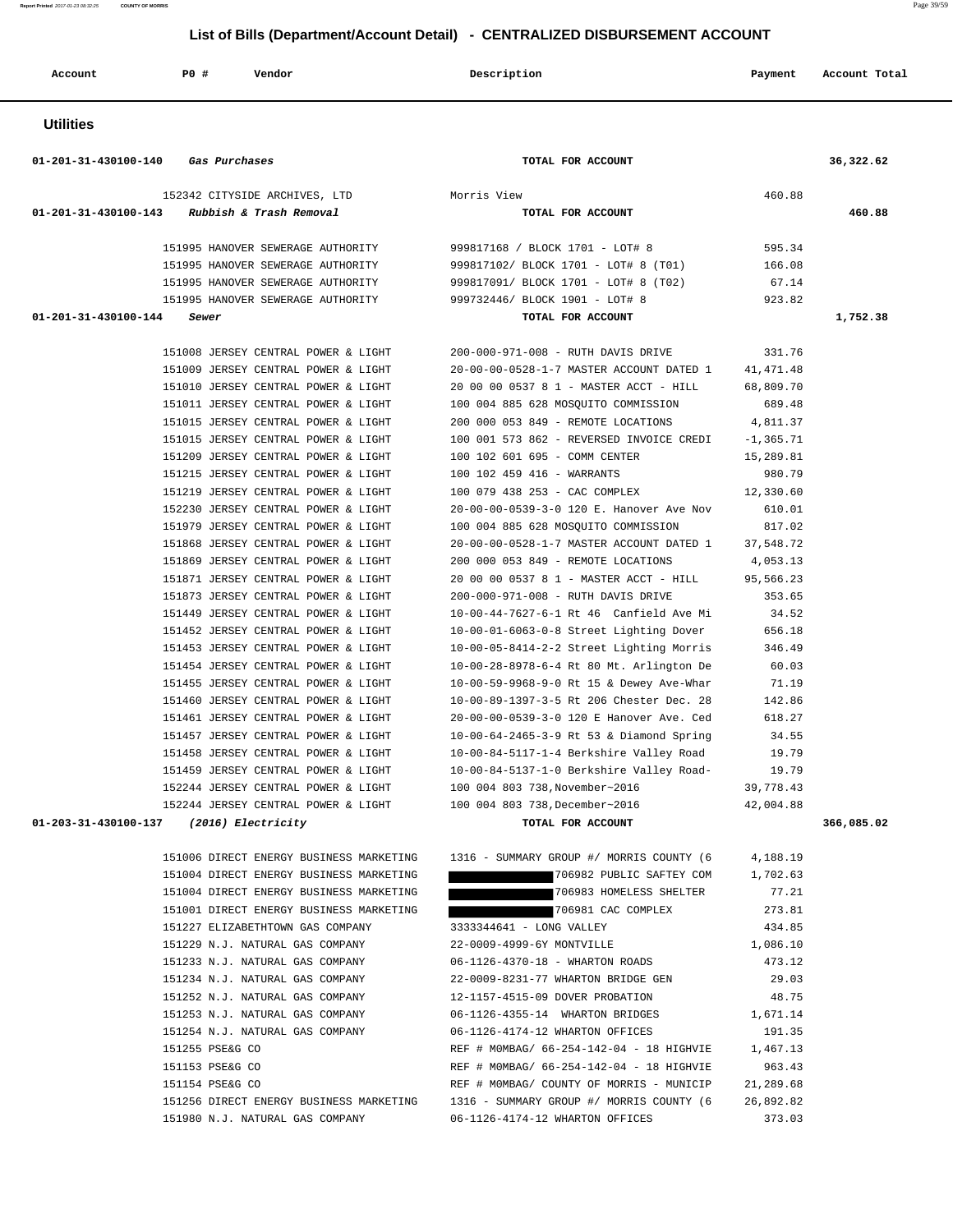| Account              | PO#<br>Vendor                                                    | Description                              | Payment         | Account Total |
|----------------------|------------------------------------------------------------------|------------------------------------------|-----------------|---------------|
| <b>Utilities</b>     |                                                                  |                                          |                 |               |
|                      | 151493 N.J. NATURAL GAS COMPANY                                  | 12-1157-4515-09 DOVER PROBATION          | 238.66          |               |
|                      | 151494 N.J. NATURAL GAS COMPANY                                  | 22-0009-8231-77 WHARTON BRIDGE GEN       | 42.14           |               |
|                      | 151887 N.J. NATURAL GAS COMPANY                                  | 06-1126-4370-18 - WHARTON ROADS          | 1,245.72        |               |
|                      | 152236 PSE&G CO                                                  | 65 858 068 08, December~2016             | 13, 161.63      |               |
|                      | 152236 PSE&G CO                                                  | 66 472 055 00, December~2016             | 3,902.95        |               |
|                      | 152238 WOODRUFF ENERGY                                           | 508-579, December~2016                   | 15,408.81       |               |
|                      | 152238 WOODRUFF ENERGY                                           | 508-584, December~2016                   | 3,373.22        |               |
|                      | 150337 SUBURBAN PROPANE -2347                                    | Propane                                  | 848.98          |               |
|                      | 150337 SUBURBAN PROPANE -2347                                    | Rounding                                 | 0.37            |               |
|                      | 150337 SUBURBAN PROPANE -2347                                    | Transportation                           | 0.80            |               |
|                      | 150337 SUBURBAN PROPANE -2347                                    | Safety P&T Fee                           | 9.92            |               |
|                      | 150337 SUBURBAN PROPANE -2347                                    | Credit                                   | $-0.19$         |               |
| 01-203-31-430100-141 | (2016) Natural Gas                                               | TOTAL FOR ACCOUNT                        |                 | 102,504.67    |
|                      | 151166 CENTURYLINK                                               | 309973303, 12/19/16, T1 Chester site (12 | 1,785.33        |               |
|                      | 151228 VERIZON                                                   | 201 V03-7261 127 66Y, 12/16/16, 911 Swit | 12,470.10       |               |
|                      | 149241 VERIZON BUSINESS                                          | 6000057810 X26, 11/1/16, Mthly charge(au | 300.00          |               |
|                      | 150362 EXTEL COMMUNICATIONS                                      | INSTALL 2 DUAL CAT 5E DROPS FOR CONFEREN | 1,100.00        |               |
|                      | 151237 VERIZON                                                   | 973-697-0879 521 94Y, 11/22/16, Jefferso | 30.91           |               |
|                      | 151237 VERIZON                                                   | 973-326-8955 127 49Y, 11/25/16, Sheriff' | 30.91           |               |
|                      | 151237 VERIZON                                                   | 973-838-8083 446 48Y, 11/28/16, Kinnelon | 35.16           |               |
|                      | 151248 VERIZON                                                   | 973-361-0398 892 16Y, 12/1/16, Randolph  | 131.78          |               |
|                      | 151248 VERIZON                                                   | 973-328-3165 445 58Y, 12/4/16, Dover WT  | 35.16           |               |
|                      | 151248 VERIZON                                                   | 973-829-0312 882 15Y, 12/4/16, Randolph  | 68.00           |               |
|                      | 151248 VERIZON                                                   | 973-299-6835 828 04Y, 12/10/16, Boonton  | 35.16           |               |
|                      | 151248 VERIZON                                                   | 973-584-2050 195 53Y, 12/11/16, Mt Rd Ro | 30.91           |               |
|                      | 151248 VERIZON                                                   | 973-539-7933 842 07Y, 12/16/16, Randolph | 30.91           |               |
|                      | 151248 VERIZON                                                   | 973-697-0879 521 94Y, 12/22/16, Jefferso | 30.91           |               |
|                      | 151194 VERIZON                                                   | Account 201 V03-8565 500 58Y Telephone   | 419.20          |               |
|                      | 150988 VERIZON                                                   | 973-455-0378 979 71Y / RE: PENTHOUSE- A  | 68.00           |               |
| 01-203-31-430100-146 | (2016) Telephone                                                 | TOTAL FOR ACCOUNT                        |                 | 16,602.44     |
|                      | 151174 SOUTHEAST MORRIS COUNTY                                   | 7721001924.00/ H/S-MV1                   | 1,220.56        |               |
|                      | 151174 SOUTHEAST MORRIS COUNTY                                   | 7721000080.00/ SCHUYLER                  | 695.22          |               |
|                      | 151174 SOUTHEAST MORRIS COUNTY                                   | 7721000133.00/ CENTRAL AVE               | 695.04          |               |
|                      | 151174 SOUTHEAST MORRIS COUNTY                                   | 7721001827.00/ LIBRARY                   | 601.26          |               |
|                      | 151174 SOUTHEAST MORRIS COUNTY                                   | 7721000127.00/ SEU                       | 182.70          |               |
|                      | 151174 SOUTHEAST MORRIS COUNTY                                   | 7721000131.00/ YOUTH SHELTER             | 387.71          |               |
|                      | 150997 SOUTHEAST MORRIS COUNTY                                   | 2520000250.00/ 911 MEMORIAL              | 5,359.99        |               |
|                      | 151000 SOUTHEAST MORRIS COUNTY                                   | 691220165000/ VOTING MACHINE             | 47.72           |               |
|                      | 151000 SOUTHEAST MORRIS COUNTY                                   | 691220133000/ CNTY GRG                   | 327.92          |               |
|                      | 151000 SOUTHEAST MORRIS COUNTY                                   | 691220161000/ MOSQUITO - HIGHVIEW        | 178.43          |               |
|                      | 151187 SOUTHEAST MORRIS COUNTY                                   | 763510858000/ 21 HIGHVIEW                | 233.86          |               |
|                      | 151187 SOUTHEAST MORRIS COUNTY                                   | 763510758000/ JDC                        | 233.86          |               |
|                      | 151187 SOUTHEAST MORRIS COUNTY                                   | 763510668000/ CORRECTION FACILITY        | 392.00          |               |
|                      | 151187 SOUTHEAST MORRIS COUNTY                                   | 763510330000/ SCHUYLER                   | 392.00          |               |
|                      | 151187 SOUTHEAST MORRIS COUNTY                                   | 763510104000/ A & R BLDG                 | 141.43          |               |
|                      | 151187 SOUTHEAST MORRIS COUNTY                                   | 763510091000/ CT ST GRG                  | 233.86          |               |
|                      | 151187 SOUTHEAST MORRIS COUNTY                                   | 762510372000 / LIBRARY                   | 91.32           |               |
|                      | 151187 SOUTHEAST MORRIS COUNTY                                   | 763510750000/ LIBRARY                    | 392.00          |               |
|                      | 151187 SOUTHEAST MORRIS COUNTY                                   | 762510070000/ MORRIS CLINIC              | 91.32           |               |
|                      | 151187 SOUTHEAST MORRIS COUNTY                                   | 763510590000/ MORRIS SHELTER             | 392.00          |               |
|                      | 151187 SOUTHEAST MORRIS COUNTY                                   | 763510586000/ MV2                        | 233.86          |               |
|                      | 151187 SOUTHEAST MORRIS COUNTY<br>151187 SOUTHEAST MORRIS COUNTY | 762510236000/SEU<br>763510404000/ CT ST  | 91.32<br>141.43 |               |
|                      |                                                                  |                                          |                 |               |

151187 SOUTHEAST MORRIS COUNTY 763510406000/ CT ST 141.43

**Report Printed** 2017-01-23 08:32:25 **COUNTY OF MORRIS** Page 40/59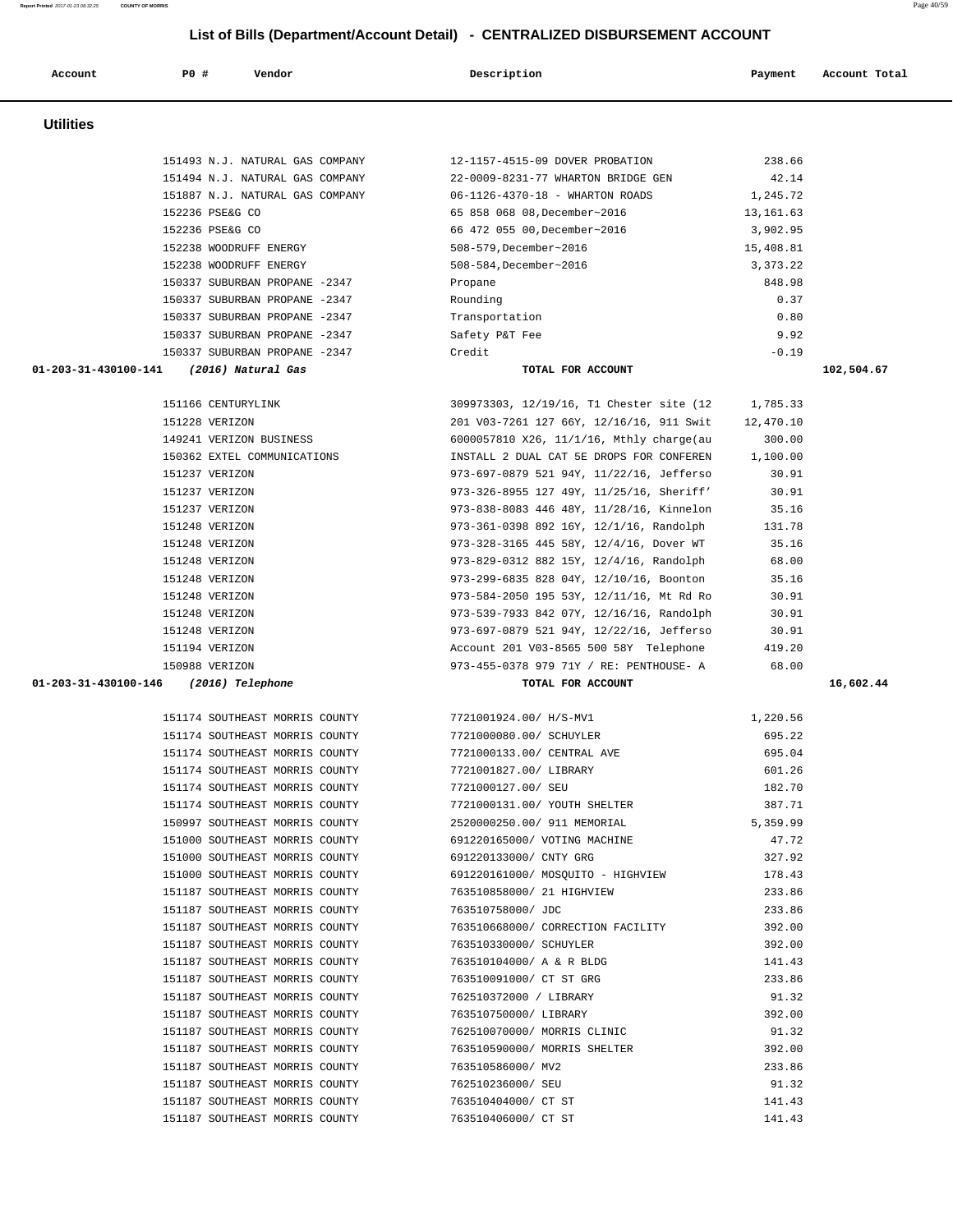| Account              | PO#            | Vendor                         | Description                                | Payment  | Account Total |
|----------------------|----------------|--------------------------------|--------------------------------------------|----------|---------------|
| <b>Utilities</b>     |                |                                |                                            |          |               |
|                      |                | 151187 SOUTHEAST MORRIS COUNTY | 763510155000/ CTY GRG                      | 141.43   |               |
|                      |                | 151187 SOUTHEAST MORRIS COUNTY | 762510055001/ MV3                          | 365.28   |               |
|                      |                | 151187 SOUTHEAST MORRIS COUNTY | 762510395000/ H/S-MV1                      | 182.64   |               |
|                      |                | 151187 SOUTHEAST MORRIS COUNTY | 763510809000/ H/S-MV1                      | 392.00   |               |
|                      |                | 151187 SOUTHEAST MORRIS COUNTY | 762510397000/ JDC                          | 91.32    |               |
|                      |                | 151187 SOUTHEAST MORRIS COUNTY | 762510401000/ YOUTH SHELTER                | 91.32    |               |
|                      |                | 151187 SOUTHEAST MORRIS COUNTY | 763510828000/ YOUTH SHELTER                | 233.86   |               |
|                      |                | 151187 SOUTHEAST MORRIS COUNTY | 763510886500/ CENTRAL AVE                  | 392.00   |               |
|                      |                | 151187 SOUTHEAST MORRIS COUNTY | 762510423000/ CENTRAL AVE                  | 913.20   |               |
|                      |                | 151007 SOUTHEAST MORRIS COUNTY | 211000004000/ A & R BLDG                   | 619.24   |               |
|                      |                | 151007 SOUTHEAST MORRIS COUNTY | 211000004500/ CH                           | 2,328.93 |               |
|                      |                | 151007 SOUTHEAST MORRIS COUNTY | 212000084700/ CORRECTION FACILITY          | 5,822.61 |               |
|                      |                | 151007 SOUTHEAST MORRIS COUNTY | 211000005000/ ADM CTS                      | 307.45   |               |
|                      |                | 151007 SOUTHEAST MORRIS COUNTY | 212000053001/ SHADETREE                    | 2,741.92 |               |
|                      |                | 152239 SOUTHEAST MORRIS COUNTY | 7635107060.00, Bldg.#3B, 4th Otr.-2016     | 233.86   |               |
|                      |                | 152239 SOUTHEAST MORRIS COUNTY | 7635106200.00, Bldg.#3A, 4th Otr.-2016     | 392.00   |               |
|                      |                | 152239 SOUTHEAST MORRIS COUNTY | 7625100692.00,Bldg.#3,4th Otr.-2016        | 365.28   |               |
|                      |                | 152239 SOUTHEAST MORRIS COUNTY | 2120000537.00, Morris View, 10-12 > 11-17- | 6,732.33 |               |
| 01-203-31-430100-147 | $(2016)$ Water |                                | TOTAL FOR ACCOUNT                          |          | 35,636.91     |
|                      |                |                                |                                            |          |               |

```
TOTAL for Utilities 559,471.49
```
# **Contingent**

|                      | 152137 KLJ TRANSCRIPTION SERVICE, LLC |           |                   | State v Megan Jabara, County to pay per | 335.67 |        |
|----------------------|---------------------------------------|-----------|-------------------|-----------------------------------------|--------|--------|
|                      | 152137 KLJ TRANSCRIPTION SERVICE, LLC | Disk Rate |                   |                                         | 2.50   |        |
| 01-203-35-470100-090 | (2016) Program Expenditures           |           | TOTAL FOR ACCOUNT |                                         |        | 338.17 |
|                      |                                       |           |                   |                                         |        |        |
|                      |                                       |           |                   |                                         |        |        |
| TOTAL for Contingent |                                       |           |                   |                                         |        | 338.17 |
|                      |                                       |           |                   |                                         |        |        |

### **Nutrition**

| 152459 NATIONAL FUEL OIL INC.                               | FUEL CHARGES 12/16                       | 2,413.20 |          |
|-------------------------------------------------------------|------------------------------------------|----------|----------|
| 01-201-41-716100-140<br>Gas Purchases                       | TOTAL FOR ACCOUNT                        |          | 2,413.20 |
|                                                             |                                          |          |          |
| 151198 W.B. MASON COMPANY INC                               | ord# so43078265 11/28/16                 | 702.94   |          |
| 151222 W.B. MASON COMPANY INC                               | SO43553058 12/7/16                       | 104.80   |          |
| 01-203-41-716100-058<br>(2016) Office Supplies & Stationery | TOTAL FOR ACCOUNT                        |          | 807.74   |
|                                                             |                                          |          |          |
| 151206 LONGFELLOWS SANDWICH DELI                            | asstd sand                               | 270.00   |          |
| 151206 LONGFELLOWS SANDWICH DELI                            | 2 lt sodas                               | 12.00    |          |
| 151206 LONGFELLOWS SANDWICH DELI                            | gal water                                | 2.99     |          |
| 151203 DOROTHY TAYLOR                                       | Morristown nut site 11/16/16 b-day cake  | 21.35    |          |
| 151202 M & J FRANK INC                                      | morris mews                              | 5.95     |          |
| 151202 M & J FRANK INC                                      | ieff                                     | 138.00   |          |
| 151201 M & J FRANK INC                                      | Parsippany site 11/30/16 ord#211097      | 305.75   |          |
| 150998 PETER LIMONE JR                                      | Entertainment for Butler Nut Site 12/16/ | 100.00   |          |
| (2016) Other General Expenses<br>01-203-41-716100-059       | TOTAL FOR ACCOUNT                        |          | 856.04   |

```
 ============
```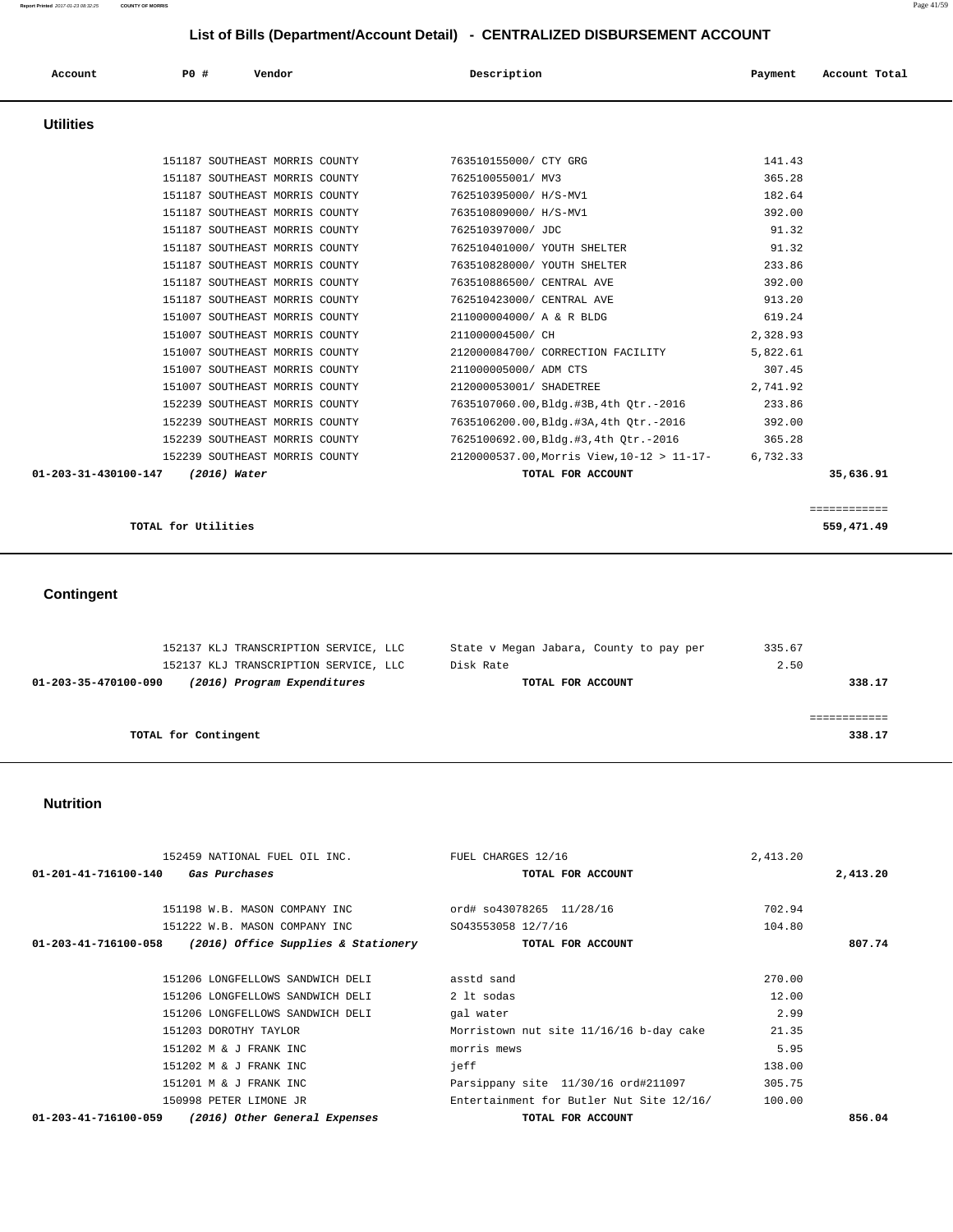| Account                        | PO#                 | Vendor                               | Description                              | Payment    | Account Total |
|--------------------------------|---------------------|--------------------------------------|------------------------------------------|------------|---------------|
| <b>Nutrition</b>               |                     |                                      |                                          |            |               |
|                                |                     | 151211 PATRICIA W. GIBBONS           | nut supp                                 | 432.63     |               |
|                                |                     | 152187 PATRICIA W. GIBBONS           | Nut. mileage                             | 117.39     |               |
|                                |                     | 152187 PATRICIA W. GIBBONS           | nut support                              | 503.17     |               |
|                                |                     | 152186 CALICO INDUSTRIES, INC.       | order#85092/00 11/29/16                  | 617.60     |               |
| 01-203-41-716100-098           |                     | (2016) Other Operating&Repair Supply | TOTAL FOR ACCOUNT                        |            | 1,784.09      |
|                                | 141997 CENTURYLINK  |                                      | service from 6/19/16-7/18                | 44.53      |               |
|                                | 150995 VERIZON      |                                      | acct#201z43653699973y12/1/16 Nov. billin | 869.91     |               |
|                                | 150445 CENTURYLINK  |                                      | 11/19/16-12/18/16                        | 45.11      |               |
| 01-203-41-716100-146           |                     | (2016) Telephone                     | TOTAL FOR ACCOUNT                        |            | 959.55        |
|                                |                     | 151179 SENIOR CITIZENS OF LONG HILL  | Rent & Util for Long Hill Twsp Nut Site  | 2.000.00   |               |
| $01 - 203 - 41 - 716100 - 148$ |                     | (2016) Other Utilities               | TOTAL FOR ACCOUNT                        |            | 2,000.00      |
|                                |                     | 151189 SODEXO INC & AFFILIATES       | daily meals                              | 183,946.14 |               |
|                                |                     | 151189 SODEXO INC & AFFILIATES       | weekend meals                            | 9,146.00   |               |
|                                |                     | 151189 SODEXO INC & AFFILIATES       | frozen meals                             | 9,166.52   |               |
|                                |                     | 151189 SODEXO INC & AFFILIATES       | box meals                                | 20,305.90  |               |
|                                |                     | 151189 SODEXO INC & AFFILIATES       | kosher                                   | 1,117.80   |               |
|                                |                     | 151189 SODEXO INC & AFFILIATES       | coffee                                   | 964.96     |               |
|                                |                     | 151189 SODEXO INC & AFFILIATES       | other                                    | 330.41     |               |
| 01-203-41-716100-185           | (2016) Food         |                                      | TOTAL FOR ACCOUNT                        |            | 224,977.73    |
|                                |                     |                                      |                                          |            | ============  |
|                                | TOTAL for Nutrition |                                      |                                          |            | 233,798.35    |

 **Area Plan Grant** 

| 152191 CFCS - HOPE HOUSE                    | OAA Chore 16-14-051 | 7,129.00 |
|---------------------------------------------|---------------------|----------|
| (2016) Expenditures<br>01-203-41-716110-090 | TOTAL FOR ACCOUNT   | 7,129.00 |
|                                             |                     |          |
|                                             |                     |          |
| TOTAL for Area Plan Grant                   |                     | 7,129.00 |
|                                             |                     |          |

 **ALPN** 

| 152193 DAWN CENTER FOR INDEPENDENT                | CM 31620 Per. 10/1/16-12/31/16 | 10,968.00 |
|---------------------------------------------------|--------------------------------|-----------|
| 152192 CFCS - HOPE HOUSE                          | Chore Giass#1603               | 818.00    |
| 01-203-41-759000-063<br>(2016) ALPN Peer Grouping | TOTAL FOR ACCOUNT              | 11,786.00 |
|                                                   |                                |           |
|                                                   |                                |           |
| TOTAL for ALPN                                    |                                | 11,786.00 |
|                                                   |                                |           |

**Report Printed** 2017-01-23 08:32:25 **COUNTY OF MORRIS** Page 42/59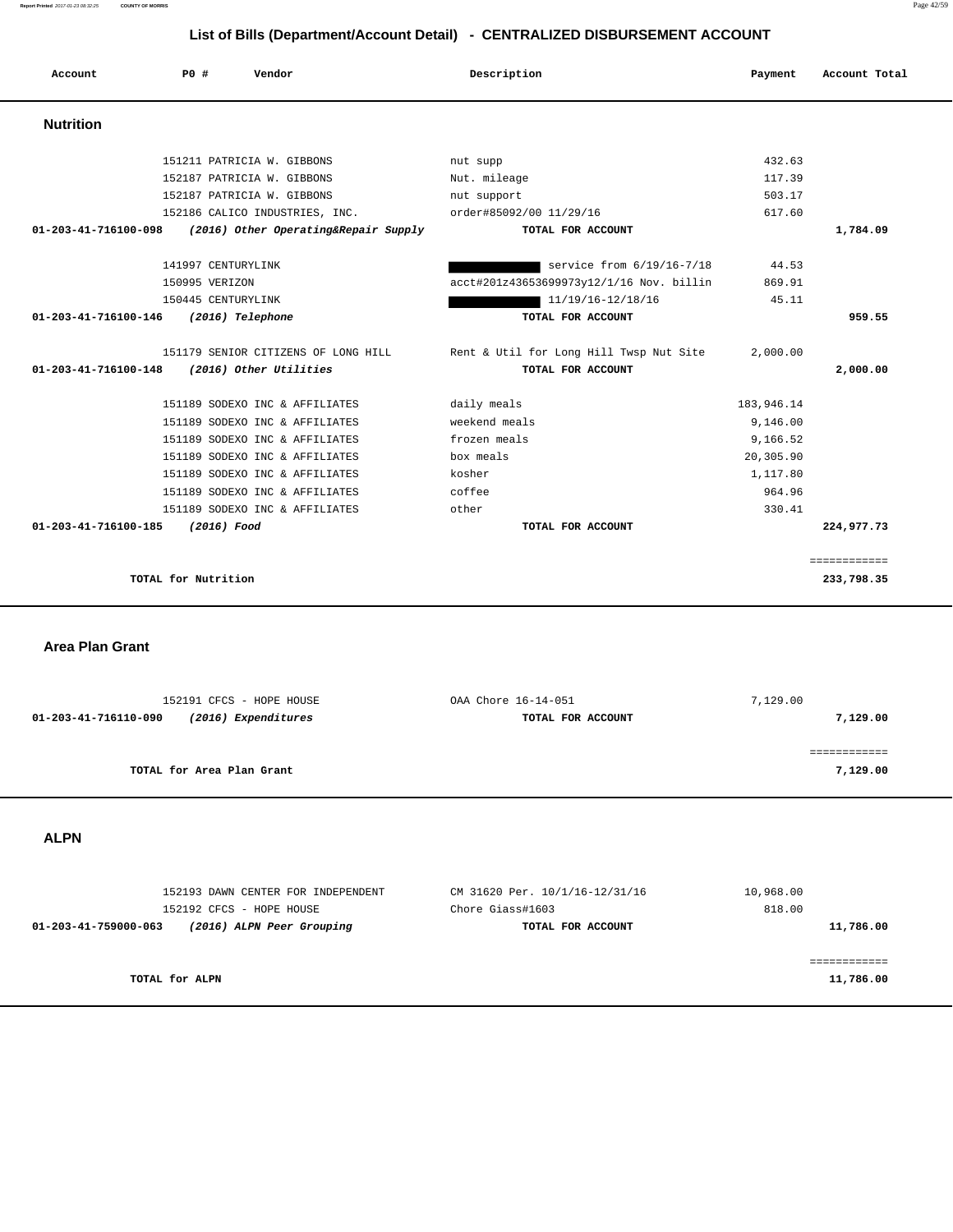**Report Printed** 2017-01-23 08:32:25 **COUNTY OF MORRIS** Page 43/59

# **List of Bills (Department/Account Detail) - CENTRALIZED DISBURSEMENT ACCOUNT**

| Account                                | PO#                   | Vendor                                      |  | Description                                                   | Payment | Account Total          |  |
|----------------------------------------|-----------------------|---------------------------------------------|--|---------------------------------------------------------------|---------|------------------------|--|
| <b>Grant Fund</b><br>DEPARTMENT 718710 |                       |                                             |  |                                                               |         |                        |  |
|                                        | 151520 ARLENE STOLLER |                                             |  | Mileage Reimbursement                                         | 261.80  |                        |  |
| 02-213-41-718710-391                   | 151518 CABLEVISION    | Public Health Emer Grant $(7/1/16-6/30/17)$ |  | 07876 616465 01 8 Billing period 12/1/20<br>TOTAL FOR ACCOUNT | 496.16  | 757.96                 |  |
|                                        |                       | TOTAL for DEPARTMENT 718710                 |  |                                                               |         | ------------<br>757.96 |  |

### **DEPARTMENT 741715**

| 02-213-41-741715-392 | WFNJ-TANF (7/1/16-12/31/17)          | TOTAL FOR ACCOUNT                              |          | 27,598.51 |
|----------------------|--------------------------------------|------------------------------------------------|----------|-----------|
|                      | 152488 COUNTY OF MORRIS              | 1st HALF JANUARY 2017 METERED MAIL             | 65.00    |           |
|                      | 152459 NATIONAL FUEL OIL INC.        | FUEL CHARGES 12/16                             | 18.57    |           |
|                      | 152205 EDWARDS LEARNING CENTER       | Twaiyah P.                                     | 550.00   |           |
|                      | 152108 WARREN COUNTY COMMUNITY COLL. | Jennifer N.                                    | 999.00   |           |
|                      | 152094 WARREN COUNTY COMMUNITY COLL. | Cathleen K.                                    | 1,071.00 |           |
|                      | 152093 WARREN COUNTY COMMUNITY COLL. | Kristen B.                                     | 1,370.00 |           |
|                      | 152212 AEROFUND FINANCIAL INC.       | Transportation from $7/1/16$ to $7/1/16$ . (3) | 541.80   |           |
|                      | 152118 SAMANTHA MARIA PIERSON        |                                                | 4.00     |           |
|                      | 152120 AEROFUND FINANCIAL INC.       | Transportation from 11/21/16 to 11/25/16       | 2,405.67 |           |
|                      | 152124 AEROFUND FINANCIAL INC.       | Transportation from $12/5/16$ to $12/9/16$ .   | 3,822.05 |           |
|                      | 152121 AEROFUND FINANCIAL INC.       | Transportation from $11/28/16$ to $12/3/16$ .  | 3,379.58 |           |
|                      | 152125 AEROFUND FINANCIAL INC.       | Service from 12/12/16 to 12/16/16.             | 3,614.36 |           |
|                      | 152207 AEROFUND FINANCIAL INC.       | Transportation from 12/19/16 to 12/23/16       | 3,469.88 |           |
|                      | 152140 AEROFUND FINANCIAL INC.       | Transportation from 12/26/16 to 12/30/16       | 2,730.75 |           |
|                      | 152119 LILLY HYMOWITZ                |                                                | 3.00     |           |
|                      | 152117 KAREN INSINGA                 | December parking pass.                         | 100.00   |           |
|                      | 152213 EDWARDS LEARNING CENTER       | November 2016 monthly reimbursable expen       | 3,453.85 |           |

============

**TOTAL for DEPARTMENT 741715 27,598.51**

 **DEPARTMENT 741720** 

| WFNJ-General Assistance(7/1/16-12/31/17)<br>02-213-41-741720-392 | TOTAL FOR ACCOUNT                      |          | 9,519.07 |
|------------------------------------------------------------------|----------------------------------------|----------|----------|
| 152096 WARREN COUNTY COMMUNITY COLL.                             | Octavia P.                             | 1,071.00 |          |
| 152212 AEROFUND FINANCIAL INC.                                   |                                        | 180.60   |          |
| 152118 SAMANTHA MARIA PIERSON                                    |                                        | 7.00     |          |
| 152120 AEROFUND FINANCIAL INC.                                   |                                        | 801.89   |          |
| 152124 AEROFUND FINANCIAL INC.                                   |                                        | 1,274.01 |          |
| 152121 AEROFUND FINANCIAL INC.                                   |                                        | 1,126.52 |          |
| 152125 AEROFUND FINANCIAL INC.                                   |                                        | 1,204.78 |          |
| 152207 AEROFUND FINANCIAL INC.                                   |                                        | 1,156.62 |          |
| 152140 AEROFUND FINANCIAL INC.                                   |                                        | 910.25   |          |
| 152119 LILLY HYMOWITZ                                            |                                        | 5.25     |          |
| 152116 ERIKA B MORENO                                            | Parking for January 2017 monthly pass. | 80.00    |          |
| 152213 EDWARDS LEARNING CENTER                                   |                                        | 1,701.15 |          |

============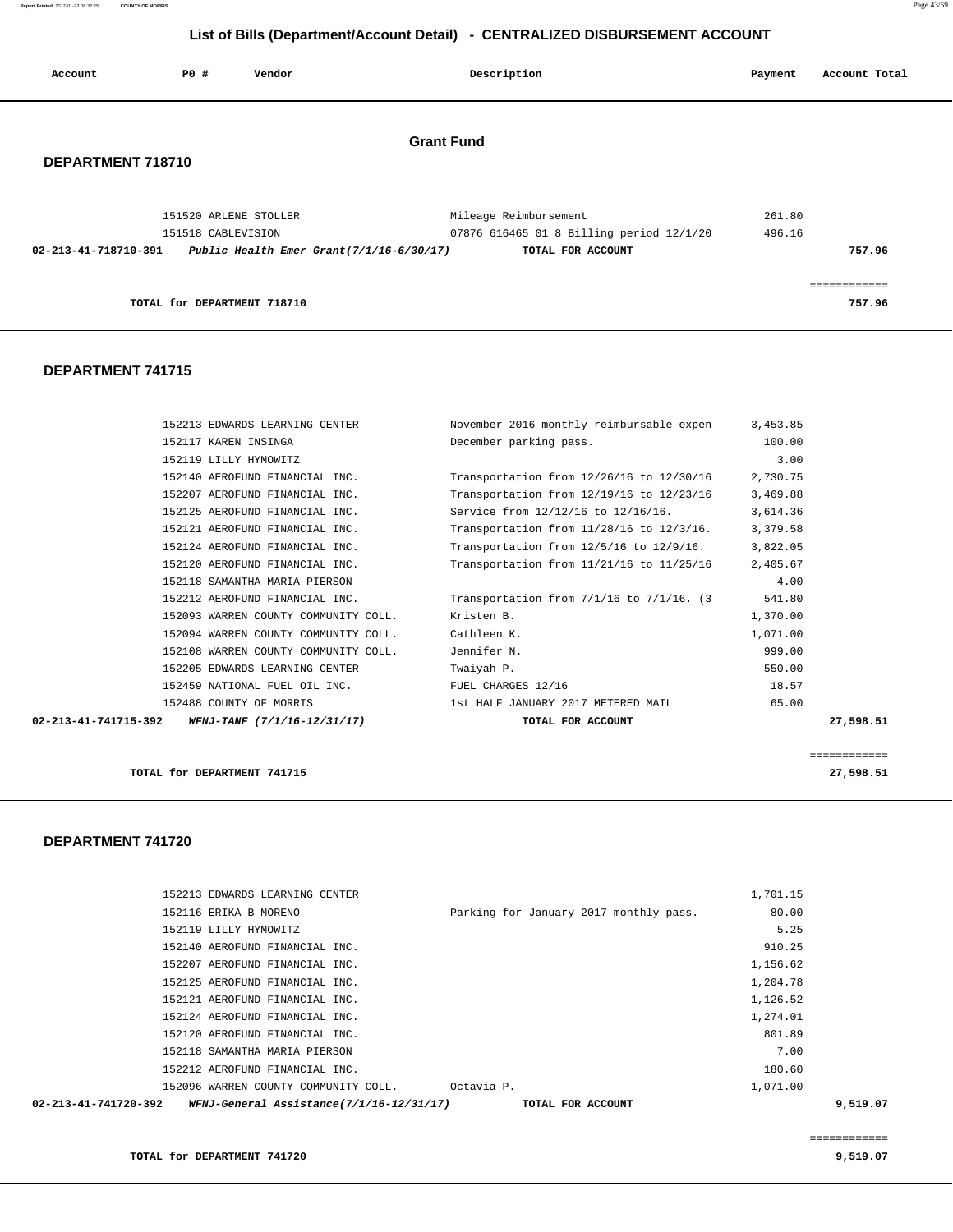| Account | P0 # | Vendor | Description | Payment | Account Total |
|---------|------|--------|-------------|---------|---------------|
|         |      |        |             |         |               |

### **DEPARTMENT 742705**

| 152106 WILLIAM PATERSON UNIVERSITY<br>02-213-41-742705-391<br>WIOA Adult (7/1/15-6/30/17) | Brandt G.<br>TOTAL FOR ACCOUNT | 1,671.70<br>7,363.48 |
|-------------------------------------------------------------------------------------------|--------------------------------|----------------------|
| 152050 AVTECH INSTITUTE                                                                   | Ronald M.                      | 800.00               |
| 152071 EZ WHEELS DRIVING SCHOOL<br>152208 AVTECH INSTITUTE                                | Peter C.<br>Henry H.           | 900.48<br>800.00     |
| 152077 WARREN COUNTY TECHNICAL SCHOOL                                                     | Etienne P.                     | 638.26               |
| 152107 WARREN COUNTY TECHNICAL SCHOOL                                                     | Barbara S.                     | 638.26               |
| 152089 WARREN COUNTY TECHNICAL SCHOOL<br>152088 WARREN COUNTY TECHNICAL SCHOOL            | Latesha R.<br>Fatima L.        | 638.26<br>638.26     |
| 152105 WARREN COUNTY TECHNICAL SCHOOL                                                     | Holga V.                       | 638.26               |
|                                                                                           |                                |                      |

#### **DEPARTMENT 742710**

|                      | 152068 EZ WHEELS DRIVING SCHOOL<br>152076 WARREN COUNTY TECHNICAL SCHOOL | Mitchell M.<br>Lavette A. |                   | 799.80<br>638.26 |
|----------------------|--------------------------------------------------------------------------|---------------------------|-------------------|------------------|
|                      | 152101 RUTGERS CENTER FOR CONTINUING                                     | Ildiko S.                 |                   | 3,164.00         |
| 02-213-41-742710-391 | WIOA Dislocated Worker $(7/1/15-6/30/17)$                                |                           | TOTAL FOR ACCOUNT | 4,602.06         |
|                      | TOTAL for DEPARTMENT 742710                                              |                           |                   | 4,602.06         |
|                      |                                                                          |                           |                   |                  |

### **DEPARTMENT 742720**

|                      | TOTAL for DEPARTMENT 742720         |                                          |          | 12,668.51    |
|----------------------|-------------------------------------|------------------------------------------|----------|--------------|
|                      |                                     |                                          |          | ============ |
| 02-213-41-742720-391 | WIOA Youth (7/1/15-6/30/17)         | TOTAL FOR ACCOUNT                        |          | 12,668.51    |
|                      | 150584 DELL MARKETING L.P.          | Latitude 15 5000 (e5770)@ 1,690.20 each) | 3,580.36 |              |
|                      | 152102 LINCOLN TECHINICAL INSTITUTE | James L.                                 | 510.70   |              |
|                      | 152062 EZ WHEELS DRIVING SCHOOL     | Jonathan V.                              | 900.48   |              |
|                      | 152073 NEWBRIDGE SERVICES INC       | (4) Ramon M., Christian H., Shann0n V.,  | 3,040.00 |              |
|                      | 152090 NEWBRIDGE SERVICES INC       | (10) Laura B., Tiffany S., Liz C., Fergi | 2,272.50 |              |
|                      | 152090 NEWBRIDGE SERVICES INC       | () Laura B., Andrew B., Lauren O.        | 681.75   |              |
|                      | 152090 NEWBRIDGE SERVICES INC       | (2) Laura B., Christian P.               | 454.50   |              |
|                      | 152090 NEWBRIDGE SERVICES INC       | Lauren O.                                | 227.25   |              |
|                      | 152069 LINCOLN TECHNICAL INSTITUTE  | Samuel V.                                | 972.97   |              |
|                      | 152118 SAMANTHA MARIA PIERSON       |                                          | 16.00    |              |
|                      | 152119 LILLY HYMOWITZ               |                                          | 12.00    |              |
|                      |                                     |                                          |          |              |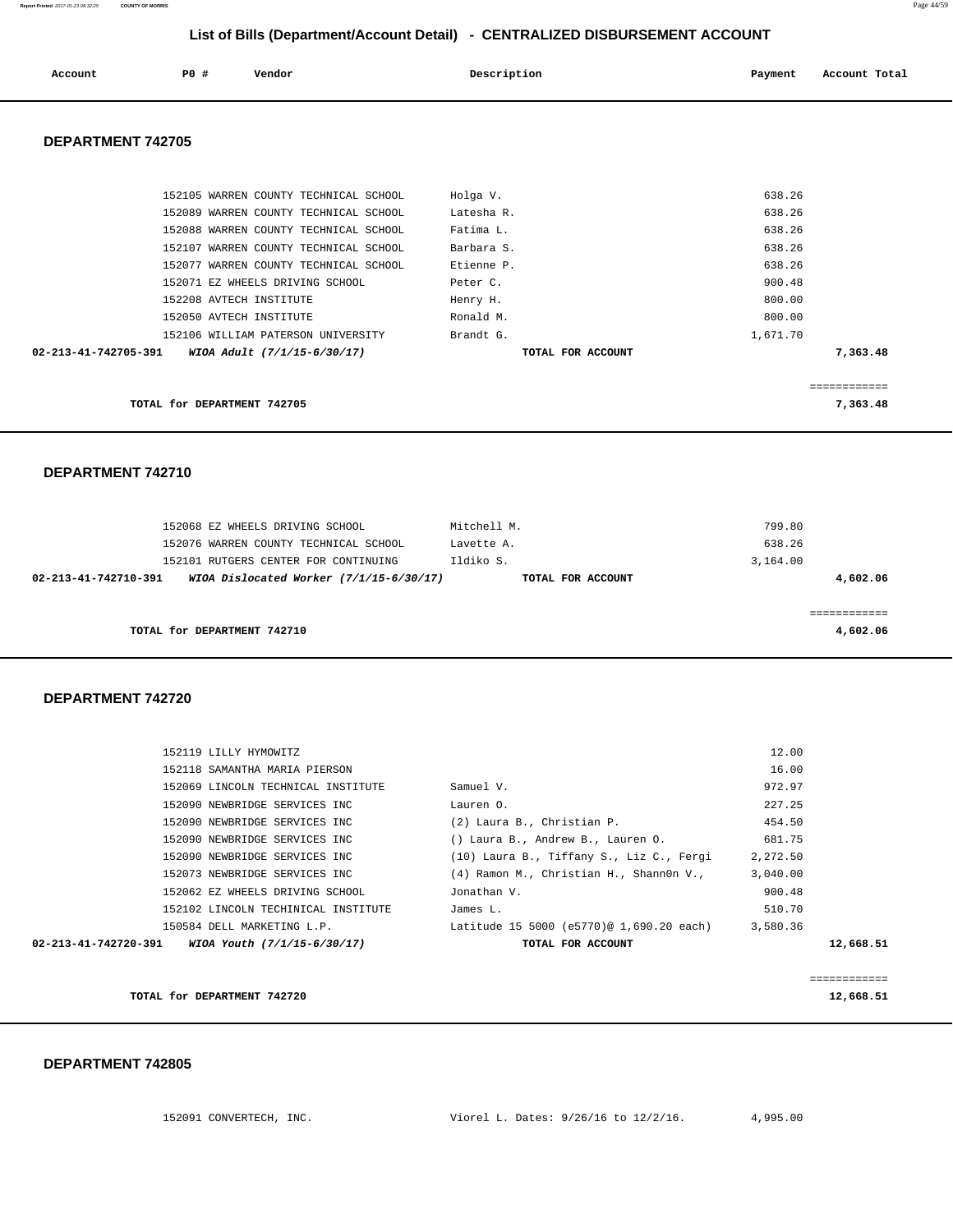| Account                        | PO# | Vendor                                 | Description       | Payment  | Account Total |
|--------------------------------|-----|----------------------------------------|-------------------|----------|---------------|
| <b>DEPARTMENT 742805</b>       |     |                                        |                   |          |               |
|                                |     | 152119 LILLY HYMOWITZ                  |                   | 18.00    |               |
|                                |     | 152051 LASCOMP INSTITUTE               | Edward M.         | 4,000.00 |               |
|                                |     | 152210 MASTER DRIVING SCHOOL INC.      | Jaliyl N.         | 670.40   |               |
|                                |     | 152103 RUTGERS CENTER FOR CONTINUING   | Vasyls T.         | 2,668.00 |               |
|                                |     | 152118 SAMANTHA MARIA PIERSON          |                   | 24.00    |               |
|                                |     | 152113 SUSSEX COUNTY COMMUNITY COLLEGE | Clara C.          | 475.20   |               |
|                                |     | 152100 WARREN COUNTY COMMUNITY COLL.   | Jessica D.        | 465.89   |               |
|                                |     | 152087 WILLIAM PATERSON UNIVERSITY     | Kenneth N.        | 1,635.80 |               |
|                                |     | 152074 WILLIAM PATERSON UNIVERSITY     | Linda McC.        | 1,407.78 |               |
|                                |     | 152111 WILLIAM PATERSON UNIVERSITY     | Tracy D.          | 879.45   |               |
|                                |     | 152095 WARREN COUNTY COMMUNITY COLL.   | Laura W.          | 890.00   |               |
|                                |     | 152092 WILLIAM PATERSON UNIVERSITY     | Karin M.          | 1,199.25 |               |
| $02 - 213 - 41 - 742805 - 391$ |     | WIOA Adult (7/1/16-6/30/18)            | TOTAL FOR ACCOUNT |          | 20,285.53     |
|                                |     |                                        |                   |          | ===========   |
|                                |     | TOTAL for DEPARTMENT 742805            |                   |          | 20,285.53     |

#### **DEPARTMENT 742810**

| 02-213-41-742810-391<br>WIOA Dislocated Worker (7/1/16-6/30/18) | TOTAL FOR ACCOUNT                     | 61,539.02 |
|-----------------------------------------------------------------|---------------------------------------|-----------|
| 152488 COUNTY OF MORRIS                                         | 1st HALF JANUARY 2017 METERED MAIL    | 188.64    |
| 152115 WILLIAM PATERSON UNIVERSITY                              | Maqda E.                              | 2,360.00  |
| 152097 WARREN COUNTY COMMUNITY COLL.                            | Jessica J.S.                          | 1,370.00  |
| 152118 SAMANTHA MARIA PIERSON                                   | December parking reimbursement.       | 49.00     |
| 152104 SMITH & SOLOMON                                          | Hetley T.                             | 3,200.00  |
| 152209 RUTGERS CENTER FOR CONTINUING                            | Benito R.                             | 1,116.18  |
| 152059 RUTGERS CENTER FOR CONTINUING                            | Cynthia D.                            | 2,780.00  |
| 152058 RUTGERS CENTER FOR CONTINUING                            | Klaudia W.                            | 2,275.00  |
| 152055 RUTGERS CENTER FOR CONTINUING                            | Fabio Parente                         | 3,004.00  |
| 152084 RUTGERS, THE STATE UNIVERSITY                            | Michael L.                            | 3,200.00  |
| 152098 RUTGERS CENTER FOR CONTINUING                            | Suzanne H.                            | 2,800.00  |
| 152049 RUTGERS CENTER FOR CONTINUING                            | Theresa Pappan                        | 2,395.00  |
| 152081 RUTGERS, THE STATE UNIVERSITY                            | Wilfer M.                             | 3,200.00  |
| 152082 RUTGERS, THE STATE UNIVERSITY                            | Gale G.                               | 3,200.00  |
| 152079 RUTGERS, THE STATE UNIVERSITY                            | Mark R.                               | 2,796.00  |
| 152063 RUTGERS SCHOOL OF BUSINESS                               | Sabrina G.                            | 3,060.00  |
| 152057 RUTGERS CENTER FOR CONTINUING                            | Matthew M.                            | 1,930.50  |
| 152064 LASCOMP INSTITUTE                                        | Joshua L.                             | 3,200.00  |
| 152052 LASCOMP INSTITUTE                                        | Kelvin G.                             | 3,200.00  |
| 152119 LILLY HYMOWITZ                                           | Lilly H., January parking fees.       | 36.75     |
| 152067 INFORMATION & TECHNOLOGY                                 | Nitin J.                              | 1,706.00  |
| 152075 FAIRLEIGH DICKINSON UNIVERSITY                           | Kristine V,                           | 1,333.75  |
| 152110 EZ WHEELS DRIVING SCHOOL                                 | Gloria L. N.                          | 1,119.72  |
| 152080 EZ WHEELS DRIVING SCHOOL                                 | Edward D.                             | 1,066.40  |
| 152086 EZ WHEELS DRIVING SCHOOL                                 | Michael O.                            | 1,119.72  |
| 152099 EZ WHEELS DRIVING SCHOOL                                 | Michael D.                            | 900.48    |
| 152060 EZ WHEELS DRIVING SCHOOL                                 | Matthew H.                            | 1,013.08  |
| 152070 EZ WHEELS DRIVING SCHOOL                                 | Kevin McC.                            | 1,013.08  |
| 152065 GRAPHIC MARKETING GROUP                                  | David S., Dates: 9/14/16 to 11/18/16. | 4,986.00  |
| 152056 BTII INSTITUTE, LLC                                      | Vincent E.                            | 800.00    |
| 152114 EZ WHEELS DRIVING SCHOOL                                 | Angel L.                              | 1,119.72  |

============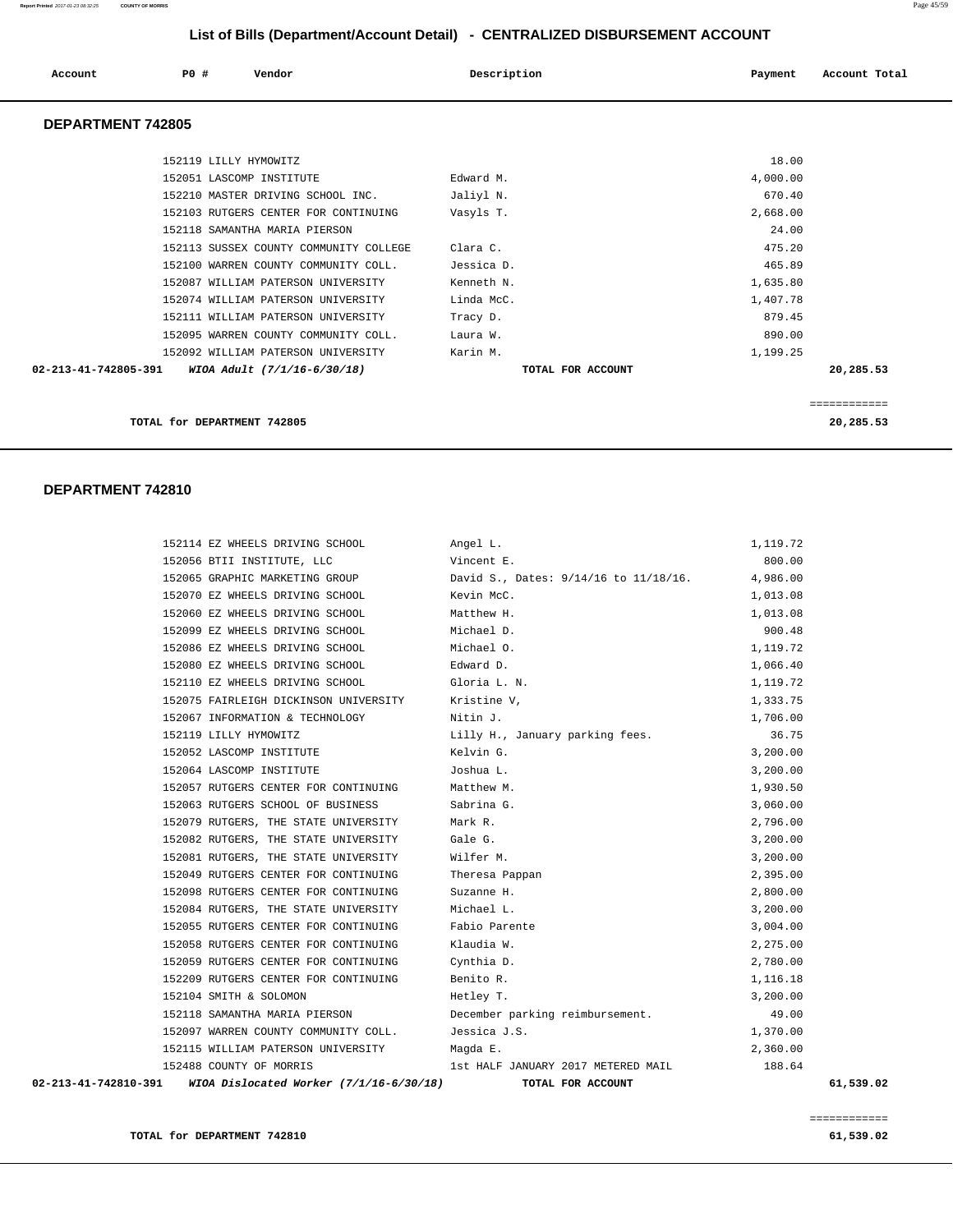| Account | P0 | Vendor<br>. | Description | Payment | Account Total<br>.<br>. |
|---------|----|-------------|-------------|---------|-------------------------|
|         |    |             |             |         |                         |

#### **DEPARTMENT 742820**

|                      | 152061 NEWBRIDGE SERVICES INC        | (5) Marshell McD., Peter B., Cassandra R | 7,185.00  |
|----------------------|--------------------------------------|------------------------------------------|-----------|
|                      | 152061 NEWBRIDGE SERVICES INC        | (3) Peter B., Douglas S., Kayleen H.     | 1,539.00  |
|                      | 152061 NEWBRIDGE SERVICES INC        | $(1)$ Cassandra R.                       | 250.00    |
|                      | 152061 NEWBRIDGE SERVICES INC        | (10 Cassabdra R,                         | 367.00    |
|                      | 152072 NEWBRIDGE SERVICES INC        | (4) Thomas L., Kathleen C., Amber P., Jo | 2,816.00  |
|                      | 152072 NEWBRIDGE SERVICES INC        | (4) Thomas L., Kathleen C., Amber P., Jo | 4,064.00  |
|                      | 152072 NEWBRIDGE SERVICES INC        | (4) Thomas L., Kathleen C., Amber P., Jo | 5,748.00  |
|                      | 152072 NEWBRIDGE SERVICES INC        | (4) Thomas L., Kathleen C., Amber P., Jo | 2,052.00  |
|                      | 152109 WARREN COUNTY COMMUNITY COLL. | Gianna D.                                | 912.12    |
|                      | 152083 FORTIS INSTITUTE              | Kymani P.                                | 692.90    |
| 02-213-41-742820-391 | WIOA Youth (7/1/16-6/30/18)          | TOTAL FOR ACCOUNT                        | 32,493.02 |

**TOTAL for DEPARTMENT 742820** 32,493.02

#### **DEPARTMENT 752635**

|                      | 151959 FAMILY INTERVENTION         | November-2016-FC-1614 | 20,208.00 |
|----------------------|------------------------------------|-----------------------|-----------|
| 02-213-41-752635-392 | SCP-Family Court (1/1/16-12/31/16) | TOTAL FOR ACCOUNT     | 20,208.00 |
|                      |                                    |                       |           |
|                      |                                    |                       |           |
|                      | TOTAL for DEPARTMENT 752635        |                       | 20,208.00 |
|                      |                                    |                       |           |

#### **DEPARTMENT 758610**

| 151278 TOWNSHIP OF MORRIS                                        | Morristown/Morris Township Municipal All | 4,000.00 |
|------------------------------------------------------------------|------------------------------------------|----------|
| 151434 OFFICE CONCEPTS GROUP, INC.                               | Supplies for Stigma-Free Display Board S | 305.53   |
| 151952 TOWNSHIP OF WASHINGTON                                    | Washington Township Municipal Alliance S | 2,000.00 |
| 152196 DRUG-FREE ACTION ALLIANCE                                 | Parents Who Host Lose the Most Materials | 1,486.00 |
| Municipal Alliance $(1/1/16 - 12/31/16)$<br>02-213-41-758610-394 | TOTAL FOR ACCOUNT                        | 7,791.53 |
|                                                                  |                                          |          |
|                                                                  |                                          |          |
| TOTAL for DEPARTMENT 758610                                      |                                          | 7,791.53 |

| 151949 TOWNSHIP OF WASHINGTON                                 | Washington Township Municipal Alliance E | 2,938.36 |
|---------------------------------------------------------------|------------------------------------------|----------|
| 152200 M.O.M.A.C                                              | Mt. Olive Municipal Alliance Expenditure | 708.03   |
| Municipal Alliance $(7/1/16-6/30/17)$<br>02-213-41-758710-392 | TOTAL FOR ACCOUNT                        | 3,646.39 |
|                                                               |                                          |          |
|                                                               |                                          |          |
| TOTAL for DEPARTMENT 758710                                   |                                          | 3,646.39 |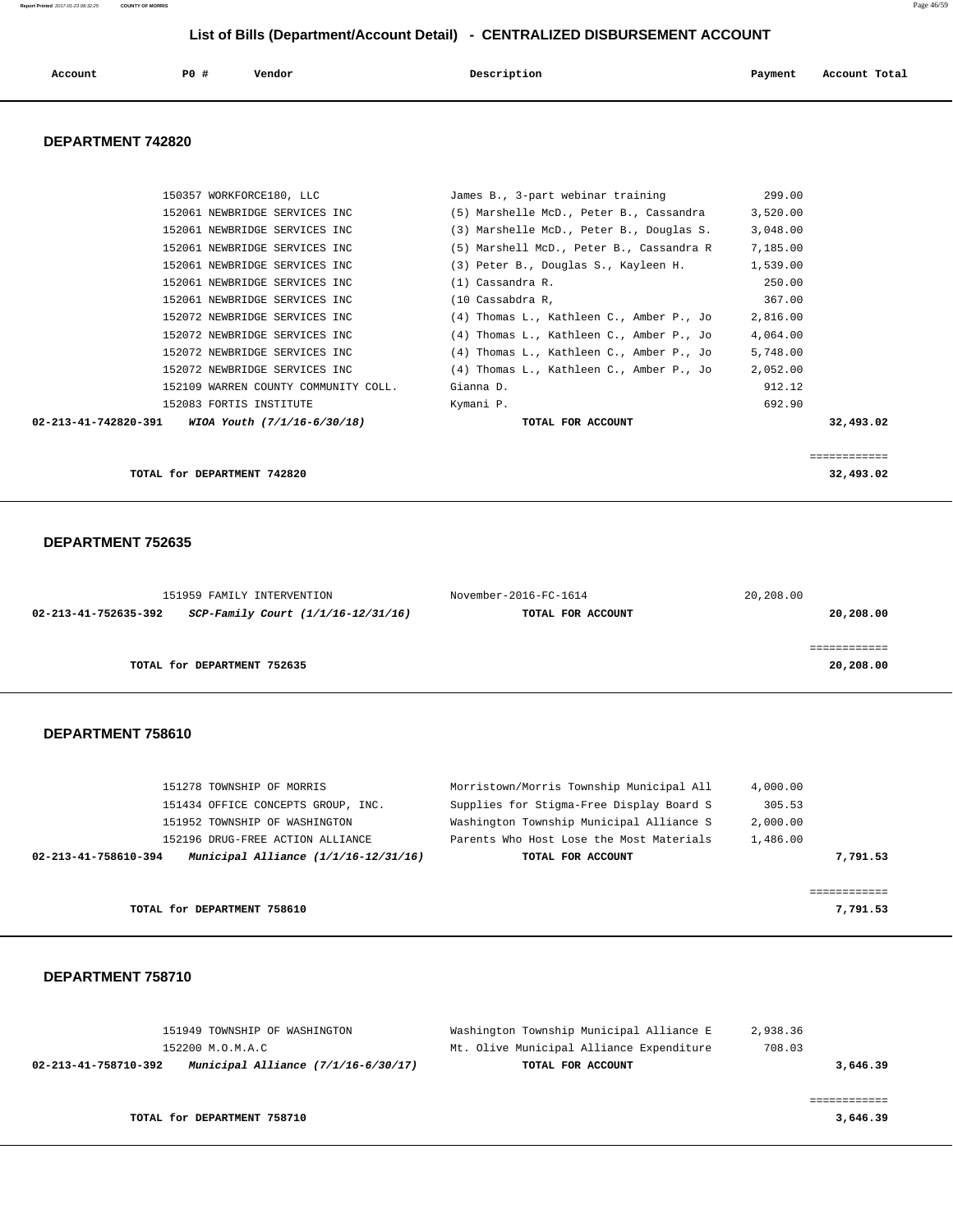**Report Printed** 2017-01-23 08:32:25 **COUNTY OF MORRIS** Page 47/59

# **List of Bills (Department/Account Detail) - CENTRALIZED DISBURSEMENT ACCOUNT**

| Account              | PO#<br>Vendor                              | Description                                                                        | Payment         | Account Total            |
|----------------------|--------------------------------------------|------------------------------------------------------------------------------------|-----------------|--------------------------|
| <b>ALPN - HSAC</b>   |                                            |                                                                                    |                 |                          |
|                      | 151280 AESOP GROUP, INC                    | Books for Nurtured Heart Trainings                                                 | 1,400.00        |                          |
|                      | 152195 NEWBRIDGE SERVICES INC              | December 2016 -Reimbursement for Mental                                            | 672.90          |                          |
| 02-213-41-759605-392 | 15 ALPN-HSAC (1/1/15-12/31/16)             | TOTAL FOR ACCOUNT                                                                  |                 | 2,072.90                 |
|                      | TOTAL for ALPN - HSAC                      |                                                                                    |                 | ============<br>2,072.90 |
| DEPARTMENT 783610    |                                            |                                                                                    |                 |                          |
|                      |                                            |                                                                                    |                 |                          |
|                      | 146440 LIVING DIRECT, INC.                 | EdgeStar 1.1 Cu. Ft. Converible or Freez                                           | 165.00<br>26.90 |                          |
|                      | 146435 ALLHEART.COM<br>146435 ALLHEART.COM | Red Panda Women's 3/4 sleeve lab coatIt<br>Red Panda Women's 3/4 sleeve lab coat.I | 26.90           |                          |
|                      | 146435 ALLHEART.COM                        | Red Panda Women's 3/4 sleeve lab coat.I                                            | 26.90           |                          |
|                      | 146435 ALLHEART.COM                        | Red Panda Women's 3/4 sleeve lab coat.I                                            | 26.90           |                          |
|                      | 146435 ALLHEART.COM                        | Red Panda Women's 3/4 sleeve lab coat.                                             | 26.90           |                          |
|                      | 146435 ALLHEART.COM                        | Red Panda Women's 3/4 sleeve<br>lab coat.                                          | 26.90           |                          |
|                      | 146435 ALLHEART.COM                        | Red Panda Women's 3/4 sleeve lab coat.                                             | 26.90           |                          |
|                      | 146435 ALLHEART.COM                        | Red Panda Women's 3/4 sleeve lab coat.                                             | 26.90           |                          |
|                      | 146435 ALLHEART.COM                        | Red Panda Women's 3/4 sleeve<br>lab coat.                                          | 26.90           |                          |
| 02-213-41-783610-391 | SART/SANE Program 10/1/15-9/30/16Ex10/15   | TOTAL FOR ACCOUNT                                                                  |                 | 407.10                   |
|                      |                                            |                                                                                    |                 | ============             |
|                      | TOTAL for DEPARTMENT 783610                |                                                                                    |                 | 407.10                   |
| DEPARTMENT 784820    |                                            |                                                                                    |                 |                          |
|                      |                                            |                                                                                    |                 |                          |
|                      | 150634 BAE SYSTEMS INFORMATION             | Order per attached Quote #Q161118530 Dat                                           | 32,707.30       |                          |
|                      | 151834 DIVISION OF STATE POLICE            | Instrument Calibration per attached Invo                                           | 4,440.00        |                          |
|                      | 151834 DIVISION OF STATE POLICE            | Instrument Calibration per attached Invo                                           | 800.00          |                          |
| 02-213-41-784820-391 | FFY15 UASI (9/1/15-8/31/18)                | TOTAL FOR ACCOUNT                                                                  |                 | 37,947.30                |

**TOTAL for DEPARTMENT 784820 37,947.30**

### **DEPARTMENT 784920**

| 150360 VIGILANT SOLUTIONS                           | Intelligence Led Policing Package per at | 90,000.00 |
|-----------------------------------------------------|------------------------------------------|-----------|
| 02-213-41-784920-391<br>FFY16 UASI (9/1/16-8/31/19) | TOTAL FOR ACCOUNT                        | 90,000.00 |
|                                                     |                                          |           |
|                                                     |                                          |           |
| TOTAL for DEPARTMENT 784920                         |                                          | 90,000.00 |
|                                                     |                                          |           |

============

 **MAPS**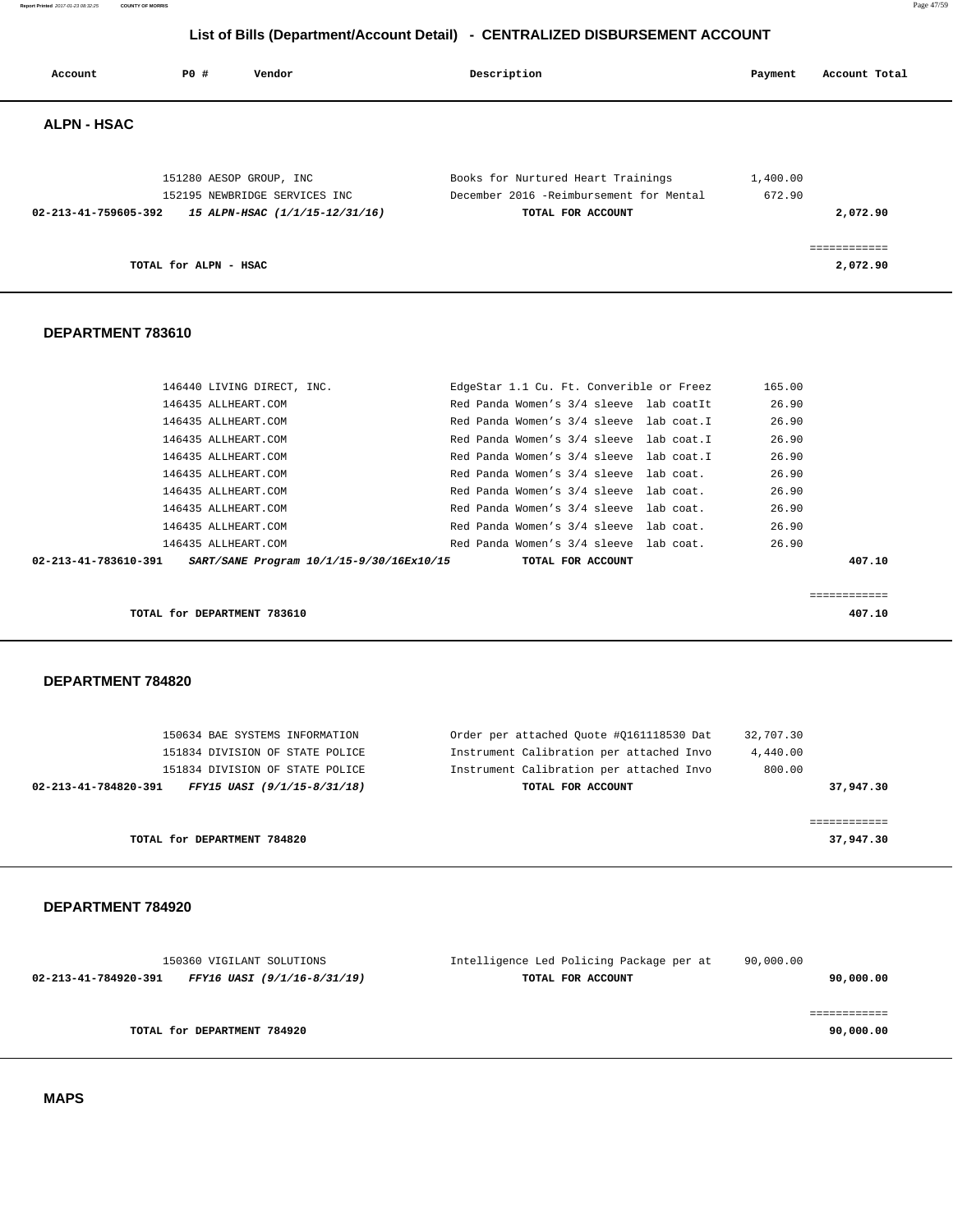| Account              | PO#            | Vendor                           | Description         | Payment  | Account Total |
|----------------------|----------------|----------------------------------|---------------------|----------|---------------|
| <b>MAPS</b>          |                |                                  |                     |          |               |
|                      |                | 150443 SENIOR SERVICES CENTER OF | 10/13/16 SCDRTP     | 1,350.00 |               |
|                      |                | 151221 W.B. MASON COMPANY INC    | SO43950671 12/20/16 | 11.37    |               |
|                      |                | 151218 W.B. MASON COMPANY INC    | so43270355          | 17.56    |               |
|                      |                | 151218 W.B. MASON COMPANY INC    | so43976332          | $-12.45$ |               |
| 02-213-41-786505-394 |                | MAPS (1/1/15-12/31/15)           | TOTAL FOR ACCOUNT   |          | 1,416.48      |
|                      |                |                                  |                     |          | ============  |
|                      | TOTAL for MAPS |                                  |                     |          | 1,416.48      |

### **DEPARTMENT 786625**

| 152459 NATIONAL FUEL OIL INC.                  | FUEL CHARGES 12/16 | 6,972.84 |
|------------------------------------------------|--------------------|----------|
| 02-213-41-786625-394<br>MAPS (1/1/16-12/31/16) | TOTAL FOR ACCOUNT  | 6,972.84 |
|                                                |                    |          |
|                                                |                    |          |
| TOTAL for DEPARTMENT 786625                    |                    | 6,972.84 |

### **FY08 SCAAP**

| 149817 SIRCHIE                                   | TRANSPORTATION VEHICLE UPGRADES DATED 3. | 20,586.00   |
|--------------------------------------------------|------------------------------------------|-------------|
| 02-213-41-806815-391<br>FY08 SCAAP Federal Share | TOTAL FOR ACCOUNT                        | 20,586.00   |
|                                                  |                                          |             |
|                                                  |                                          | ----------- |
| TOTAL for FY08 SCAAP                             |                                          | 20,586.00   |

|                      | 151862 GREENMAN PEDERSEN INC           | Construction Inspection Services for Sus | 21,617.64 |
|----------------------|----------------------------------------|------------------------------------------|-----------|
| 02-213-41-864607-391 | Sussex(CR617)STP-0350 (9/8/14-3/18/18) | TOTAL FOR ACCOUNT                        | 21,617.64 |
|                      |                                        |                                          |           |
|                      |                                        |                                          |           |
|                      | TOTAL for DEPARTMENT 864607            |                                          | 21,617.64 |
|                      |                                        |                                          |           |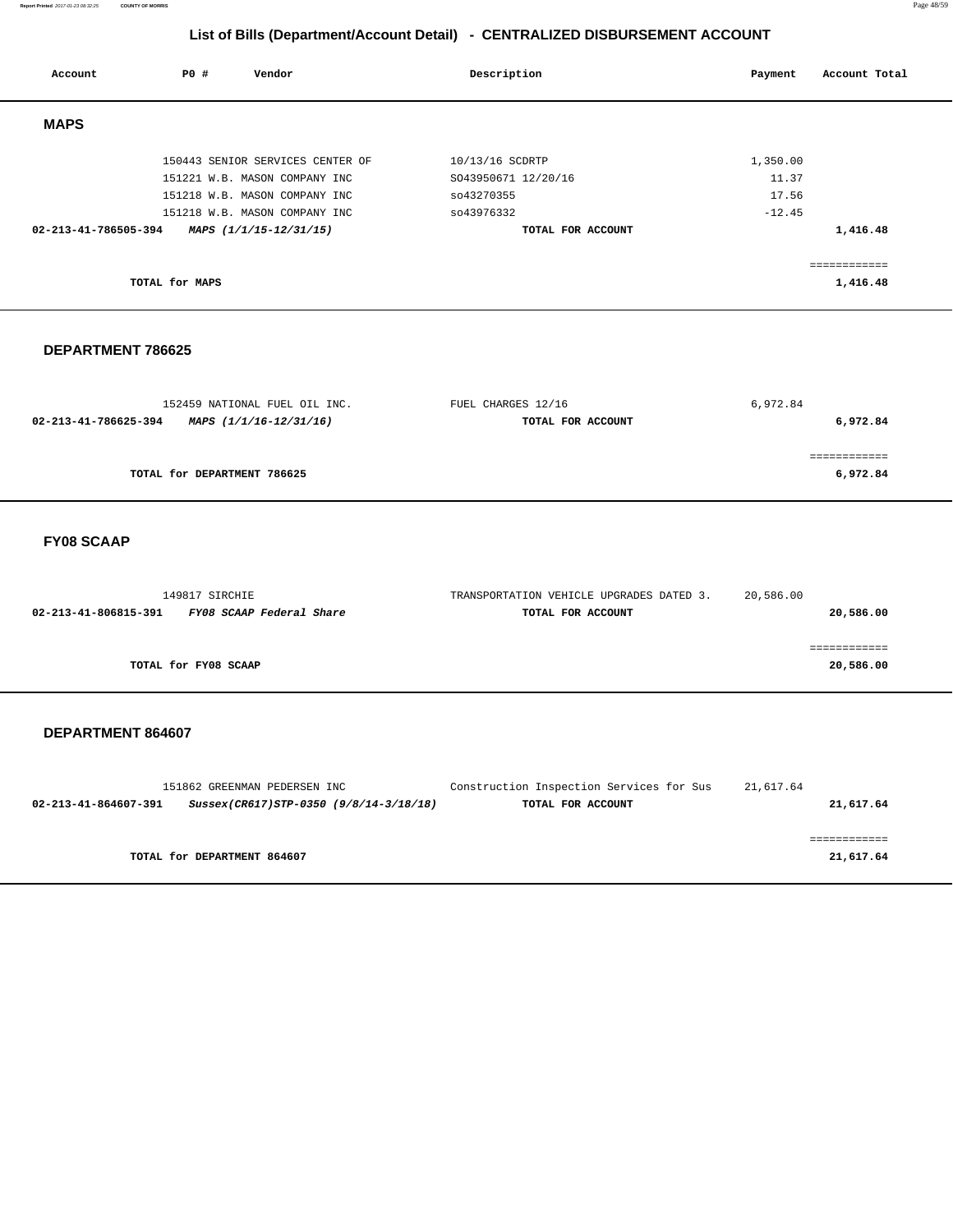| Report Printed 2017-01-23 08:32:25 | <b>COUNTY OF MORRIS</b> | Page 49/59 |
|------------------------------------|-------------------------|------------|
|                                    |                         |            |

| Account                        | PO# | Vendor                  | Description<br>Payment                   |          | Account Total |
|--------------------------------|-----|-------------------------|------------------------------------------|----------|---------------|
| Abatmnt/demol-Fac on Greystone |     |                         | <b>County Capital</b>                    |          |               |
|                                |     | 151235 T & M ASSOCIATES | Professional Services for the greystone  | 5,617.82 |               |
|                                |     | 151226 T & M ASSOCIATES | Professional Services for the greystone  | 3,732.43 |               |
| 04-216-55-953087-909           |     | Miscellaneous - Other   | TOTAL FOR ACCOUNT                        |          | 9,350.25      |
|                                |     |                         |                                          |          |               |
|                                |     |                         | TOTAL for Abatmnt/demol-Fac on Greystone |          | 9,350.25      |

### **Road Design/Construction**

| 151931 NV5                                    | Professional Engineering Services for Rt | 2,237.86 |
|-----------------------------------------------|------------------------------------------|----------|
| 04-216-55-953165-909<br>Miscellaneous - Other | TOTAL FOR ACCOUNT                        | 2,237.86 |
|                                               |                                          |          |
|                                               |                                          |          |
| TOTAL for Road Design/Construction            |                                          | 2,237.86 |
|                                               |                                          |          |

#### **DEPARTMENT 953235**

|                      | 151191 ROBINSON AERIAL SURVEYS, INC.     | Professional Services for the Courthouse | 3,618.00 |          |
|----------------------|------------------------------------------|------------------------------------------|----------|----------|
| 04-216-55-953235-909 | Upgrades to Fire/Sprinkler Sys-var Facil | TOTAL FOR ACCOUNT                        |          | 3,618.00 |
|                      |                                          |                                          |          |          |
|                      |                                          |                                          |          |          |
|                      | TOTAL for DEPARTMENT 953235              |                                          |          | 3,618.00 |

### **DEPARTMENT 953265**

| 151168 INTEGRITY ROOFING, INC.                          | ROOF REPLACEMENT AT SAFETY TRAINING ACAD | 10,780.00 |
|---------------------------------------------------------|------------------------------------------|-----------|
| 151170 INTEGRITY ROOFING, INC.                          | ROOF REPLACEMENT AT SAFETY TRAINING ACAD | 14,793.00 |
| Roof Replacement - Public Works<br>04-216-55-953265-951 | TOTAL FOR ACCOUNT                        | 25,573.00 |
|                                                         |                                          |           |
|                                                         |                                          |           |
| TOTAL for DEPARTMENT 953265                             |                                          | 25,573.00 |

#### **DEPARTMENT 953269**

| 04-216-55-953269-909 | Bridge Design/Constr - var locations | TOTAL FOR ACCOUNT                        | 18,285.00 |
|----------------------|--------------------------------------|------------------------------------------|-----------|
|                      | 150582 VAN CLEEF ENGINEERING ASSOC   | Construction Inspection Services Ouote f | 5,850.00  |
|                      | 151207 KEEGAN TECHNOLOGY &           | Concrete testing for Br 1400-706 on Iron | 1,880.00  |
|                      | 151971 CHERRY WEBER & ASSOC. PC      | Clerk of the Works Construction Inspecti | 8,480.00  |
|                      | 151188 CHRISTOPHER P STATILE PA      | Engineering design services for the Repl | 2,075.00  |
|                      |                                      |                                          |           |

============

**TOTAL for DEPARTMENT 953269** 18,285.00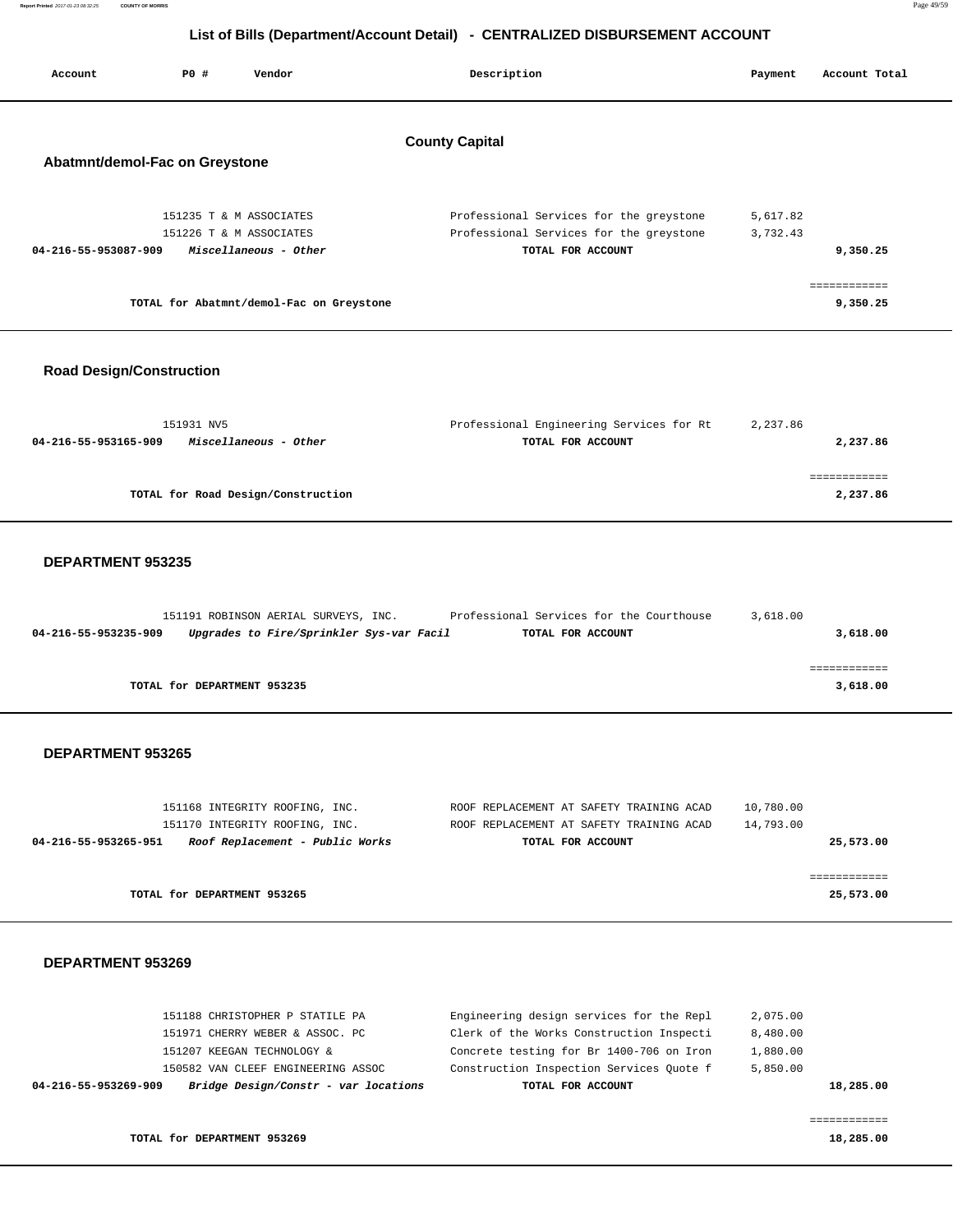**Report Printed** 2017-01-23 08:32:25 **COUNTY OF MORRIS** Page 50/59

# **List of Bills (Department/Account Detail) - CENTRALIZED DISBURSEMENT ACCOUNT**

| Account              | PO#        | Vendor                                                                  | Description                                                                                               | Payment              | Account Total            |
|----------------------|------------|-------------------------------------------------------------------------|-----------------------------------------------------------------------------------------------------------|----------------------|--------------------------|
| DEPARTMENT 953270    |            |                                                                         |                                                                                                           |                      |                          |
| 04-216-55-953270-909 | 151860 NV5 | 151865 KEEGAN TECHNOLOGY &<br>Road Design/Construc - var locations      | Materials testing for Sussex Turnpike Im<br>Professional engineering services for th<br>TOTAL FOR ACCOUNT | 1,070.00<br>1,022.15 | 2,092.15                 |
|                      |            | TOTAL for DEPARTMENT 953270                                             |                                                                                                           |                      | ============<br>2,092.15 |
| DEPARTMENT 953291    |            |                                                                         |                                                                                                           |                      |                          |
| 04-216-55-953291-909 |            | 151866 KELLER & KIRKPATRICK<br>Var Roadway Drainage Proj - Public Works | General Engineering On-Site Services fro<br>TOTAL FOR ACCOUNT                                             | 3,584.00             | 3,584.00                 |
|                      |            | TOTAL for DEPARTMENT 953291                                             |                                                                                                           |                      | ============<br>3,584.00 |

### **DEPARTMENT 953294**

|                      | 151978 WHITE IRON LLC                    | RE: K-9 & MV - NEW RAILINGS/ 10-10-16 | 2,300.00 |
|----------------------|------------------------------------------|---------------------------------------|----------|
| 04-216-55-953294-951 | Replace Lighting/Ceilings/etc-Bldg&Grnds | TOTAL FOR ACCOUNT                     | 2,300.00 |
|                      |                                          |                                       |          |
|                      |                                          |                                       |          |
|                      | TOTAL for DEPARTMENT 953294              |                                       | 2,300.00 |
|                      |                                          |                                       |          |

### **DEPARTMENT 953314**

|                      | 151177 PROFESSIONAL CONSULTING, INC. |                                          | Design and Constr Admin for Replacement |                   | 493.50 |        |
|----------------------|--------------------------------------|------------------------------------------|-----------------------------------------|-------------------|--------|--------|
| 04-216-55-953314-909 |                                      | Repair/Rplcment/Upgrd VarEquip-BldgGrnds |                                         | TOTAL FOR ACCOUNT |        | 493.50 |
|                      |                                      |                                          |                                         |                   |        |        |
|                      |                                      |                                          |                                         |                   |        |        |
|                      | TOTAL for DEPARTMENT 953314          |                                          |                                         |                   |        | 493.50 |
|                      |                                      |                                          |                                         |                   |        |        |

|                      | 151266 CHRISTOPHER P STATILE PA          | Engineering Services for the Superstruct | 2,239.93 |
|----------------------|------------------------------------------|------------------------------------------|----------|
| 04-216-55-953323-909 | Bridge Design/Constr VarLoc-Public Works | TOTAL FOR ACCOUNT                        | 2,239.93 |
|                      |                                          |                                          |          |
|                      |                                          |                                          |          |
|                      |                                          |                                          |          |
|                      | TOTAL for DEPARTMENT 953323              |                                          | 2,239.93 |
|                      |                                          |                                          |          |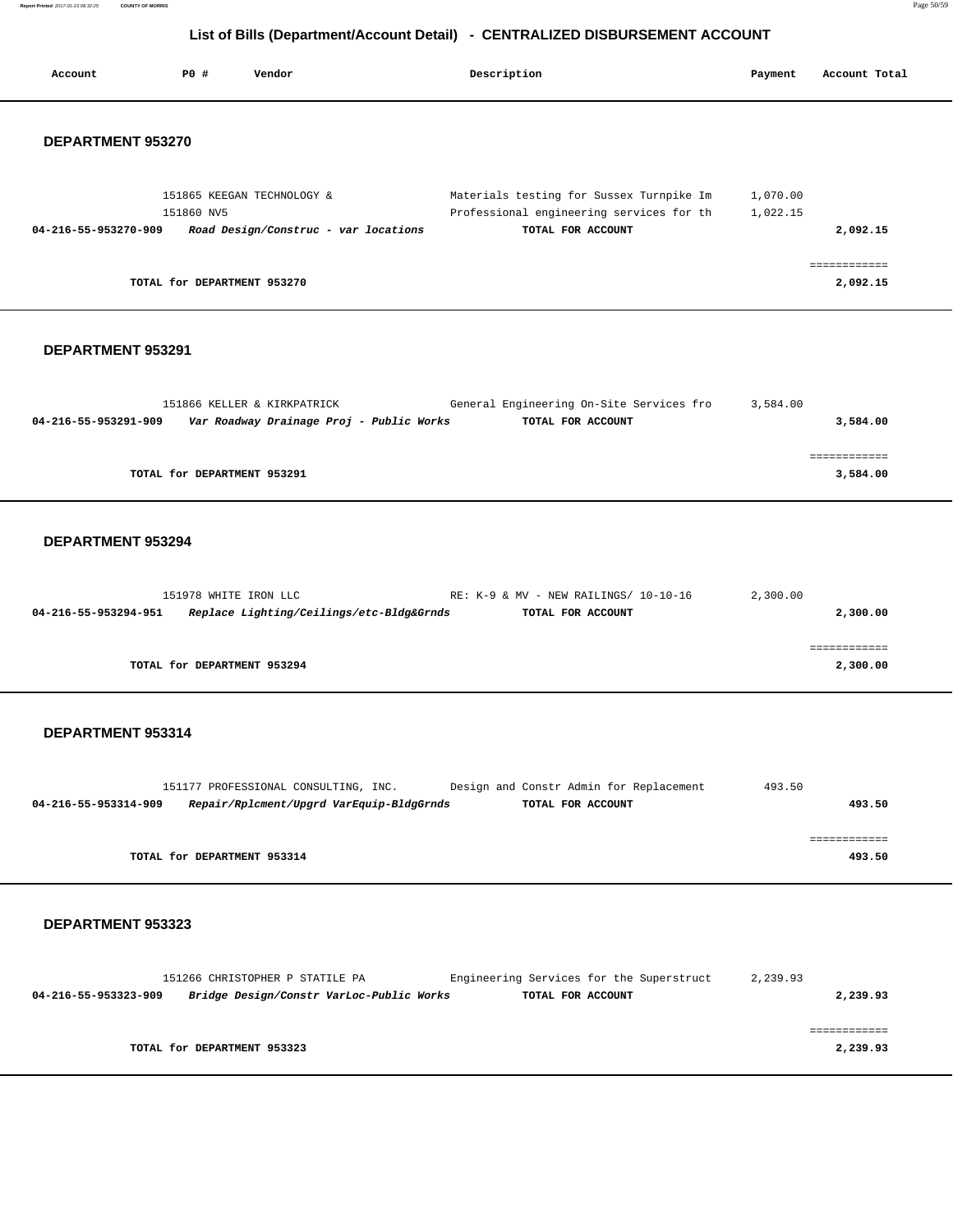| Account                                   | P0 #                                      | Vendor                                                                                                                                             | Description                                                                                                        | Payment                          | Account Total                        |
|-------------------------------------------|-------------------------------------------|----------------------------------------------------------------------------------------------------------------------------------------------------|--------------------------------------------------------------------------------------------------------------------|----------------------------------|--------------------------------------|
| 04-216-55-953329-909                      | 151860 NV5<br>TOTAL for DEPARTMENT 953329 | 133797 BOSWELL ENGINEERING INC<br>Design, Building, Rehab of Roads-PublWorks                                                                       | Engineering Design Services for Intersec<br>Professional engineering services for th<br>TOTAL FOR ACCOUNT          | 1,719.63<br>4,347.85             | 6,067.48<br>============<br>6,067.48 |
| <b>DEPARTMENT 953349</b>                  |                                           |                                                                                                                                                    |                                                                                                                    |                                  |                                      |
| 04-216-55-953349-956                      |                                           | 150976 PANCIELLO CONSTRUCTION LLC<br>150976 PANCIELLO CONSTRUCTION LLC<br>152014 PANCIELLO CONSTRUCTION LLC<br>Various Bldging Repairs-County Wide | RE: HEALTH MGMT/ 12-05-16<br>RE: MV SADDLE REPAIR/ 12-31-16<br>RE: MV SADDLE REPAIR/ 01-09-17<br>TOTAL FOR ACCOUNT | 2,040.00<br>1,700.00<br>2,720.00 | 6,460.00<br>============             |
|                                           | TOTAL for DEPARTMENT 953349               |                                                                                                                                                    |                                                                                                                    |                                  | 6,460.00                             |
| DEPARTMENT 953350<br>04-216-55-953350-951 |                                           | 146332 COMPLETE SECURITY SYSTEMS, INC.<br>Security Upgrades OTA                                                                                    | Building Security Systems Upgrade per Bi<br>TOTAL FOR ACCOUNT                                                      | 80,000.00                        | 80,000.00                            |
|                                           | TOTAL for DEPARTMENT 953350               |                                                                                                                                                    |                                                                                                                    |                                  | ============<br>80,000.00            |
| DEPARTMENT 953351                         |                                           |                                                                                                                                                    |                                                                                                                    |                                  |                                      |
| 04-216-55-953351-951                      |                                           | 151165 HANDI-LIFT SERVICE CO., INC.<br>Elevator Upgrades Various Cty Bldgs                                                                         | FURNISH AND INSTALL HANDICAP LIFTS FOR T<br>TOTAL FOR ACCOUNT                                                      | 5,643.00                         | 5,643.00<br>============             |
|                                           | TOTAL for DEPARTMENT 953351               |                                                                                                                                                    |                                                                                                                    |                                  | 5,643.00                             |
| DEPARTMENT 953357                         |                                           |                                                                                                                                                    |                                                                                                                    |                                  |                                      |
| 04-216-55-953357-940                      |                                           | 151968 RON-JON CONSTRUCTION CORP.<br>Replace & Upgrade Various Bridges                                                                             | Replacement of Bridge No. 1400-323 on Co<br>TOTAL FOR ACCOUNT                                                      | 134,990.97                       | 134,990.97                           |

|                             | ____________ |
|-----------------------------|--------------|
| TOTAL for DEPARTMENT 953357 | 134,990.97   |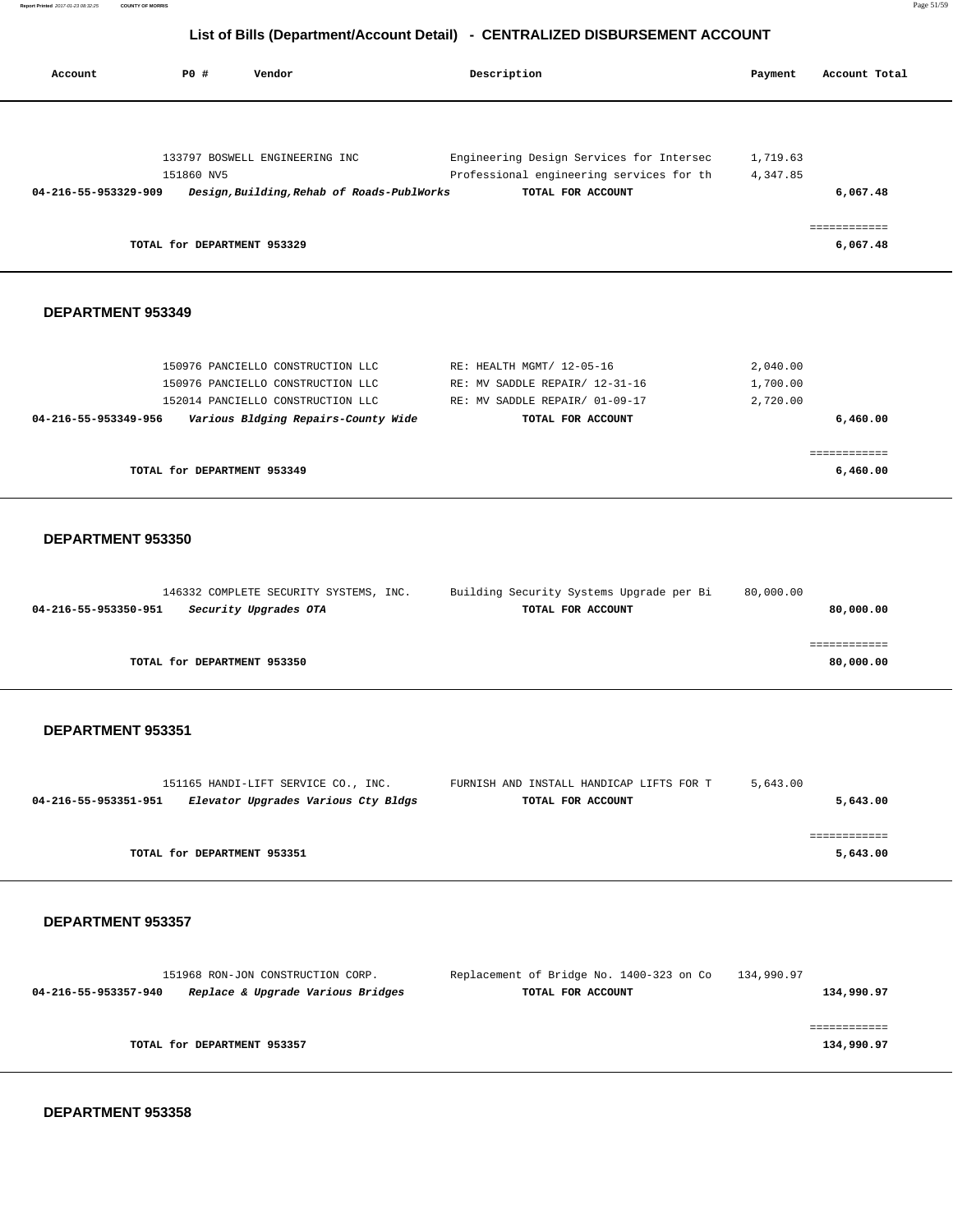| Account                  | PO#                         | Vendor                             | Description       | Payment | Account Total            |
|--------------------------|-----------------------------|------------------------------------|-------------------|---------|--------------------------|
| <b>DEPARTMENT 953358</b> |                             |                                    |                   |         |                          |
| 04-216-55-953358-909     |                             | Replace & Upgrade Various Culverts | TOTAL FOR ACCOUNT |         | 10,908.00                |
|                          | TOTAL for DEPARTMENT 953358 |                                    |                   |         | ___________<br>10,908.00 |

#### **DEPARTMENT 953363**

| 146353 CHERRY WEBER & ASSOC. PC                            | Construction Inspection Services - Cente | 192.00   |           |
|------------------------------------------------------------|------------------------------------------|----------|-----------|
| 146353 CHERRY WEBER & ASSOC. PC                            | Construction Inspection Services - Cente | 1,321.00 |           |
| 146352 CHERRY WEBER & ASSOC. PC                            | Construction Inspection Services - Mt Ho | 2,257.50 |           |
| 146352 CHERRY WEBER & ASSOC. PC                            | Construction Inspection Services - Mt Ho | 384.00   |           |
| 146683 M-TEC CONSTRUCTION SERVICE LLC                      | Construction Inspection for Shunpike Roa | 2,226.00 |           |
| 146682 M-TEC CONSTRUCTION SERVICE LLC                      | Construction Inspection for Boonton Aven | 431.00   |           |
| 146682 M-TEC CONSTRUCTION SERVICE LLC                      | Construction Inspection for Boonton Aven | 330.00   |           |
| 146684 M-TEC CONSTRUCTION SERVICE LLC                      | Construction Inspection for Green Villag | 1,621.00 |           |
| 146684 M-TEC CONSTRUCTION SERVICE LLC                      | Construction Inspection for Green Villag | 605.00   |           |
| 146681 M-TEC CONSTRUCTION SERVICE LLC                      | Construction Inspection for Boonton Aven | 706.00   |           |
| 146681 M-TEC CONSTRUCTION SERVICE LLC                      | Construction Inspection for Boonton Aven | 220.00   |           |
| 146683 M-TEC CONSTRUCTION SERVICE LLC                      | Construction Inspection for Shunpike Roa | 4,757.50 |           |
| Paving & Resurfacing Various Roads<br>04-216-55-953363-909 | TOTAL FOR ACCOUNT                        |          | 15,051.00 |
|                                                            |                                          |          |           |
|                                                            |                                          |          |           |

|                             | ------------ |
|-----------------------------|--------------|
| TOTAL for DEPARTMENT 953363 | 15,051.00    |
|                             |              |

### **DEPARTMENT 953382**

|                      | 152222 RAILROAD CONSTRUCTION CO, INC.   | Route 10 Crossing Reconstruction, Work pr | 32,046.00 |
|----------------------|-----------------------------------------|-------------------------------------------|-----------|
| 04-216-55-953382-940 | Road Resurfacing, MV arking lot, Railrd | TOTAL FOR ACCOUNT                         | 32,046.00 |
|                      |                                         |                                           |           |
|                      |                                         |                                           |           |
|                      | TOTAL for DEPARTMENT 953382             |                                           | 32,046.00 |

#### **DEPARTMENT 953383**

| 04-216-55-953383-940 | B&G Interior Building Improvements                                                  | TOTAL FOR ACCOUNT                | 76,570.00 |
|----------------------|-------------------------------------------------------------------------------------|----------------------------------|-----------|
|                      | 151173 BILLY CONTRACTING & RESTORATION INC WINDOW REPLACEMENT AT MORRIS COUNTY COUR |                                  | 38,825,00 |
|                      | 151444 RFS COMMERCIAL, INC.                                                         | WO78737/ RE: JDC/ 12-30-16       | 19,900.00 |
|                      | 151444 RFS COMMERCIAL, INC.                                                         | WO78737/ RE: JDC/ 12-30-16       | 5,900.00  |
|                      | 151444 RFS COMMERCIAL, INC.                                                         | WO78737/ RE: JDC/ 12-20-16       | 4,750.00  |
|                      | 151444 RFS COMMERCIAL, INC.                                                         | WO78739/ RE: OTA/ 12-16-16       | 4,895.00  |
|                      | 151444 RFS COMMERCIAL, INC.                                                         | WO78603/ RE: B&G STOCK/ 12-01-16 | 2,300.00  |

============

**TOTAL for DEPARTMENT 953383** 76,570.00

**Report Printed** 2017-01-23 08:32:25 **COUNTY OF MORRIS** Page 52/59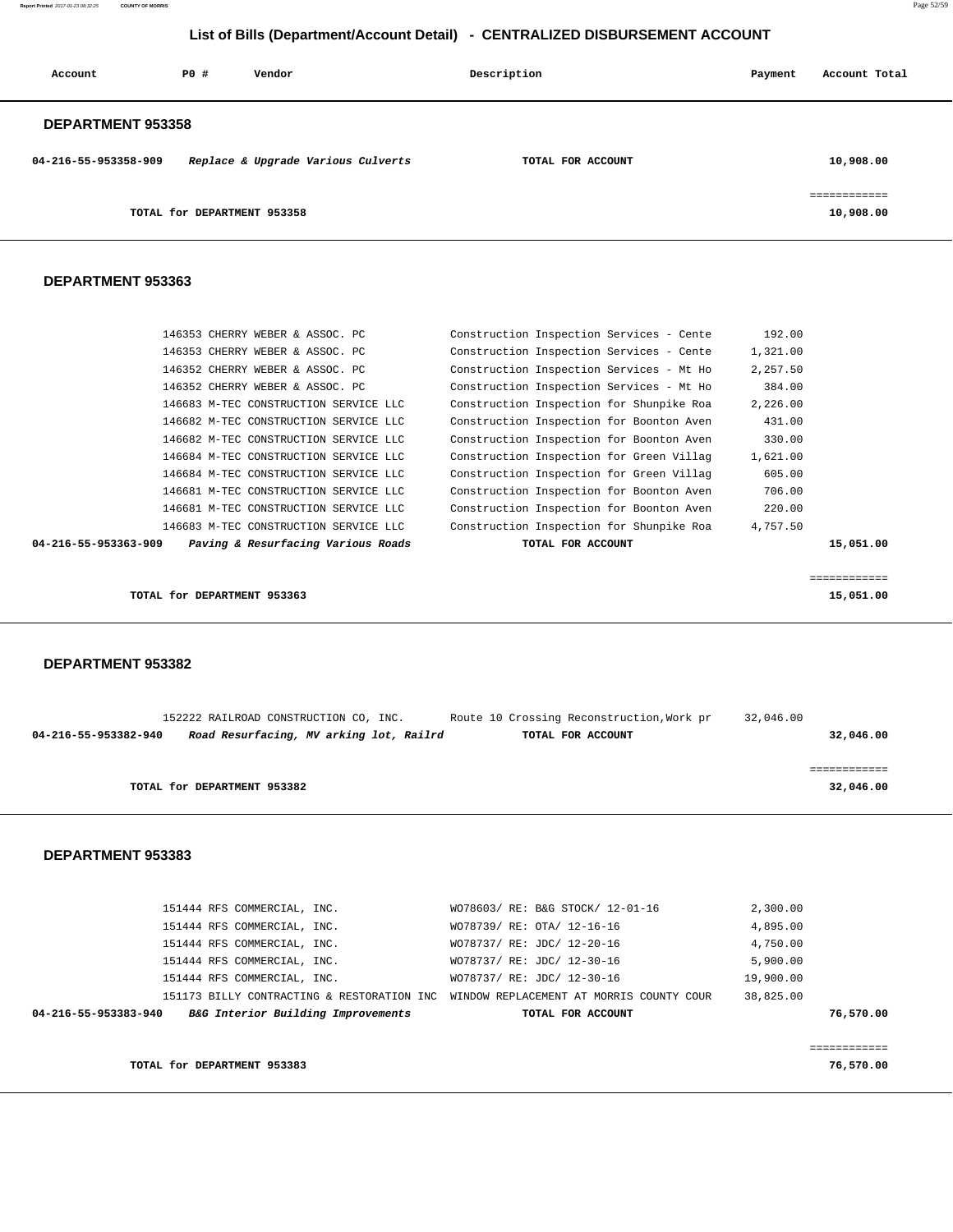| Account              | PO#                         | Vendor                             | Description                              | Payment  | Account Total |
|----------------------|-----------------------------|------------------------------------|------------------------------------------|----------|---------------|
|                      |                             |                                    |                                          |          |               |
|                      |                             | 142537 VAN CLEEF ENGINEERING ASSOC | Repairs/Rehabilitation of County Route 5 | 3,166.60 |               |
|                      |                             | 152225 BOSWELL ENGINEERING INC     | Professional Engineering Services for MC | 992.50   |               |
|                      |                             | 143666 JOHNSON MIRMIRAN &          | Structurally deficient repairs for Bridg | 173.49   |               |
| 04-216-55-953387-909 |                             | Various Bridge Replacement         | TOTAL FOR ACCOUNT                        |          | 4,332.59      |
|                      |                             |                                    |                                          |          |               |
|                      | TOTAL for DEPARTMENT 953387 |                                    |                                          |          | 4,332.59      |
|                      |                             |                                    |                                          |          |               |

### **DEPARTMENT 953388**

| TOTAL for DEPARTMENT 953388                              |                                          | 34,037,00 |
|----------------------------------------------------------|------------------------------------------|-----------|
|                                                          |                                          |           |
| Equip. & Vehicle Replacement-PPW<br>04-216-55-953388-957 | TOTAL FOR ACCOUNT                        | 34,037.00 |
| 146807 BEYER FORD                                        | Splash Guards 50M                        | 205.00    |
| 146807 BEYER FORD                                        | Daytime running lights 943               | 45.00     |
| 146807 BEYER FORD                                        | Reverse sending system 76R               | 275.00    |
| 146807 BEYER FORD                                        | All weather mats 16N                     | 75.00     |
| 146807 BEYER FORD                                        | 2017 Ford Explorer 4X4-as per SC#83013.  | 24,708.00 |
| 148463 SAFETY- KLEEN SYSTEMS, INC.                       | JRI INDUSTRIES - TL-2 PARTS WASHER, MILD | 8,729.00  |

### **DEPARTMENT 953416**

| 150989 THE MUSIAL GROUP PA                               | MORRIS COUNTY COURT HOUSE LADY OF JUSTIC | 7,852.50 |
|----------------------------------------------------------|------------------------------------------|----------|
| B&G - Exterior Building Projects<br>04-216-55-953416-909 | TOTAL FOR ACCOUNT                        | 7,852.50 |
|                                                          |                                          |          |
|                                                          |                                          |          |
| TOTAL for DEPARTMENT 953416                              |                                          | 7,852.50 |
|                                                          |                                          |          |

#### **DEPARTMENT 953418**

|                             | 151267 MOTT MACDONALD LLC                | Engineering Services for Drainage Improv |  | 8,993.14 |          |
|-----------------------------|------------------------------------------|------------------------------------------|--|----------|----------|
| 04-216-55-953418-909        | PublicWork-Bridge/DrainDesign&Recon/Repl | TOTAL FOR ACCOUNT                        |  |          | 8,993.14 |
|                             |                                          |                                          |  |          |          |
|                             |                                          |                                          |  |          |          |
| TOTAL for DEPARTMENT 953418 |                                          |                                          |  |          | 8,993.14 |

| 151951 KONKUS CORPORATION |                                                     | 75,969.08                               |                                                                                                                                        |
|---------------------------|-----------------------------------------------------|-----------------------------------------|----------------------------------------------------------------------------------------------------------------------------------------|
| 151861 KONKUS CORPORATION |                                                     | 469,059.59                              |                                                                                                                                        |
|                           |                                                     |                                         |                                                                                                                                        |
|                           |                                                     |                                         |                                                                                                                                        |
|                           |                                                     |                                         |                                                                                                                                        |
|                           |                                                     |                                         |                                                                                                                                        |
|                           | 04-216-55-953419-951<br>TOTAL for DEPARTMENT 953419 | PublicWorks-Railroad&Road Constr/Resurf | Labor, Materials & Services for the Milli<br>Milling & Resurfacing of Green Village R<br>545,028.67<br>TOTAL FOR ACCOUNT<br>545,028.67 |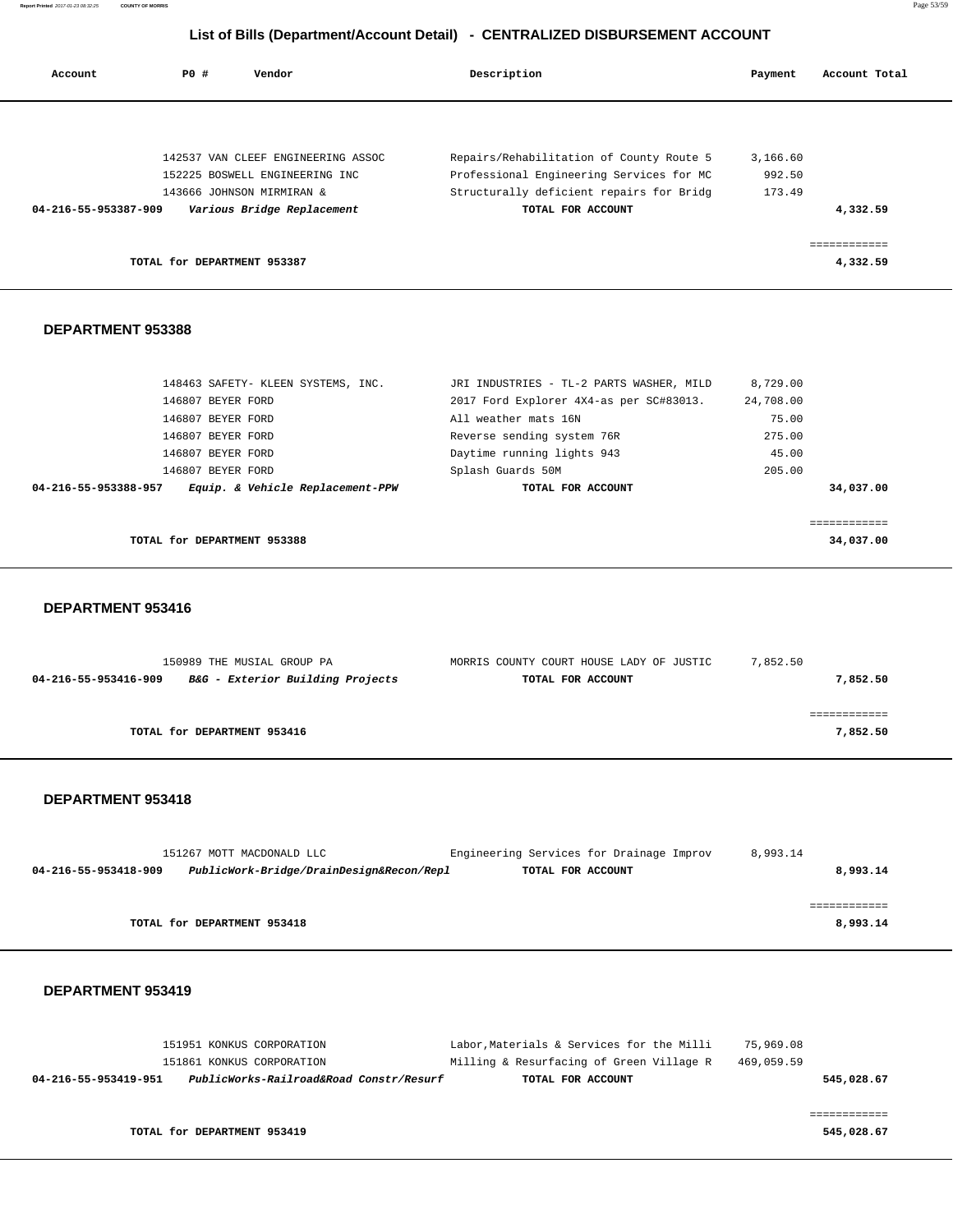**Report Printed** 2017-01-23 08:32:25 **COUNTY OF MORRIS** Page 54/59

# **List of Bills (Department/Account Detail) - CENTRALIZED DISBURSEMENT ACCOUNT**

| Account                        | PO# | Vendor                                                   | Description                                                   | Payment  | Account Total            |
|--------------------------------|-----|----------------------------------------------------------|---------------------------------------------------------------|----------|--------------------------|
| Various Bridge Replace.& Rehab |     |                                                          |                                                               |          |                          |
| 04-216-55-953628-909           |     | 151266 CHRISTOPHER P STATILE PA<br>Miscellaneous - Other | Engineering Services for the Superstruct<br>TOTAL FOR ACCOUNT | 3,467.57 | 3,467.57                 |
|                                |     | TOTAL for Various Bridge Replace.& Rehab                 |                                                               |          | ============<br>3,467.57 |

# **Cty Bridge Design&Construction**

| 151264 CHERRY WEBER & ASSOC. PC               | Engineering Services for the Replacement | 1,054.70 |
|-----------------------------------------------|------------------------------------------|----------|
| Miscellaneous - Other<br>04-216-55-953908-909 | TOTAL FOR ACCOUNT                        | 1,054.70 |
|                                               |                                          |          |
|                                               |                                          |          |
| TOTAL for Cty Bridge Design&Construction      |                                          | 1,054.70 |
|                                               |                                          |          |

### **DEPARTMENT 954408**

| 148976 MALL CHEVROLET INC.                                 | 2016 CHEVROLET EXPRESS 2500 EXTENDED VAN | 22,020.00 |              |
|------------------------------------------------------------|------------------------------------------|-----------|--------------|
| 148976 MALL CHEVROLET INC.                                 | L96 VORTEC 6.0L V8 SFI                   | 995.00    |              |
| 148976 MALL CHEVROLET INC.                                 | KG3 145 AMP ALTERNATOR                   | 75.00     |              |
| 148976 MALL CHEVROLET INC.                                 | ZW2 FIXED REAR DOOR GLASS                | 60.00     |              |
| 148976 MALL CHEVROLET INC.                                 | UVC REAR VIEW CAMERA SYSTEM              | 200.00    |              |
| 148976 MALL CHEVROLET INC.                                 | ATG REMOTE KEYLESS ENTRY--FOB (2)        | 170.00    |              |
| 148976 MALL CHEVROLET INC.                                 | 5H1 2 ADDITIONAL KEYS                    | 45.00     |              |
| 149817 SIRCHIE                                             | TRANSPORTATION VEHICLE UPGRADES DATED 3. | 18,435.00 |              |
| 04-216-55-954408-957 Jail-Purchase Transportation Vehicles | TOTAL FOR ACCOUNT                        |           | 42,000.00    |
|                                                            |                                          |           |              |
|                                                            |                                          |           | ------------ |
| TOTAL for DEPARTMENT 954408                                |                                          |           | 42,000,00    |

| 04-216-55-954434-956 |                                     | Sheriff - Various Upgrades & Equipment | TOTAL FOR ACCOUNT                        |           | 217, 145.82 |
|----------------------|-------------------------------------|----------------------------------------|------------------------------------------|-----------|-------------|
|                      |                                     | 143489 LAWMEN SUPPLY CO OF NJ, INC.    | Item #OHD - Avon Protection Adapter Cust | 331.25    |             |
|                      | 143489 LAWMEN SUPPLY CO OF NJ, INC. |                                        | Item #9519-4000 - Quantifit Respirator F | 8,310.00  |             |
|                      | 143489 LAWMEN SUPPLY CO OF NJ, INC. |                                        | Item #90818 - CBR X50i 3L Reservoir      | 3,536.46  |             |
|                      | 143489 LAWMEN SUPPLY CO OF NJ, INC. |                                        | Item #75027-100-A-AC - NH15 CBRN Hood (R | 4,981.50  |             |
|                      | 143489 LAWMEN SUPPLY CO OF NJ, INC. |                                        | Item #72606-3 - CTCF50 Riot Agent Filter | 4,116.00  |             |
|                      | 143489 LAWMEN SUPPLY CO OF NJ, INC. |                                        | Item #81100-19 - Avon EZAir NLM System,  | 16,633.35 |             |
|                      | 143489 LAWMEN SUPPLY CO OF NJ, INC. |                                        | Item #71601-11 - Voice Projection Unit w | 38,759.31 |             |
|                      | 143489 LAWMEN SUPPLY CO OF NJ, INC. |                                        | Item #70501-555 - C50 First Responder Ki | 56,329.02 |             |
|                      | 143489 LAWMEN SUPPLY CO OF NJ, INC. |                                        | Item #STP05A- STPAPR Kit & FM53 Twin Por | 77,835.33 |             |
|                      | 141730 LAWMEN SUPPLY CO OF NJ, INC. |                                        | 80DM00BK/Custom BLACK HAWK PRODUCTS GROU | 477.28    |             |
|                      | 141730 LAWMEN SUPPLY CO OF NJ, INC. |                                        | 511 Accessories/57015 - INJECTION MOLDED | 925.00    |             |
|                      |                                     | 141730 LAWMEN SUPPLY CO OF NJ, INC.    | 416-001-221WB/Custom BROWNELLS, INC., Ha | 540.00    |             |
|                      | 141730 LAWMEN SUPPLY CO OF NJ, INC. |                                        | 61049/Custom LEUPOLD & STEVENS, INC., RI | 458.88    |             |
|                      | 141730 LAWMEN SUPPLY CO OF NJ, INC. |                                        | 60020/Custom LEUPOLD & STEVENS, INC, SCO | 978.11    |             |
|                      | 141730 LAWMEN SUPPLY CO OF NJ, INC. |                                        | 60020/Custom LEUPOLD & STEVENS, INC, SCO | 2,934.33  |             |
|                      |                                     |                                        |                                          |           |             |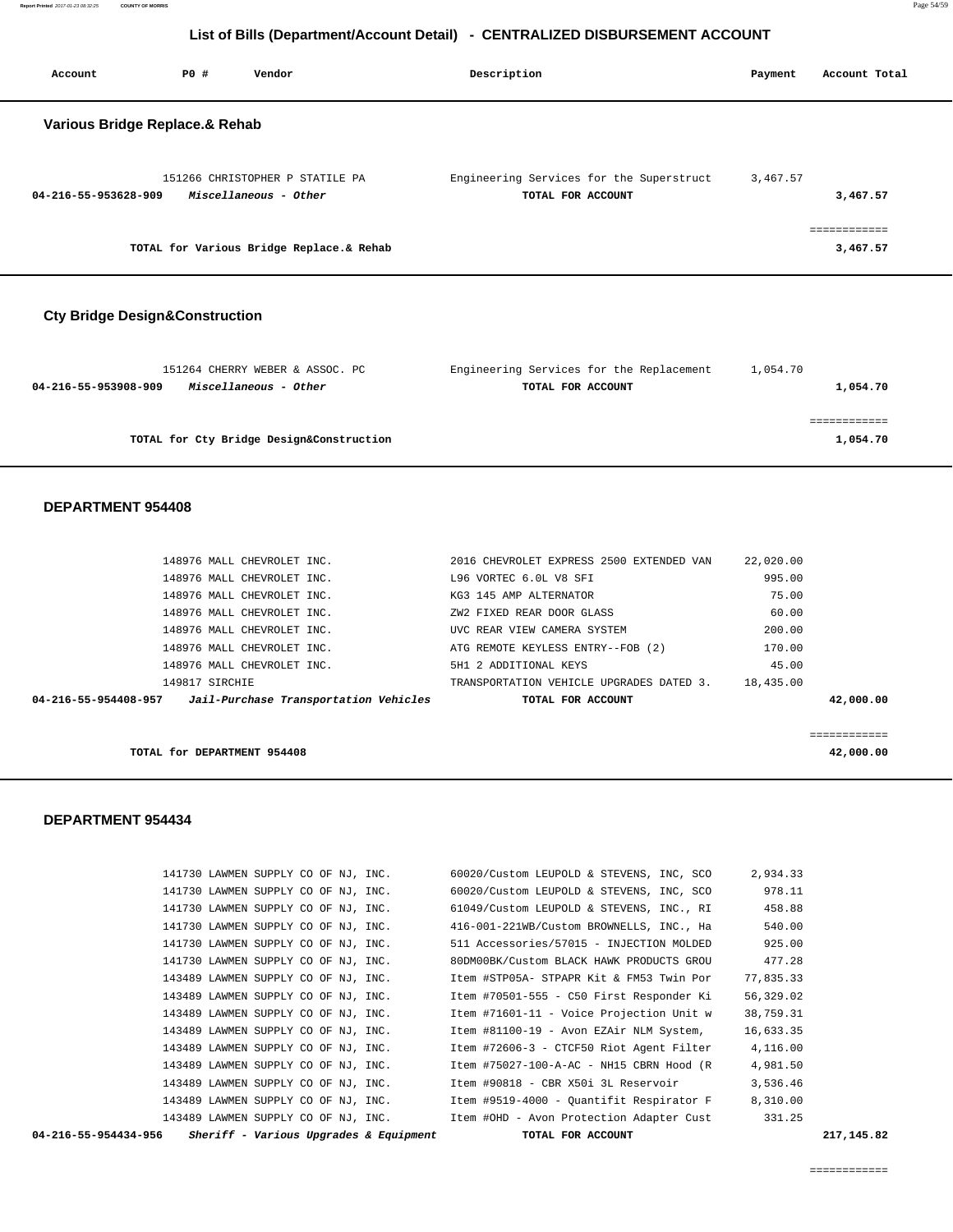#### **Report Printed** 2017-01-23 08:32:25 **COUNTY OF MORRIS** Page 55/59

# **List of Bills (Department/Account Detail) - CENTRALIZED DISBURSEMENT ACCOUNT**

| Account                  | PO# | Vendor | Description | Payment | Account Total |
|--------------------------|-----|--------|-------------|---------|---------------|
| <b>DEPARTMENT 954434</b> |     |        |             |         |               |

**TOTAL for DEPARTMENT 954434 217,145.82**

### **DEPARTMENT 962398**

|                      | 148125 HEWLETT-PACKARD COMPANY   | HP Designjet T795 44-in ePrinter         | 3,884.40   |            |
|----------------------|----------------------------------|------------------------------------------|------------|------------|
|                      | 148190 MICROSOFT CORPORATION     | Microsoft SurfacePro 4 256GB i78GB SC EN | 1,383.13   |            |
|                      | 148190 MICROSOFT CORPORATION     | MicrosoftCommercialComplete forBusiness  | 224.10     |            |
|                      | 148190 MICROSOFT CORPORATION     | Microsoft SurfacePro 4 Type CoverwFPR SC | 127.99     |            |
|                      | 148190 MICROSOFT CORPORATION     | Brenthaven BX2Edge for SurfacePro 4 - Sm | 69.99      |            |
|                      | 148190 MICROSOFT CORPORATION     | Microsoft ARCTouch BT MouseBluetoothEN/X | 55.96      |            |
|                      | 148190 MICROSOFT CORPORATION     | Microsoft SurfaceDock c SCEN/XD/XX Hdwr  | 159.99     |            |
|                      | 150975 MILLENNIUM COMMUNICATIONS | Milestone 2 - Additional Construction Co | 29,095.00  |            |
|                      | 150975 MILLENNIUM COMMUNICATIONS | Milestone 3 - Utility Make Ready Work    | 140,659.50 |            |
|                      | 147896 DELL MARKETING L.P.       | Optiplex 3040 SFF                        | 210.38     |            |
| 04-216-55-962398-955 | ITD-Computer & Newtork Upgrades  | TOTAL FOR ACCOUNT                        |            | 175,870.44 |
|                      |                                  |                                          |            |            |

**TOTAL for DEPARTMENT 962398 175,870.44**

============

```
 DEPARTMENT 962432
```

| 150430 SHI INTERNATIONAL CORP |                                         | Autodesk Building Design Suite Premium 2 | 7,037.73 |           |
|-------------------------------|-----------------------------------------|------------------------------------------|----------|-----------|
| 150430 SHI INTERNATIONAL CORP |                                         | Autodesk Building Design Suite Premium - | 655.11   |           |
| 147896 DELL MARKETING L.P.    | OptiPlex 7040                           |                                          | 1,844.80 |           |
| 147896 DELL MARKETING L.P.    | Optiplex 3040 SFF                       |                                          | 1,256.42 |           |
| 150433 SHI INTERNATIONAL CORP |                                         | Sony HX400V/B / DSC-HX400V               | 414.00   |           |
| 150433 SHI INTERNATIONAL CORP |                                         | Power Accessory Kit For Cyber-shot / ACC | 49.00    |           |
| 150433 SHI INTERNATIONAL CORP |                                         | NP-BX1 X-Series Rechargeable Battery Pac | 35.00    |           |
| 150433 SHI INTERNATIONAL CORP |                                         | USB Travel Charger and Battery Kit / ACC | 39.00    |           |
| 150433 SHI INTERNATIONAL CORP |                                         | Protective Carrying Case / LCS-U21       | 23.00    |           |
| 04-216-55-962432-955          | OIT-Computer & Network Upgrades & Equip | TOTAL FOR ACCOUNT                        |          | 11,354.06 |
|                               |                                         |                                          |          |           |
|                               |                                         |                                          |          |           |

 ============ **TOTAL for DEPARTMENT 962432** 11,354.06

#### **DEPARTMENT 963298**

|                             | 150595 CAROUSEL INDUSTRIES            | E911 System Upgrade Hardware/Software/Se | 283,964.97 |
|-----------------------------|---------------------------------------|------------------------------------------|------------|
| 04-216-55-963298-952        | County-Wide Radio Sys - Public Safety | TOTAL FOR ACCOUNT                        | 283,964.97 |
|                             |                                       |                                          |            |
|                             |                                       |                                          |            |
| TOTAL for DEPARTMENT 963298 |                                       |                                          | 283,964.97 |
|                             |                                       |                                          |            |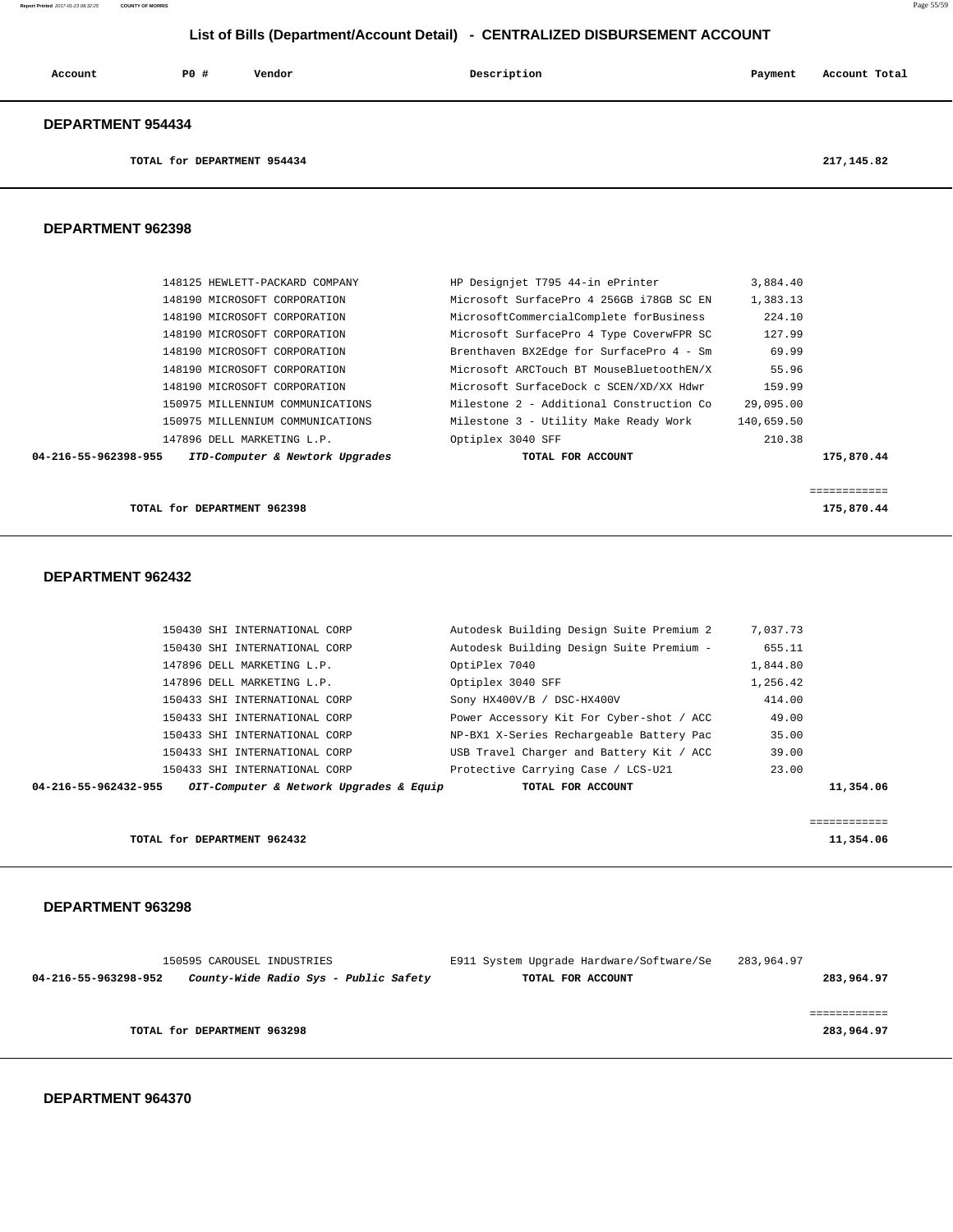**Report Printed** 2017-01-23 08:32:25 **COUNTY OF MORRIS** Page 56/59

# **List of Bills (Department/Account Detail) - CENTRALIZED DISBURSEMENT ACCOUNT**

| Account                  | PO#                         | Vendor                                   | Description       | Payment | Account Total                          |
|--------------------------|-----------------------------|------------------------------------------|-------------------|---------|----------------------------------------|
| <b>DEPARTMENT 964370</b> |                             |                                          |                   |         |                                        |
| 04-216-55-964370-957     |                             | Replace Nutrition Vehicle-Human Services | TOTAL FOR ACCOUNT |         | 20,210.00                              |
|                          | TOTAL for DEPARTMENT 964370 |                                          |                   |         | _________<br>------------<br>20,210.00 |

### **DEPARTMENT 964405**

|                      | 150703 PADOVANI ROOFING & CONSTRUCTION | Security Upgrades for the Morris County | 45,924.00 |
|----------------------|----------------------------------------|-----------------------------------------|-----------|
| 04-216-55-964405-956 | Security Upgrade Prosecutor's Office   | TOTAL FOR ACCOUNT                       | 45,924.00 |
|                      |                                        |                                         |           |
|                      |                                        |                                         |           |
|                      | TOTAL for DEPARTMENT 964405            |                                         | 45,924.00 |
|                      |                                        |                                         |           |

#### **DEPARTMENT 966437**

|                      | 152221 MORRIS COUNTY MUA                 | Alpine Painting & Sandblasting | 358,400.54  |
|----------------------|------------------------------------------|--------------------------------|-------------|
| 04-216-55-966437-951 | MUA-Rehab MarkewiczPumpStation WaterTank | TOTAL FOR ACCOUNT              | 358,400.54  |
|                      |                                          |                                |             |
|                      |                                          |                                | ----------- |
|                      | TOTAL for DEPARTMENT 966437              |                                | 358,400.54  |
|                      |                                          |                                |             |

### **DEPARTMENT 969412**

| 151238 COUNTY COLLEGE OF MORRIS<br>151238 COUNTY COLLEGE OF MORRIS | NV5, Inc.<br>NV5, Inc. | 573.30<br>529.20 |
|--------------------------------------------------------------------|------------------------|------------------|
| CCM-Water Penetration Repairs<br>04-216-55-969412-909              | TOTAL FOR ACCOUNT      | 1,102.50         |
|                                                                    |                        |                  |
| TOTAL for DEPARTMENT 969412                                        |                        | 1,102.50         |

|                      | 151238 COUNTY COLLEGE OF MORRIS        | NV5, Inc. |                           | 29.88     |            |
|----------------------|----------------------------------------|-----------|---------------------------|-----------|------------|
|                      | 151238 COUNTY COLLEGE OF MORRIS        | NV5, Inc. |                           | 5,781.57  |            |
| 04-216-55-969424-909 | CCM - Building Improvements & Upgrades |           | TOTAL FOR ACCOUNT         |           | 5,811.45   |
|                      |                                        |           |                           |           |            |
|                      | 151238 COUNTY COLLEGE OF MORRIS        |           | Dobtol Construction, Inc. | 68,220,00 |            |
|                      | 151238 COUNTY COLLEGE OF MORRIS        |           | Dobtol Construction, Inc. | 31,770.00 |            |
| 04-216-55-969424-950 | CCM - Building Improvements & Upgrades |           | TOTAL FOR ACCOUNT         |           | 99,990,00  |
|                      |                                        |           |                           |           |            |
|                      |                                        |           |                           |           |            |
|                      | TOTAL for DEPARTMENT 969424            |           |                           |           | 105,801.45 |
|                      |                                        |           |                           |           |            |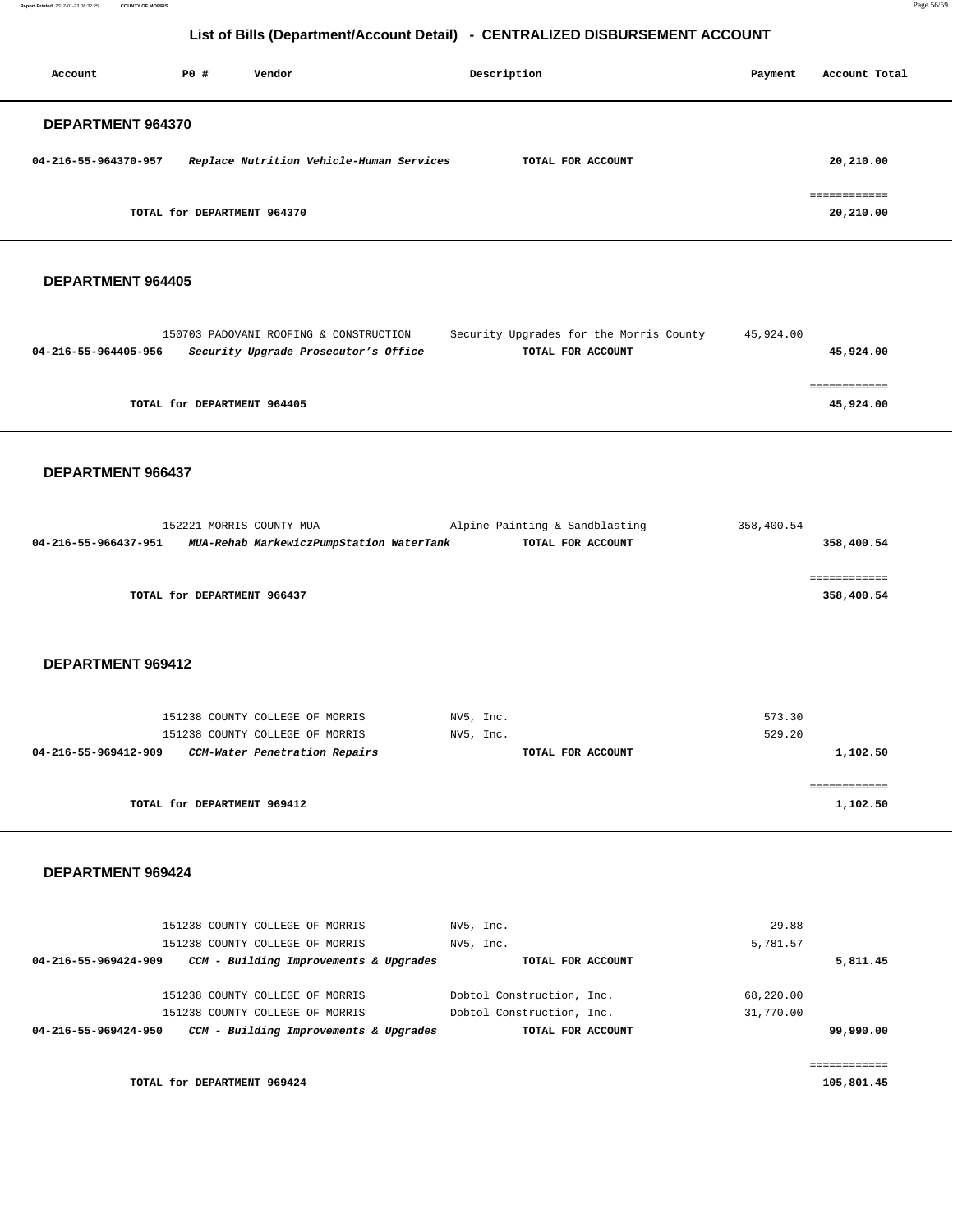| Account                    | PO# | Vendor                                         | Description                                                   | Payment     | Account Total              |
|----------------------------|-----|------------------------------------------------|---------------------------------------------------------------|-------------|----------------------------|
| <b>Motor Vehicle Fines</b> |     |                                                | <b>Dedicated Trust</b>                                        |             |                            |
| 13-290-56-575701-888       |     | 152645 COUNTY OF MORRIS<br>Motor Vehicle Fines | TRANSFER FUNDS FOR DEDICATED MOTOR VEHIC<br>TOTAL FOR ACCOUNT | 724, 217.67 | 724,217.67                 |
|                            |     | TOTAL for Motor Vehicle Fines                  |                                                               |             | ============<br>724,217.67 |
|                            |     |                                                |                                                               |             |                            |

### **Weights & Measures**

| 152644 COUNTY OF MORRIS                                      | TRANSFER FUNDS FOR DEDICATED WEIGHTS & M | 182,458.74 |
|--------------------------------------------------------------|------------------------------------------|------------|
| <i><b>Weights &amp; Measures</b></i><br>13-290-56-575801-888 | TOTAL FOR ACCOUNT                        | 182,458.74 |
|                                                              |                                          |            |
|                                                              |                                          |            |
| TOTAL for Weights & Measures                                 |                                          | 182,458.74 |

 **Tax Board** 

| 150733 MICHAEL DIFAZIO<br>Conference Registration                | 540.00 |
|------------------------------------------------------------------|--------|
| 150733 MICHAEL DIFAZIO<br>Round Trip Airfare, United Airlines    | 256.20 |
| 150733 MICHAEL DIFAZIO<br>Embassy Suites Hotel 12/7/16-12/10/16  | 394.47 |
| 12/7/16 Lunch, Dinner<br>150733 MICHAEL DIFAZIO                  | 40.00  |
| 150733 MICHAEL DIFAZIO<br>12/8/16 Lunch, Dinner                  | 40.00  |
| 150733 MICHAEL DIFAZIO<br>12/9/16 Lunch, Dinner                  | 31.80  |
| 150733 MICHAEL DIFAZIO<br>12/10/16 Lunch, Dinner                 | 40.00  |
| 150733 MICHAEL DIFAZIO<br>Taxis (5)                              | 103.00 |
| 150733 MICHAEL DIFAZIO<br>Tips - Bellman, Housekeeping           | 15.00  |
| Round trip mileage<br>150728 BERNARD TYSON                       | 94.50  |
| 150728 BERNARD TYSON<br>Borgata Hotel & Spa 11/14/16-11/18/16    | 704.00 |
| 150728 BERNARD TYSON<br>$11/14/16$ Dinner                        | 20.00  |
| 150728 BERNARD TYSON<br>11/15/16 Breakfast, Lunch, Dinner        | 40.00  |
| 150728 BERNARD TYSON<br>11/16/16 Breakfast, Lunch, Dinner        | 40.00  |
| 11/17/16 Breakfast, Dinner<br>150728 BERNARD TYSON               | 29.32  |
| 150728 BERNARD TYSON<br>11/18/16 Breakfast                       | 10.54  |
| 150728 BERNARD TYSON<br>Tips - Valet, Bellman, Housekeeping      | 20.00  |
| 151159 WILLIAM KERSEY<br>Conference Registration                 | 540.00 |
| Round trip airfare United Airlines<br>151159 WILLIAM KERSEY      | 256.20 |
| 151159 WILLIAM KERSEY<br>Embassy Suites Hotel 12/7/16 - 12/10/16 | 404.47 |
| 151159 WILLIAM KERSEY<br>Lunch, Dinner 12/7/16                   | 40.00  |
| 151159 WILLIAM KERSEY<br>Lunch, Dinner 12/8/16                   | 40.00  |
| 151159 WILLIAM KERSEY<br>Lunch, Dinner 12/9/16                   | 34.02  |
| 151159 WILLIAM KERSEY<br>Breakfast, Lunch, Dinner 12/10/16       | 40.00  |
| 151159 WILLIAM KERSEY<br>Taxis (4)                               | 90.00  |
| 151159 WILLIAM KERSEY<br>Tips - Bellman, Housekeeping            | 15.00  |
| 151159 WILLIAM KERSEY<br>NJACTB Meeting mileage                  | 122.50 |
| Tolls<br>151159 WILLIAM KERSEY                                   | 6.00   |
| Housekeeping tip<br>151159 WILLIAM KERSEY                        | 5.00   |
| Lunch, Dinner 12/13/16<br>151159 WILLIAM KERSEY                  | 40.00  |
| Round trip mileage<br>151158 PATRICIA MARSH                      | 130.90 |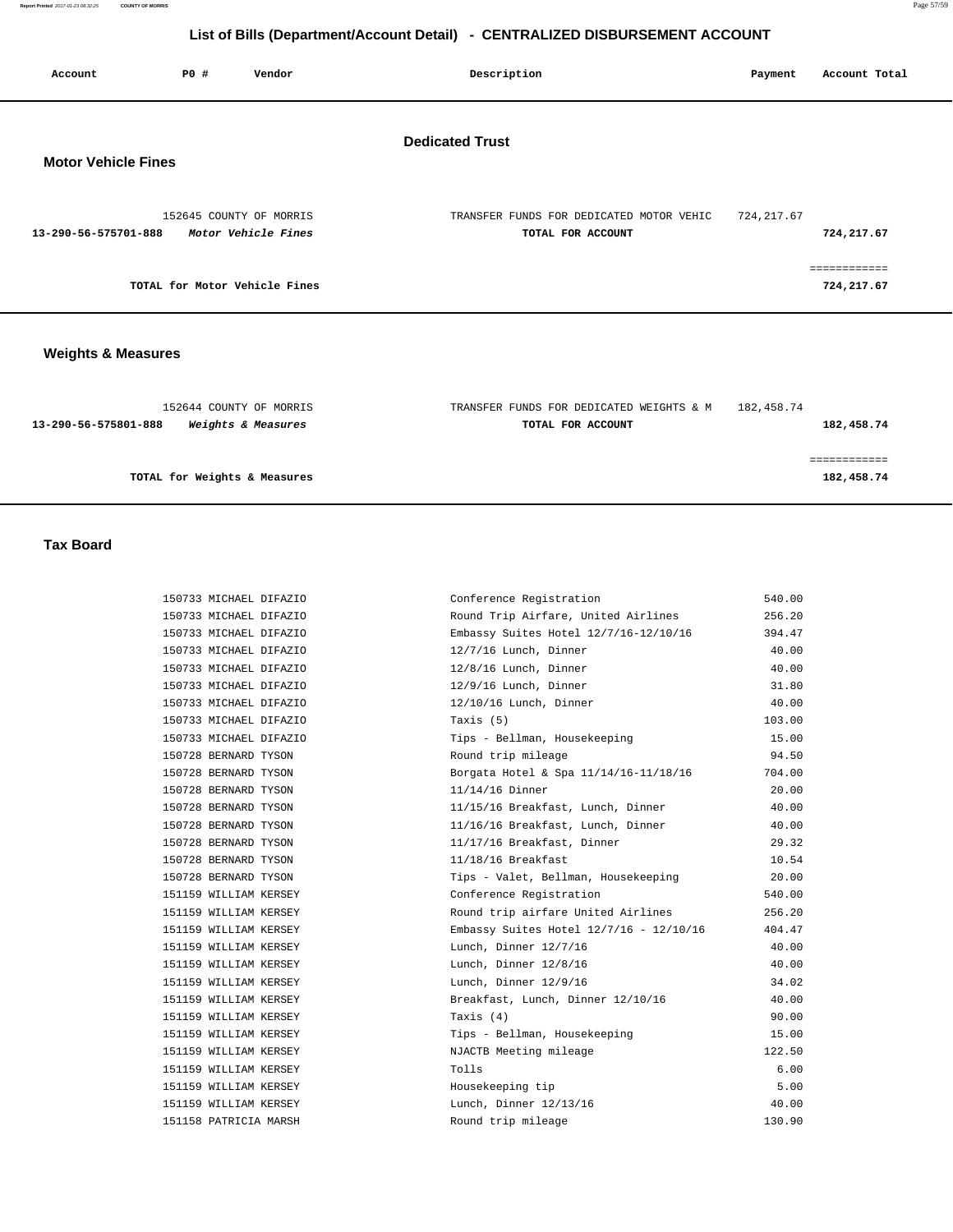**Report Printed** 2017-01-23 08:32:25 **COUNTY OF MORRIS** Page 58/59

# **List of Bills (Department/Account Detail) - CENTRALIZED DISBURSEMENT ACCOUNT**

| Account              | PO#<br>Vendor          | Description                       | Account Total<br>Payment |
|----------------------|------------------------|-----------------------------------|--------------------------|
| <b>Tax Board</b>     |                        |                                   |                          |
|                      | 151158 PATRICIA MARSH  | Lunch, Dinner 12/13/16            | 40.00                    |
|                      | 149730 THE GRAND HOTEL | Commissioner Bill Kersey 12/13/16 | 73.83                    |
|                      | 149730 THE GRAND HOTEL | Kim Roggenkamp 12/13/16           | 73.83                    |
|                      | 149730 THE GRAND HOTEL | Patricia Marsh 12/13/16           | 73.83                    |
| 13-290-56-577101-888 | Tax Board              | TOTAL FOR ACCOUNT                 | 4,449.41                 |
|                      |                        |                                   | ============             |
|                      | TOTAL for Tax Board    |                                   | 4,449.41                 |

### **Environ Quality & Enforcement**

|                      | 151217 COUNTY OF MORRIS          | D Vreeland                               | 7,914.35  |              |
|----------------------|----------------------------------|------------------------------------------|-----------|--------------|
|                      | 151217 COUNTY OF MORRIS          | M Kane                                   | 12,544.71 |              |
|                      | 151212 COUNTY OF MORRIS          | Aue, Deacon, Gorman, Kane, Ward          | 1,941.63  |              |
|                      | 151030 LUM, DRASCO & POSITAN LLC | November Health Management Enforcement A | 132.00    |              |
|                      | 151030 LUM, DRASCO & POSITAN LLC | Blue Diamond                             | 48.00     |              |
|                      | 151030 LUM, DRASCO & POSITAN LLC | Pave King                                | 72.00     |              |
|                      | 151030 LUM, DRASCO & POSITAN LLC | Peter Rubinetti Private Disposal         | 96.00     |              |
|                      | 151030 LUM, DRASCO & POSITAN LLC | T Farese & Sons                          | 24.00     |              |
|                      | 151030 LUM, DRASCO & POSITAN LLC | TSS Waste Solution                       | 24.00     |              |
|                      | 151030 LUM, DRASCO & POSITAN LLC | Allegro Sanitation                       | 72.00     |              |
|                      | 151030 LUM, DRASCO & POSITAN LLC | Accurate Removal                         | 528.00    |              |
|                      | 151030 LUM, DRASCO & POSITAN LLC | Publick House                            | 60.00     |              |
|                      | 151030 LUM, DRASCO & POSITAN LLC | Rosemary Allocca                         | 12.00     |              |
|                      | 151030 LUM, DRASCO & POSITAN LLC | Classic Bodyworks                        | 72.00     |              |
|                      | 151030 LUM, DRASCO & POSITAN LLC | Pro Sealer Asphalt Seal Coating          | 24.00     |              |
| 13-290-56-578901-888 | Environ Quality & Enforcement    | TOTAL FOR ACCOUNT                        |           | 23,564.69    |
|                      |                                  |                                          |           |              |
|                      |                                  |                                          |           | ============ |

**TOTAL for Environ Quality & Enforcement 23,564.69**

### **Farmland Application Fees**

| 152489 ESTATE OF DAVID ARESTY                     | REFUND OF EASEMENT PURCHASE APPLICATION | 1,000.00 |
|---------------------------------------------------|-----------------------------------------|----------|
| Farmland Application Fees<br>13-290-56-580301-888 | TOTAL FOR ACCOUNT                       | 1,000.00 |
|                                                   |                                         |          |
|                                                   |                                         |          |
| TOTAL for Farmland Application Fees               |                                         | 1,000.00 |
|                                                   |                                         |          |

| 152177 CLEARY GIACOBBE ALFIERI &               | Flood Mitigation December 2016 | 364.00   |
|------------------------------------------------|--------------------------------|----------|
| Open Space - Ancillary<br>13-290-56-580558-888 | TOTAL FOR ACCOUNT              | 1,036.00 |